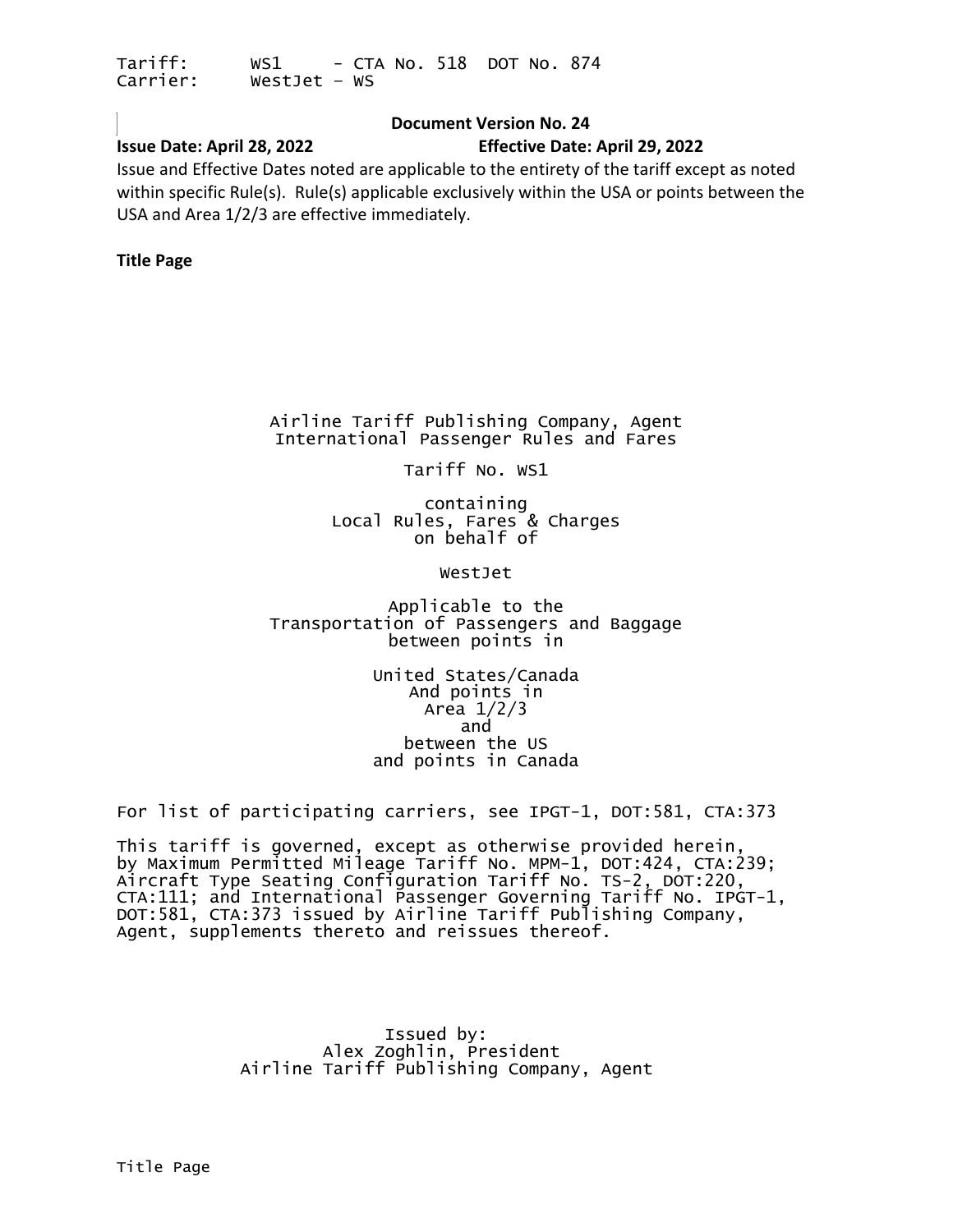### <span id="page-1-0"></span>Table of Contents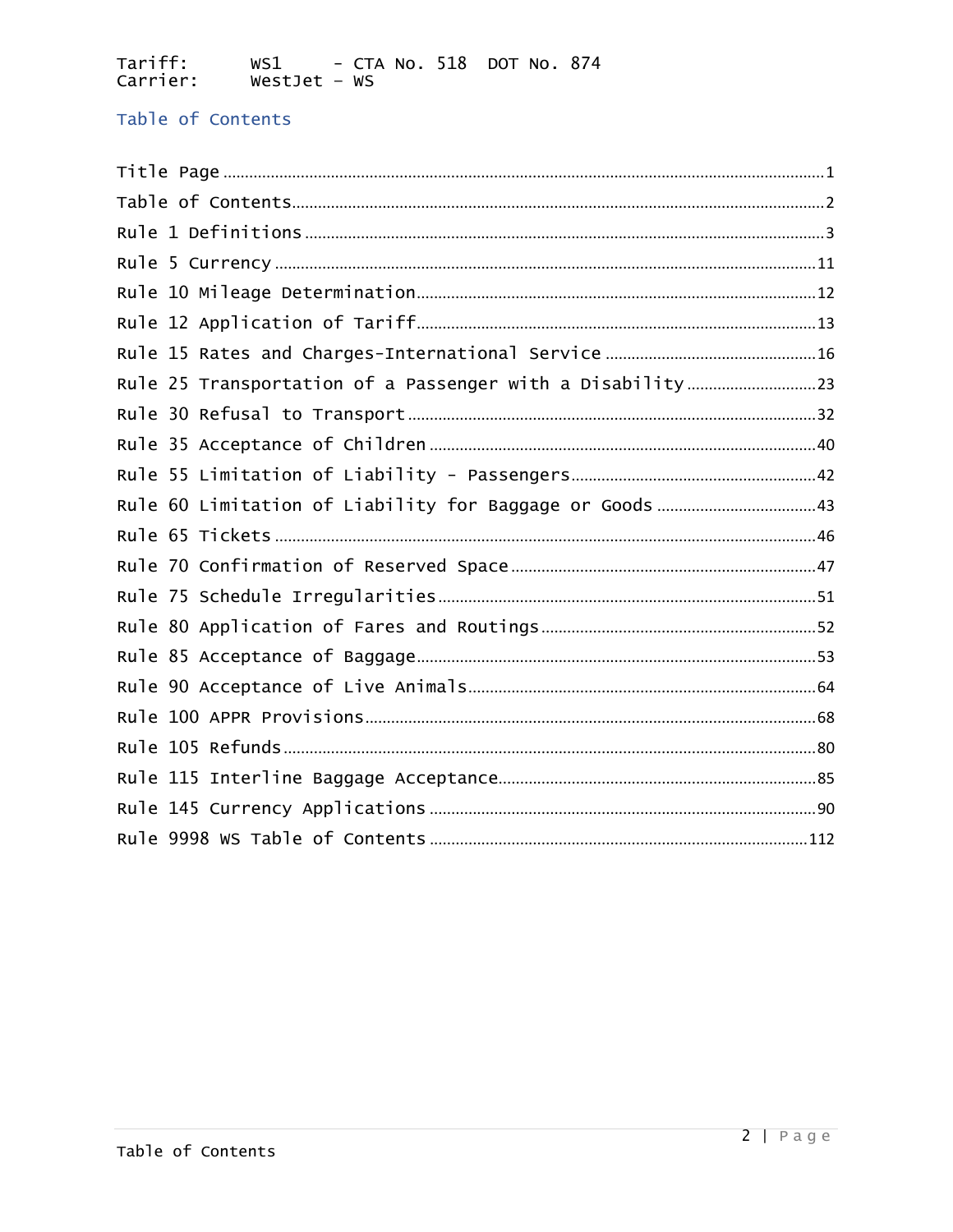<span id="page-2-0"></span>Rule 1 Definitions

In this tariff, the following words shall have meanings set out below:

Adjacent seating means seats that are immediately beside one another;

Air crew means the flight crew and one (1) or more persons who, under the authority of the Carrier, perform in-flight duties in the Passenger cabin of and aircraft of the Carrier;

Air service includes a live flight and a ferry flight;

Air transportation contract means with respect to international service, a contract entered into between the Passenger and the Carrier for the provision of air service to the Passenger and its goods in the form of a reservation and confirming itinerary issued by the Carrier or an agent of the Carrier authorized for that purpose.

Air transportation regulations (ATR) means the regulations respecting air transportation, SOR/88-58 as amended from time to time, and any substitute regulations prescribed in relation to the subject-matter therein;

All-in pricing means displays of flight prices inclusive of all applicable taxes, fees, and charges.

Ambulatory means a person who is able to move about within an aircraft unassisted;

Applicable adult fare means the fare which would be applicable to an adult for the transportation to be used except those special fares which would be applicable due to adult's status (such as senior citizens fare, etc.);

Applicable full fare means the full adult fare for the class of service designated in the Carrier's official general schedule for the aircraft, or compartment of the aircraft used by the Passenger;

APPR means the Canadian Air Passenger Protection Regulations, SOR/2019-150;

Attendant means a support person who is 18 years of age or older who is capable of and needed to provide assistance to a person with a disability, who because of the nature of their disability requires assistance (after departure and before arrival) with eating meals, taking medication, using the toilet, transferring to and from a passenger seat, orientation, or communication, or physical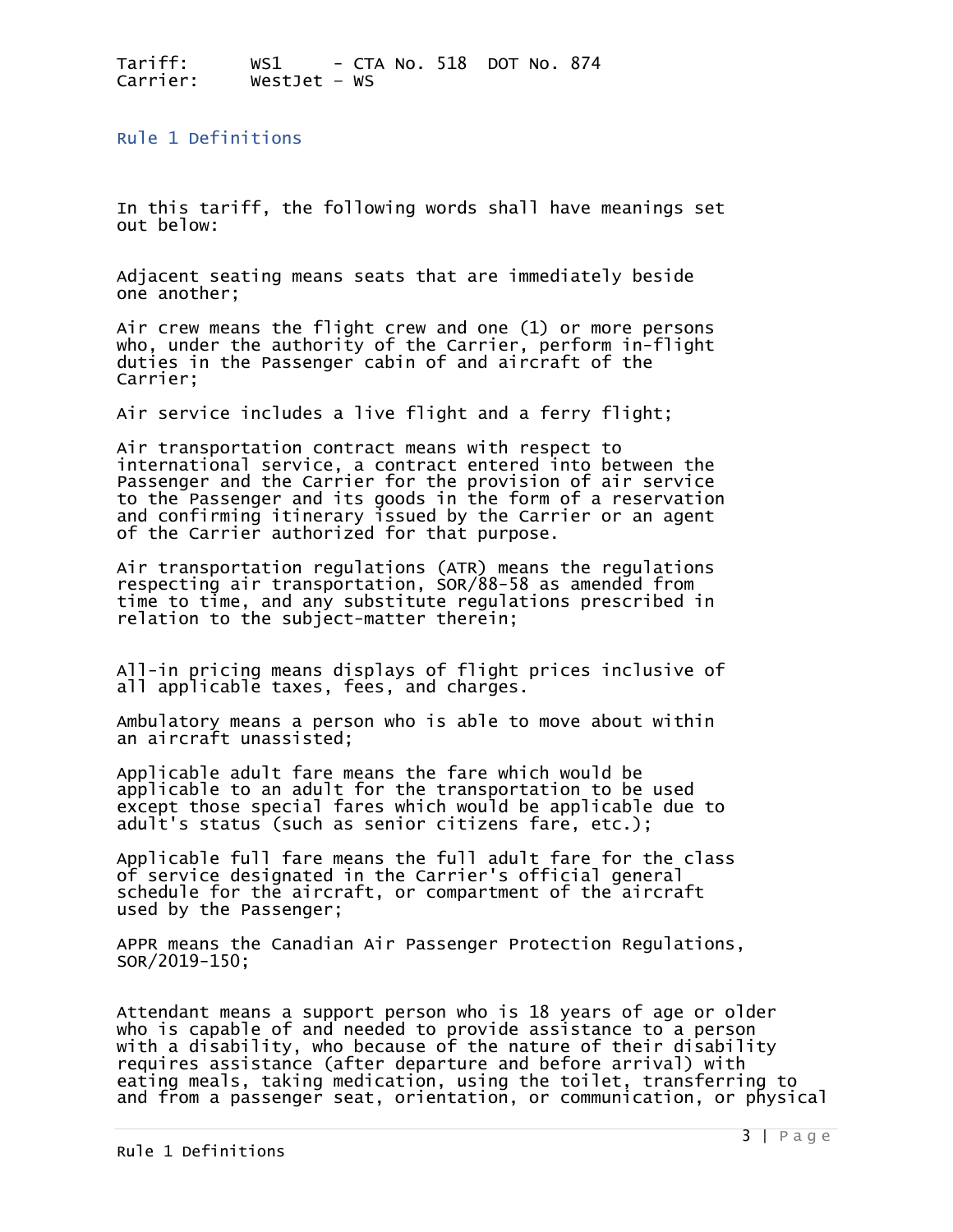assistance in the event of an emergency, including in the event of an evacuation or decompression;

Assistive device means any medical device, mobility aid, communication aid or other aid that is specially designed to assist a person with a disability with a need related to their disability;

ATPDR means the Accessible Transportation for Persons with Disabilities Regulations;

Baggage means luggage or such articles, effects and other personal property of the Passenger as are necessary or appropriate for wear, use, comfort, or convenience in connection with the Passenger's trip;

Baggage check means those portions of the ticket which provide for the carriage of Passenger(s) checked baggage and which are issued by the Carrier as a receipt for the Passenger(s) checked baggage;

Baggage tag means a document issued by the Carrier solely for identification of checked baggage, one (1) portion of which is attached by the Carrier to a particular article of checked baggage and the other portion of which is given to the Passenger;

Bank of seats means passenger seats that are immediately adjacent to each other and does not include passenger seats that are across the aisle;

Barrier means anything, including anything physical, architectural, technological or attitudinal, anything that is based on information or communications or anything that is the result of a policy or a practice – that hinders the full and equal participation in society of persons with disabilities, including a physical, mental, intellectual, cognitive, learning, communication or sensory disability or a functional limitation;

Cabin means the following: compartment of the aircraft in which the Passenger is entitled to be transported pursuant to the general schedule of the carrier.

- (i) Economy: For Passengers who purchase a Basic, Econo or Econoflex fare. Economy seats have food and<br>beverage options for purchase.<br>ii Premium: For Passengers who purchase a Prem
- Premium: For Passengers who purchase a Premium or<br>Premiumflex fare or an upgrade (or complimentary upgrade). Premium seats include food and beverage<br>options.
- options. (iii) Business: For Passengers who purchase a Business or Businessflex fare or an upgrade (or complimentary upgrade). Business seats are lie-flat and include meal services and beverages.

Canada means the ten provinces of Canada, the Yukon territory, the districts, and islands comprising the Northwest Territories of Canada and Nunavut;

Canada Transportation Act or CTA means the Canada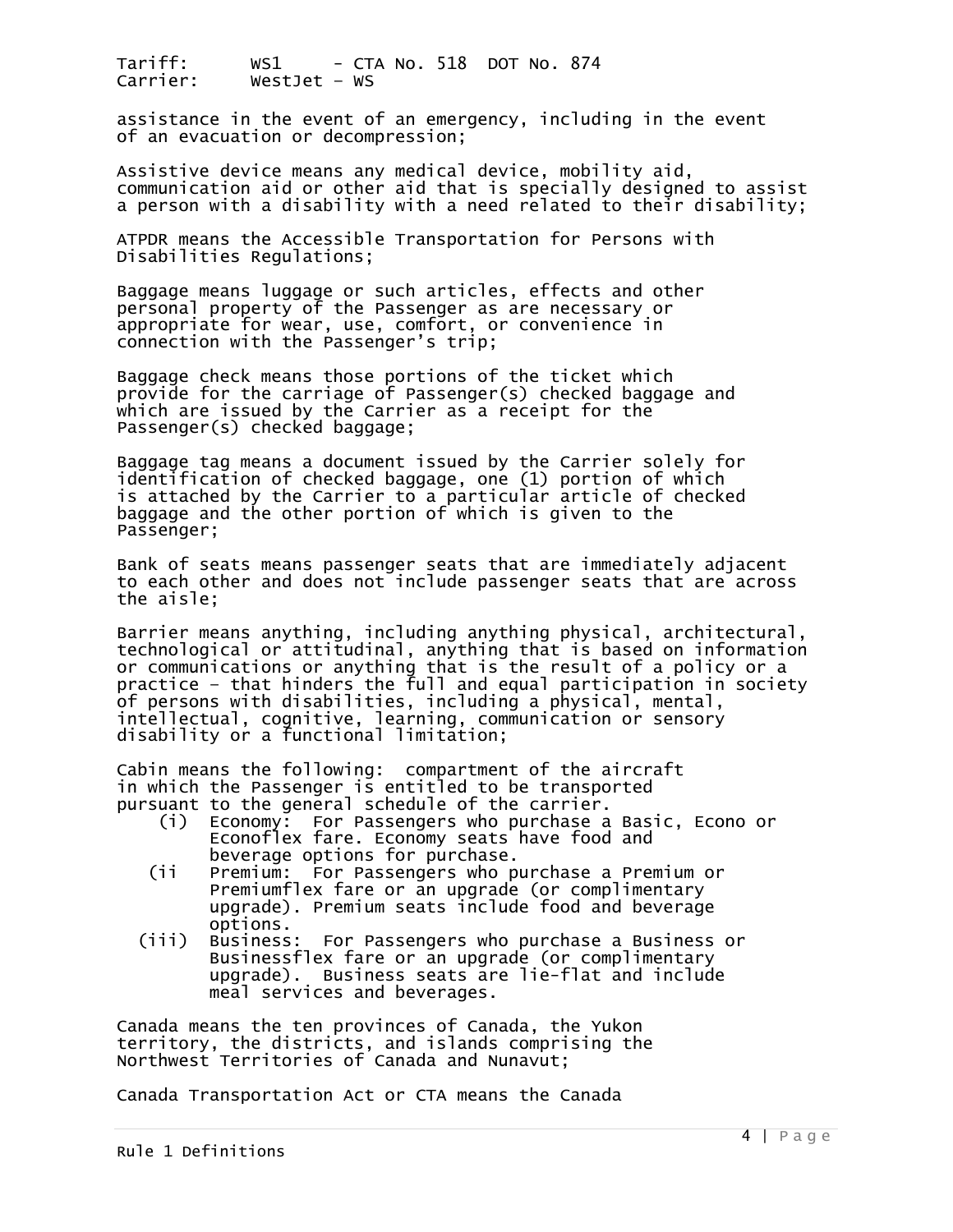Transportation Act, 1996 as amended from time to time;

Carrier means WestJet, a body corporate licensed to provide domestic air services, international air services and non-scheduled international air services under the CTA, and having its head office at 22 Aerial Place NE, Calgary, Alberta, Canada. T2E 3J1;

Circle trip means any trip, the ultimate destination of which is the point of origin, but which includes, at least, a stop at one other point, and which is not made via the same routing in both directions;

Class of service means the compartment of the aircraft in which the Passenger is entitled to be transported pursuant to the general schedule of the Carrier;

Code-share means a marketing arrangement in which two or more airlines i.e. marketing carrier(s) or contracting carriers(s) sell seats using their own airline code on a flight that one of them operates

(i.e. the operating or actual carrier);

Connection means a stop at an intermediate point on the route to be travelled where a change of planes is made by the Passenger, or additional Passengers enplane or deplane an aircraft, and which does not fall within the definition of a stopover;

Denial of boarding means when a carrier is unable to permit a Passenger to occupy a seat on board a flight because the number of seats that may be occupied on the flight is less than the number of Passengers who have checked in by the required time, hold a confirmed reservation and valid travel documentation and are present at the boarding gate at the required boarding time;

Department of transportation means U.S. Department of Transportation.

Destination means the point of which the Passenger(s) to be transported on a flight is bound, and including stopover destinations, but does not include a connection;

Disability means any impairment, including a physical, mental, intellectual, cognitive, learning, communication or sensory  $impairment - or a functional limitation - whether permanent,$ temporary or episodic in nature, or evident or not, that, in interaction with a barrier, hinders a person's full and equal participation in society;

Emotional support dog is a dog which is used to provide support or comfort.

Event of force majeure means situations outside the Carrier's control, including but not limited to any unforeseeable circumstances beyond the Carrier's control, the consequences of which could not have been avoided even if all due care had been exercised including, but without limitation, meteorological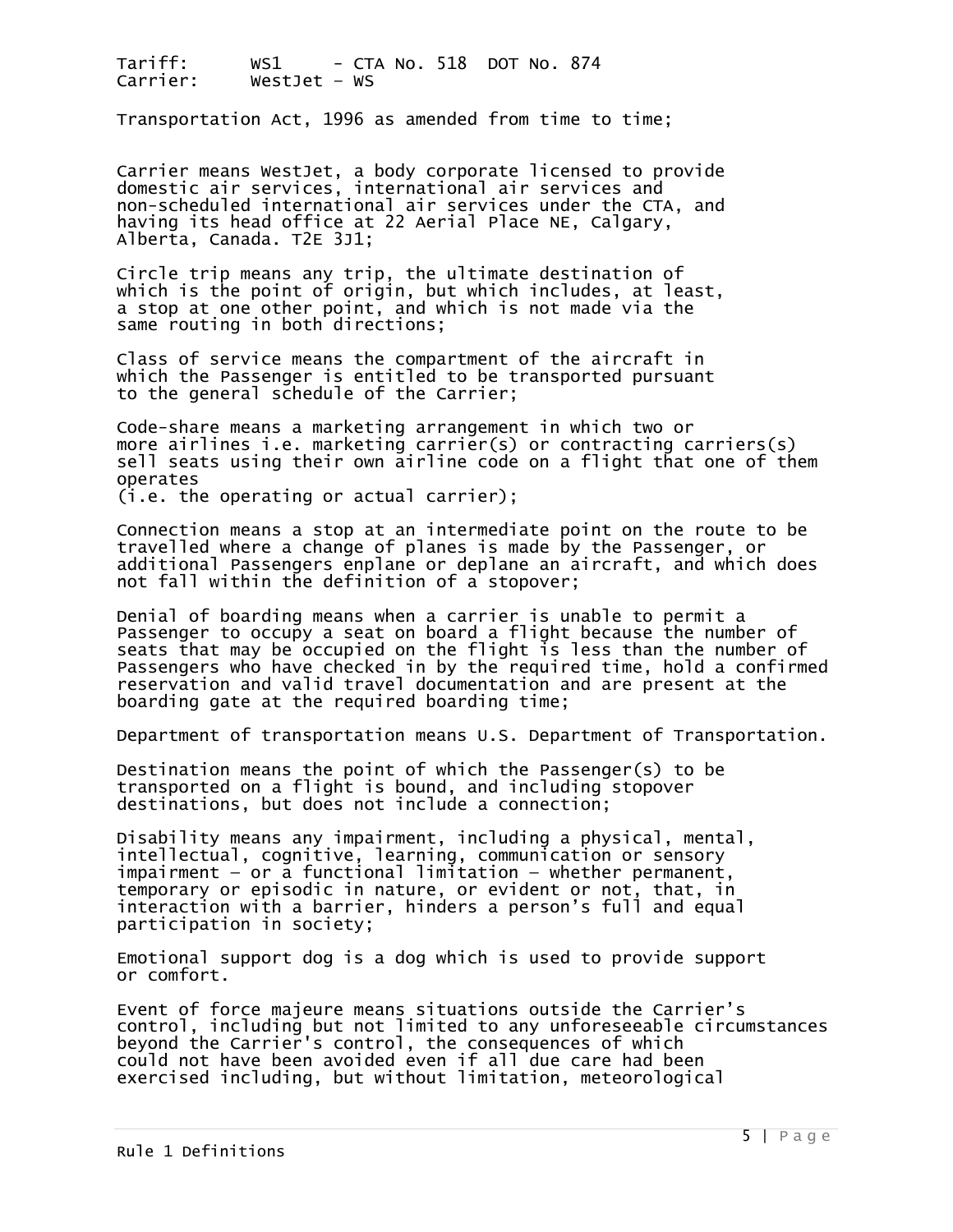and geological conditions, natural disasters, acts of god, pandemics, epidemics, strikes, riots, civil commotions, embargoes, war or political instability, illegal acts or sabotage, instructions from air traffic control, a notam, a security threat, airport operation issues, a medical emergency, a collision with wildlife, a labor disruption within the Carrier or within an essential service provider such as airport or an air navigation service provider, a manufacturing defect in an aircraft that reduces the safety of Passengers and that was identified by the manufacturer of the aircraft concerned, or by a competent authority, an order or instruction from an official of a state or a law enforcement agency or from a person responsible for airport security,laws/rules/proclamations/regulations/orders/declarations/int erruptions or requirements of or interference by any government or governmental agency or official thereof, actions of third parties such as acts of government or air traffic control, airport authorities, security agencies, law enforcement or customs and immigration officials, national emergency, invasion, insurrection, riots, strikes, picketing, boycott, lockouts or other civil disturbances, interruption of flying facilities/navigational aids or other services, damage/destruction or loss of use of an aircraft, confiscation, nationalization, seizure, detention, theft or hijacking of an aircraft, hostilities, disturbances, unsettled international conditions, and shortage of fuel or facilities.

Fare means the rate charged to a Passenger in respect of a particular class of domestic/international & transborder service offered by the Carrier, from time to time;

Fare class means the fare established for a specific class of service;

Fare type refers to one of the tiered packages that set forth the applicable options that the Passenger is entitled to and the associated fees, respectively.

Fee, charge, or surcharge means an amount of money collected by the Carrier from the Passenger, distinct from the fare, and either in respect of transportation services or services ancillary to transportation services. Fees and surcharges may be collected by the Carrier on its' own behalf or pursuant to an obligation imposed or authorization received from a third-party;

Fare component means a portion of an itinerary between two consecutive fare construction points - the point of origin and the point of destination of the journey are fare construction points;

Fare construction points means the terminal points of a fare component (also referred to as fare break points - the destination where a given fare begins or ends);

Ferry flight means the movement of an aircraft without Passengers or goods to position the aircraft to perform a flight or upon completion of a flight to position the aircraft to a point required by the Carrier;

Goods means anything that can be transported by air,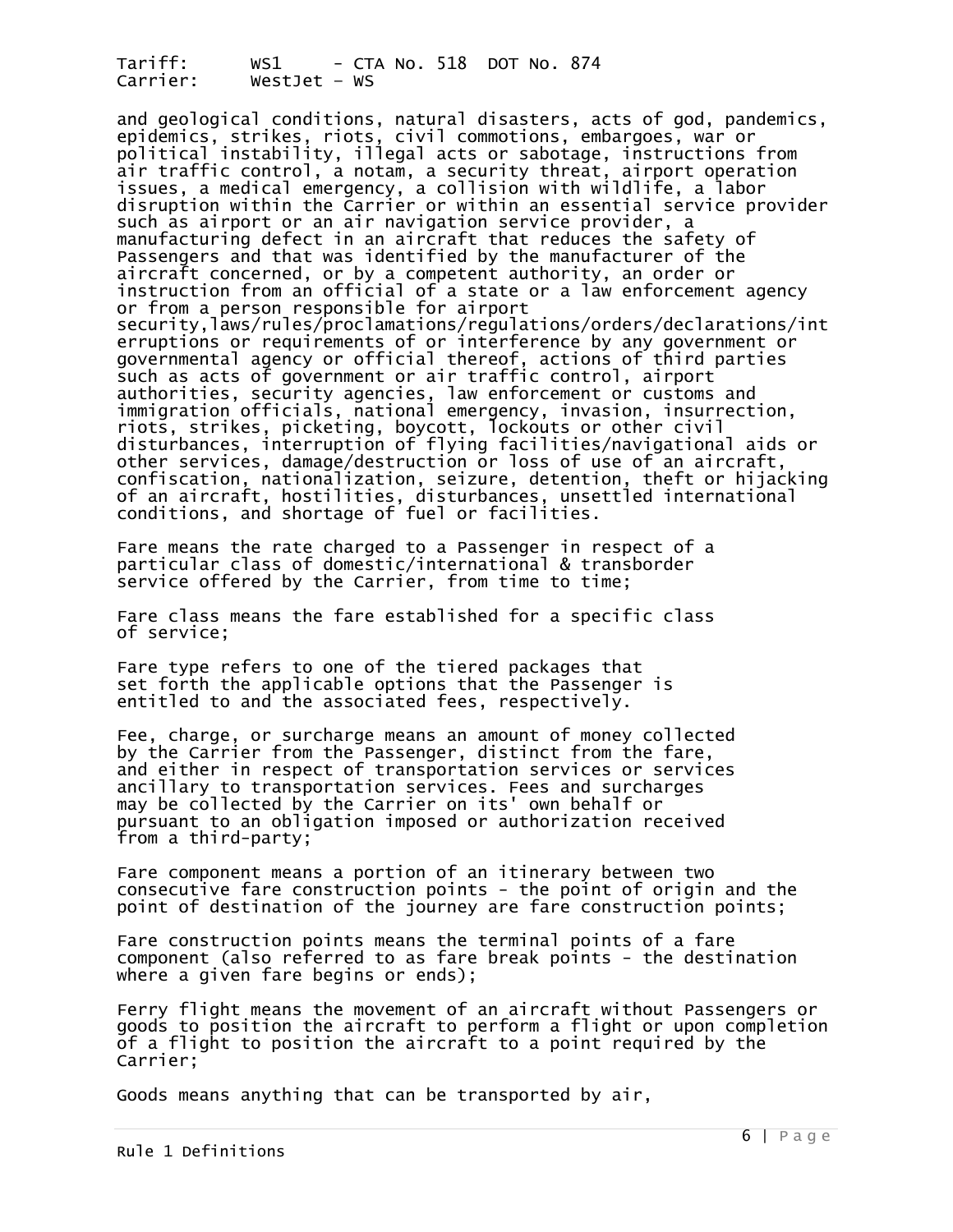including animals, other than in plane-load and baggage;

Group means 10 or more Passengers travelling together on the same flight from a common point of origin to a common destination;

Guardian means an adult over the age of 18 who is responsible for the care and safety of the child(ren) they are transporting;

Hidden city/point beyond ticketing means the purchase of a fare from a point before the Passenger's actual origin or to a point beyond the Passenger's actual destination;

Immediate family means aunt/uncle, child, executor, grandchild, grandparent, parent, sibling, niece/nephew, adopted child, great grandparent, great-grandchildren, brother/sister (incl. half brother/sister), parent (common law or in-law), spouse (common law/married/same-sex), brother/sister (common law or in-law) mother/father-in-law, legal guardian/spouse of legal guardian step-brother/sister/parent/child;

Infant means children under the age of two (2) years at the commencement of travel and carried free of charge by an adult over the age of 16 or their parent and sharing the same seat as the infant. Proof of age must be provided and is restricted to one infant per adult Passenger;

International service means scheduled or non-scheduled air services (excluding charters) for the transportation of Passengers and goods between, from and to points within Canada on the one hand and points outside of Canada on the other hand;

Interline related definitions can be found in Rule 115;

Itinerary means, a schedule setting forth the name of the relevant Passenger(s), the flight, flight number, class of flight, flight times, as well as the origin and destination of the flight issued to a Passenger on payment of the appropriate rates and charges in respect of that flight;

Large Carrier APPR means a carrier that has transported a worldwide total of two million Passengers or more during each of the two preceding calendar years;

Large Carrier ATPDR means a carrier that has transported a worldwide total of one million Passengers or more during each of the two preceding calendar years;

Live flight means the movement of an aircraft with Passengers or goods from the point of take-off at the origin to a point or points of landing thereafter, inclusive of the point of landing at the destination (immediate technical or fuel landings excepted);

Marketing carrier or contracting carrier means a carrier that sells seats using its own airline code for a flight that another carrier operates (the operating or actual carrier);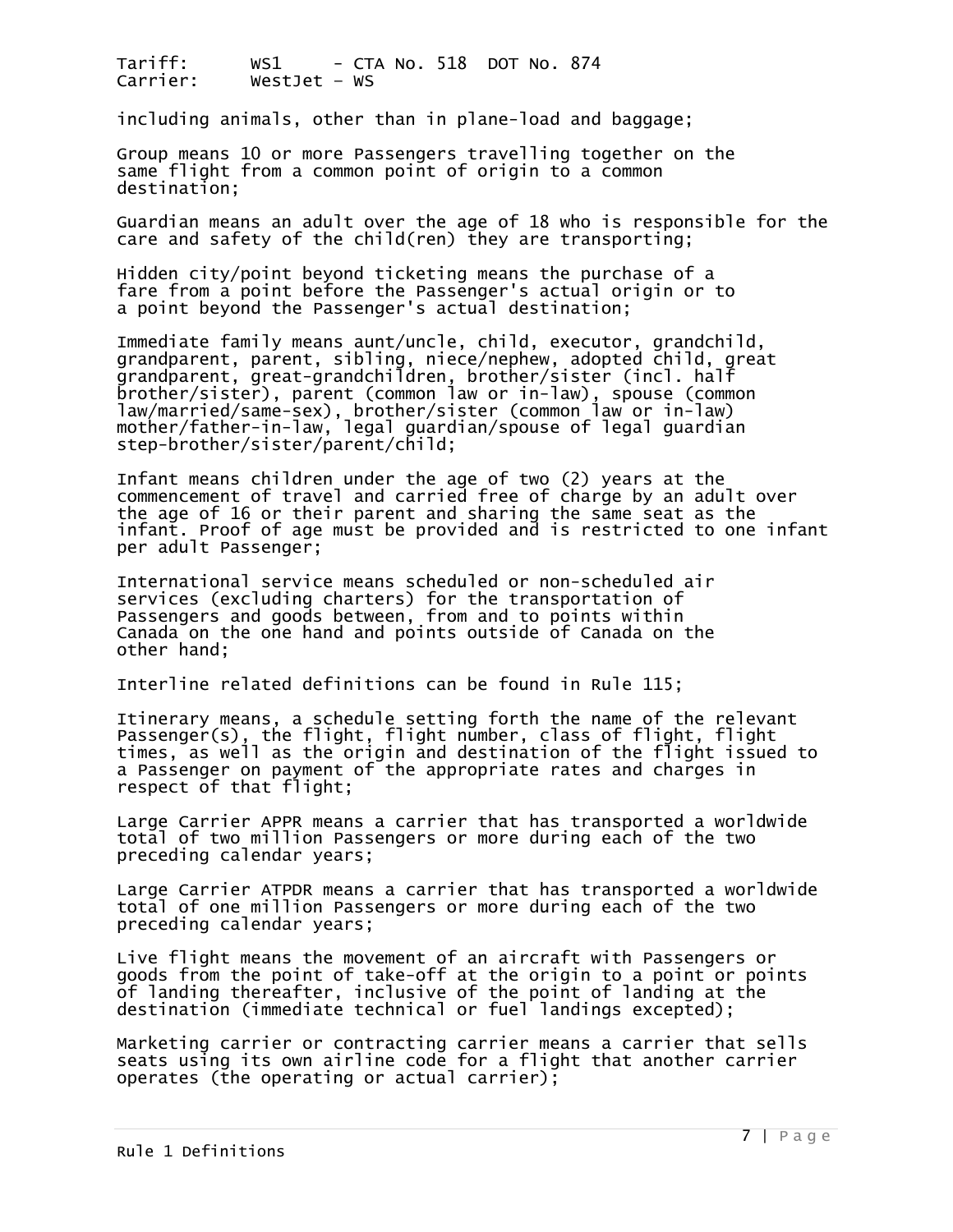Mobility aid means any manual or electric wheelchair, scooter, boarding chair, Walker, cane, crutch, prosthesis or other aid that is specifically designed to assist a person with a disability with a need related to mobility;

Montreal convention means the convention for the unification of certain rules for international carriage by air, signed at Montreal, May 28, 1999;

A no show means a Passenger who: (a) fails to check-in for a flight before the check-in cut-off times; (b) fails to arrive at a departure gate before the boarding cut-off time; or (c) does not initiate, and is not approved for, a same-day change before the flight departure.

Operating carrier or actual carrier means the carrier that operates the actual flight;

Origin means the point from which a flight commences with the Passengers to be transported;

Participating carrier(s) include both the selecting carrier and the downline carriers who have been identified as providing interline transportation to the Passenger by virtue of the Passenger's ticket;

Passenger means any person, except members of the crew, carried or to be carried in an aircraft with the consent of the Carrier pursuant to an agreement (a valid contract of carriage);

Person means an individual, firm, corporation, association, partnership, or other legal entity, as the context requires or otherwise permits;

Person with a disability means a person with any impairment, including a physical, mental, intellectual, cognitive, learning, communication, or sensory impairment - or a functional limitation whether permanent, temporary or episodic in nature, or evident or not, that, in interaction with a barrier, hinders a person's full and equal participation in society;

Prepaid ticket advice means the notification between offices of a Carrier or between Carriers that a person in one location has purchased and requested issuance of prepaid transportation as described in the authority to another person in another location;

Required for safety purposes means required by law in order to reduce risk to Passenger safety and includes required by safety decisions made within the authority of the pilot of the aircraft or any decision made in accordance with a safety management system as defined in subsection 101.01(1) of the Canadian Aviation Regulations but does not include scheduled maintenance in compliance with legal requirements;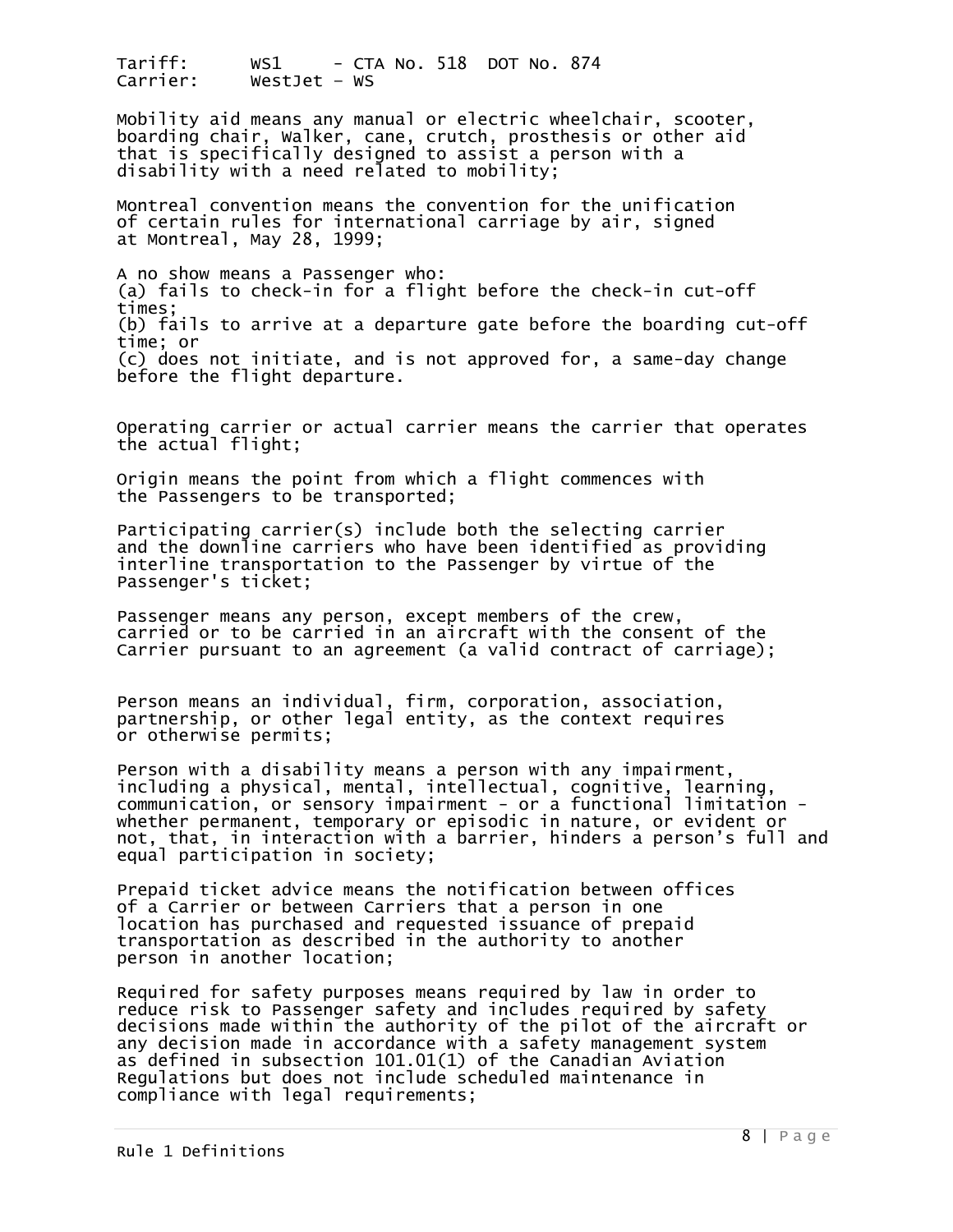Reservation is a record, either in paper form or in electronic form, of the accommodation held by a Passenger on a given flight. The reservation would specify the date and times of travel, flight number and the class of service to be provided the Passenger;

Round trip means any trip, the ultimate destination of which is the point of origin, and which is made via the same routing in both directions;

Routing establishes the points via which travel may take place for a specific fare;

Same-day travel means flights booked within 24 hours of the scheduled time of departure;

A same-day change is a confirmed flight change requested between 24 hours before departure and departure, where the only change requested is a different departure time on the same calendar day.

SDR means special drawing rights as defined by the International Monetary Fund;

Selected carrier means the carrier whose baggage rules apply to the entire interline itinerary;

Selecting carrier means the carrier identified on the first flight segment of the Passenger's ticket at the beginning of an interline itinerary issued on a single ticket whose origin or ultimate destination is in Canada;

Self-reliant means that a person does not require services related to a disability beyond that normally provided by the Carrier, or beyond that which applicable rules or regulations require the Carrier to provide;

Service dog means a dog that has been trained to do work or perform tasks for the benefit of a qualified individual with a disability;

Severe allergy means an allergy to an allergen that may cause a person to experience significant physical distress if they are directly exposed to the allergen;

Single ticket means a document that permits travel from origin to destination. It may include interline/code-share segment. It may also include end-to-end combinations (i.e. stand-alone fares that can be bought separately but combined together to form one price);

Stopover means for the purposes of fare construction and establishing the applicable fare or fares which apply to a Passenger's itinerary, a deliberate break of a journey initiated by the Passenger and agreed to in advance by the Carrier at a point between the place of departure and the place of ultimate destination. The deliberate break in the journey:<br>(i) must be for a purpose other than changing aircraft,

(ii) must be for a period of time greater than 24 hours,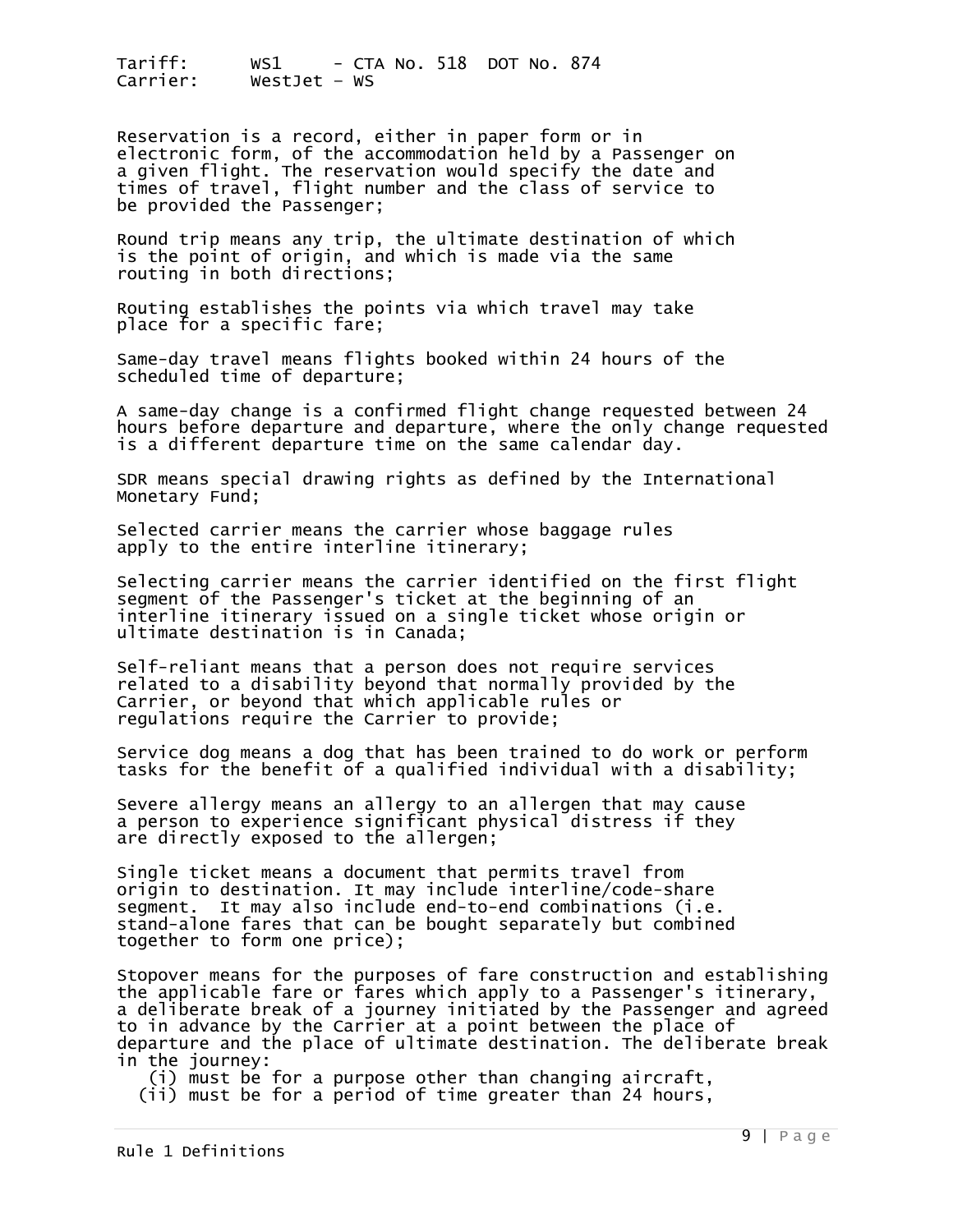- (iii) will allow Passengers to retrieve checked baggage (if<br>applicable), and<br>(iv) will be comprised of multiple fare construction points which
- may result in a calculation of additional charges as set out<br>in the corresponding fare rules. A stopover does not in the corresponding fare rules. A stopover does not<br>constitute a connection;

Tariff means a tariff of terms and conditions of carriage applicable to the provision of international and ancillary services thereto;

Tax means an amount of money collected by the Carrier from the Passenger pursuant to an obligation imposed by governmental authority;

Ticket means the electronic confirmation generated by the Carrier's central reservations system, or confirmation number, baggage check and accompanying notices that incorporate this contract of carriage;

Traffic means any Passengers, goods or mail that are transported by air;

Travel Credit means credits provided by the Carrier to a Passenger resulting from non-refundable Ticket changes, cancellations, or for other service reasons. Travel Credits are non-refundable deposits.

Ultimate destination means the ultimate stopping place according to the tariff/contract of carriage as shown on the ticket/itinerary. In round trip itineraries, the ultimate destination and the origin are the same;

Warsaw convention means the convention for the unification of certain rules relating to international carriage by air, signed at Warsaw, November 12, 1929, as amended, but not including the Montreal convention as defined above;

Working dog means a dog that locates people or items (search, rescue, avalanche, or tracking dogs) performing specific tasks for the military or police (detection, scout, sentry) or other highly specialized skills.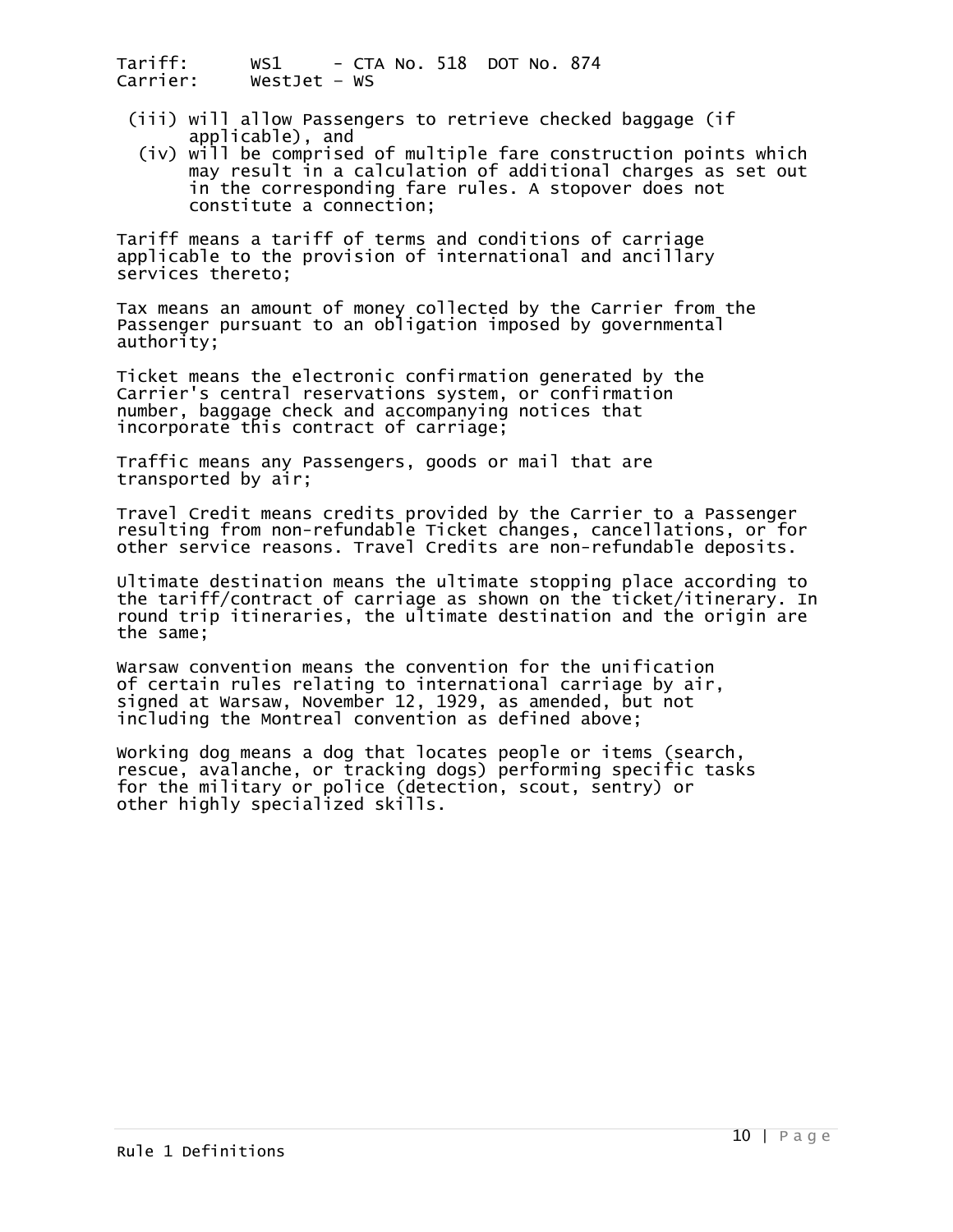#### <span id="page-10-0"></span>Rule 5 Currency

All rates and charges published in this tariff are published in the lawful currency of Canada in Canada unless otherwise specified. Where payment is made in any currency other than Canadian, such payment shall be the equivalent of the Canadian currency amounts published in this tariff on the basis of local banker's rates of exchange (for the purchase of such foreign currency), as calculated on the date of signing the air transportation contract.

Baggage fees are charged in Canadian (CAD) or U.S. dollars (USD) by direction depending on point of departure. Passengers departing from Canada or Europe will pay baggage fees in CAD and Passengers departing the United States, Latin America, and the Caribbean will pay baggage fees in USD.

At all bases, the Carrier accepts fee payment in U.S. dollars and Canadian dollars. The Carrier may also accept fee payment in Mexico in Mexican pesos. Depending on the currency conversion on a particular day, the conversion rates can vary.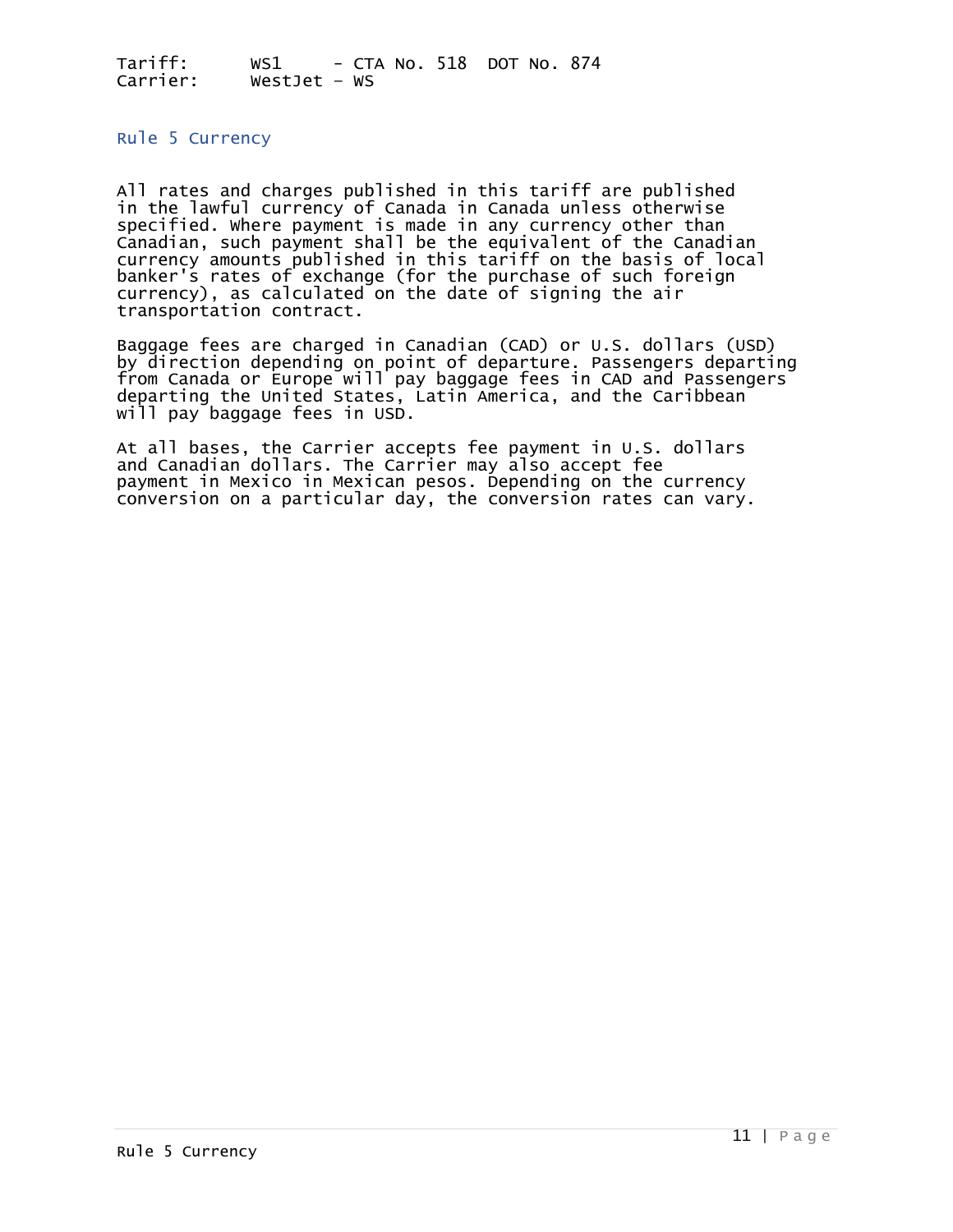<span id="page-11-0"></span>Rule 10 Mileage Determination

For the purposes of computing all rates and charges under the tariff, the mileage to be used, including both live flight and ferry flight mileage, will be the shortest Mileage covering the actual airport to airport great circle distance of the applicable flight, using the following sources in the order set out below or in combination:

- (A) Air distance manual published jointly by the International Air Transport Association and International Aeradio Limited
- (B) IATA mileage manual published by the International Air Transport Association;<br>(C) and/or combination the
- (C) and/or combination thereof of (A) and (B) above;
- Sabre flight planning system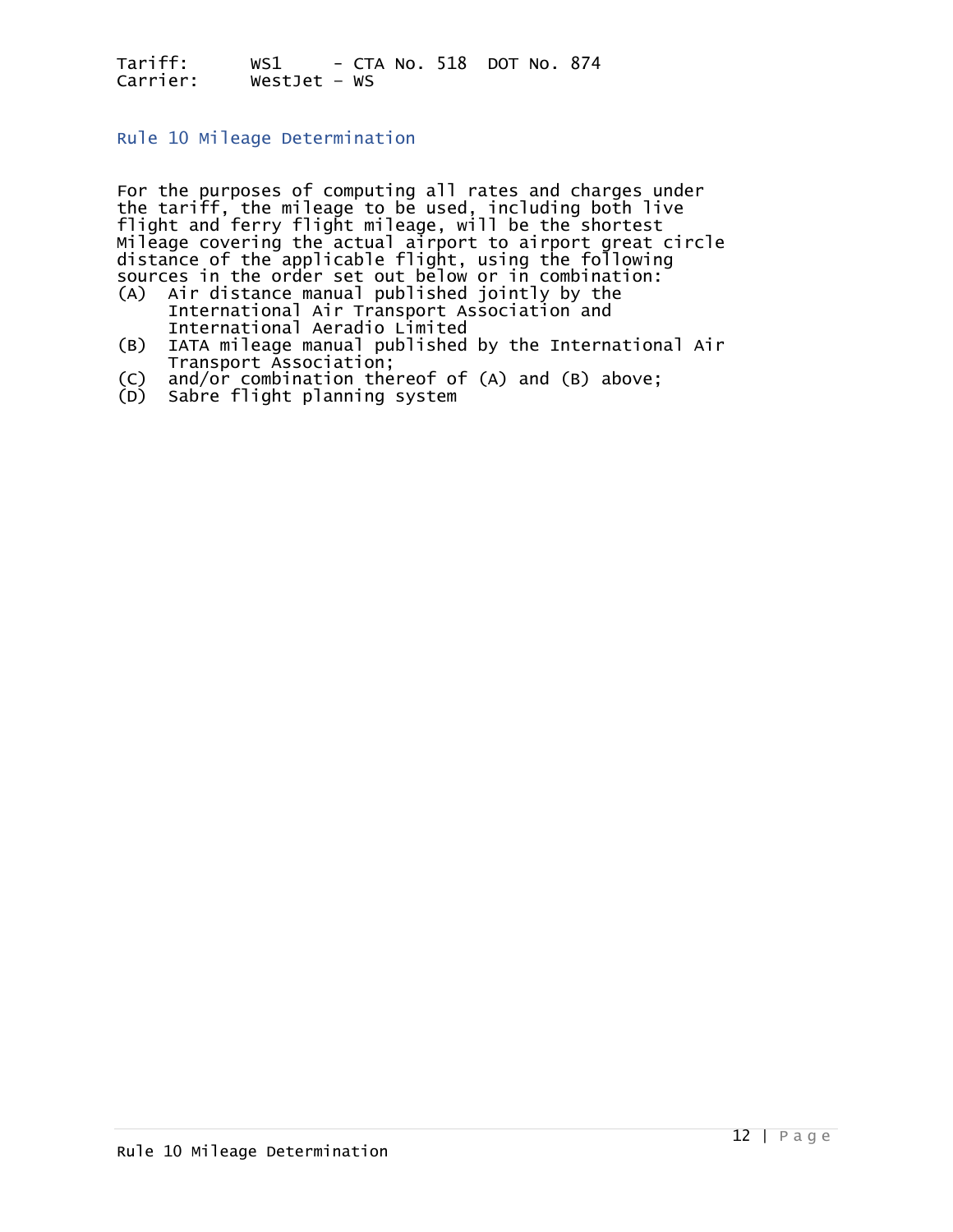#### <span id="page-12-0"></span>Rule 12 Application of Tariff

(A) Application<br>This tariff shall apply to the traffic and transportation of Passengers and goods using aircraft<br>operated by the Carrier in respect of:

- 
- (1) An international and transborder service<br>(2) This tariff contains the conditions of carriage<br>and practices upon which the Carrier transports and agrees to transport and are expressly agreed to by the Passenger to the same extent as if such rules were included as conditions in the contract of carriage. Transportation is subject to the<br>rules, fares, and charges in effect on the date on<br>which such transportation commences at the point<br>of origin designated on the tickets.<br>(3) References to pages, rules, items,
- 
- thereto and reissues thereof. (4) The Carrier will be responsible for the furnishing of transportation only over its own lines. When any carrier undertakes to issue a ticket, check<br>baggage, or make any other arrangements for<br>transportation over the lines of any other carrier<br>(whether or not such transportation is part of a<br>through service), such carrier
	- responsibility for the acts or omissions of such<br>other carrier.<br>(5) No agent, employee, or representative of the<br>carrier has authority to alter, modify or waive any provisions of the contract of carriage or of<br>this tariff unless authorized in writing by an<br>officer of the Carrier.
	- (6) International fares and fare rules filed with ATPCO under tariff NTA(a) no. 518 and C.A.B. no. 874 are governed by this tariff.
- (B) Air transportation contract requirement<br>No international service shall be<br>furnished by the Carrier under the terms of this tariff unless an appropriate written air transportation<br>contract, in the form prescribed by the Carrier, is executed by the Passenger and the Carrier in respect of an international service.
- (C) Incorporation of tariff into air transportation<br>Contract<br>The contents of this tariff shall form part of any air transportation contract between the Carrier and a<br>Passenger (including with respect to the Passenger's<br>goods), and if there is a conflict between this tariff and that contract, this tariff<br>Shall prevail.
- (D) Conditions of application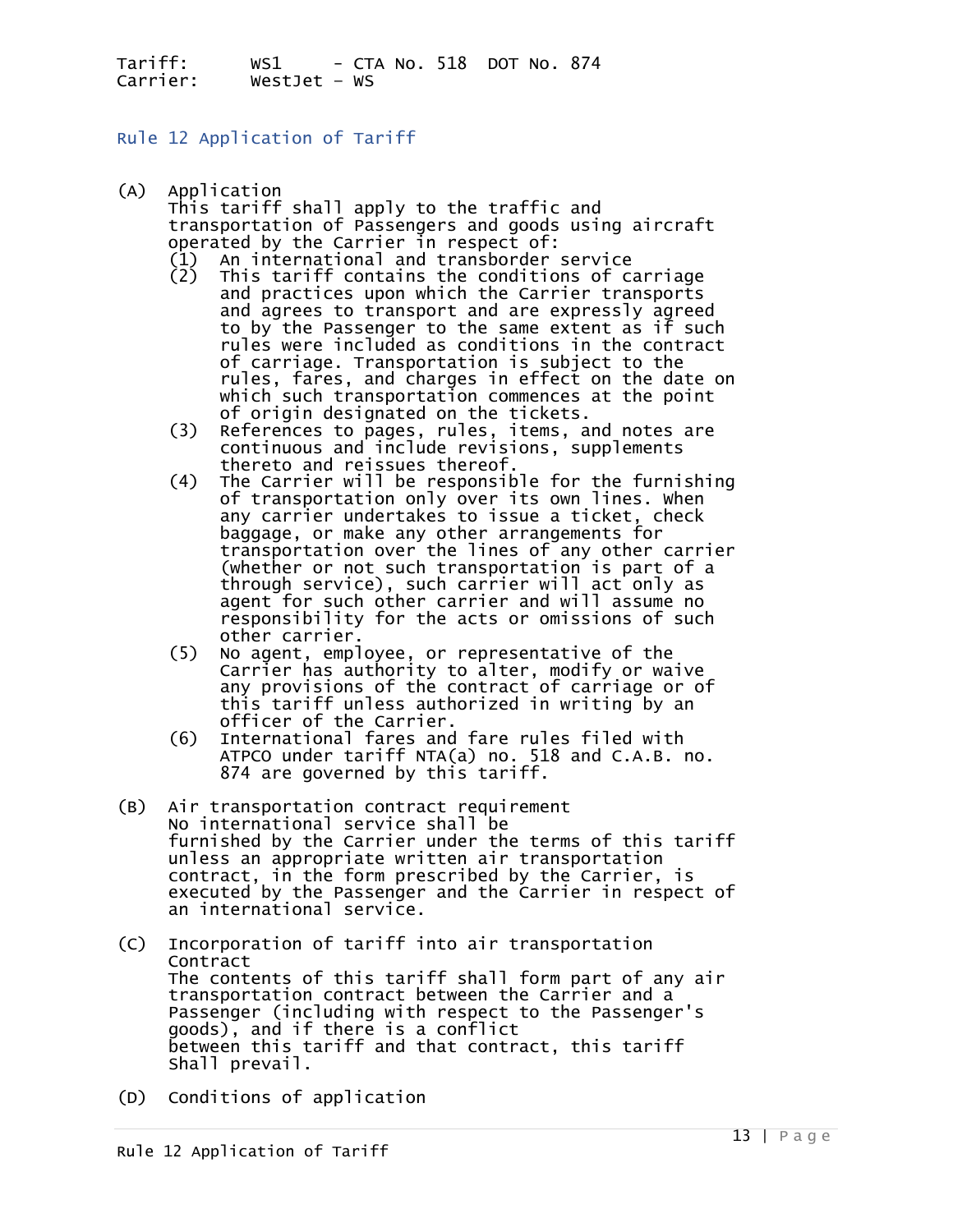> Unless otherwise specified herein, all international<br>services provided by the Carrier<br>under this tariff shall be subject to the rules, rates and charges published or referred to in this tariff in effect, from time to time, by virtue of the effective date on each page, on the date of signing of an air<br>transportation contract.

(E) Self-identification APPR – Air Passenger Protection Regulations For the purposes of establishing obligations toward Passengers under the APPR, the Carrier declares that it is a Large Carrier.

ATPDR - Accessibility for Persons with Disabilities<br>Regulations<br>For the purposes of establishing obligations toward Passengers with disabilities under the ATPDR or otherwise, the Carrier declares that it is a Large<br>Carrier pursuant to the ATPDR and that it has<br>included a statement on its website indicating that

- it is subject to the ATPDR.<br>(F) To the extent permitted by law, any dispute or matter arising from connected with or relating to<br>this tariff, or any related matters, must be resolved before the Canadian courts sitting in the City of Calgary in the Province of Alberta and the parties and each of them hereby irrevocably submit<br>and attorn to the original and exclusive jurisdiction of this court in respect of any dispute or matter related to this tariff.
- 
- (G) Claims and Third-Party Representatives<br>(1) A Passenger must submit claims directly to the Carrier and (1) A Passenger must submit claims directly to the Carrier and allow the Carrier 30 days or such time as prescribed by applicable law (whichever is the shorter time period) to respond directly to the Passenger before engaging third<br>parties to claim on the Passenger's behalf.<br>(2) The Carrier will not consider or process claims submitte
	- (2) The Carrier will not consider or process claims submitted by a third party if the Passenger concerned has not submitted the claim directly to the Carrier and allowed the Carrier
	- time to respond, in accordance with (1) above.<br>(3) If a Passenger does not have the capacity or t If a Passenger does not have the capacity or the ability to submit a claim personally, the legal guardian or a representative of said Passenger may submit a claim to the evidence that the legal guardian or the representative has<br>authority to submit a claim on the Passenger's behalf.
	- (4) A Passenger may submit a claim to the Carrier on behalf of<br>other Passengers on the same booking. The Carrier may<br>request evidence that the Passenger has the consent of other
	- Passengers on the booking to submit a claim on their behalf.<br>
	(5) The Carrier will not consider or process claims submitted by<br>
	a third party unless the claim is accompanied by appropriate<br>
	documentation duly evidencing th
	-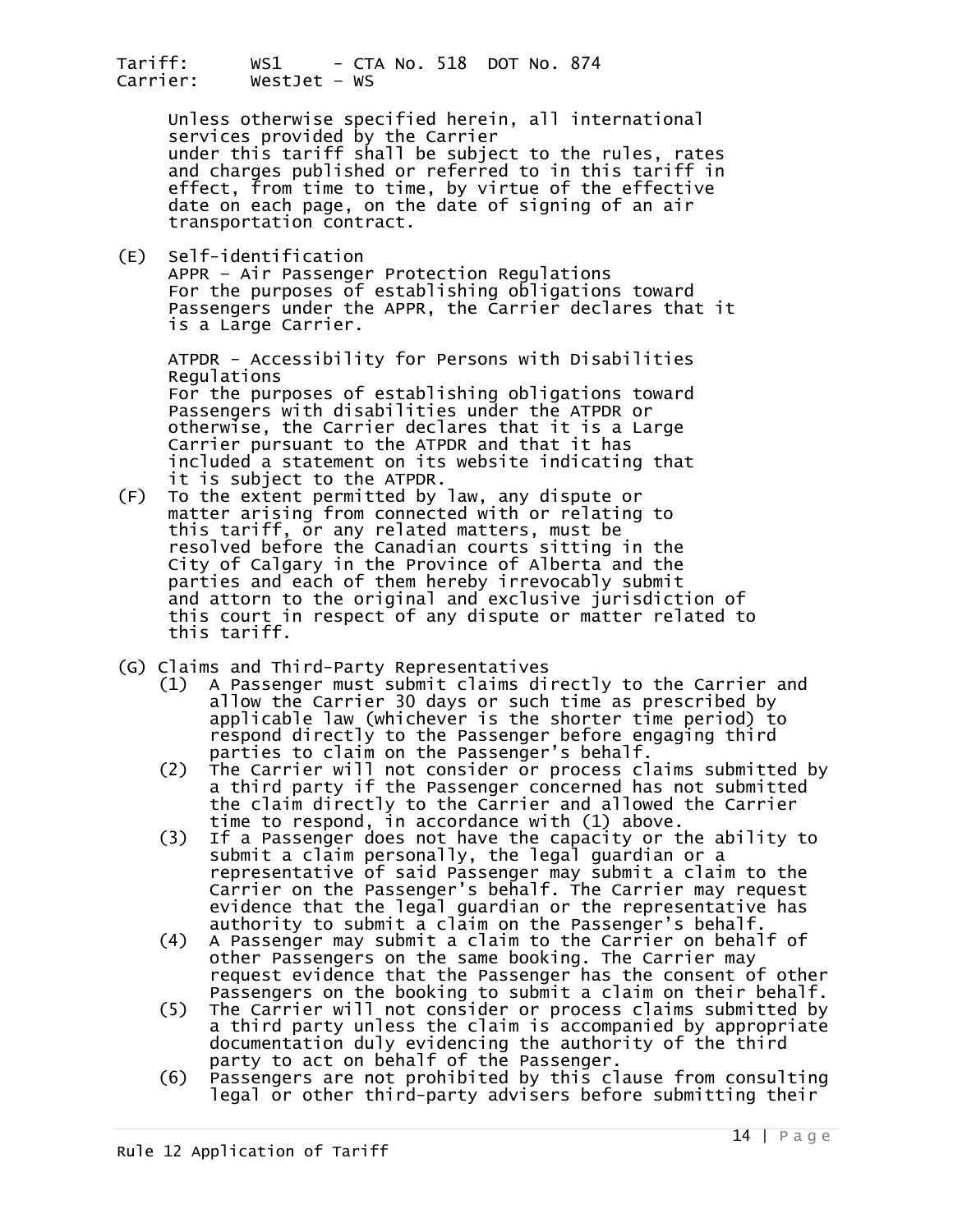claim directly to the Carrier.<br>(7) Any payment or refund will be made by the method used for<br>the original payment and to the person who purchased the ticket or additional service.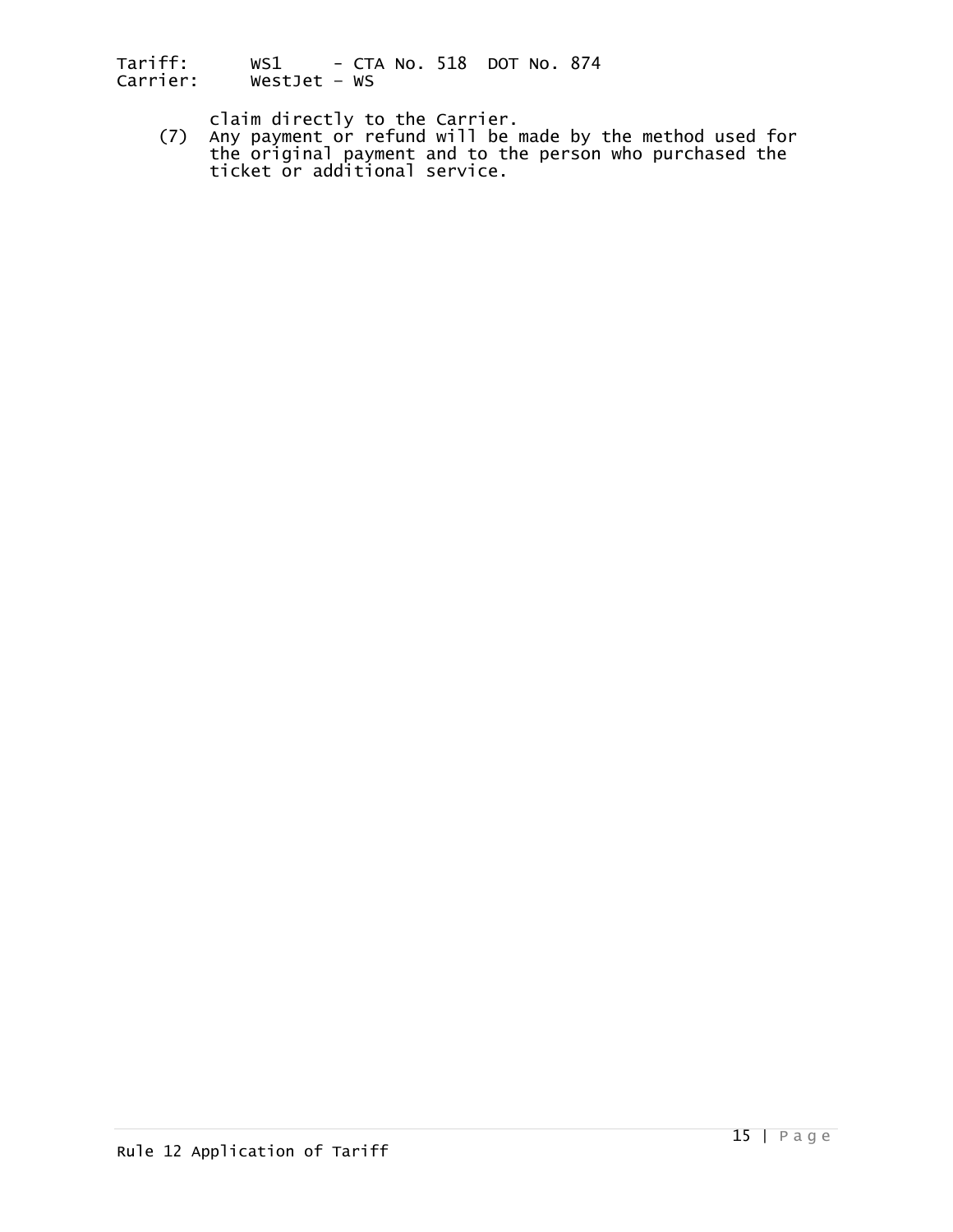<span id="page-15-0"></span>Rule 15 Rates and Charges-International Service

(A) Payment terms<br>All fares are due and payable by a Passenger on or by twelve o'clock midnight (mountain time) on the date on<br>which the reservation is made. Currency for reservations will be determined based on the point of<br>sale for reservations made through the Carrier's<br>reservation centre and travel agencies using an external reservation system (for example Sabre or<br>Apollo), and based on the departure city of the first<br>flight for reservations made through the Carrier's website. For example, a reservation made for travel<br>from Las Vegas to Calgary would be charged in CAD<br>currency through the Carrier's reservation centre or a<br>Canadian travel agent, however, if reserved through the<br>Carrier's currency is selected. Fees are charged per Passenger and per transaction, for booking made before March 20, 2019 and per fare component for each Passenger<br>for bookings made on or after March 20, 2019, not per leg (if<br>the Passenger(s) were to cancel one leg of the itinerary and then cancel the remaining reservation at a<br>different time, the fee would be charged in both<br>instances). The location that a change is made in<br>(point of sale) dictates the currency that the fees are charged in. As a result, change fees may be charged in a different currency than the initial reservation. If no changes are made by the Passenger before travel, the Carrier guarantees that the fare paid at the time of booking shall be honoured.  $(B)$  When a ticket is cancelled within 24 hours of purchase,<br>and the flight departure is greater

than 24-hour from the time of purchase, a full<br>refund including refundable taxes, fees and charges,<br>without penalty can be obtained. Outside of 24 hours for a non-refundable ticket, the Carrier does not refund any taxes, fees, charges, or surcharges collected unless required by law or where such taxes were collected in error.

(1)

(a) Cancellations - within 24 hours of booking

Applicable to all destinations but excluding flights<br>departing within 24 hours.

| \$0 |
|-----|
| \$0 |
| \$0 |
| \$0 |
|     |
|     |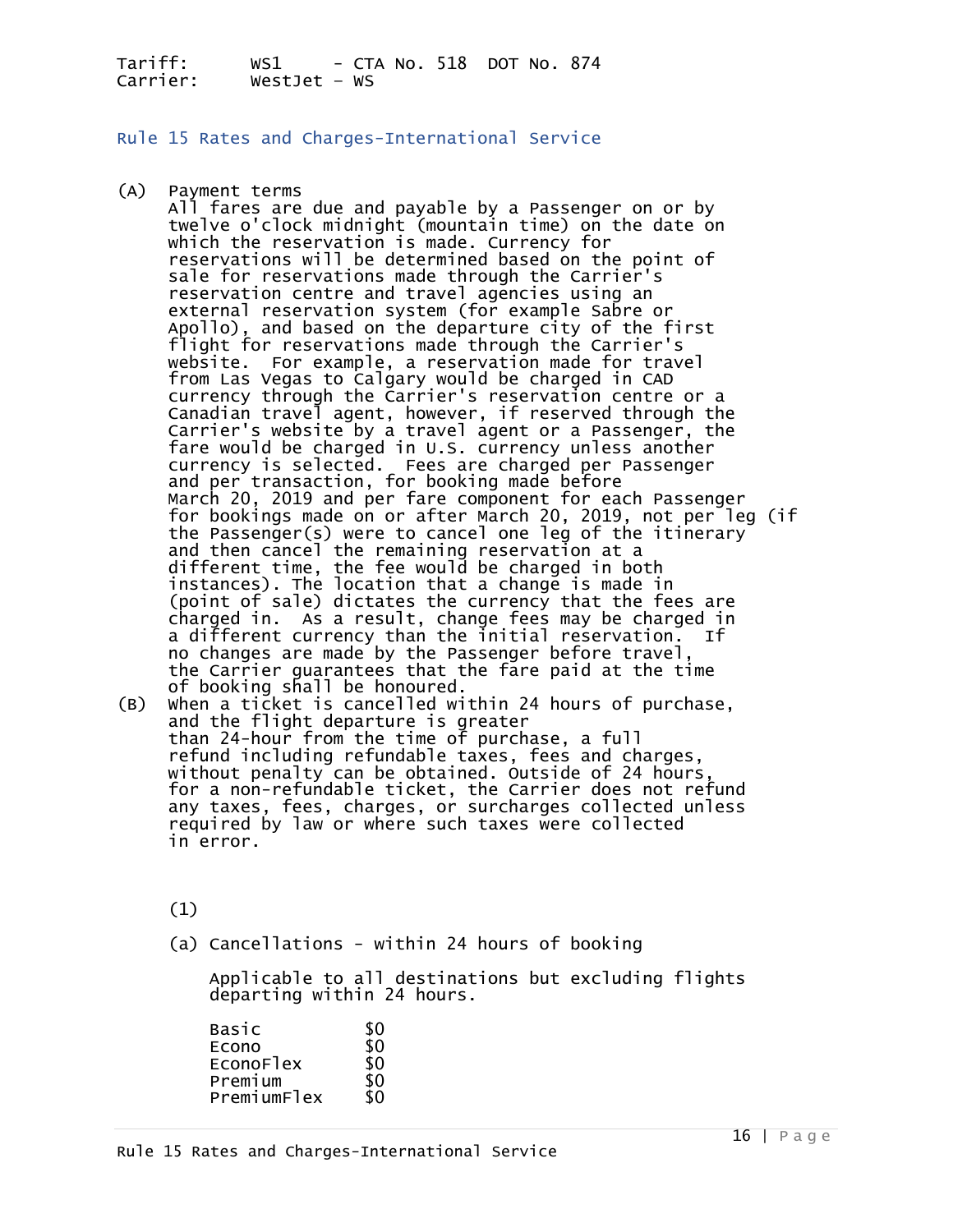Business \$0<br>BusinessFlex \$0

(b) Cancellations - travel departing in more than 60 days

 Basic Fares are non-refundable. No changes are permitted. Any unused Ticket amount is not available as a Travel Credit.

 All flights except flights to or from Europe or the United Kingdom.

| Econo                 | \$50                |
|-----------------------|---------------------|
| ECONOF <sub>lex</sub> | \$25                |
| Premium               | \$50                |
| PremiumFlex           | \$0 for all flights |
| <b>Business</b>       | \$100               |
| <b>BusinessFlex</b>   | \$0 for all flights |

Flights to and from Europe or the United Kingdom<br>Econo \$100 CAD or 68 Euro or 56 Pounds<br>EconoFlex \$100 CAD or 68 Euro or 56 Pounds EconoFlex \$100 CAD or 68 Euro or 56 Pounds<br>Premium \$100 CAD or 68 Euro or 56 Pounds Premium \$100 CAD or 68 Euro or 56 Pounds PremiumFlex \$0 for all flights Business \$600 CAD or 396 Euro or 336 Pounds BusinessFlex \$0 for all flights

(c) Cancellations - travel departing within 60 days and Flight departures within 24hrs of booking

Basic Fares are non-refundable. No changes are permitted.<br>Any unused Ticket amount is not available as a Travel Credit.

All flights except flights to or from Europe or the United Kingdom.

Econo \$100<br>EconoFlex \$100 Premium \$100<br>PremiumFlex \$0 for all flights<br>Business \$100 Business \$100 BusinessFlex \$0 for all flights

Flights to and from Europe or the United Kingdom

| Econo           | \$250 CAD or 165 Euro or 138 Pounds |
|-----------------|-------------------------------------|
| EconoFlex       | \$250 CAD or 165 Euro or 138 Pounds |
| Premium         | \$250 CAD or 165 Euro or 138 Pounds |
| PremiumFlex     | \$0 for all flights                 |
| <b>Business</b> | \$600 CAD or 396 Euro or 336 Pounds |
|                 | BusinessFlex \$0 for all flights    |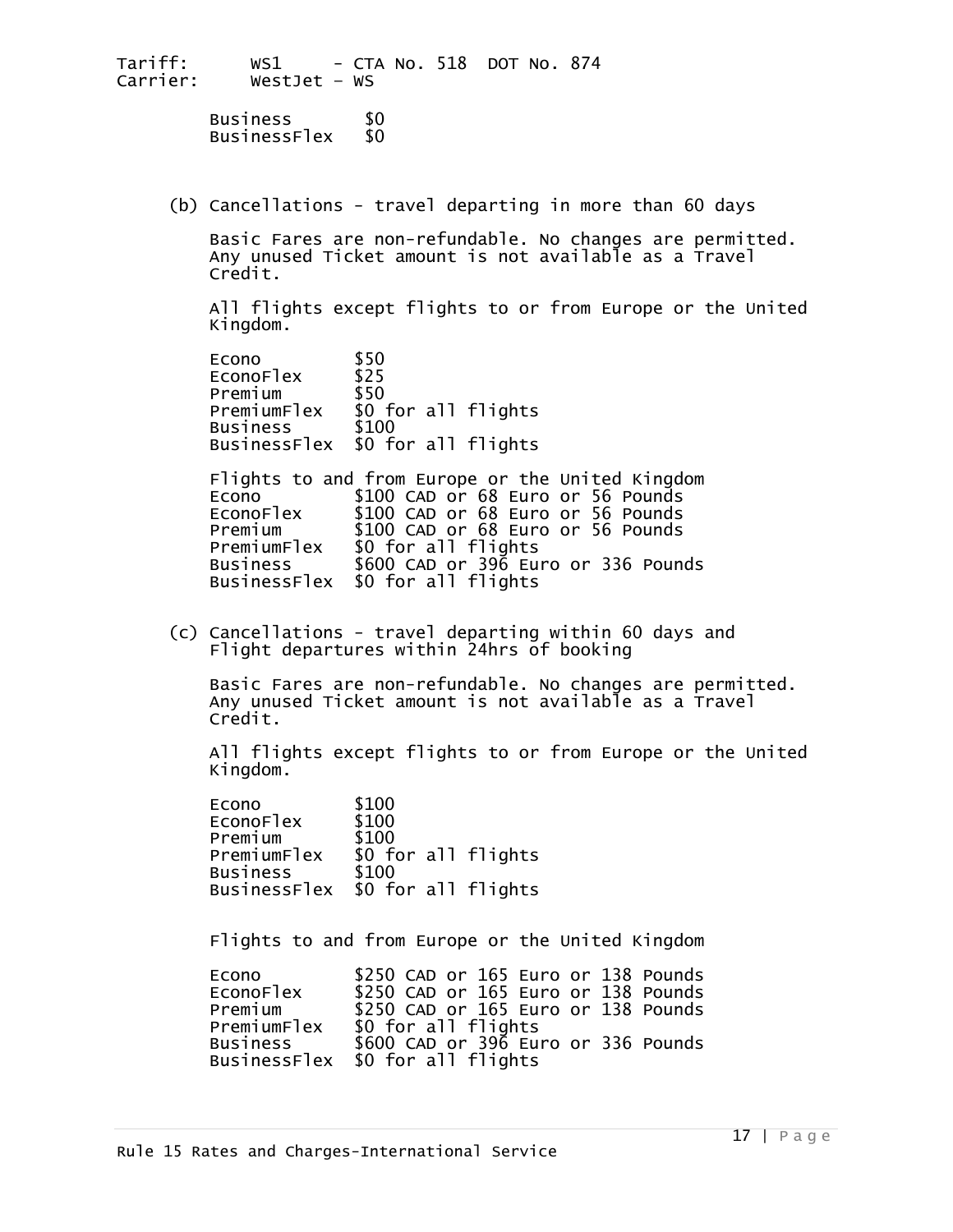(d) Cancellations - Balance to original form of payment

 Basic Fares are non-refundable. No changes are permitted. Any unused Ticket amount is not available as a Travel<br>Credit.

Econo / EconoFlex / Premium / Business<br>Not available

PremiumFlex / BusinessFlex<br>\$0

(2) Changes

- With the exception of changes made within 24-hours of booking, passengers making changes to: (i) a higher fare product or flight shall, in addition to the change fee, pay the difference in fare and applicable taxes, fees and charges.
	- (ii) a lower fare product or flight, the applicable<br>change fee will apply and any remaining difference<br>will be refunded to a Travel Credit, except for Premiumflex and Businessflex which are available to be refunded to original form of payment.
- (iii) a Basic fare, will forfeit all amounts paid. Changes are not permitted.

#### (a) Name changes

Basic fares are non-refundable. No changes are permitted.<br>Any unused Ticket amount is not available as a Travel<br>Credit.

All flights except flights to or from Europe or the United<br>Kingdom.

| \$0 for all flights              |
|----------------------------------|
|                                  |
| BusinessFlex \$0 for all flights |
|                                  |

Flights to and from Europe or the United Kingdom<br>Econo \$150 CAD or 99 Euro or 83 Pounds Econo Flex \$150 CAD or 99 Euro or 83 Pounds<br>Premium \$150 CAD or 99 Euro or 83 Pounds<br>Premium Flex \$0 for all flights PremiumFlex \$0 for all flights<br>Business \$ 150 CAD or 99 EURO or 83 Pounds BusinessFlex \$0 for all flights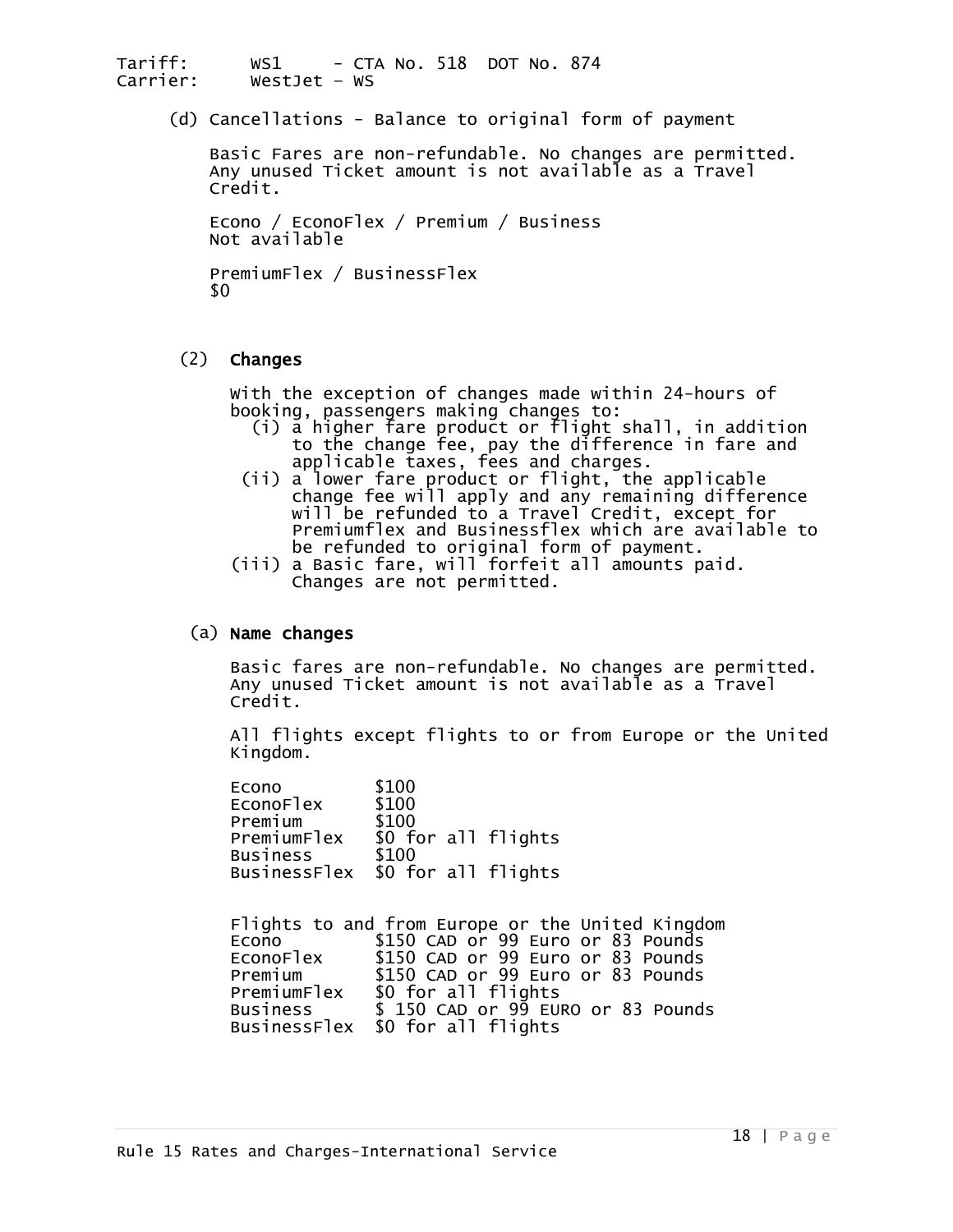## (b) Changes within 24 hours of booking (excluding flights departing within 24 hours)

| Basic           |     |
|-----------------|-----|
| Econo           | \$0 |
| EconoFlex       | \$0 |
| Premium         | \$0 |
| Premium Flex    | \$0 |
| <b>Business</b> | \$0 |
| Business Flex   | 80  |

#### (c) Change travel departing in more than 60 days

 Basic fares are non-refundable. No changes are permitted. Any unused Ticket amount is not available as a Travel Credit.

All flights except flights to or from Europe or the United Kingdom.

| \$50                             |
|----------------------------------|
| \$25                             |
| \$50                             |
| \$0 for all flights              |
| \$100                            |
| BusinessFlex \$0 for all flights |
|                                  |

Flights to and from Europe or the United Kingdom

| Econo       | \$100 CAD or 68 Euro or 56 Pounds   |
|-------------|-------------------------------------|
| EconoFlex   | \$100 CAD or 68 Euro or 56 Pounds   |
| Premium     | \$100 CAD or 68 Euro or 56 Pounds   |
| PremiumFlex | \$0 for all flights                 |
| Business    | \$400 CAD or 264 Euro or 224 Pounds |
|             | BusinessFlex \$0 for all flights    |

#### (d) Change - travel departing within 60 days and flight departures within 24hrs of booking

 Basic fares are non-refundable. No changes are permitted. Any unused Ticket amount is not available as a Travel Credit.

 All flights except flights to or from Europe or the United Kingdom.

Econo \$100<br>
EconoFlex \$100<br>
Premium \$100<br>
PremiumFlex \$0 fo PremiumFlex \$0 for all flights<br>Business \$100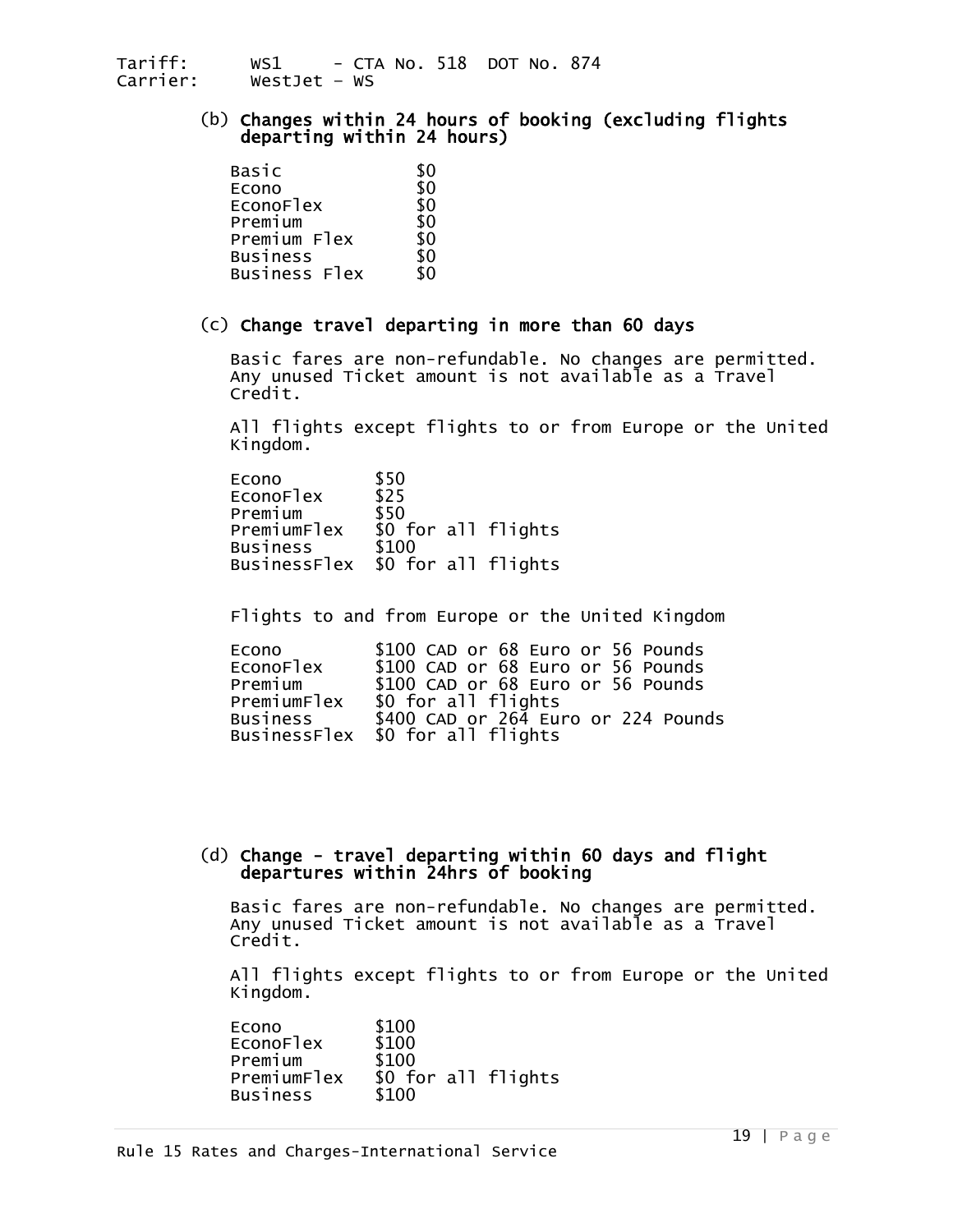BusinessFlex \$0 for all flights

Flights to and from Europe or the United Kingdom

| Econo           | \$250 CAD or 165 Euro or 138 Pounds |
|-----------------|-------------------------------------|
| EconoFlex       | \$250 CAD or 165 Euro or 138 Pounds |
| Premium         | \$250 CAD or 165 Euro or 138 Pounds |
| PremiumFlex     | -80                                 |
| <b>Business</b> | \$400 CAD or 264 Euro or 224 Pounds |
|                 | BusinessFlex \$0 for all flights    |

- (C) In any case where, in accordance with this rule, a Passenger is entitled to a non-refundable Travel Credit that includes all amounts paid by the Passenger, in association with the fare, taxes, fees, charges or surcharges. The non-refundable Travel Credit shall be valid for one year<br>from the date of the credit's creation and may be used towards the purchase of a future air-only booking with the carrier. Any unused ticket amount, including all taxes fees and charges, is not available for future Travel Credit.
- (D) Notwithstanding the above, the carrier reserves the right to waive, in whole or part, the payment by any Passenger of a change fee.
- (E) Same-Day changes where a passenger has requested, and been approved for a Same-day change as outlined in Rule  $105(B)(2)(d)$ , the following fees shall apply:

Flights within Canada

Econo \$150-177 CAD<br>EconoFlex No fee<br>Premium \$100-118 CAD Premium \$100-118 CAD<br>PremiumFlex No fee<br>Business No fee BusinessFlex No fee

> Flights between Canada and all destinations except Europe or the United Kingdom.

| \$150-177 CAD/USD   |
|---------------------|
| \$100-118 CAD/USD   |
| \$100-118 CAD/USD   |
| No fee              |
| No fee              |
| BusinessFlex No fee |
|                     |

 Flights to and from Europe or the United Kingdom Econo \$150-177 CAD/USD EconoFlex \$150-177 CAD/USD<br>Premium \$150-177 CAD/USD \$150-177 CAD/USD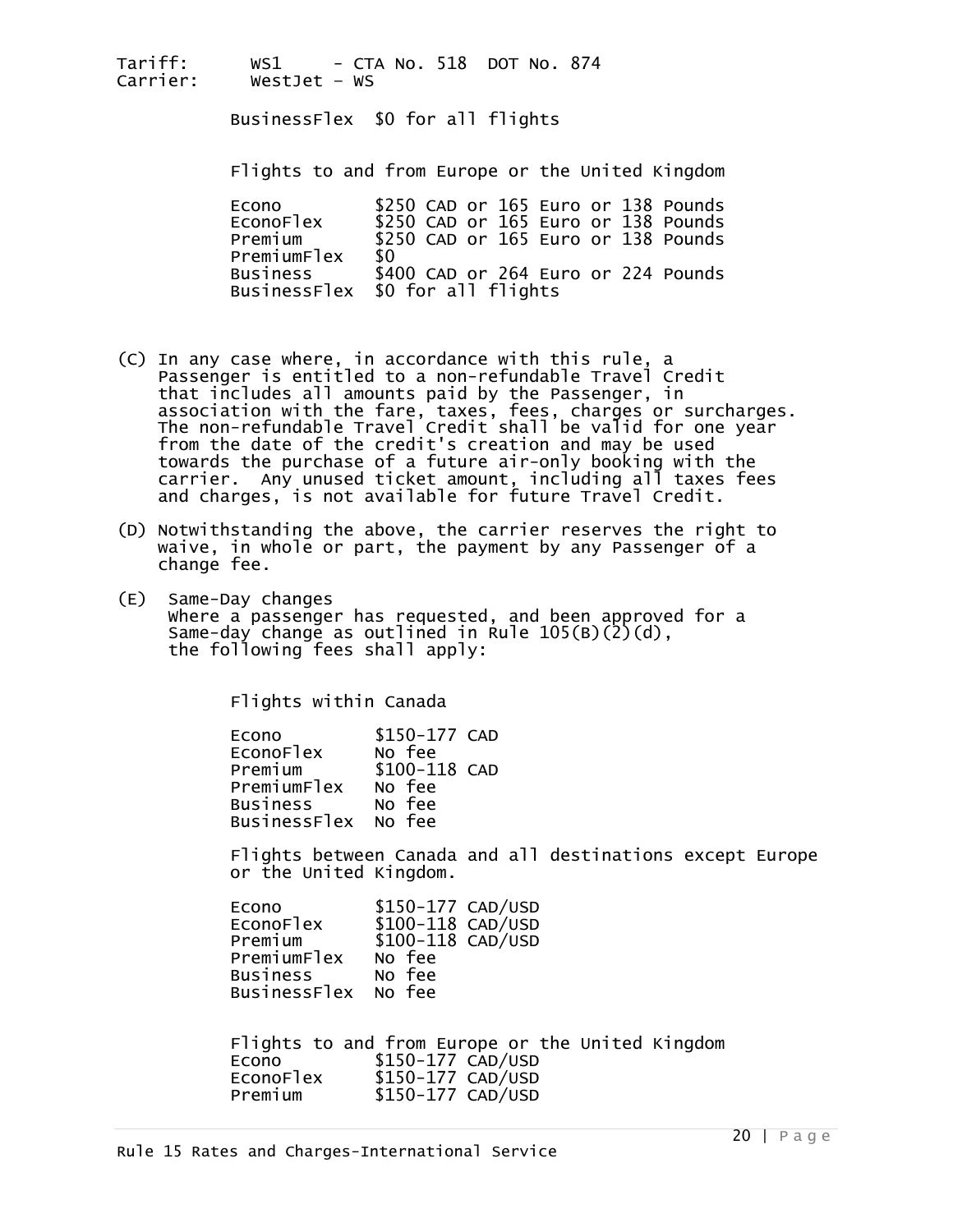PremiumFlex No fee<br>Business No fee<br>BusinessFlex No fee

- (F) Contact centre fee: For basic economy bookings made on or after December 3, 2018, a fee of \$15 per bookings will apply. The fee will be waived for any Passenger who is not able to use an available self-serve option to make the booking. The fee is non-refundable.
- - Group fares<br>(1) To qualify for a group fare, 10 or more Passengers<br>must travel together on a common flight
	- destination.<br>
	(2) The Carrier requires a \$100 CAD/USD deposit per person at the time of booking. The deposit is not applicable toward final payment and once final payment is received the deposit will be refunded
	- to the original form of payment.<br>
	(3) Payment in full is required for all group bookings<br>
	30 days before departure.
	- 30 Name changes made within 24 hours before<br>departure shall be assessed a change fee of<br>\$100 CAD/USD per name changed.<br>(5) A cancellation fee of \$100 CAD/USD will be charged for any cancellation made within 30 days of departure. Remaining funds will be placed in a non-
	- $r = 20$  percent of the group may be released (i.e.: cancel) without loss of deposit up to the final<br>payment due date.
- (7) Notwithstanding the above, the Carrier reserves the right to refund or provide a credit, in whole or part, for the deposit made by or for any<br>Passenger.<br>(H) GST and HST exemptions<br>The GST/HST exemption rules for federal and provincial
- government departments have been agreed upon by the<br>federal and provincial government bodies. The rules federal and provincial government bodies. The rules<br>currently provide an exemption to the GST/HST for<br>certain "listed entities" in the provinces of Quebec, Manitoba, Saskatchewan, Alberta, Northwest Territories, and the Yukon. Information on listed entities can be<br>obtained by calling the Canada Revenue Agency at obtained by calling the Canada Revenue Agency at<br>1-800-959-8287. The exemption from GST/HST is only<br>valid if the supply is sold to a listed entity for the official business of that entity and the purchase is<br>paid for with "crown funds". Employees of listed entities purchasing travel for official business with their personal credit cards are not exempt. It is the Passenger's responsibility to ensure that tax<br>exemptions provided adhere to the exemption rules<br>specific to the tax being exempted at any particular<br>time and to ensure they are aware of the applicable<br>rules at th
	- $(1)$  The Carrier specifically prohibits the practices commonly known as hidden city/point beyond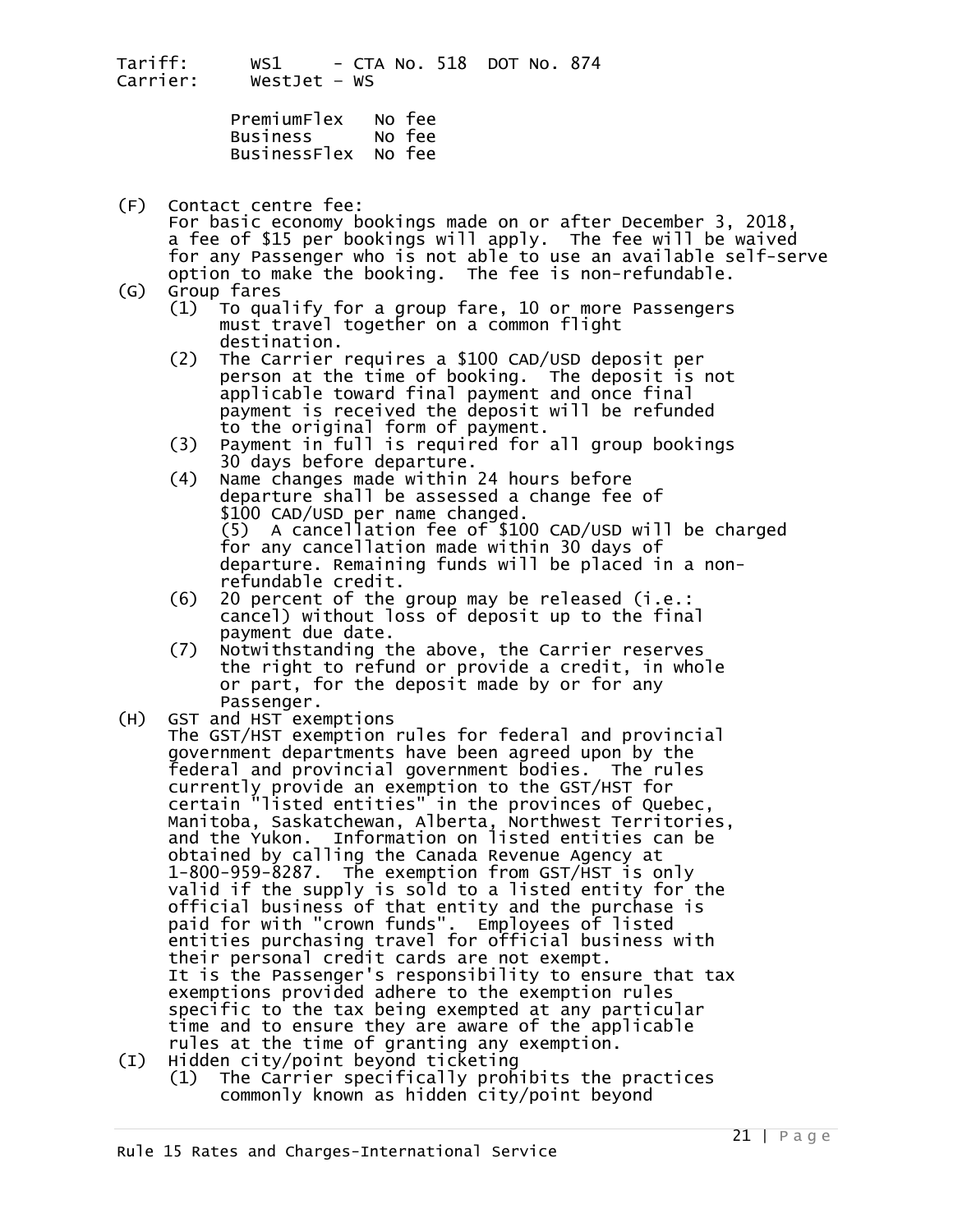> ticketing. Accordingly, a Passenger shall not purchase one or more tickets or fares in order to obtain a lower fare than could otherwise be applicable. A ticket is invalid if used for<br>travel to a destination other than that specified<br>on the ticket.

- (2) Where a ticket is not valid as the result of the passenger's non-compliance with any term or condition of sale, with this rule or applicable fare rule, or where one or more tickets have been<br>issued in furtherance of a prohibited practice,<br>the Carrier has the right in its sole discretion<br>to:
	-
	- (a) cancel any remaining portion of the<br>Passenger's itinerary or ticket;<br>(b) refuse to board the Passenger or check-in the<br>Passenger or the Passenger's baggage; or<br>(c) assess the Passenger for the reasonable
- (c) assess the Passenger for the reasonable remaining value of the ticket, which shall be no less than the difference between the fare actually paid and the lowest fare applicable to the Passenger's itinerary.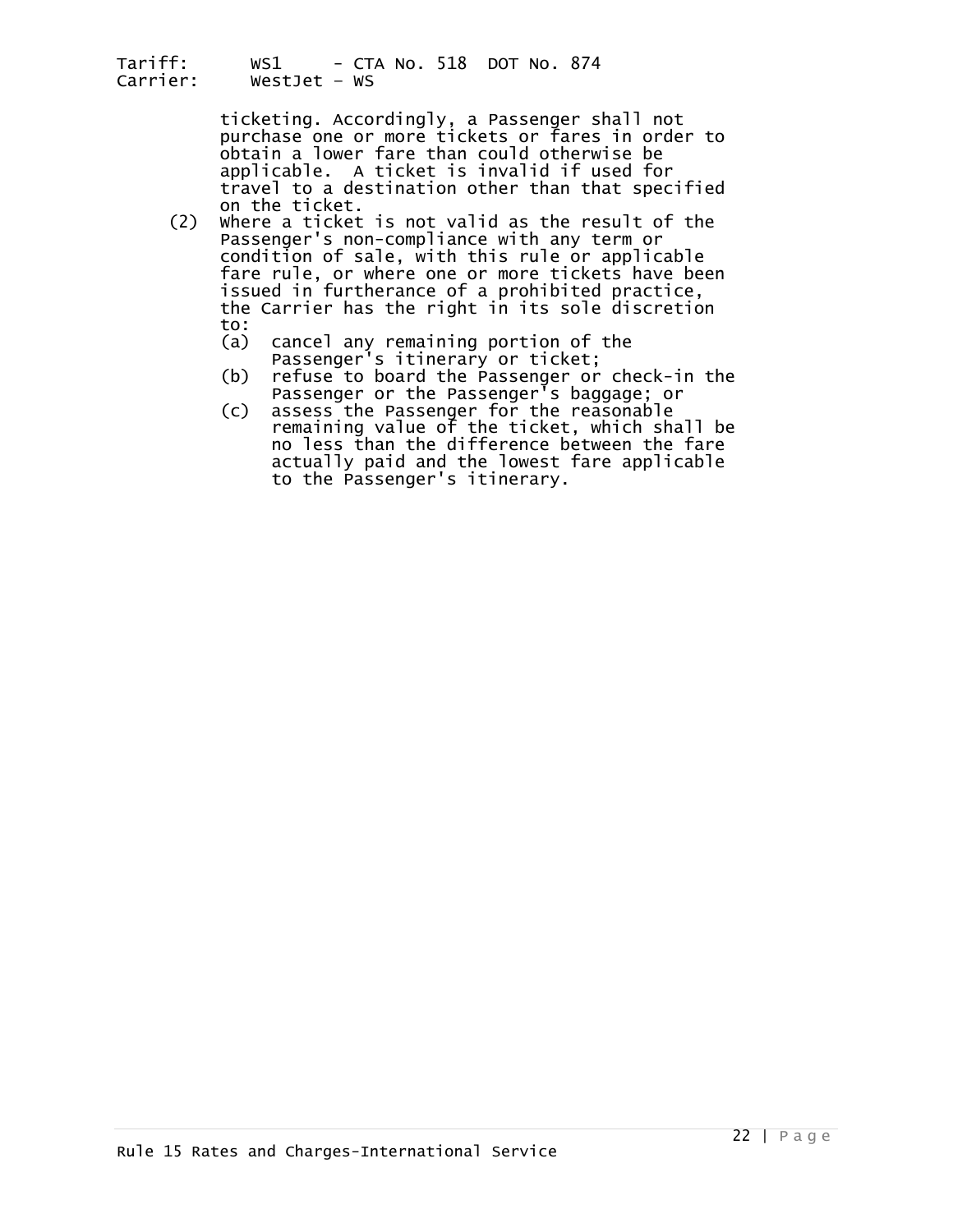<span id="page-22-0"></span>Rule 25 Transportation of a Passenger with a Disability

- 
- (A) Application<br>(1) This rule applies to the transportation of persons (1115 This rule applies to the transportation of persons with disabilities by the carrier, which is a Large<br>Carrier ATPDR, on its international transportation
	- services.<br>(2) Pursuant to Rule 12 (a)5, this rule applies to the transportation of all persons with disabilities on all flights operated by the carrier. In the case of flights operated by another carrier (i.e.: a code-share flight), Passengers are advised that the rules to their transportation are those of<br>the carrier identified on the ticket and not of<br>the carrier operating the flight.<br>(3) The carrier will provide services identified in this<br>rule at no additional fare except fo
	- of additional adjacent seating, for which the<br>carrier requires the purchase of an additional fare.
- 
- (B) Acceptance for carriage<br>(1) The carrier will accept the determination made<br>by or on behalf of a person with a disability as (1) The carrier will accept the determination made<br>by or on behalf of a person with a disability as<br>to their self-reliance, unless doing so would<br>impose undue hardship on the carrier, for example,<br>if it would jeopardize se
	- (2) The carrier will not refuse to transport a person with a disability unless the transportation of the person would impose an undue hardship on the carrier, for example, if transportation of the<br>person would jeopardize health or safety.<br>(3) If the carrier refuses to transport a person
- with a disability for reasons related to their<br>disability, it will, at the time of the refusal,<br>inform the person of the reasons for the refusal. In addition within 10 days of the refusal, the carrier will provide the person with a written notice setting out the reasons for the refusal including: (a) the evidence of undue hardship, such as a
	- medical report, an expert opinion, or an the risk is significant enough that it would be unreasonable to waive or modify a requirement;<br>(b) any relevant rule, policy, procedure or
	-
	- (b) any relevant rule, policy, procedure or regulation; and, (c) the duration of the refusal and the conditions, if any, under which the carrier would accept the person for transport.

Refer to: Rule 30, Refusal to transport.

(C) Reservations and online services

 (1) If a person with a disability identifies the nature of their disability when making a reservation directly through the carrier, the carrier will: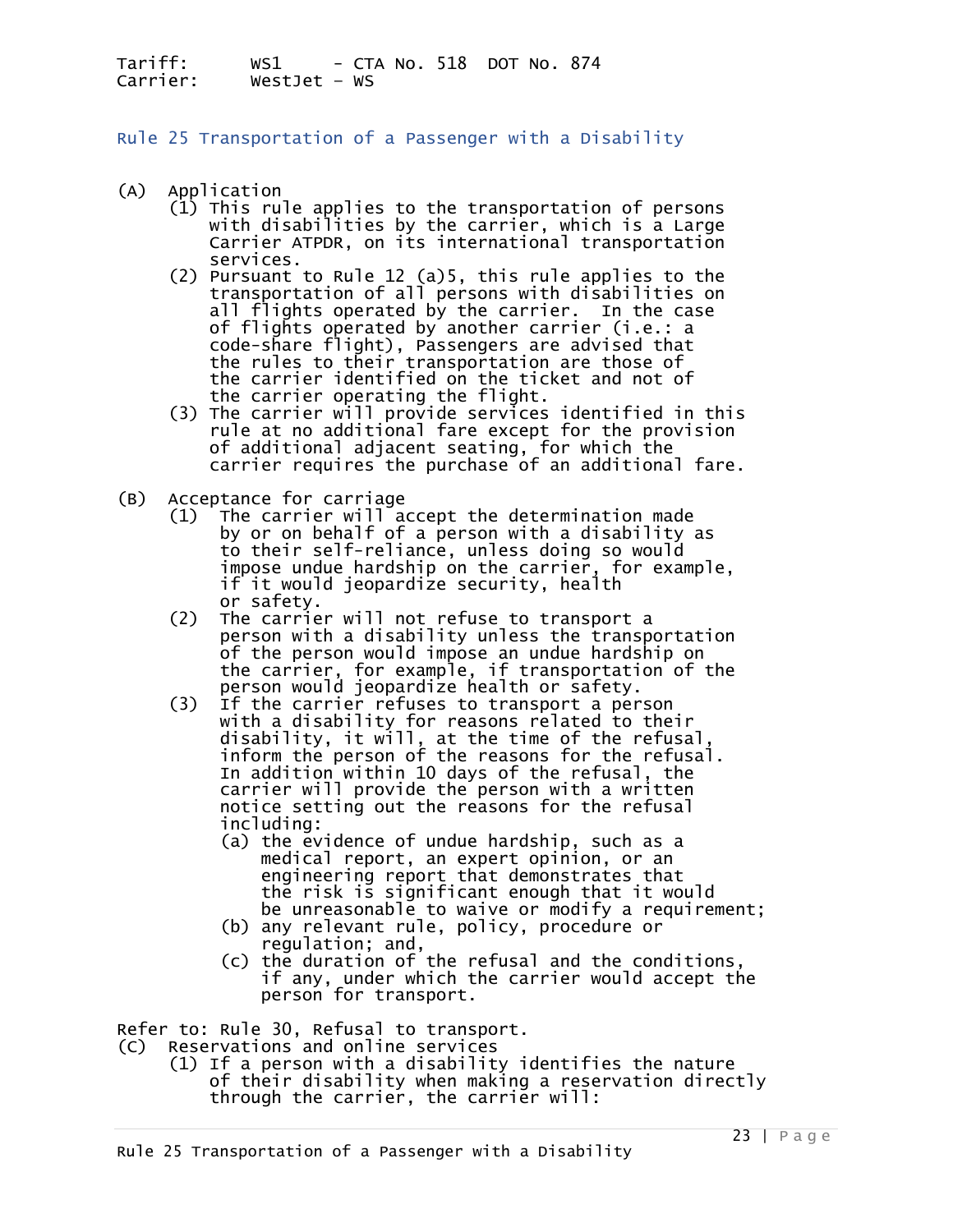- (a) discuss with the person their needs in relation to their disability and the services offered by the carrier in relation to those needs;
- (b) inform the person of the seats that are available in the class of service that the person has requested and that have equipment and facilities<br>that best meet the accessibility needs of that<br>person, such as wheelchair-accessible washroom<br>or a passenger seat that has additional legroom,
- a larger seat pitch or movable armrests; and,<br>(c) inform the person of any safety-related rules<br>or regulations whereby a person with a disability<br>may be restricted from occupying a specific seat,
- such as a seat in an emergency exit.<br>(d) in assigning a passenger seat to a person with a<br>disability, take into account the persons opinion<br>with respect to which seats would best meet the
- accessibility needs of that person.<br>(2) The Carrier will advise the person if information and/or documents are required to assess their request,<br>as per (F)(3) below. The Carrier will also advise the person that the information and or documents must be<br>received a minimum of 48 hours before flight departure<br>and that the assessment process may take up to two business days after the information and or documents are received. Should the information or documentation require validation, or consultation (in the case of a medical request), the Carrier will advise the Passenger of any<br>delay and make every reasonable effort to accommodate.
	- (3) As an alternative means to using the Carrier's website to make or modify a reservation, the Carrier will offer to a person with a disability, the following means of communication: TTY service by calling 1-877-952-0100.
- (D) Written confirmation of services
	- (1) The Carrier will, without delay, indicate in the record of a person's travel reservation the services that<br>the Carrier will provide to the person.<br>(2) The Carrier will include a written confirmation of the
	- (2) The Carrier will include a written confirmed in the itinerary issued to the person.<br>(3) If a service is confirmed only after the itinerary is
	- issued, the Carrier will provide, without delay, confirmation in writing.
- (E) Services for which no advance notice is required
	- (1) The services identified in (3) below will be provided at no additional fare or charge.<br>(2) The Carrier will not require a person with a disability
		- to file information and/or documents, including<br>medical certificates, to support any request for services<br>identified in (3) below.
		- -
		- (3) Regardless of when a person with a disability makes the<br>request for the following services, the Carrier will:<br>(a) assist the person with checking in at the check-in<br>counter;<br>(b) permit the person, if they are unable t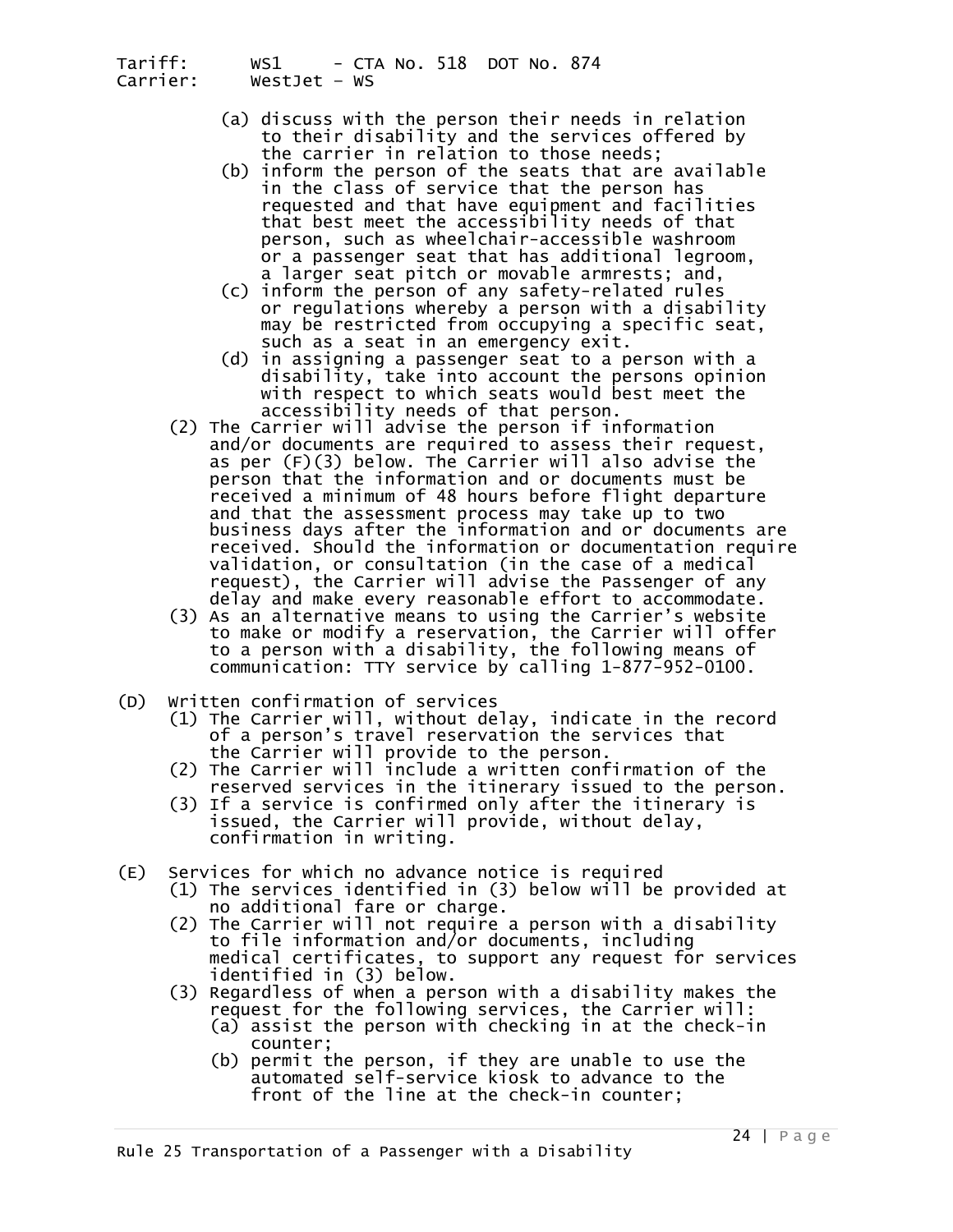- (c) if the person is in a wheelchair, a boarding chair or any other device in which they are not independently mobile while waiting at a terminal for departure after check in or in order to transfer to another segment of their trip, provide the person with a place to wait that is close to personnel who are available to provide assistance to the person and who will periodically inquire about the persons needs and attend to those
- needs;<br>(d) assist the person in storing and retrieving their<br>carry-on baggage or retrieving their checked baggage.<br>(e) in the case of a person who is blind or has any other<br>visual impairment,
- - (i) before departure, or as soon after departure as possible, describe the layout of the aircraft, including the location of washrooms, exits and the location and operation of any controls at the person's seat;
	- (ii) describe to the person, any food or beverage options offered onboard, all the food and beverages offered for consumption or providing<br>a menu in large print or in Braille;
- (f) assist the person in accessing any entertainment content that is offered on-board;
- (g) before departure, provide the person with an individualized safety briefing and demonstration;
- (h) assist the person in moving between their passenger seat and a washroom, including by assisting them<br>in transferring between their passenger seat and an on-board wheelchair;
	- (i) provided it is safe to do so, permit a person to use the washroom that has the most amount of space regardless of where the washroom is located in any part of the aircraft, if the person needs an on-board wheelchair or<br>the assistance of an Attendant person or Service dog to<br>use a washroom;
	- (J) if a meal is served on board to the person, assist the person with the meal by opening packages, identifying
	- portions;<br>(k) if a person is unable to use the call button to request assistance, periodically inquire about
	- (1) at participating airports, provide gate passes to allow a person assisting a person with a disability to accompany the person to the gate.

 Note: For Carrier responsibilities related to disembarkation of persons with disabilities when a flight is delayed on the tarmac at an airport in Canada, see Rule 100.

- (F) Services for which advance notice is required
	- (1) The services identified in (3) below will be provided at no additional fare or charge, except for 3(b), the provision of an additional adjacent seat, for which the Carrier will require an additional fare to be purchased.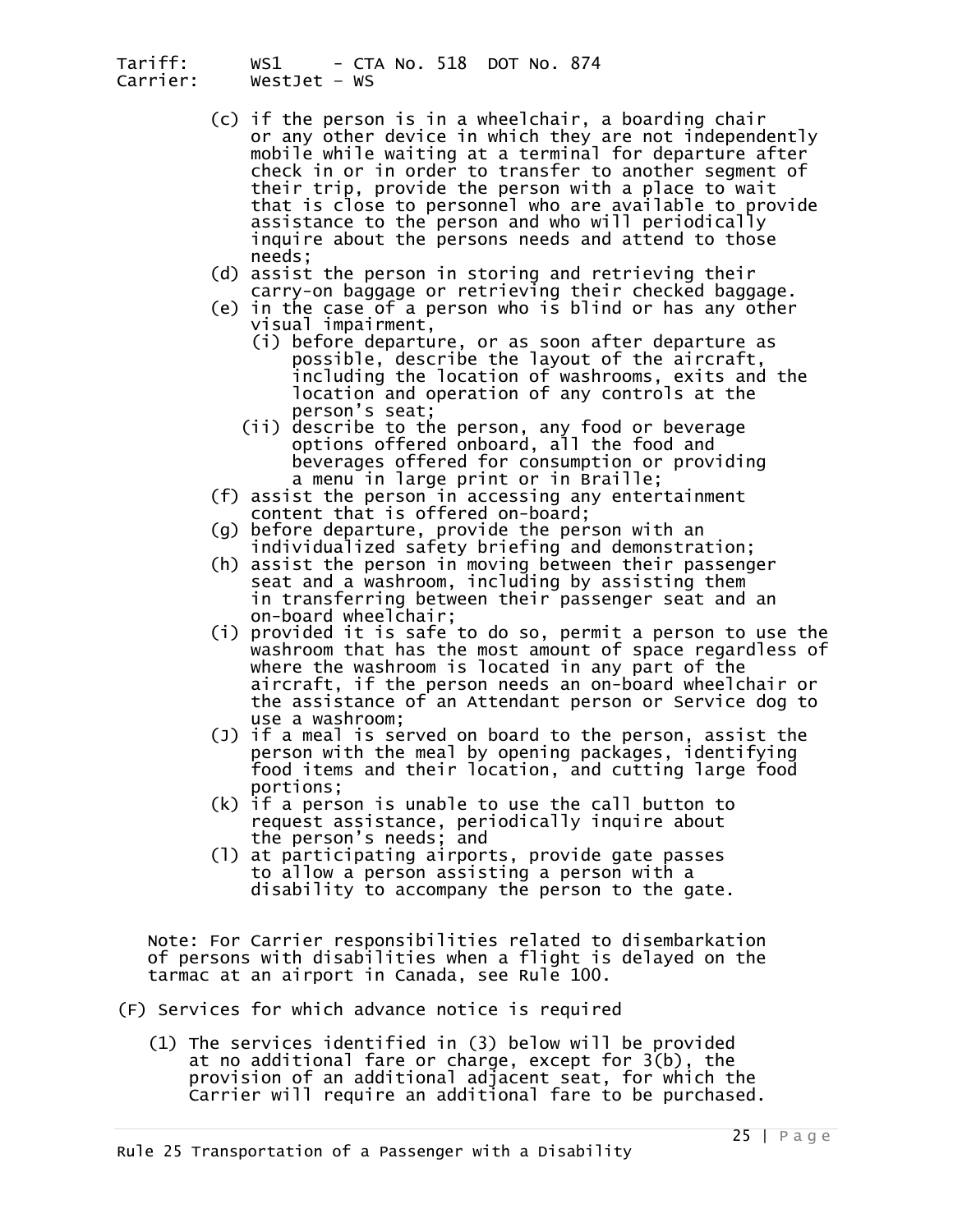Reasonable effort<br>(2) In all instances, the Carrier will make every reasonable effort to provide a service requested by a person with<br>a disability even if the person does not comply with any requirements in this section to provide advance notice<br>or to provide information and/or documents to permit the<br>Carrier to assess the request.

- Services 48 hours advance notice (3) Subject to the Carrier's requirement for a person with a disability to provide information and/or provide the following services if requested by a person<br>with a disability at least 48 hours before the scheduled<br>time of departure of the person's flight:<br>(a) assigning a passenger seat to a person with a
- disability, taking into account the person's opinion with respect to which seats would best meet the<br>accessibility needs of that person;
	-
	- (b) provide additional adjacent seats, in the following<br>three situations;<br>(i) when the person with a disability must travel<br>with an Attendant for transport if,<br>because of the nature of their disability, the person with a disability after departure and before arrival, needs:
		- (a) assistance with eating meals, taking medication, using the washroom;
		- (b) assistance with transferring to and from a
		- (c) assistance with orientation or communication;<br>or
		- (d) physical assistance in the event of an emergency including the event of an
		- evacuation or decompression;<br>(ii) when the size of a Service dog belonging to a person with a disability is such that the person's seat does not provide sufficient floor space for the dog to lie down at the person's feet in a manner that ensures the safety and well-being of the dog
		- and the person; or<br>(iii) when a person with a disability needs more than) one seat because of the nature of their disability, for example, if they are a person who has a fused limb or who is disabled by severe obesity.
	- (c) accept for transportation and mobility aid and/or other assistive device as per section (G) below;
	- (d) accept for transportation a Service dog, as per<br>section (H) Acceptance of Service dogs;<br>(e) assist the person in proceeding to the boarding area
	-
	- after check-in;<br>
	(f) assist the person in proceeding through any security<br>
	screening process at the terminal, including by<br>
	(i) providing personnel to assist the person through<br>
	the process, or<br>
	(ii) collaborating with the
		-
		-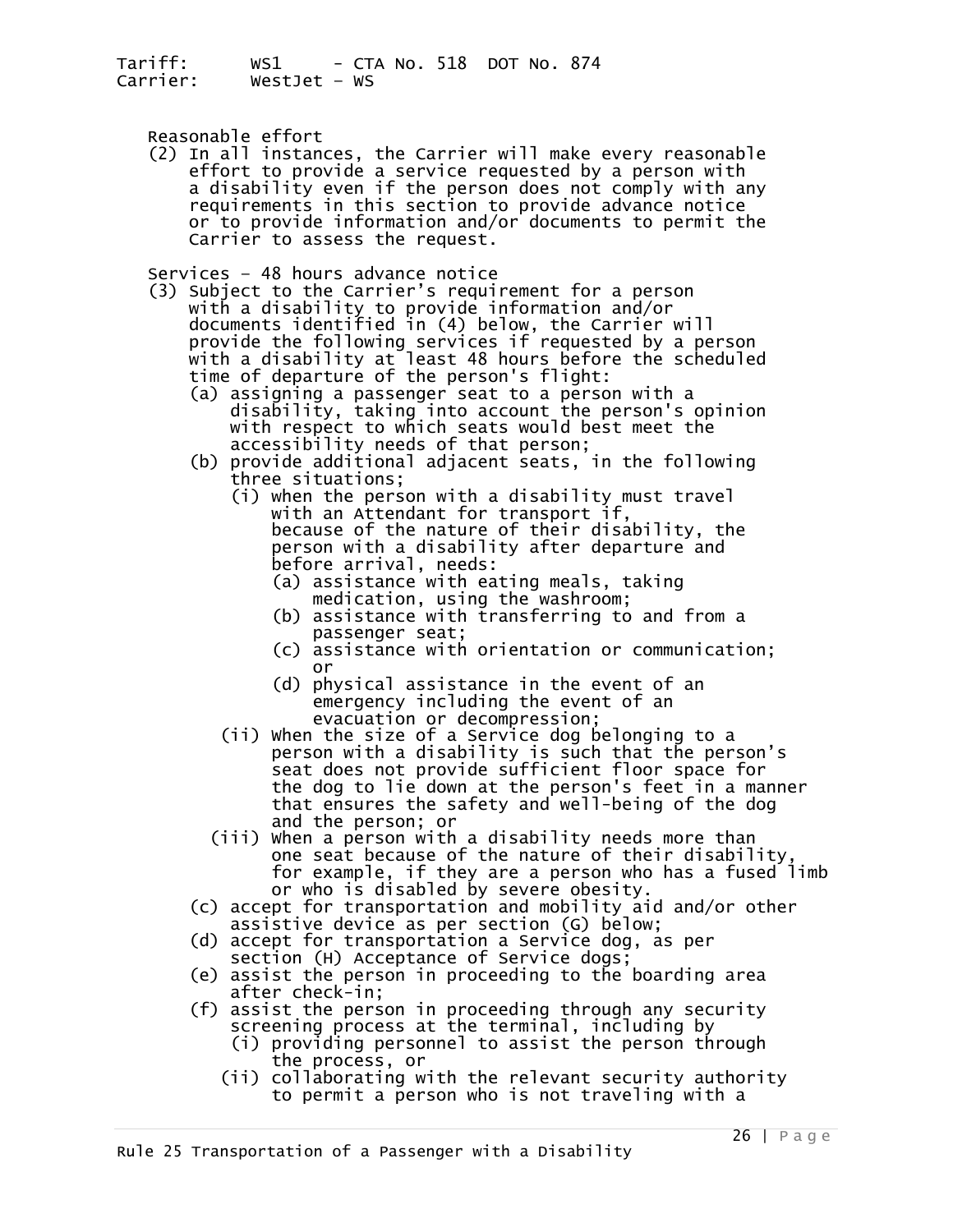person with a disability to have access to the security screening checkpoint so that they may assist the person with a disability to proceed

- through the process per Rule 25 (E)(3)(l).<br>g) Before boarding, transfer the person between the person's own mobility aid and a mobility aid provided by the Carrier; (h) Permit the person to board in advance of other
	- - Passengers if:<br>(i) the person requests assistance with boarding,<br>locating their passenger seat or cabin, transferring between a mobility aid and their
		- passenger seat or storing carry-on baggage; (ii) in the case where the person is blind or has any other visual impairment, the person requests a description of the layout or of the aircraft or of the location and operation of the controls at their seat; or
		- (iii) in the case where the person is disabled due to a<br>severe allergy, and the person requests to clean<br>their seat to remove any potential allergens;
		- Note: The Carrier requires Passengers to be present at<br>the time of the pre-boarding call in order to use<br>this service. In the case of requests (i) and (ii) the Carrier may require the Passenger to be boarded after other Passengers.
	-
	- (i) Assist the person in boarding and disembarking; transferred the person between a mobility aid and the person's passenger seat;<br>(k) Provide the person with an onboard wheelchair;
	-
	- (1) Provide the person with assistance accessing the onboard entertainment system via their personal device
	- (m) Establish a buffer zone around the passenger seat of<br>a person who has a disability due to a severe allergy,<br>by providing the person with the passenger seat that<br>is in a bank of seats other than the bank of seats
	- in which the source of the allergen is located;<br>(n) When requested by a person with a disability, the Carrier will ensure that any public announcement made on<br>board is made in an audio format or a visual format.
	- (o) Assist the person in proceeding through border clearance
	- (p) Assist the person in retrieving their checked baggage;
	- (q) Assist the person after disembarkation, in proceeding to
	- (r) Assist the person after disembarkation, in proceeding<br>to a location where they may receive assistance
		- from either:<br>(i) an member of the terminal operator's personnel,<br>who may assist the person in proceeding to the
		- curbside zone, or<br>(ii) an member of the receiving Carrier's personnel<br>who may transfer the person to another segment of their trip within the same airport

Services – information and/or documents requirements: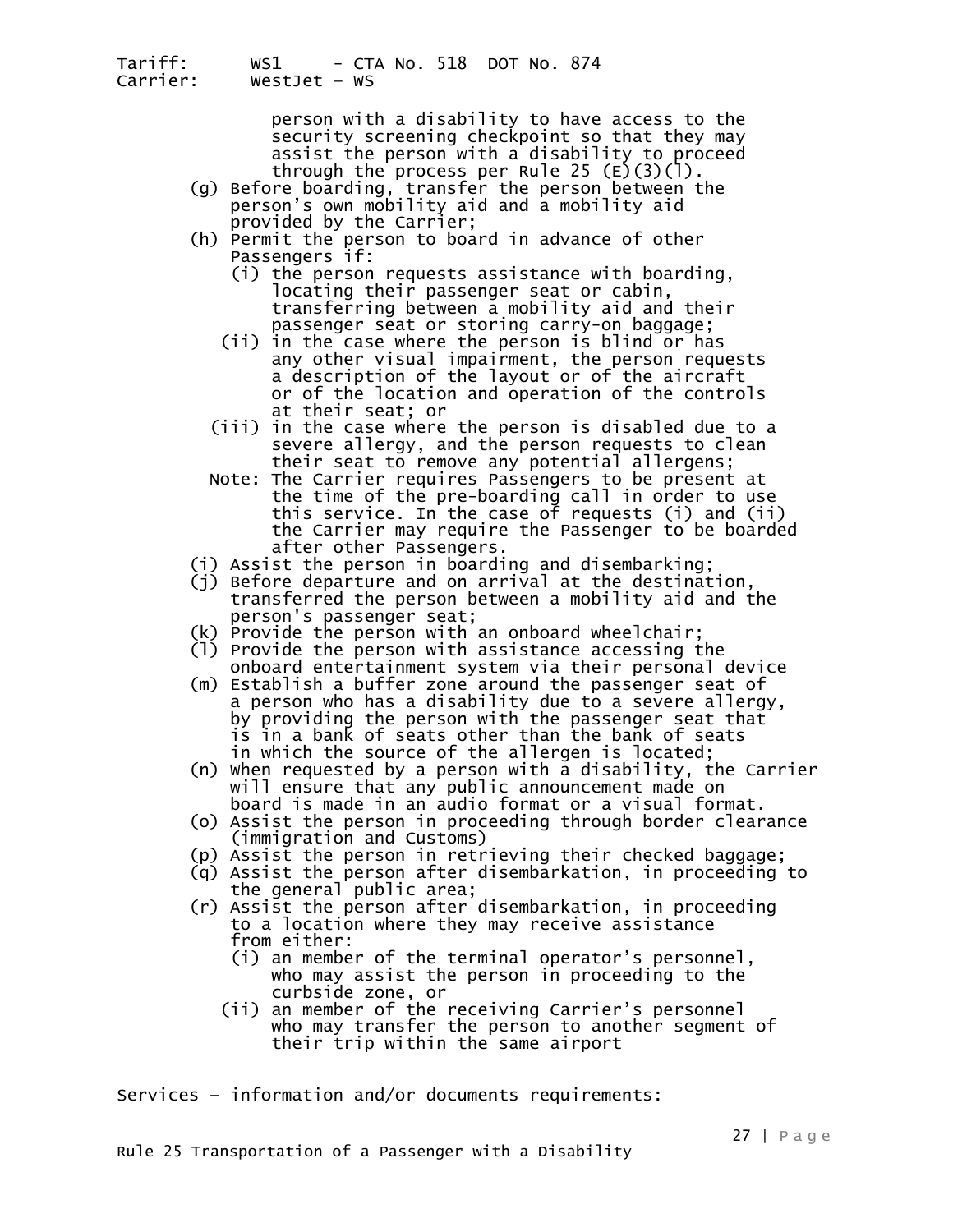- 
- (4) Documentation required (a) A medical certificate is required and additional documentation may be required to support a request
- for: (i) adjacent seating for an attendant per (F)(3)(b)(i); or
- (ii) adjacent seating to a person who has a fused or immobile limb per section (F)(3)(b)(iii); or (ii) a buffer zone required by a person with a
	- severe disabling allergy per (F)(3)(m).
	- (b) Detailed verbal information/credible assurance is required to support requests for
		-
		- disability, including disclosure of the task or service provided to the person<br>(ii) adjacent seating for Service dog per section (F)(3)(b)(ii) to confirm the animal's weight and dimensions;
		- (iii) instruction on the disassembling and assembling of mobility aids per Rule 25 (G)(4)
	- (5) Notwithstanding (4) above, the Carrier retains the right to require information and/or documents to assess any other requests for services to be provided, and to substantiate the fitness to travel of persons with disabilities, with the exception of those services identified in (E)(3) above.
- (6) Where the Carrier requires medical information, verbal information, or supporting documentation for a request for services identified in (4) above, the person must<br>provide all requested documentation to the Carrier at<br>least 48 hours, before the scheduled time of departure of the person's flight to ensure that the Carrier has sufficient<br>time to assess the request and confirm as required.
	- (7) The Carrier may not provide the services identified in (3) and (4) above if the Carrier has required information
		- (a) any of the conditions referred to in (5) or (6) above are not met or the information and/or documents provided are not reasonably sufficient to permit the<br>Carrier to assess the request;
- $(b)$  the Carrier cannot confirm the information provided by another party completing the information, for example, a physician in the case of a medical certificate (b) the Carrier has made every reasonable effort to
	-
	- provide the service but cannot do so.<br>(8) If, on the request of the Carrier, a person with a disability provides the Carrier with documentation in relation to a request for service, the Carrier will offer to retain an electronic copy of the documentation for a period of at least three years to permit the Carrier to use the documentation for the provision of the same service.
- (G) Acceptance of mobility aids and other assistive devices

Mobility aids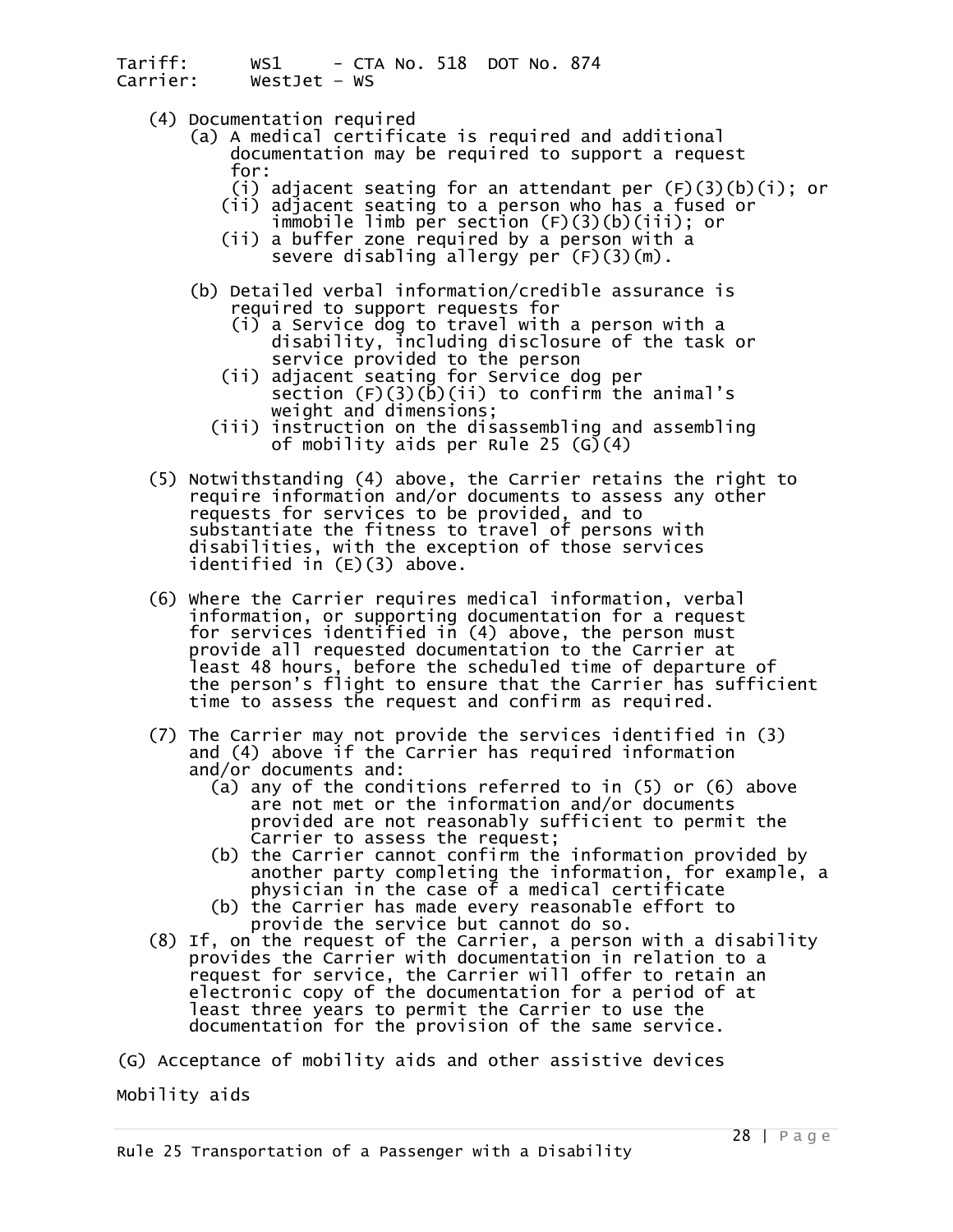- (1) The Carrier will, on request, carry, free of charge and as priority baggage, a person with a disability's mobility aid, and will permit the person to retain<br>their mobility aid until it becomes necessary to store<br>it for carriage.<br>(2) The Carrier will make every reasonable effort to permit
- The Carrier with a disability who uses a walker or manual wheelchair to store it on board the aircraft, provided<br>that the device can be stowed in an approved location without exceeding the weight limit for the most<br>appropriate area of the aircraft, and the device<br>does not obstruct access to safety equipment,<br>exits or the aisle.
- (3) Where the aircraft can transport the mobility aid,<br>the Carrier will:<br>(a) disassemble and package, where necessary, the aid<br>for transportation and unpackage and reassemble the
	- aid upon arrival; and<br>(b) return the aid promptly upon arrival.
	-
- (4) where the mobility aid needs to be disassembled and<br>reassembled in order for it to be transported with the
	- person who needs it, the Carrier will require that the person:<br>(a) provide the Carrier with instructions for the disassembly and reassembly of the mobility aid; and
	- (b) provide any specialized tools needed for assembling or disassembling the mobility aid
	- (c) allow sufficient time to handle and prepare the mobility aid for transport. The Carrier recommends that the Passenger check in thirty minutes before the recommended check in time.
- (5) Notwithstanding (4) above, the Carrier will make every reasonable effort to transport the mobility aid even if instructions for disassembly and reassembly are not provided<br>by the person with a disability or the aforementioned times<br>are not met.<br>(6) The Carrier will refuse to transport a mobility aid where:
- (a) the weight or size of the mobility aid exceeds the<br>capacity of lifts or ramps,<br>(b) the doors to baggage compartments are too small for the
	-
	- mobility aid, or  $\overline{c}$  is a mobility are mobility and would jeopardize (c) transportation of the mobility aid would jeopardize aircraft airworthiness or violate safety regulations.
- (7) When the Carrier refuses to transport a mobility aid for any of the reasons above, it will:
	- (a) at the time of the refusal, tell the person with a disability why their mobility aid was not accepted and provide the reason in writing within 10 days; and<br>(b) inform the person with a disability of alternative
	- trips operated by the Carrier to the same destination<br>on which their mobility aid can be transported, and<br>offer to book this for the person at the lesser of

the fare for the original trip and the fare for<br>the alternative trip.<br>Note: For provisions related to limitations of liability<br>regarding loss of, damage to, or delay in<br>delivering mobility aids, refer to Rule 60 (I).

Other assistive devices

(8) The Carrier will permit a person with a disability to bring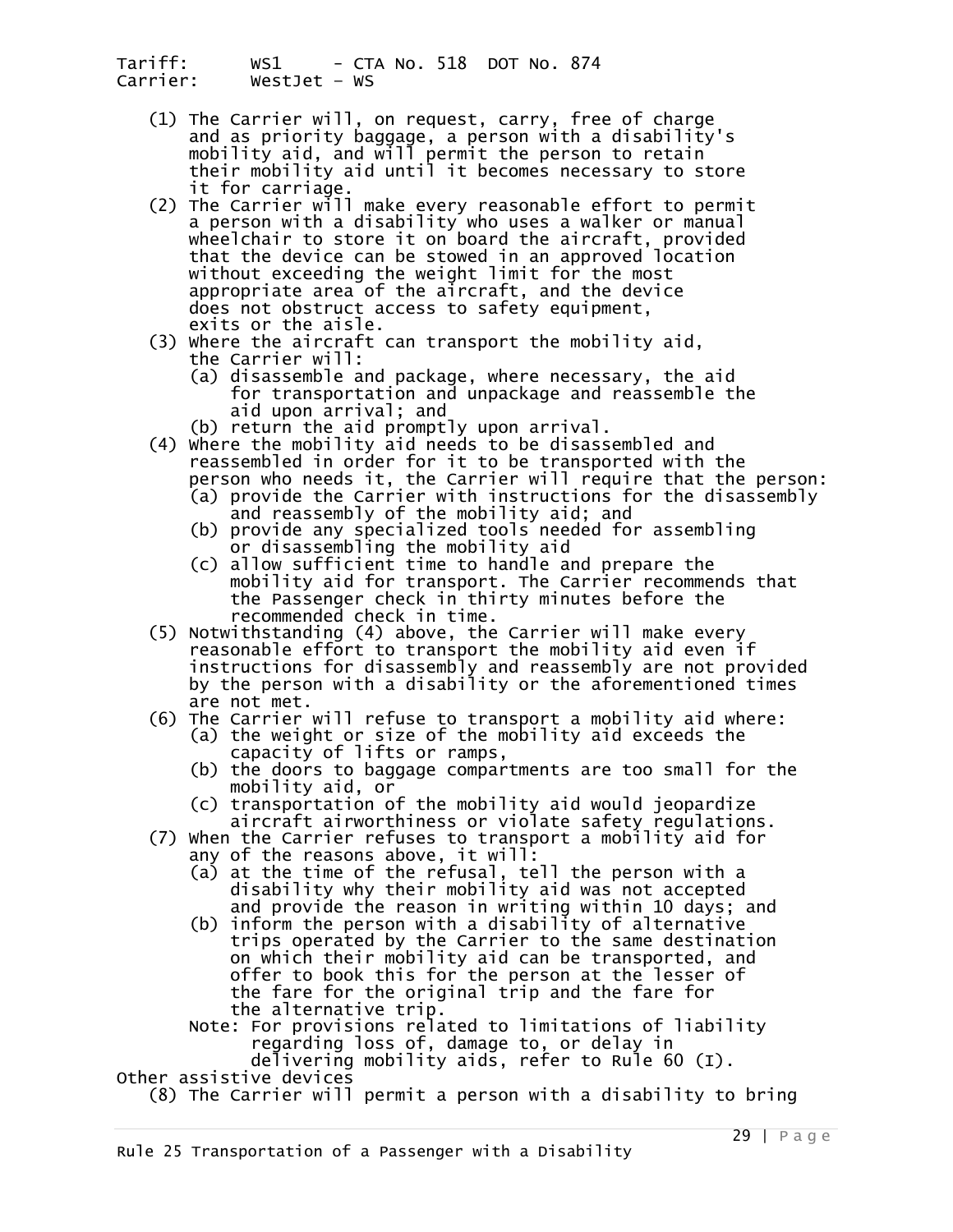> on-board and to retain any small assistive device that the person needs during travel, including a cane, crutches, a communication device, an orthotic positioning device or a portable oxygen concentrator, except to the extent that the presence or use of such a device jeopardizes security, health or safety.

#### (H) Acceptance of service and emotional support dogs

The Carrier does not accept emotional support dogs for transport.

- (1) The Carrier will, on request, accept for transportation a<br>Service dog, and will permit the Service dog
	-
	- to accompany the person on board subject to:<br>(a) any advance notice requirements contained in  $(F)(3)$  or,<br>(b) the time limits set out in  $(F)(6)$  and  $(7)$  where the<br>Carrier requires the filing of additional information and/or documents and
	-
	- (c) any requirements in (2) and (3) below.<br>(d) the provision of verbal credible assurance as required<br>in  $(F)(4)(b)(i)$ .
	- (e) the person must use appropriate control measures (defined<br>as a harness or collar with a leash/tether) and the dog's<br>control measure must have stitching or labelling that identifies the dog as a "Service Animal" or "Service dog".
- (i) for all flights except flights to/from the U.S, the dog has been individually trained by an organization or individual specializing in Service dog training.
- (ii) for flights to/from the U.S., the dog has been individually trained to do work or perform tasks for the benefit of a qualified individual with a disability.
	- (2) Transport of a Service dog accompanying a person with a disability will be free of charge (including both fees and fares) except in the case of  $(F)(3)(b)(ii)$ , where the provision of an additional adjacent seat requires a additional fare to be paid to accommodate the size of the<br>the Service dog.
	- the Service dog. (3) The Carrier will make every reasonable effort to accept a Service dog for carriage if requested by a person with a disability even if the person does not provide advance notice or any information.
	- (4) when travel involves more than one carrier, it is the responsibility of the person to verify the policy of each carrier involved in the itinerary and ensure that the requirements of each carrier have been met and that each dog on its own aircraft.<br>(5) The person is responsible for complying with all laws,
	- regulations, orders, demands, and travel requirements of<br>countries to be flown from, into or through, in respect of<br>the Service dog. In particular, the person is responsible<br>for obtaining valid health and vaccination certi
	-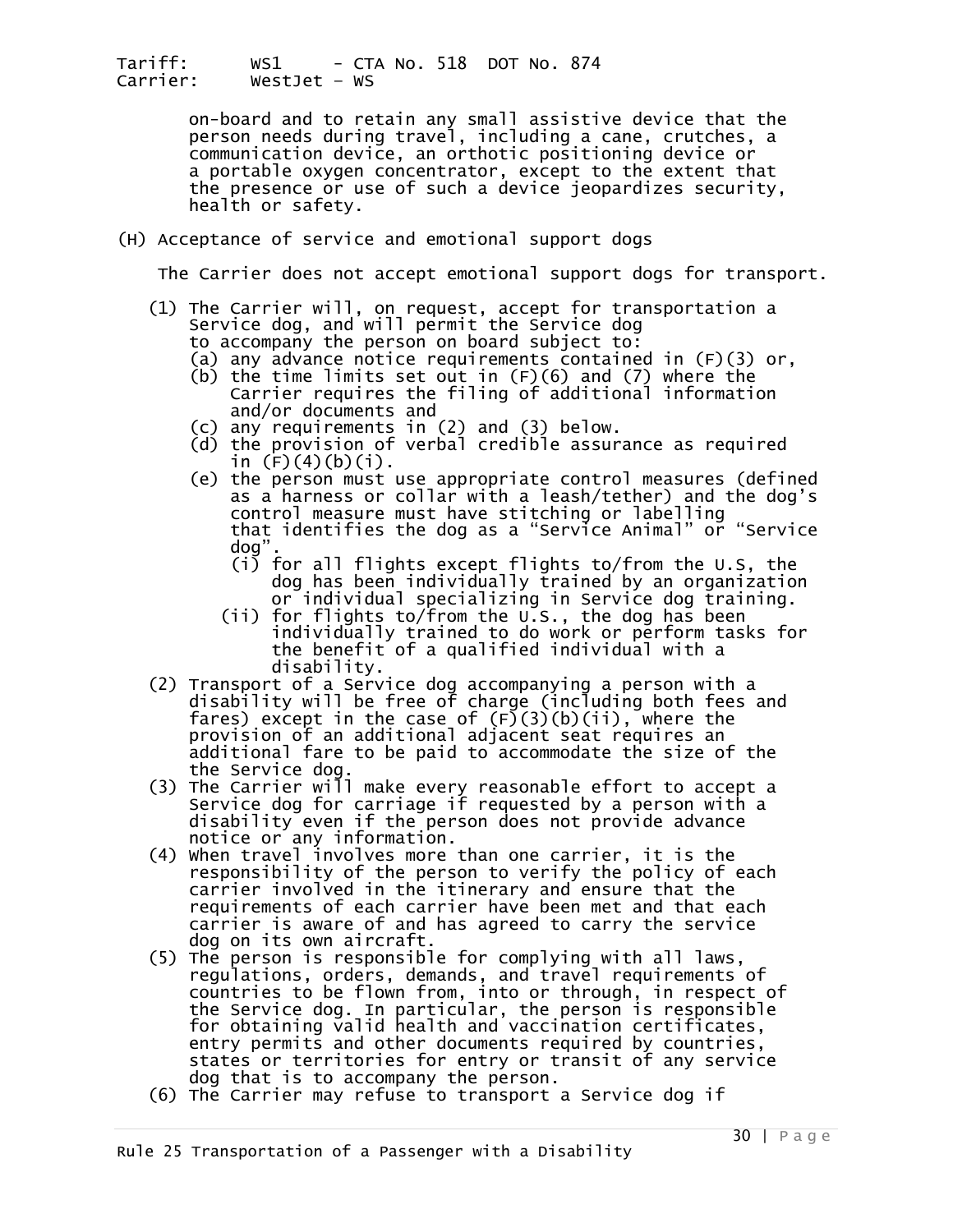> the person with a disability fails to have in their possession documentation at the time of check-in which demonstrates that the dog has all the necessary valid health and vaccination certificates, entry permits and other documents required by each country, state or territory to be entered or transited.

- (7) The Carrier may refuse to transport a Service dog if the dog is not under the person's control, if it exhibits prohibited behaviours as outlined in Rule 30 (A)(9) additional fare was not paid for in advance. The Carrier<br>will make every reasonable effort to accommodate the dog.<br>(8) Except as may otherwise be provided for in this<br>tariff, the Carrier will not be responsible in the
- event of injury, sickness and or death of a Service dog.<br>Exception: Should an injury to or death of a Service Should an injury to or death of a Service dog<br>result from the negligence of the Carrier's<br>representatives, the Carrier's liability will be limited to expeditiously providing, at its own expense, for the medical care, and if necessary, replacement of the dog.

 Note: For more information, see Rule 30, Refusal to Transport.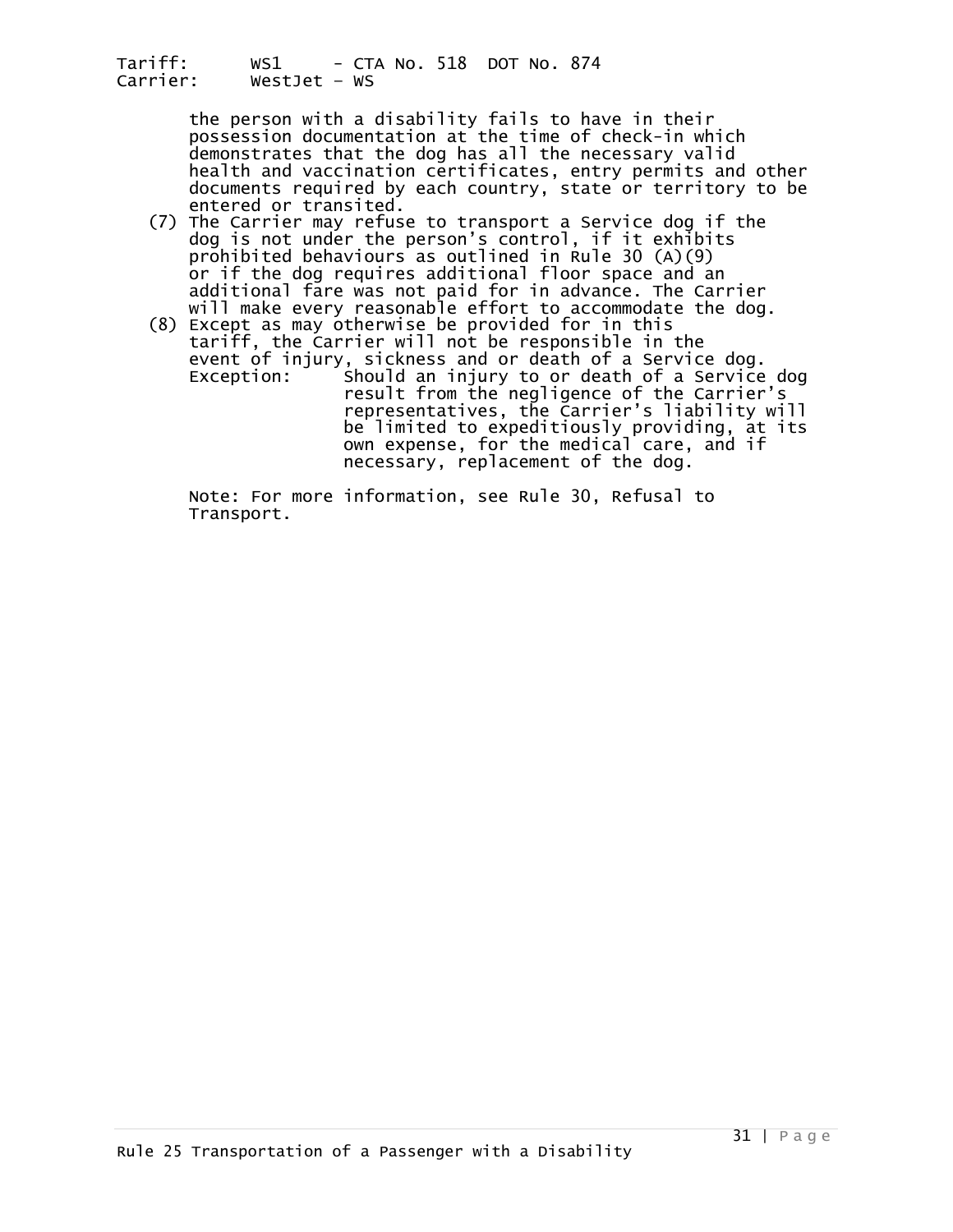<span id="page-31-0"></span>Rule 30 Refusal to Transport

- 
- (A) Applicability<br>(1) A refusal to transport a Passenger only occurs in (1) A refusal to transport a Passenger only occurs in<br>situations when the Carrier operates a flight on which<br>the Passenger had a confirmed reservation but that specific Passenger is not permitted to continue their<br>journey on that flight due to any reasons specified in<br>the sections below. Refusal to transport can occur at the start of any journey or while the Passenger is<br>enroute to their destination.<br>(2) Flight delay, flight cancellation and denial of boarding
	-
- do not constitute a situation of refusal to transport.<br>(B) Refusal to transport removal of Passenger
	- (1) The Carrier will refuse to transport or will remove any Passenger at any point for any of the following reasons:  $\qquad$  (a) Whenever it is necessary or advisable to:
		- - (i) comply with any government regulation; (ii) comply with any governmental request for
			-
		- emergency transportation; or<br>(iii) address events of force majeure.<br>Search of Passenger and property (b) Search of Passenger and property<br>
		when the Passenger refuses to permit a search of their<br>
		person or property for explosives or for<br>
		concealed, prohibited, deadly or dangerous<br>
		weapon(s) or article(s); or<br>
		(c) Proof of

 (c) Proof of identity/age When the Passenger refuses a request to produce government-issued identification to demonstrate proof of identity.<br>Note: The Carrier is required to screen each

- Note: The Carrier is required to screen each Passenger by looking at the Passenger, and in particular the Passenger's entire face, to determine if they appear to be 18 years of age or older. The Carrier is also required to screen each Passenger who appears to be 18 years of age or older by comparing the Passenger, and in particular the Passenger's entire face, against one piece of government-issued
	- photo identification that shows the<br>Passenger's name and date of birth.
	- (d) Immigration or other similar considerations when the Passenger is to travel across any<br>international boundary, if:
		- (i) The travel documents of the Passenger are<br>damaged, torn, delaminated or otherwise not in
		- order; or, (ii) For any reason the Passenger's embarkation, transit through, or entry into any country from, through, or to which the Passenger desires transportation would be unlawful or would
	- otherwise not be permitted.<br>Failure to comply with Carrier's rules and regulations (2) Failure to comply with Carrier's rules and regulations when the Passenger fails or refuses to comply with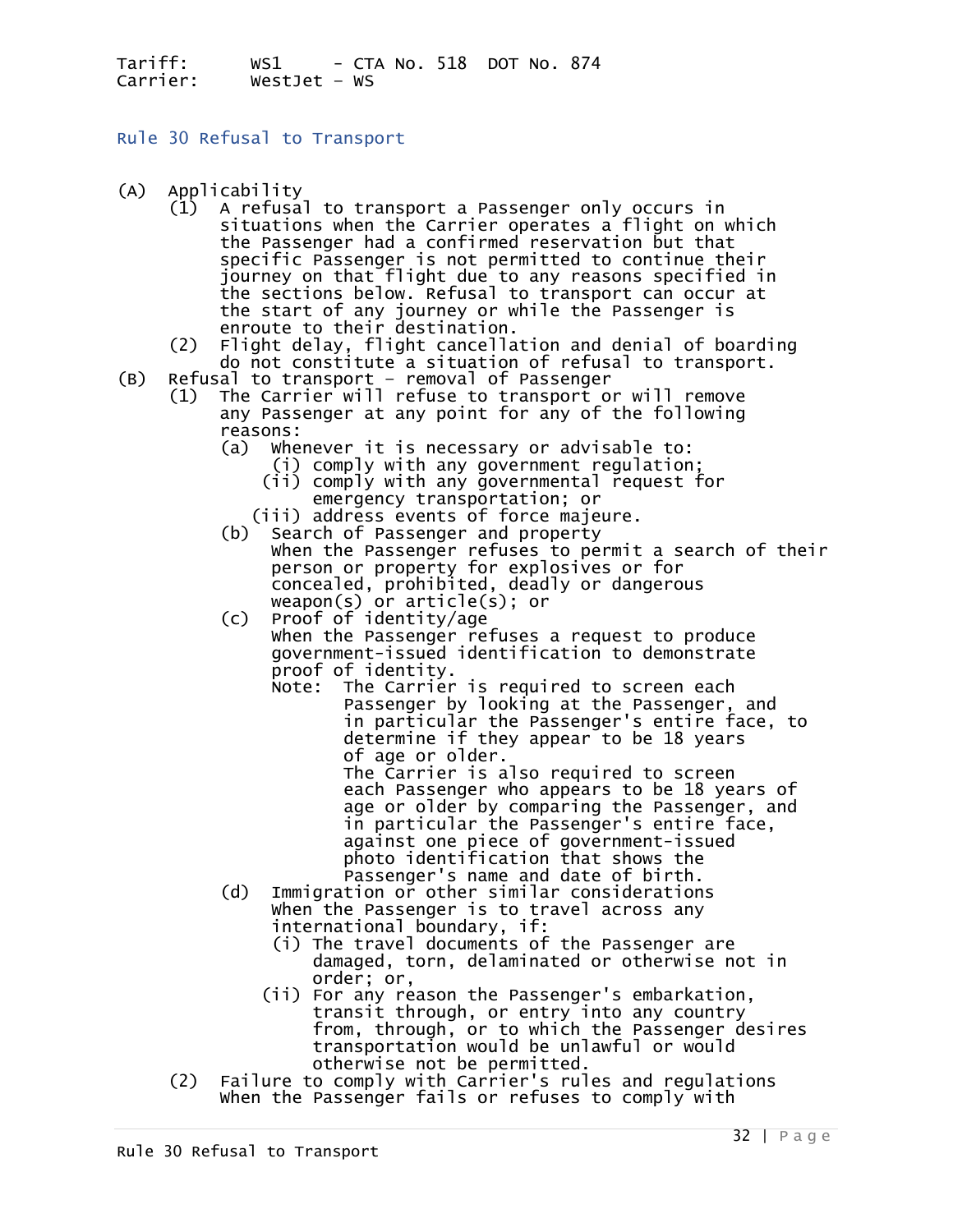| Tariff:<br>Carrier:               |                            | $WestJet - WS$  | WS1 - CTA No. 518 DOT No. 874                                                                   |                               |
|-----------------------------------|----------------------------|-----------------|-------------------------------------------------------------------------------------------------|-------------------------------|
|                                   |                            |                 | rules and regulations of the Carrier as stated in                                               |                               |
|                                   | this tariff.               |                 | (a) Check-in and Boarding Time Limits                                                           |                               |
|                                   |                            | (i) Recommended | The Carrier recommends that all Passengers                                                      |                               |
|                                   |                            |                 | follow the airport arrival times for the type<br>of flight on which they hold a reservation     |                               |
|                                   |                            |                 | as outlined below. Additional time may be                                                       |                               |
|                                   |                            | (ii) Time limit | required as outlined below the table.                                                           |                               |
|                                   |                            |                 | All times shown are before the scheduled departure<br>time of the flight.                       |                               |
|                                   |                            |                 | Recommended airport arrival time                                                                | 150 minutes                   |
|                                   |                            |                 | Recommended baggage drop-off time<br>Checked baggage cut-off time                               | 90 minutes<br>60 minutes      |
|                                   |                            |                 | Check-in cut-off time<br>Recommended boarding gate                                              | 60 minutes                    |
|                                   |                            | arrival time    | Boarding cut-off time                                                                           | 40 minutes<br>10 minutes on   |
|                                   |                            |                 |                                                                                                 | most aircraft                 |
|                                   |                            |                 |                                                                                                 | 15 minutes on<br>787 aircraft |
|                                   |                            |                 | Note 1: Baggage will be accepted up to three $(3)$<br>hours before the scheduled time of flight |                               |
|                                   |                            |                 | departure at most locations. Checked                                                            |                               |
|                                   |                            |                 | Baggage is accepted until the Check-in Cut-<br>Off Time.                                        |                               |
|                                   |                            |                 | Note 2: Passengers travelling with a pet in the<br>cabin should allow an additional 30 minutes  |                               |
|                                   |                            |                 | before check-in cut-off time.<br>Note 3: Passengers travelling with a pet in checked            |                               |
|                                   |                            |                 | baggage must check-in 90* minutes before                                                        |                               |
|                                   |                            |                 | the scheduled departure time. * Some<br>international airports will not check pets              |                               |
|                                   |                            |                 | in more than 60 minutes before scheduled<br>departure and U.S. airports will not check          |                               |
|                                   |                            |                 | pets in more than 120 minutes before                                                            |                               |
|                                   |                            |                 | scheduled departure.<br>Note 4: Passengers travelling with oversized or                         |                               |
|                                   |                            |                 | overweight Baggage must check-in 30 minutes<br>before the Check-in cut-off time.                |                               |
|                                   |                            | Note 5:         | Passengers requiring the use of a                                                               |                               |
|                                   |                            |                 | wheelchair (their own or using a Carrier<br>provided wheelchair) are recommended to             |                               |
|                                   |                            |                 | check-in an additional 30 minutes before<br>the check-in cut off times.                         |                               |
| Guests who noshow will be refused |                            | Note 6:         |                                                                                                 |                               |
|                                   |                            |                 | transport.                                                                                      |                               |
| (3)                               | Passenger condition<br>(a) |                 | When the Passenger's actions or inactions prove                                                 |                               |
|                                   |                            |                 | to the Carrier that their mental,<br>cognitive, or physical condition is such as                |                               |
|                                   |                            |                 | to render them incapable of caring for                                                          |                               |
|                                   |                            |                 | themselves without assistance or medical<br>treatment enroute unless:                           |                               |

treatment enroute unless: (i) The Passenger is accompanied by an attendant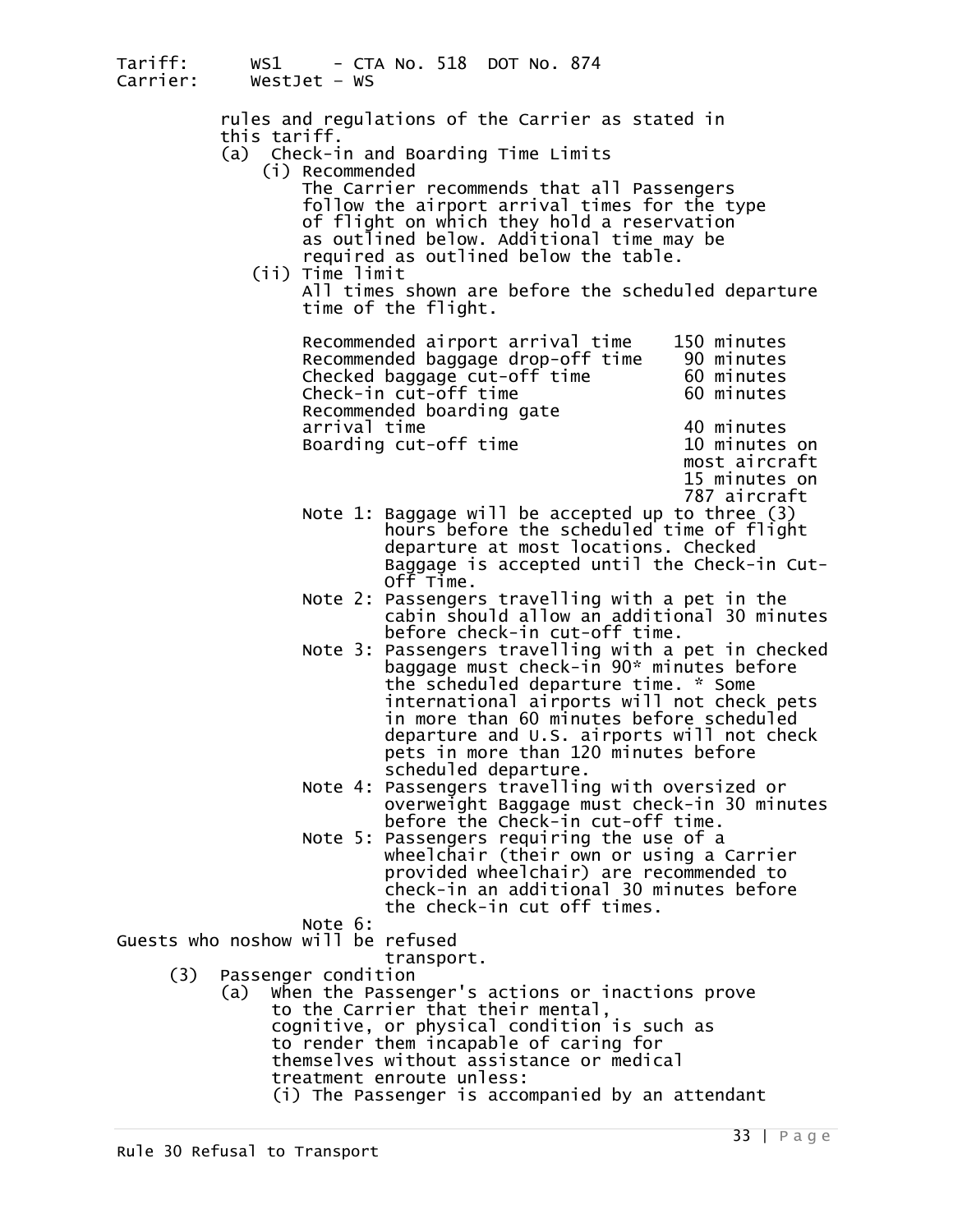| Tariff:<br>Carrier: | WS1 - CTA No. 518 DOT No. 874<br>Westlet $-$ WS                                                                                                                                                                                                                                                                                     |
|---------------------|-------------------------------------------------------------------------------------------------------------------------------------------------------------------------------------------------------------------------------------------------------------------------------------------------------------------------------------|
|                     | who will be responsible for assisting<br>with the Passenger's needs enroute such as<br>assistance with eating, using the<br>washroom facilities or administering<br>medication, which are beyond the range of<br>services that are normally offered by<br>the Carrier; and                                                          |
|                     | (ii) The Passenger complies with requirements of<br>Rule 25, Transportation of a Passenger<br>with a Disability.<br>Exception: The Carrier will accept the<br>determination made by or on behalf of a<br>person with a disability as to self-<br>reliance, except where accepting the<br>person could jeopardize security, health   |
|                     | or safety as per Rule 25(B), acceptance for<br>carriage.<br>Note if the Passenger is accompanied by an<br>attendant and the Passenger is refused transport,<br>then the attendant will also be refused transport<br>and the two will be removed from the aircraft<br>together.<br>(iii) When the Passenger has a contagious disease |

- ther. When the Passenger has a contagious disease.<br>(iv) When the Passenger has an offensive odor.
- (iv) When the Passenger presents a biohazard risk to Carrier employees and/or other Passengers due to emesis (vomit), urine, feces, or other bodily fluids.
- (4) Medical clearance

 When the Carrier determines, in good faith and using its reasonable discretion, that a Passenger's medical or physical condition involves an unusual<br>hazard or risk to their self or other persons<br>(including, in the case of expectant mothers, unborn children) or property. The Carrier can require the Passenger to provide a medical certificate that then may be carrier's own medical officer as a condition of<br>the Passenger's acceptance for subsequent travel. The Carrier may refuse transportation to the person<br>posing such hazard or risk. All fees or charges by third parties for the completion of medical forms or certificates will be the responsibility of the Passenger.<br>Note: Pregnant Passengers<br>(i) An expectant mother with a complication-free

- pregnancy can travel on the Carrier's flights<br>up to the 36th week of pregnancy or up to<br>four weeks before the expected due date
- without a medical certificate.<br>(ii) The Carrier recommends that expectant mothers<br>who are in or beyond the 36th week of pregnancy<br>check with their physician to ensure air travel is<br>advisable. Expectant mothers may choose t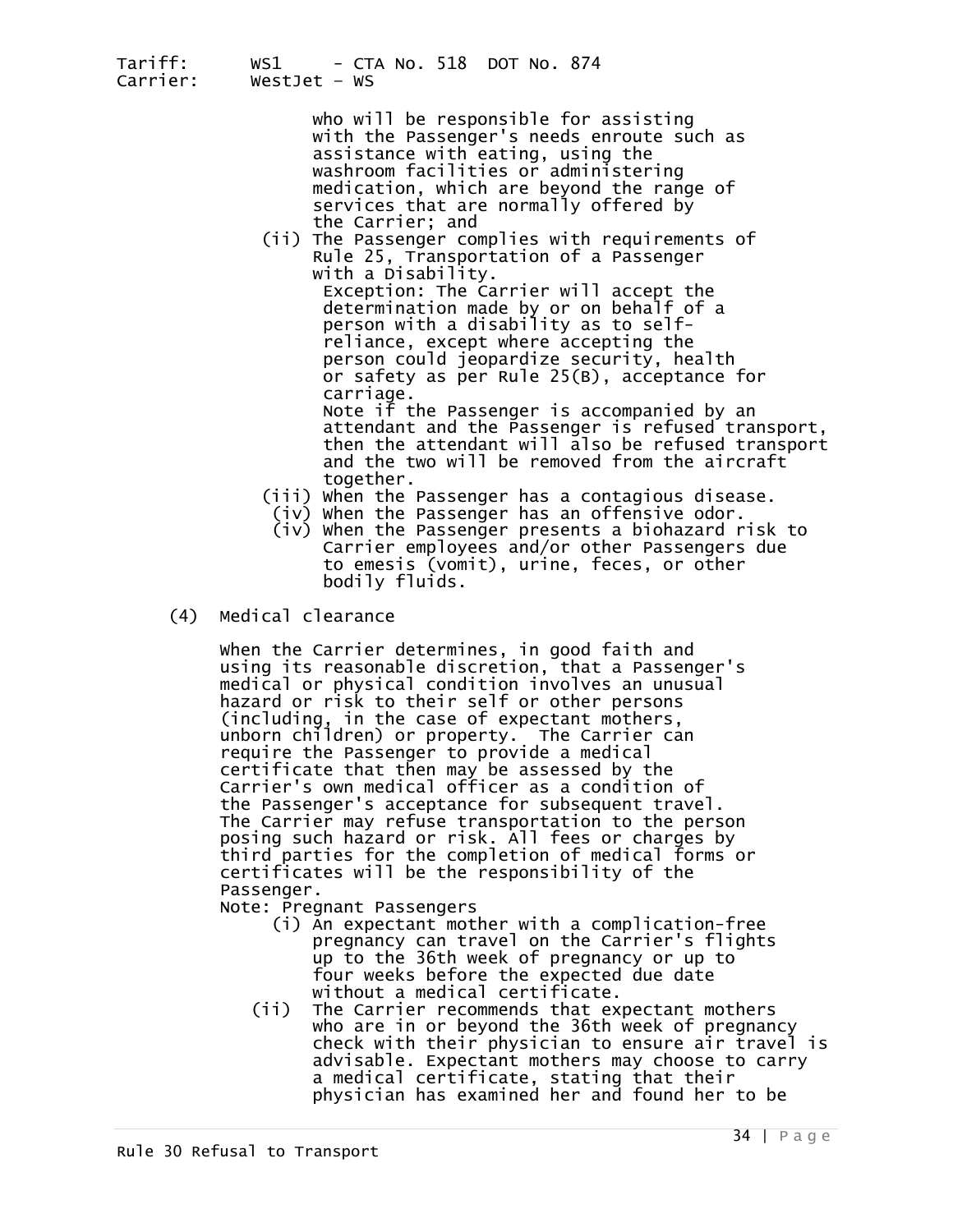physically fit for travel by air and her estimated<br>delivery date.<br>(5) Failure to provide a suitable escort<br>when the Passenger requires an escort due to a mental

- health condition and under care of a psychiatric institution or in the custody of law enforcement personnel or other responsible authority and the necessary arrangements have not been made with the flight, the Passenger will be refused transport.<br>However, the Carrier will accept escorted Passengers<br>under the following conditions when the Passenger has a mental health condition and is under care of a psychiatric institution or in custody of law enforcement personnel or other responsible authority: (a) Medical authority furnishes assurance, in
	- writing, that an escorted person with a mental health condition can be transported
	- safely.<br>Only one high security or two medium security or (b) Only one high security or two medium security two low security Passengers will be permitted on a flight. No more than two Passengers in any combination of the 3 risk rated scenarios is permitted on any flight (with a maximum of 1 high risk Passenger in all situations).
	- (c) Request for carriage is made at least 48
	- (d) The escort must accompany the escorted Passengers
	- at all times.<br>Acceptance is applicable to transportation on (e) Acceptance is applicable to transportation on<br>flights marketed and operated by the Carrier only.
- (6) Service dog Failure to Present Documentation, Inadequate<br>Notice and Prohibited Conduct<br>Service dogs will be refused transport if:<br>(a) the person with a disability fails to have in their

- possession documentation at the time of check-in which demonstrates that the dog has all the necessary valid health and vaccination certificates, entry permits and other documents required by countries, states or
- territories for entry or transit.<br>(b) the Service dog is over the size (b) the Service dog is over the size allowance for a single Passenger seat and additional space was not requested in advance and cannot be arranged due to flight capacity limitations or in time to meet the Check In Cut-Off Time and Boarding Cutoff Time Limits
- in Rule 30 (B)(2).<br>(c) the person does not have the required control measures<br>for the dog, or the control measures do not identify<br>the dog as a "Service animal" or "Service dog".
- 
- 
- (d) the Service dog was running freely.<br>
(e) the Service dog was barking or growling repeatedly at<br>
other persons<br>
(f) the Service dog bit another Passenger, an employee or<br>
contractor of the Carrier, or another person at
- $(q)$  the Service dog was jumping on people.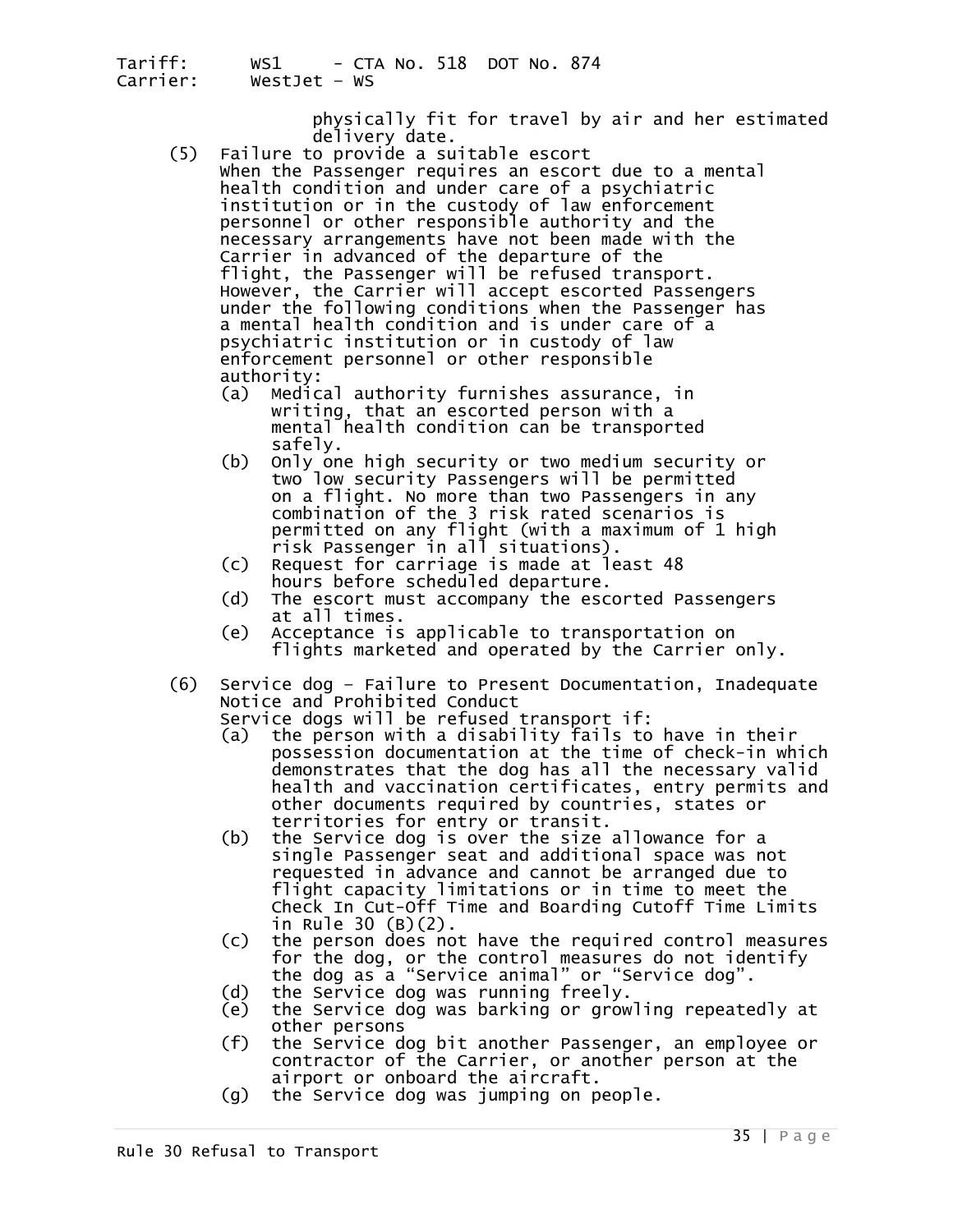- (h) the Service dog urinated or defecated in the cabin or gate areas. (i) the Service dog was causing significant disruption in
- the cabin or at an airport gate area.
- (C) Passenger's conduct refusal to transport- prohibited
	-

conduct and sanctions<br>(1) Prohibited conduct<br>without limiting the generality of the preceding<br>provisions, the following constitutes prohibited provide the following conduct where it may be necessary, in the<br>reasonable discretion of the Carrier, to take<br>action to ensure the physical comfort or safety of<br>the person, other passengers (in the future and

present) and/or the<br>Carrier's employees; the safety of the aircraft; the<br>unhindered performance of the air crew members in their<br>duty onboard the aircraft; or safe and adequate flight operations:<br>(a) The pe

- The person, in the reasonable judgment of the<br>Carrier is under the influence of alcohol or<br>drugs (except a patient under medical care).
- (b) The person's conduct, or condition is or has<br>been known to be abusive, offensive, threatening, intimidating, violent or otherwise disorderly, and, in the reasonable judgment of the Carrier, there is a possibility that the person would cause disruption or serious impairment to the<br>physical comfort or safety of other Passengers or Carrier's employees, interfere with an air crew member in the performance of their duties, or otherwise jeopardize safe and adequate flight operations.
	- (c) The person's conduct involves any hazard or<br>risk to their self or other persons (including<br>travel involving pregnant Passengers or unborn<br>children) or to property.
	- $(d)$  The person fails to observe the instructions of the aircraft crew, including instructions
	- to stop any prohibited conduct. (e) The person is unable or unwilling to sit-in their assigned seat with the seat belt
	- $(f)$  The person smokes or attempts to smoke in the aircraft.<br>The person uses or continues to use a
	- (g) The person uses or continues to use a<br>cellular phone, a laptop computer or another electronic device onboard the aircraft after being advised to stop such use by a member of the air crew.<br>The person is filming, photographing, or
	- (h) The person is filming, photographing, or<br>recording images or data, by any electronic means, of<br>other Passengers and/or cabin\_crew or flight crew without the express consent of the person(s)<br>being filmed, photographed or recorded, or<br>continuing to film, photograph, or record the image of other Passengers and/or cabin/flight crew after being advised to cease such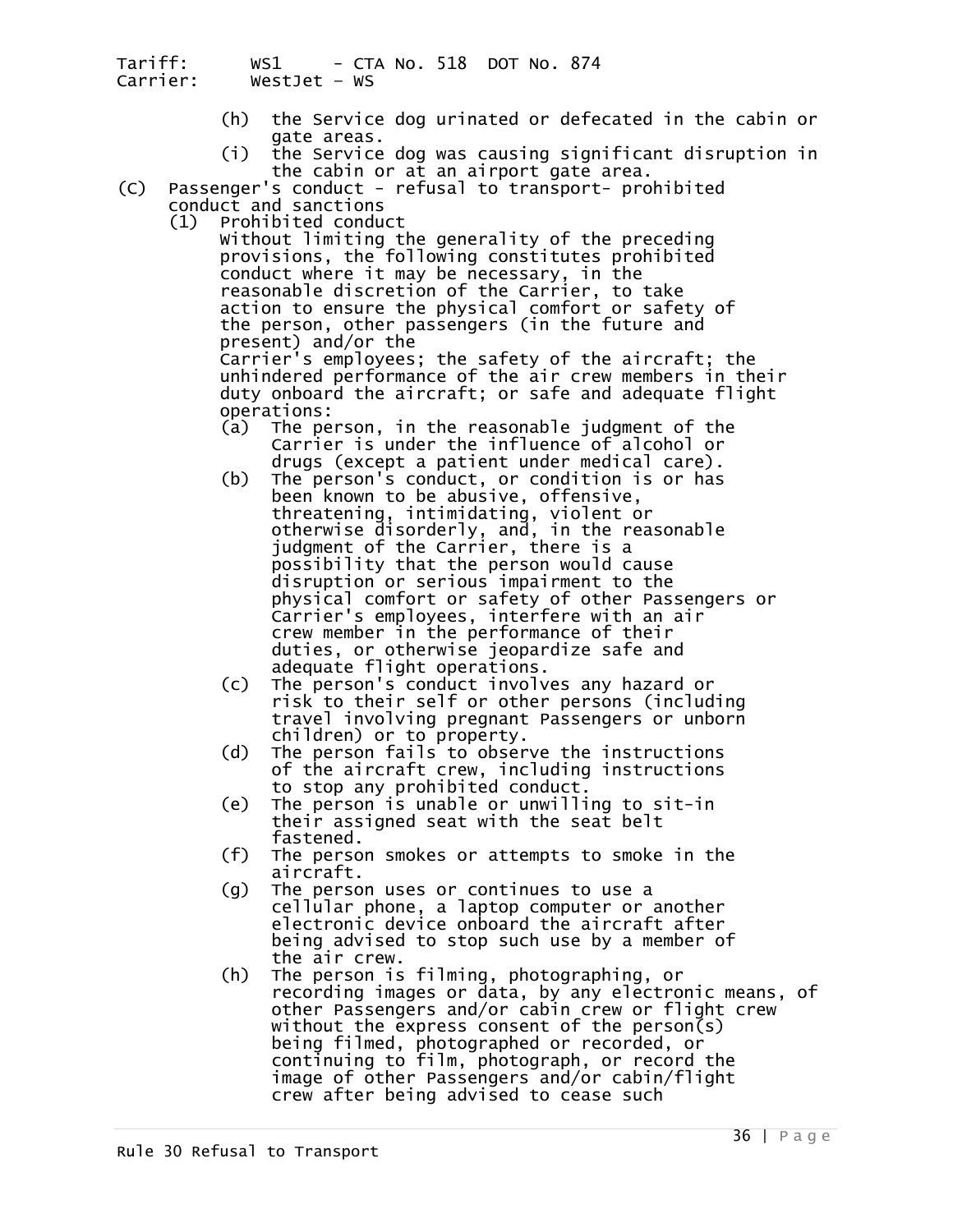conduct by a member of the cabin/flight crew.<br>(i) The person is barefoot.<br>(j) The person is inappropriately dressed.<br>(k) The person has a prohibited article or

- 
- 
- The person has a prohibited article or concealed or unconcealed weapons(s). however, the Carrier will carry law enforcement or armed forces personnel who meet the qualifications and conditions
	-
	- established under governmental authority.<br>(l) The person has resisted or may reasonably be<br>believed to be capable of resisting escorts.<br>(2) Carrier response to prohibited conduct<br>where, in the exercise of its reasonable discretion, the Carrier decides that the Passenger has engaged in prohibited conduct described above, the Carrier may impose any combination of the following sanctions:
		- (a) Removal of the Passenger at any point.<br>(b) Probation: At any time, the Carrier may
		- stipulate that the Passenger is to follow certain probationary conditions, such as to not engage in prohibited conduct, in order for<br>the Carrier to provide transport to the Passenger. Such probationary conditions may be imposed for any length of time which, in the exercise of the Carrier's reasonable discretion, is necessary to ensure the Passenger
- continues to avoid prohibited conduct. (c) Refusal to transport the Passenger: the length of this refusal to transport may range from a one-time refusal to a longer period determined at the reasonable discretion of the Carrier in light of the circumstances. such refusal will be for a period appropriate<br>to the nature of the prohibited conduct and until the Carrier is satisfied that the Passenger of other Passengers, air crew or the aircraft or to the comfort of other Passengers or air crew; the unhindered performance of the air crew members in their duty onboard the aircraft; or safe and adequate flight operations.
	- (d) The following conduct will automatically result in a refusal to transport, up to a
		- possible lifetime ban:<br>(i) The person continues to interfere with (i) The person continues to interfere with<br>the performance of an air crew member's<br>duties despite verbal warnings by the
		- air crew to stop such behavior.<br>(ii) The person injures an air crew member or<br>other Passenger or subjects an air crew
		- member or other Passenger to a credible<br>threat of injury.<br>(iii) The person displays conduct that<br>requires an unscheduled landing and/or<br>the use of restraints such as ties and<br>handcuffs.<br>(iv) The person repeats a prohibited
			-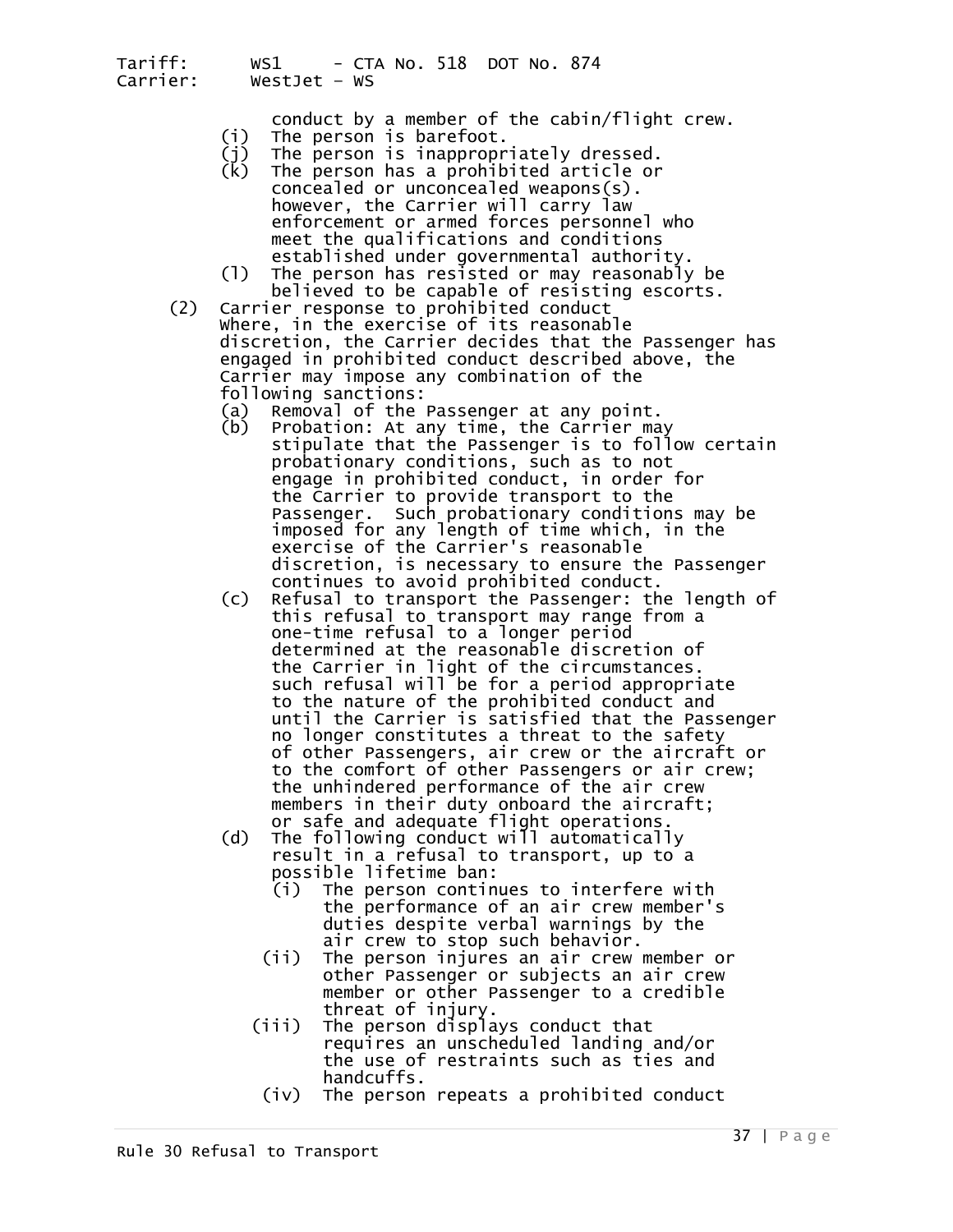after receiving a notice of probation as<br>mentioned in (2) above.

These remedies are without prejudice to the Carrier's other rights and recourses, namely to seek recovery of any damage resulting from provided in the Carrier's tariff, including recourses provided in the Carrier's frequent flyer program or the filing of criminal or<br>statutory charges.

- (3) Costs resulting from prohibited conduct<br>the Passenger(s) who engage in any of the prohibited<br>conduct described above (including the conduct<br>listed in Rule  $30(C)(2)(d)(i)$  to  $(iv)$ ) shall be conduct described above (including the conduct<br>listed in Rule 30(C)(2)(d)(i) to (iv)) shall be<br>liable to the Carrier for any and all claims,<br>damages, losses, fines, penalties, liabilities,<br>judgments, costs and expenses of nature whatsoever (including but not limited to interest, court costs and attorney's fees), which<br>in any way arises out of our result from the prohibited conduct, including but not limited to<br>injury to or death or any person, damage to or<br>destruction of any property, real or personal, and<br>liability or obligations under or with respect to
- any violation of law or regulation.<br>(D) Recourse of the Passenger/limitation of Recourse of the Passenger/limitation of liability
	- (1) The Carrier's liability is subject to Rule 105 in case of refusal to transport a Passenger for a specific flight or removal of a Passenger en route for any reason specified in the foregoing paragraphs, the liability of the Carrier will be limited to the recovery of the refund value of the unused portion<br>of the Passenger's ticket.<br>(2) A person who is refused carriage for a period of
- A person who is refused carriage for a period of<br>time, up to a lifetime ban, or to whom a probation<br>notice is served may provide to the Carrier, in<br>writing, the reasons why they believe they no longer pose a threat to the safety or comfort of<br>Passengers or air crew, or to the safety of the aircraft. Such document may be sent to the<br>address provided in the refusal to carry notice or the notice of probation.
- (3) The Carrier will respond to the Passenger within a reasonable period of time providing Carrier's assessment as to whether it remains necessary to<br>continue the ban or maintain the probation period.
	- (4) Except as otherwise provided for in this rule and<br>to the extent permitted by law, the Carrier shall not be liable to any Passenger or other person for<br>refusing to board or transport that Passenger or All persons on any aircraft at any point in the<br>flight; nor shall the Carrier be liable to any of<br>the Passengers or other person for exercising its<br>discretion not to refuse to board or transport or<br>remove any Passenger or
	-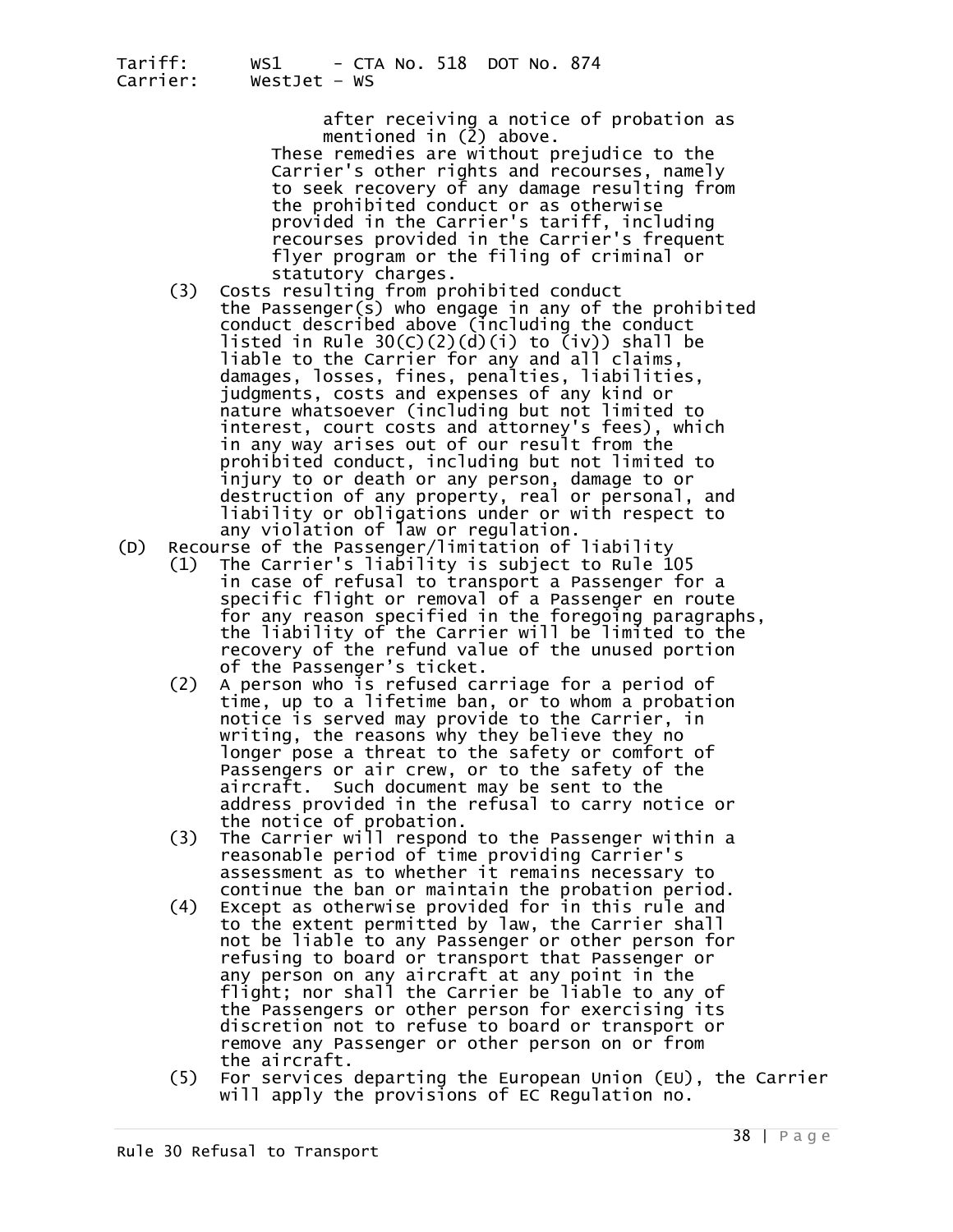1107/2006. (6) For services departing Mexico, the Carrier will apply the provisions of the civil aviation law, Passenger rights.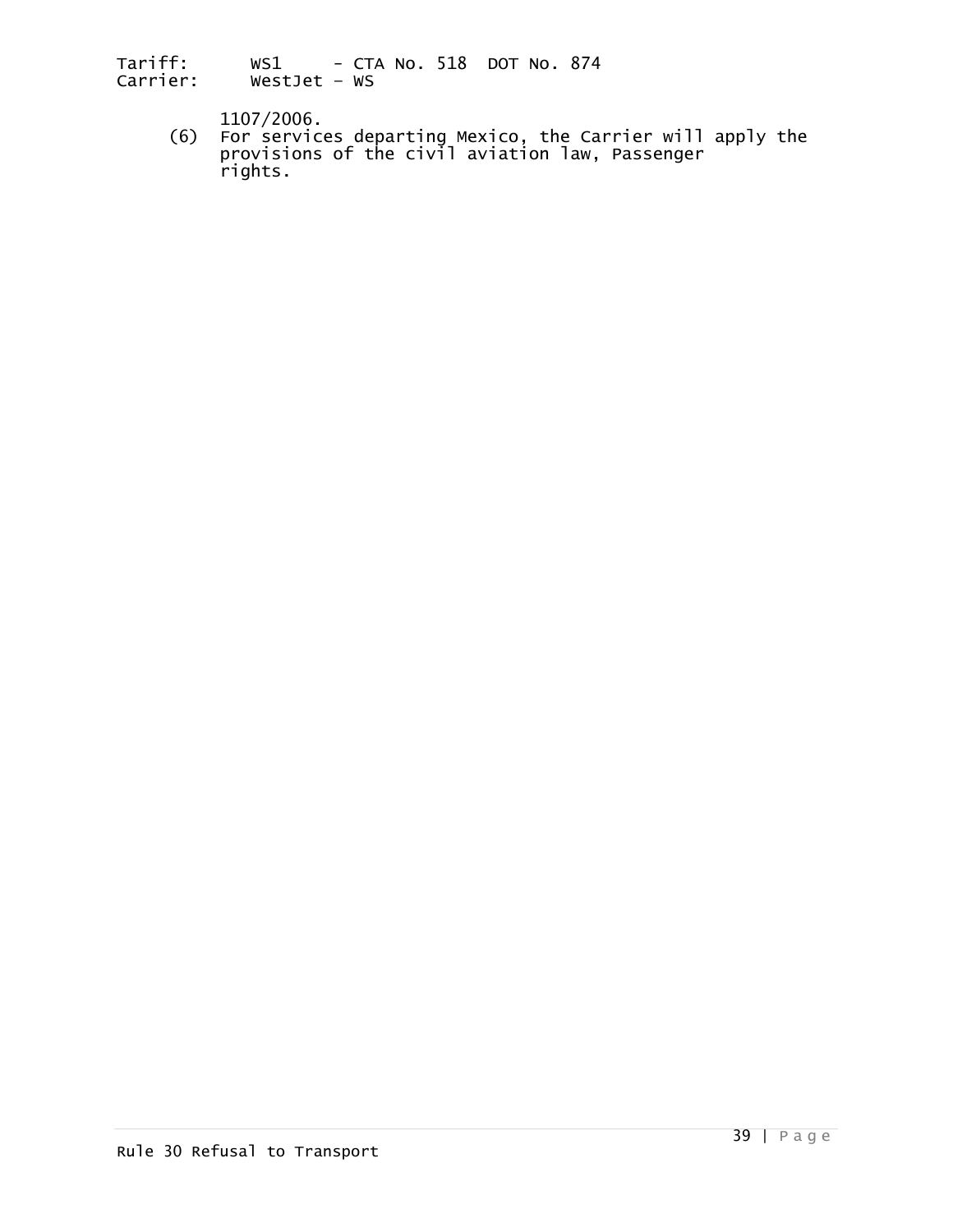### Rule 35 Acceptance of Children

- (A) Accompanied<br>Children under five (5) years of age will be accepted for transportation when accompanied by their parent or a<br>Passenger who is at least 16 years of age. Children over Passenger of 5 and under 12 years of age are accepted for<br>transportation when accompanied on the same flight and<br>in the same compartment by a Passenger at least 12 years of age.<br>(B) Unaccompanied<br>The Carrier does not offer unaccompanied minor service on international flights. (C) Infants An infant under 2 years of age not occupying a seat and accompanied by a Passenger at least 16 years of age or their parent will be transported without charge. A birth certificate is required for all infants under the age of two, other documents such<br>as letter of travel consent signed by parent(s) or guardian(s) may also be required. If a lap held infant turns two years old within 30 days of the return<br>flight, a fare must be purchased for the child. (D) Guardian fare policy and procedures The Carrier offers a discounted guardian fare which allows a Passenger to accompany a child to a destination and return at a later time to collect the child. The specific terms and conditions applicable to<br>the discounted guardian fare follow.<br>(1) A guardian qualifies for a discounted fare<br>under this program, provided they are at least 18 years of age. The child(ren) may be of any age.<br>This program is not available for travel on code-share<br>flights. flights. (2) All reservations are based upon availability. (3) The guardian (or guardians) must be assigned at the time of booking and will be fully responsible<br>for the transportation of the child(ren). (4) The fare for children traveling on the guardian<br>fare program is based on the rate available at<br>time of booking.<br>(5) The quardian will receive a fifty percent (5) The guardian will receive a fifty percent reduction off the lowest fare available at the time<br>of their reservation. (6) The guardian fare is only valid for one person (7) The guardian may travel with more than one child.<br>(8) Two separate people may be designated as guardians at the time of travel - one person travelling on<br>the outbound flight, and a different person<br>traveling on the return flight.<br>(9) The scheduled departure time for the return flight
	- must be within 24 hours of the original flight<br>(based on the time of the original departure<br>city). If the next available flight is not within this 24-hour time restriction, the guardian fare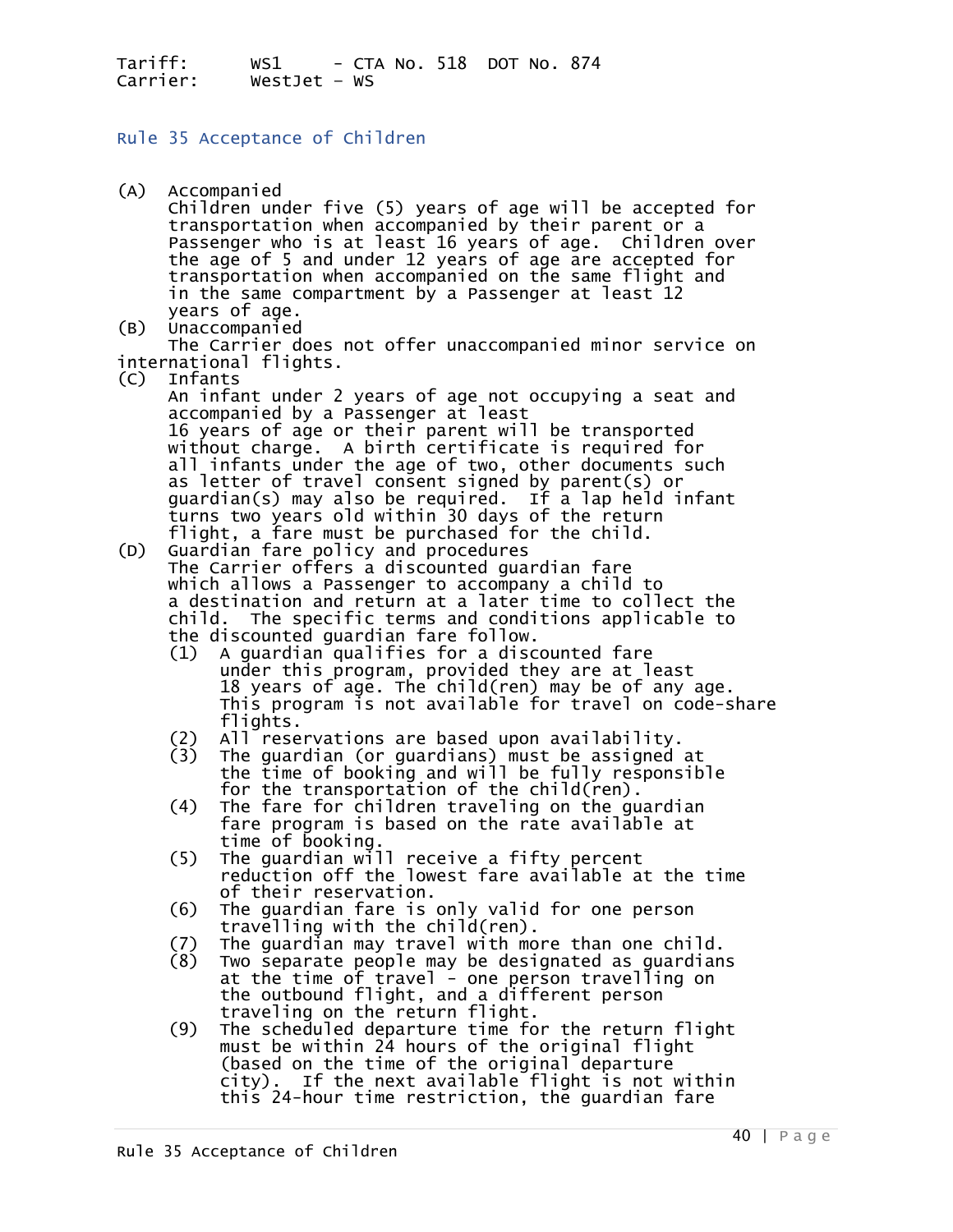- will not be booked, no exceptions.<br>(10) The guardian's reservation is created under a<br>separate reservation code from the child(ren).<br>(11) Guardian fare bookings can only be made and
- (11) Guardian fare bookings can only be made and modified through the Carrier's reservation centre.
- (12) Once the outbound portion of the flight(s) has been taken, any cancellation of additional flights on the guardian's reservation will result in a full loss of the remaining fare, taxes, fees,<br>charges and surcharges associated. No compensation<br>will be issued in any form.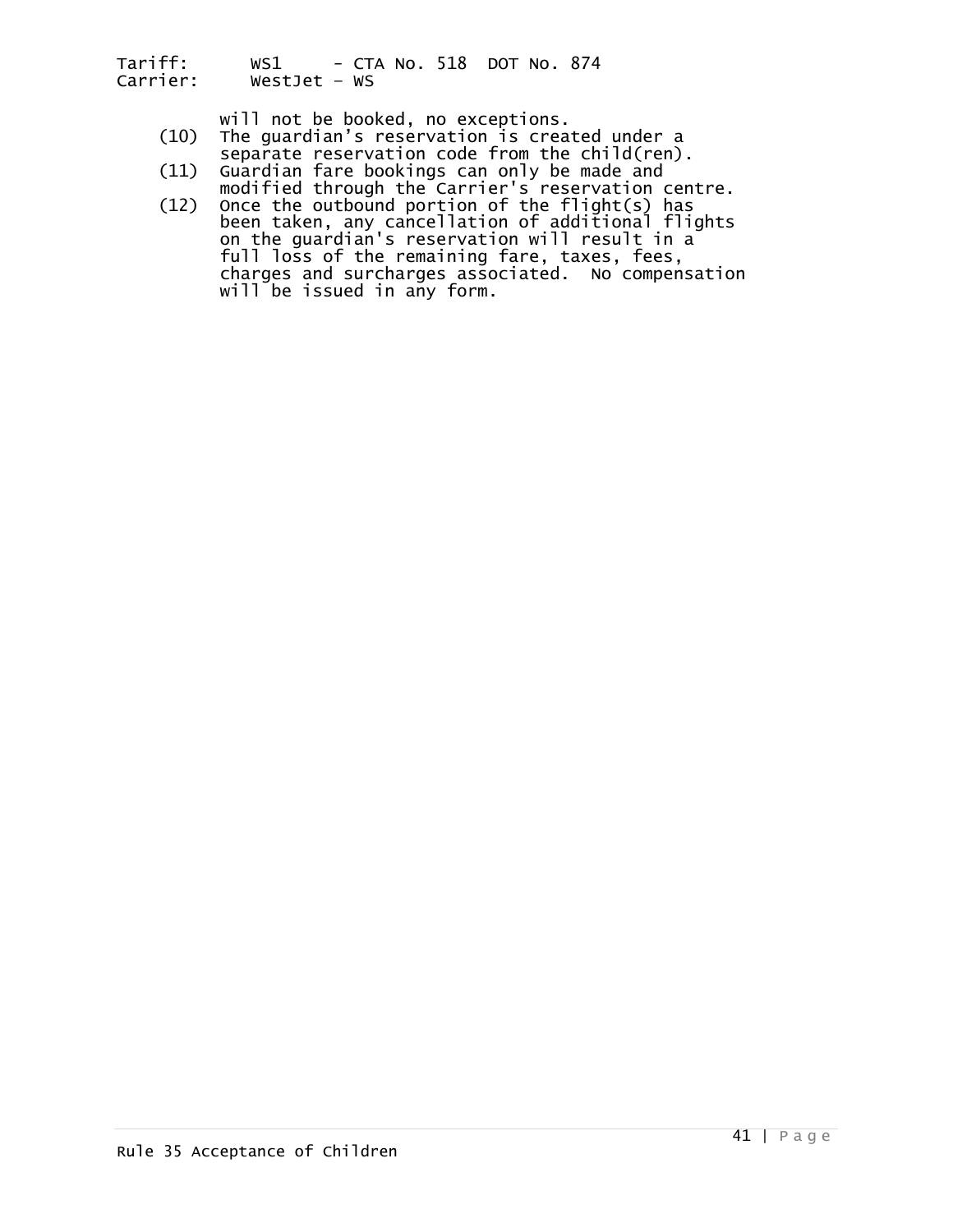#### Rule 55 Limitation of Liability - Passengers

- (A) For travel governed by the Montreal Convention<br>For the purpose of international carriage governed by the Montreal Convention, the liability rules set out in<br>the Montreal Convention are fully incorporated herein and shall supersede and prevail over any provisions of<br>this tariff which may be inconsistent with those rules.<br>(B) For travel governed by the Warsaw Convention
- For travel governed by the Warsaw Convention Carriage hereunder may be subject to the rules and limitations relating to liability established by the Warsaw Convention, or such convention as amended, unless such carriage is not "international carriage" as defined by the Warsaw Convention.<br>(C) For travel governed by either the Montreal Convention
- or the Warsaw Convention<br>Nothing herein shall be deemed to affect the rights and<br>liabilities of the Carrier with regard to any person<br>who has willfully caused damage which resulted in who has willfully caused damage which resulted in<br>death, wounding, or other bodily injury of a Passenger. the Carrier does not maintain, operate or provide ground transportation between airports, or between<br>airports and city centres. Any such services are<br>performed by independent contractors who are not, and<br>shall not be deemed to be the agents of employees of<br>the Carrier. Th
- (D) The Carrier will not be responsible for errors or omissions<br>in this tariff or in other representations of schedules, fares,<br>or other terms and conditions.<br>(E) The Carrier will not be responsible or liable for a Passeng
- missing a connection that is not included in the itinerary set<br>out in the ticket.<br>(F) The Carrier will not be responsible or liable for a Passenger
- (F) The Carrier will not be responsible or liable for a Passenger missing a cruise, rail journey, or any other booking not made with the Carrier by reason of an insufficient amount of time between the scheduled arrival of a flight included in the<br>itinerary set out in the ticket and the scheduled departure of the cruise, rail journey, or any other booking not made with the Carrier.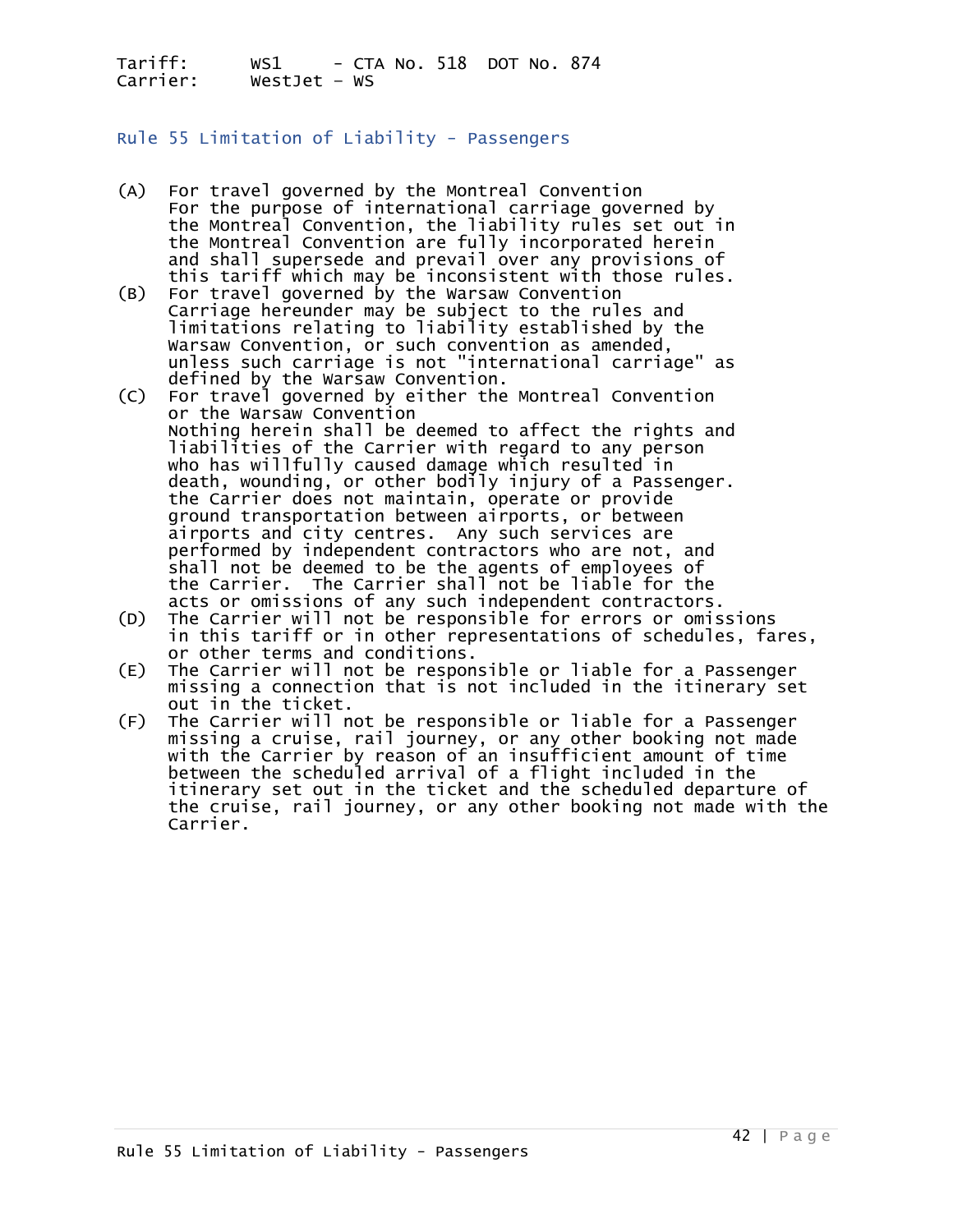Rule 60 Limitation of Liability for Baggage or Goods

- (A) If the Passenger's baggage does not arrive on the same flight as the Passenger, the Carrier will take steps to deliver<br>the baggage to the Passenger's residence/hotel as soon<br>as possible. The Carrier will take steps to inform the as possible. The Carrier will take steps to inform the<br>Passenger on the status of the baggage and will ensure<br>the Passenger has their incidentals covered or an overnight kit<br>as required. Incidental authorization is CAD 100 first 48 hours then an additional CAD 150 after 48<br>hours. This does not limit or reduce the Passenger's<br>right to claim damages, if any, under the applicable
- convention or law.<br>(B) For travel governed by the Montreal Convention the liability rules set out in the Montreal Convention<br>are fully incorporated herein and shall supersede and<br>prevail over any provisions of this tariff which may be<br>inconsistent with those rules.
- (C) For travel governed by the Warsaw Convention Carrier liability for the loss of, damage to or delay in the delivery of any personal property, including baggage which are carried as checked baggage and goods,<br>is limited to the sum of, a maximum of 17 SDRs per kilogram for<br>checked baggage and 332 SDRs for carry-on baggage,<br>except for mobility aids, unless the Passenger at t accordance with this rule.<br>In the case of loss, damage or delay of part of property<br>carried as checked baggage, the weight to be taken into<br>consideration in determining the amount to which the consideration in determining the amount to which the<br>Carrier's liability is limited shall be only the total<br>weight of the property lost, damaged or delayed. Nevertheless, when the loss, damage or delay of a part<br>of the property affects the value of other property<br>covered by the same baggage check, the total weight of covered by the same baggage check, the total weight of<br>the property covered by the baggage check shall also be<br>taken into consideration in determining the limit of liability.<br>(D) The rate for converting special drawing rights into
- Canadian dollars shall be the rate prevailing on the date on which the amount of any damage to be paid by<br>the Carrier is ascertained by a court or, in the event a settlement is agreed between Carrier and claimant, on the date settlement is agreed.<br>(E) For travel governed by either the Montreal Convention
- (E) For travel governed by either the Montreal Convention or the Warsaw Convention If the Passenger does elect to declare a higher-value an additional charge shall be payable and<br>the Carrier's liability will not exceed the higher<br>value declared. The additional charge shall be
	- calculated as follows: (1) The amount of the Carrier's basic liability for itineraries governed by the Montreal Convention set out above shall be up to 1,288 SDRs including incidental expenses unless excess valuation has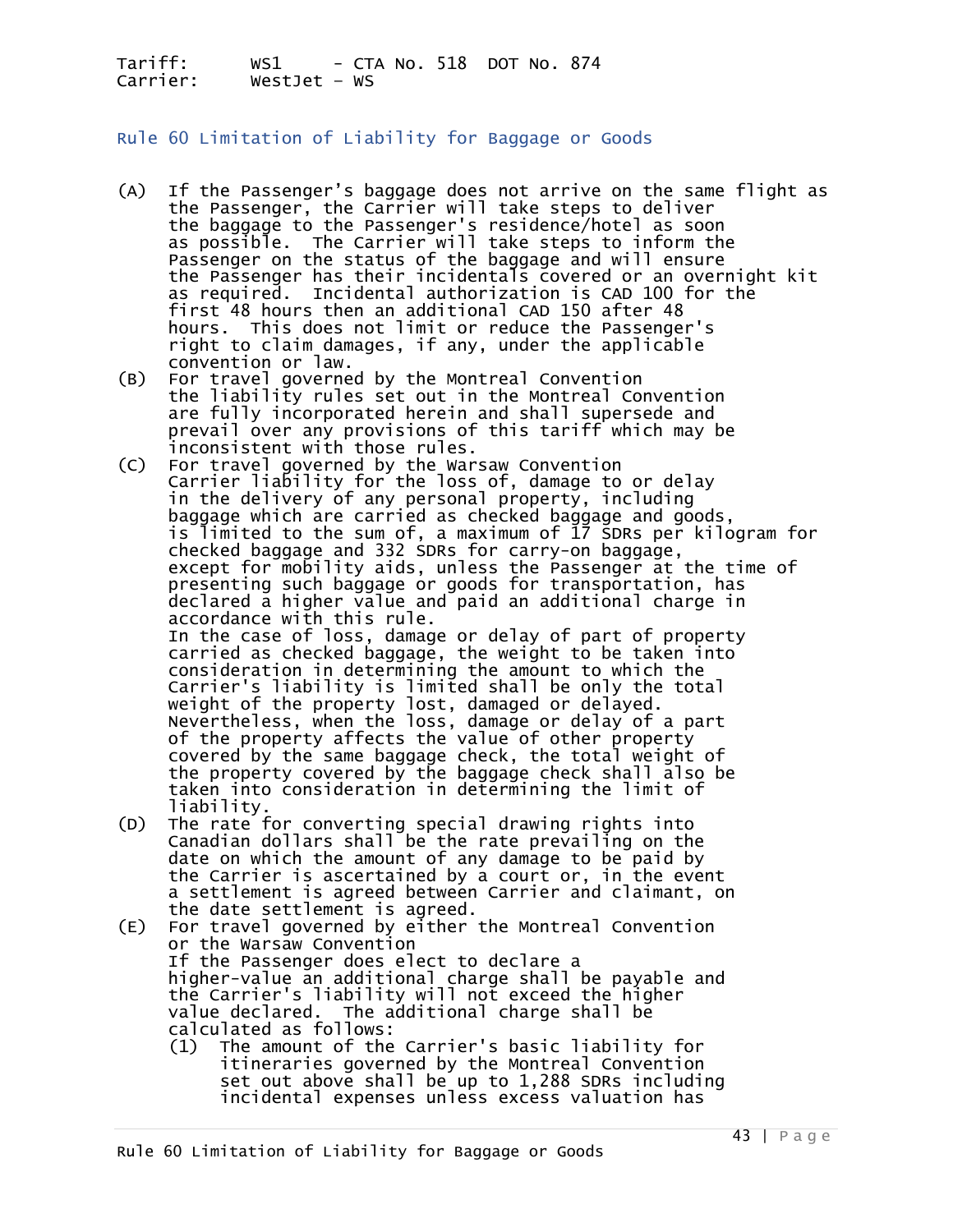- been purchased;<br>(2) No charge shall be payable on that part of the<br>declared value which does not exceed basic Carrier<br>liability;
- (3) For that part of the declared value which does<br>exceed basic carrier liability, (excess valuation) exceed a charge shall be payable at the rate of USD/CAD<br>\$10.00 to a maximum total liability of USD/CAD<br>\$3,000.00 including basic Carrier liability.
- (4) The liability limit does not apply if is proved<br>that the damage resulted from an act or omission<br>of the Carrier, it's servants or agents, done with<br>intent to cause damage provided that in the case of the agent or servant it is proved that such<br>servant or agent was acting within the scope of<br>its employment.<br>no action will be taken against the Carrier in

case of loss or delay in the delivery of checked<br>and unchecked baggage unless the Passenger complains in writing to the Carrier within:<br>(a) 21 days from the date on which the baggage

- (a) 21 days from the date on which the baggage has been placed at the Passenger's disposal
- (in the case of delay); or, (b) 21 days from the date on which the baggage should have been placed at the Passenger's disposal (in the case of loss).
- (F) In the case of damage to checked baggage, the Passenger must complain to the Carrier immediately after discovery of damage, and at the latest, within seven days from receipt of the baggage.<br>Any claim against a Carrier will be extinguished<br>unless an action is brought within two years reckoned from the date of arrival at the<br>destination, or from the date on which the<br>aircraft ought to have arrived, or from the date<br>on which the carriage stopped. In the carriage of baggage, the liability of the Carrier in the case of destruction, loss, damage or delay is limited to the liability amounts set out above for each Passenger, not per bag.
	- Exception: If the Passenger makes a special declaration and has paid the applicable excess valuation fee, the Passenger will be provided with the relevant coverage rather than what is outlined above.

In any event, the Carrier shall not have any<br>liability under this tariff for any loss or claim where Passenger has made a misrepresentation<br>regarding proof of amount of loss or the circumstances<br>regarding submission of proof of amount of loss. In the<br>case of damage caused by delay the liability of the Carrier

is determined per Passenger, not per bag.<br>(G) In no case shall the Carrier's liability exceed the actual<br>loss reasonably suffered by the Passenger. All claims for loss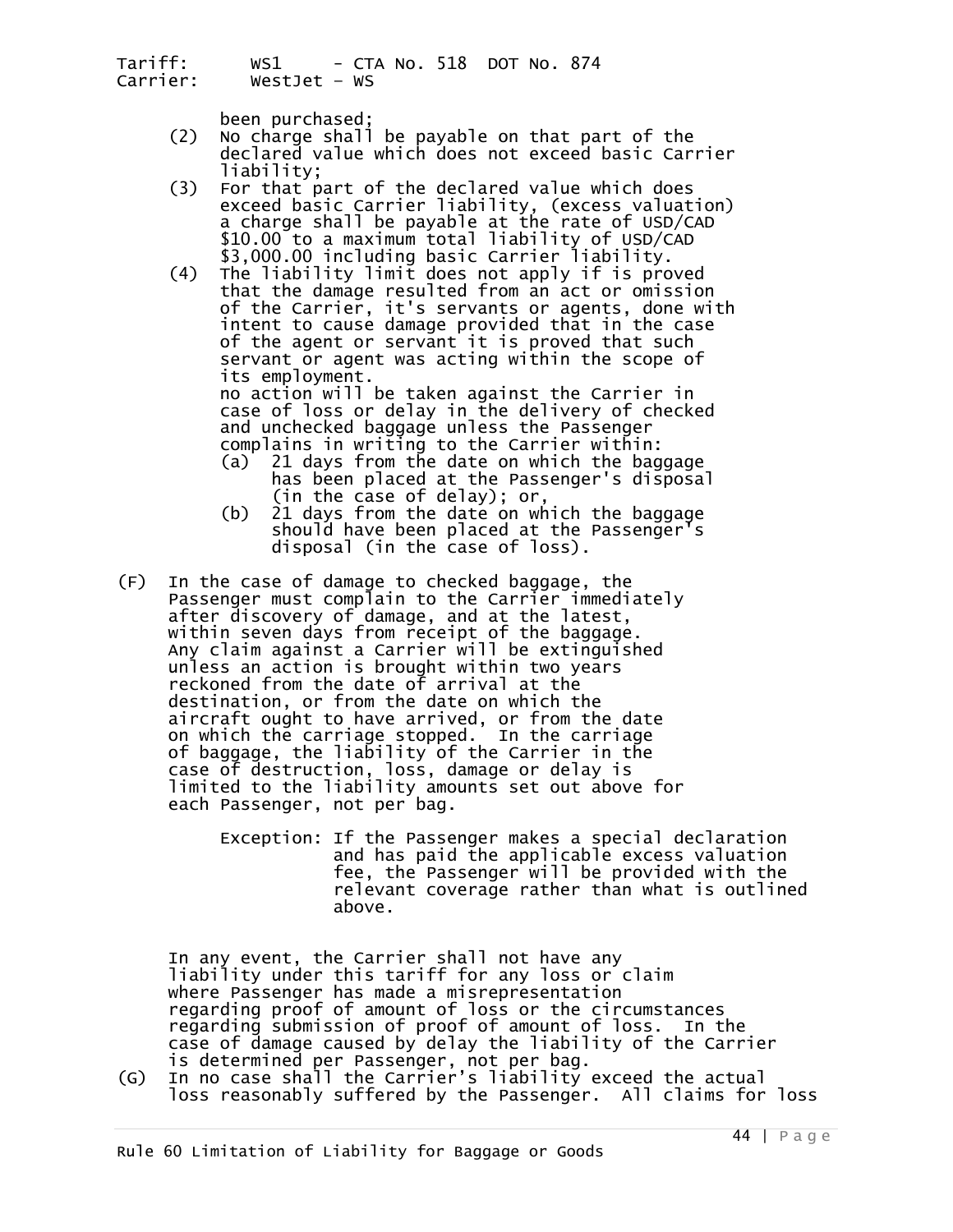or damage to baggage or goods are subject to proof of amount of<br>loss. The Carrier is entitled to disallow claims where a<br>Passenger fails to provide proof of loss in the form of receipts unless other sufficient proof of loss is provided.

- (H) For travel that is not governed by the Montreal Convention or the Warsaw Convention, Carrier liability for the loss of,<br>damage to or delay in the delivery of any personal property,<br>including baggage which are carried as checked baggage and carry-on baggage is limited to a maximum of 1,288 special<br>drawing rights per Passenger.<br>(I) Refund of baggage fees<br>If a Passenger's baggage is damaged or lost, the Carrier will
- refund the fees paid for that baggage.<br>(J) Mobility aids
	- If a mobility aid of a person with a disability is not<br>retained by the person during carriage and it is damaged,<br>destroyed, or lost during transport, the Carrier will:
- (i) provide the person with a temporary replacement mobility aid that meets their needs in relation to<br>their mobility and that they are permitted to use until their mobility aid is returned to them or is<br>repaired or replaced or until they are reimbursed by<br>the Carrier for the loss of the mobility aid;<br>(ii) reimburse the person the person for expenses they have
	- incurred because the mobility aid was damaged, destroyed or lost;
- (iii) in the case of a damaged mobility aid, arrange for the repair of the mobility aid and return it to the person without delay or, in the case of a damaged mobility aid that cannot be adequately repaired,
	- (a) replace the damaged mobility aid with the same model of mobility aid or if the same model is not available, a model that has equivalent features and qualities of the damaged mobility aid and that meets the persons needs in relation to their mobility, or
	- (b) reimburse the person for the full replacement cost<br>of the mobility aid<br>(iv) In the case of a destroyed mobility aid or mobility aid
	- that is not returned to the person within 96 hours after<br>their arrival at their destination:
		- (a) replace the destroyed or lost mobility aid with the same model of mobility aid or if the same model is not available, a model that has equivalent features and qualities as the destroyed or lost mobility aid and that meets the person's needs in relation to their mobility, or
		- (b) reimburse the person for the full replacement cost of the mobility aid.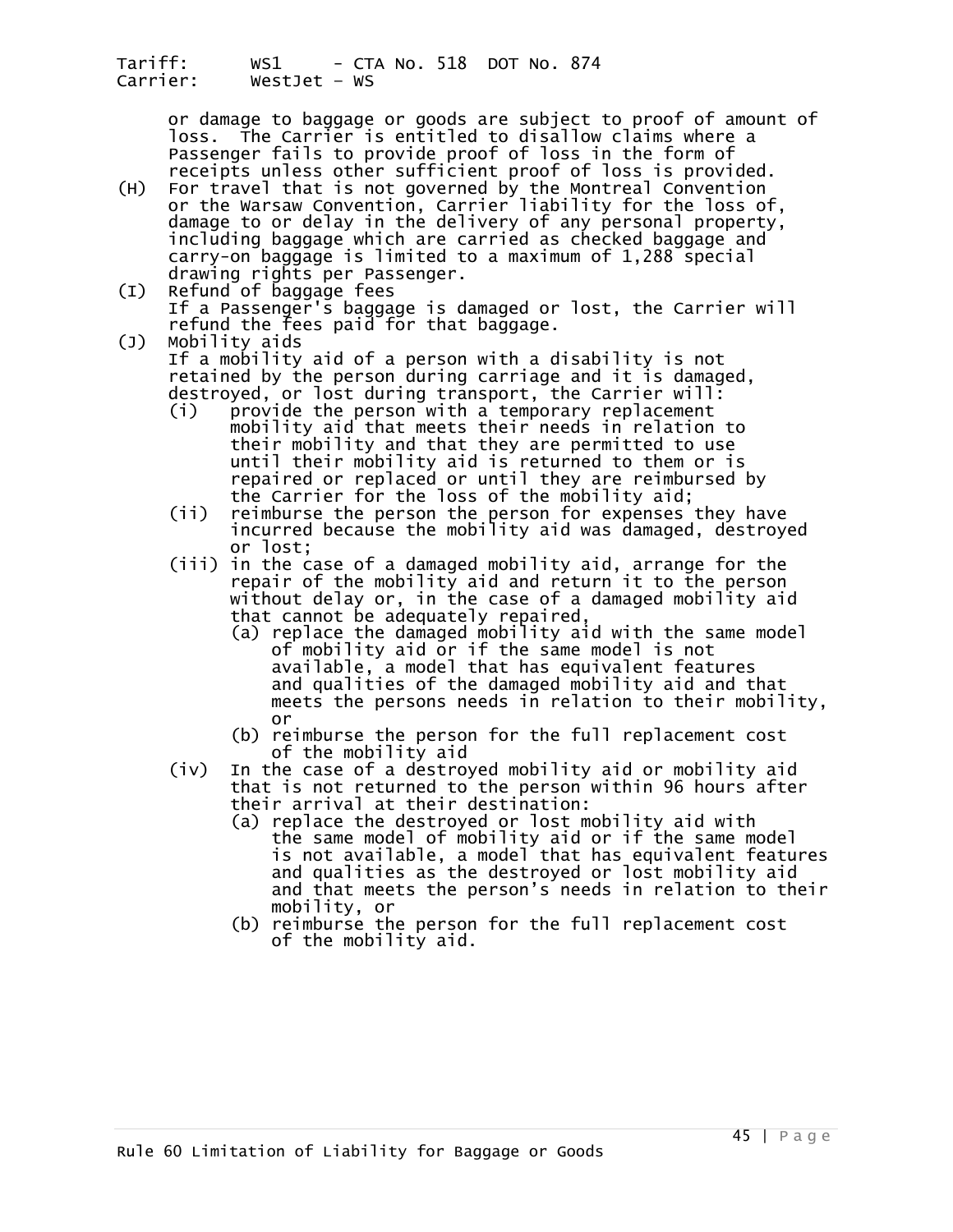## Rule 65 Tickets

- (A) No person shall be entitled to transportation except upon presentation of a valid confirmation number and<br>acceptable photo identification.<br>(B) Tickets are not transferable and the Carrier is not
- (B) Tiable to the owner of the ticket for honouring or<br>refunding such ticket when presented by another person.<br>(C) The Carrier does not accept paper tickets generated by
- (C) The Carrier does not accept paper tickets generated by any other air Carrier or its agent.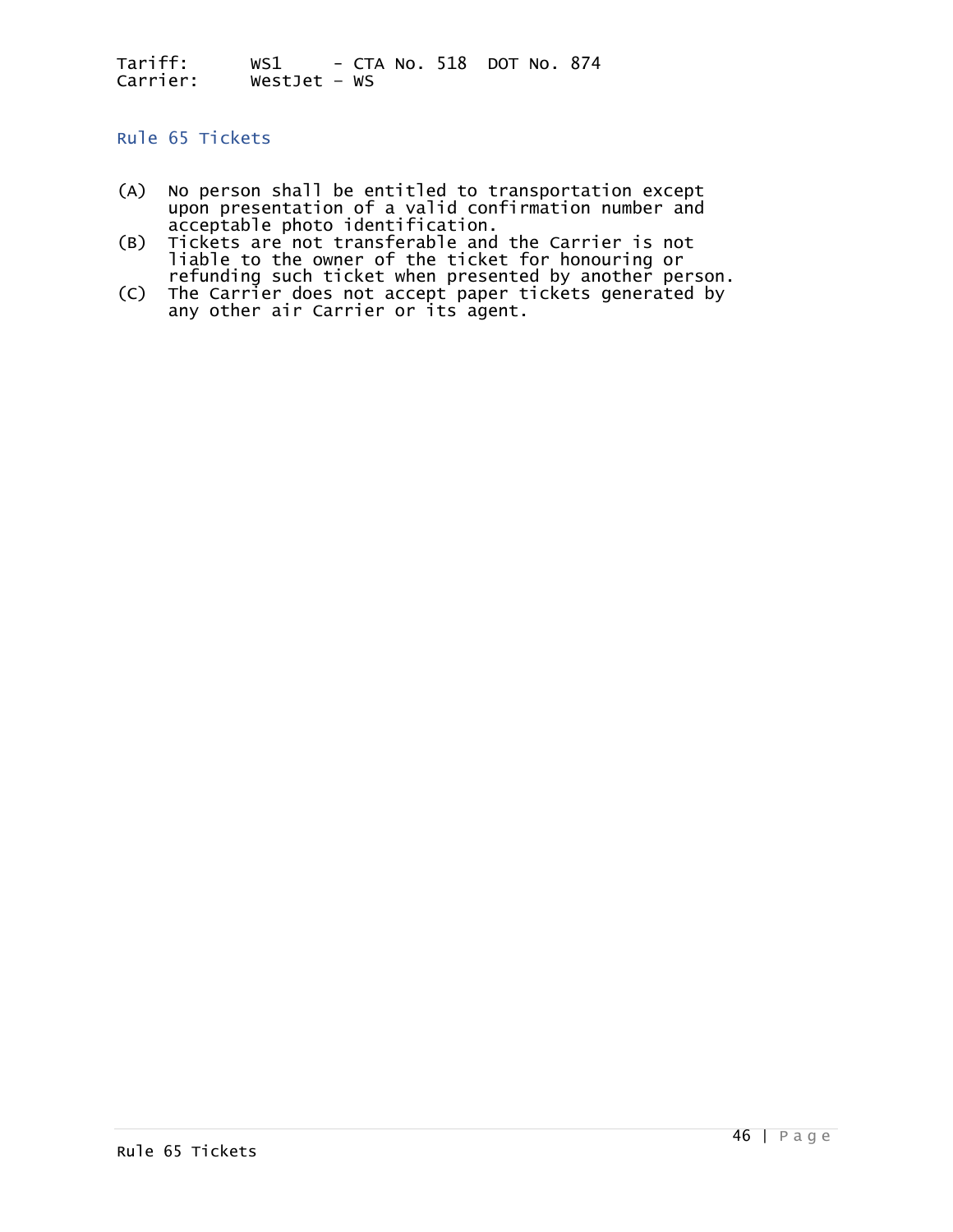#### Rule 70 Confirmation of Reserved Space

A reservation of space on a given flight is valid when the availability and allocation of such space is confirmed by the Carrier to a person subject to payment or other satisfactory credit arrangements. A Passenger with a valid confirmation number reflecting reservations for a specific flight and date on the Carrier is considered confirmed, unless the reservation was cancelled due to one of the reasons indicated in Rule 15(B). The Carrier does not guarantee any specific seat.

- (A) Passenger's responsibility
	- (1) The Passenger or Passenger's agent (examples:<br>travel agent, other carrier, etc.) must<br>provide the Carrier with the Passenger's e-mail address<br>and/or telephone number at the time of booking and shall<br>update the Carrier
- (2) It is the responsibility of the Passenger to accept of the Carrier's emailed schedule change notifications or notifications from the entity where they booked (example: travel agent, other Carrier, etc.)<br>to ensure they are aware of their itinerary and<br>can adjust their plans accordingly as schedules are subject<br>to change.<br>(3) Pursuant to Rule 30 Refusal to Transport (
	- to complete check-in, government formalities, security clearance and the departure process while meeting the time limits of the Carrier. Flights will not be delayed for Requirements and the Passenger will be considered a No-<br>show.<br>(4) The Carrier will not be liable for loss or expense due to
- (4) The Carrier will not be liable for loss or expense due to the Passenger's failure to comply with A(3), above. Any amounts paid for the ticket, including fare, fee, charge, surcharge, and tax paid by a Passenger or Passengers are<br>forfeited in the event the Passenger(s) fail(s) to meet the check-in cut-off times or boarding cut-off times, and is considered a No-show.
- 
- (B) Policy and procedures<br>Terms and conditions of seat selection are as follows:
	- $(1)$  Availability of seats is determined by the type of
	- aircraft operating a selected flight and the fare level
	- (2) Advance seat selection may not be offered on some<br>flights based on operational restrictions.<br>(3) Some seats will be unavailable due to operational
	-
	- requirements.<br>(4) Advance seat selection is an option available to all<br>passengers: However this option may not be available through some reservation channels. Not all<br>seats will be available to all fare types.
	- (5) Passengers with disabilities may request a seat by contacting the Carrier's call centre.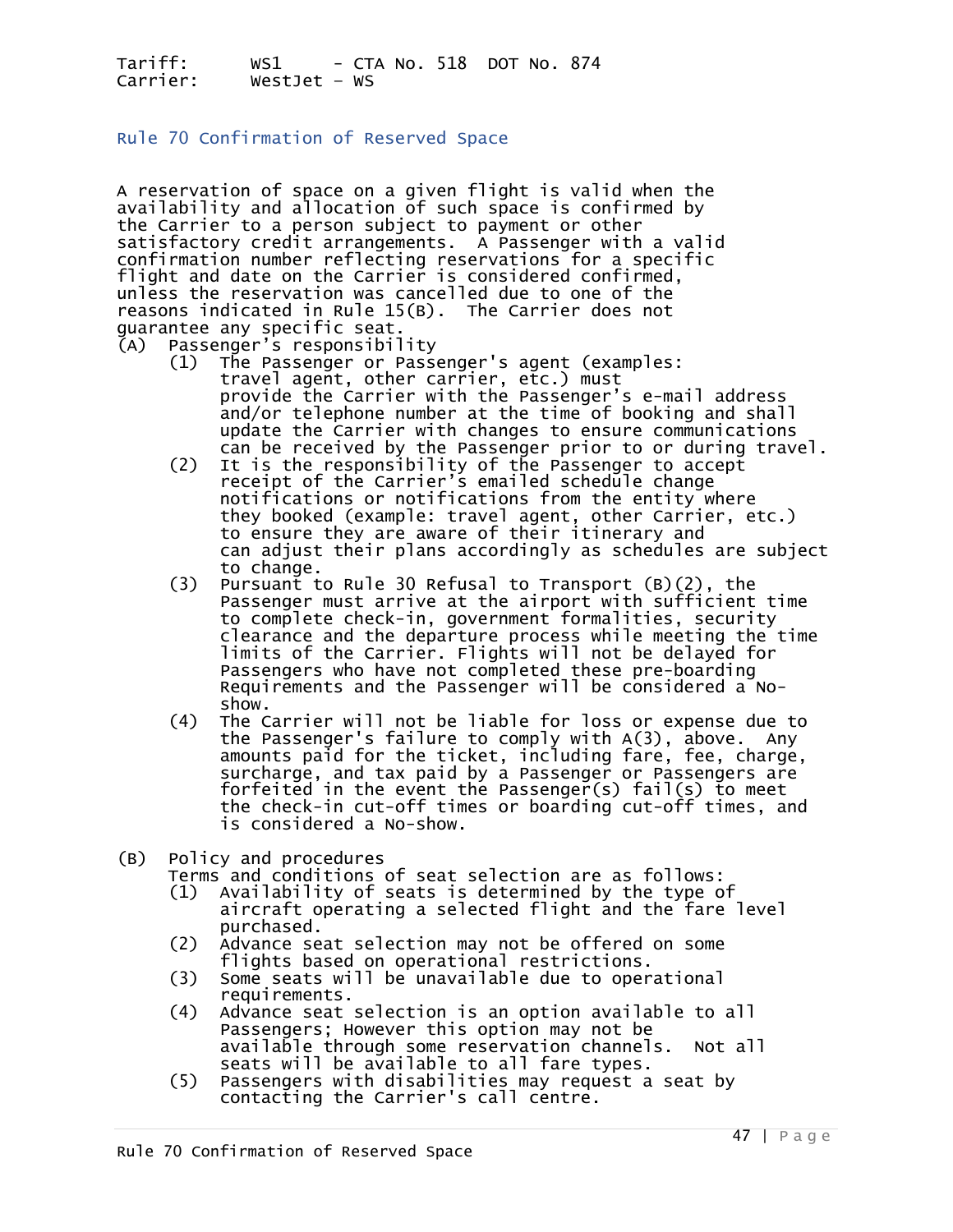- (6) Advance seat selection for a fee is an option available up until two (2) hours prior to flight departure through the Carrier's website, and up until 60 minutes prior to flight departure through the Carrier's reservation centre (with the exception of the premium and business fare type<br>which have the option of selecting a seat at no<br>additional charge).<br>(7) Seat selection within 24 hours of flight departure is
- available at no charge through the Carrier's website.<br>Advance seat selection is not guaranteed and may be<br>subject to change/cancellation based on
- operational requirements.<br>(C) Advance seat selection fees
- (1) Advance seat selection fees are shown in Canadian<br>dollars, and may be payable in the currency of the<br>reservation as per Rule 15 (A). Advance seat selection fees are calculated per segment (i.e. as identified by a change in flight number) for each<br>direction of travel from the origin point to the
	- destination point.<br>(2) For round -trip reservations, seat selection fees are<br>charged in each direction of travel. For multi-<br>segment flights, the fees are charged per segment. Different seat fees apply based on seat type. (3) The addition of a seat selection to a new or
- existing reservation is not considered a change to the reservation, and therefore will not incur a<br>change fee. Changes to seat type - Passengers who have purchased a regular seat and request a move to an emergency exit row seat will be required to pay any increase in the fee; a refund or credit will be issued for a decrease in fee amount. shall also be applicable for seat selection fees.

With the purchase of a Basic fare, seating will be charged as follows: A regular seat \$10-200<br>A preferred seat \$10-200 A preferred seat \$10-200<br>An exit row seat \$10-200 An exit row seat A seat in Premium/Business Excluded With the purchase of a Premium fare, seating will be charged as follows: A regular seat \$5-200 A preferred seat \$5-200 An exit row seat A seat in Premium/Business \$20-5000 With the purchase of an EconoFlex fare, seating will be charged as follows: A regular seat \$5-200 A preferred seat \$5-200<br>An exit row seat \$5-200 An exit row seat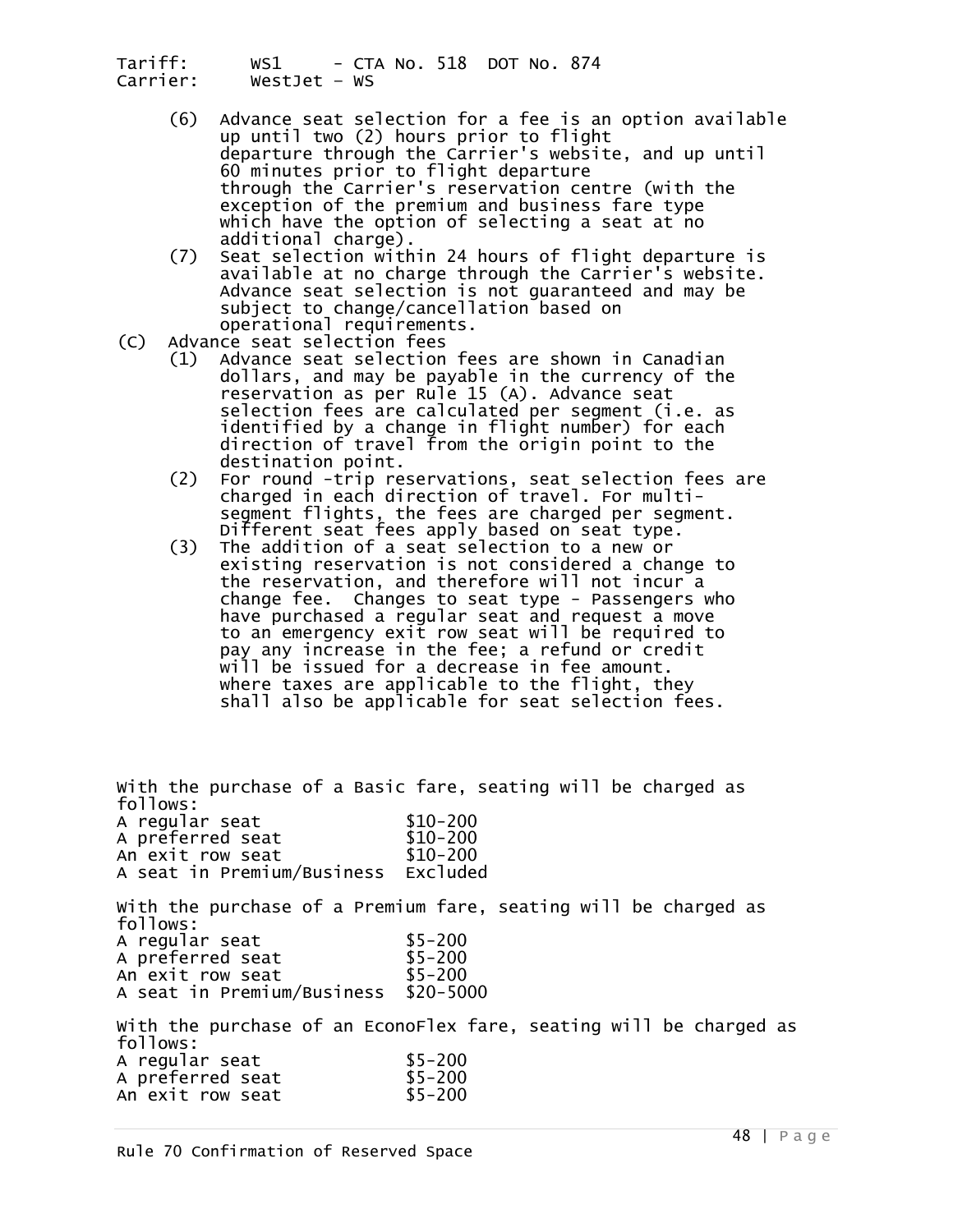A seat in Premium/Business \$20-5000

Premium/Business seats fees are included in the purchase of A Premium/Business Fare.

Preferred seat - A seat that may have extra leg room, or is Otherwise located in front of the wing but behind the designated premium rows. Otherwise a row can be considered preferred if it is located in front of the wing.

Upgrades to Premium or Business may be purchased at check in- if

- (D) Changes and cancellations to an advance seat selection.<br>This section only deals with changes or cancellations<br>made to a reservation where a seat selection fee is<br>present.<br>(1) Changes to a seat selection on a reservatio
	- Changes to a seat selection on a reservation will<br>not incur a change fee.
	- (2) The Carrier reserves the right to cancel or change the selected seat(s) on any segment(s) for which fees have paid, at any time, for any reason,<br>without notice to any Passengers affected thereby<br>and, in connection therewith, the Carrier may<br>provide a refund as required by the APPR, or a credit to any Passenger in respect of such cancellation or change.<br>(3) Notwithsta
- Notwithstanding the above, the Carrier reserves the right to accommodate the Passenger with seating in a comparable seat, or the best seat available at the time, or to provide a refund in the<br>form of a non-refundable credit or refund for the fees<br>associated with the seat.<br>(E) The Carrier will make reasonable efforts to ensure that
- children are seated with their accompanying parent<br>or guardian. The Carrier provides Passengers the option to pre-purchase seat selection (see Rule 70(A) and<br>(B) above) up to 24 hours prior to departure but<br>there is no obligation to do so.
	- (1) In order to facilitate the assignment of a seat to a child or minor who is under the age of 14 years in close proximity to a parent, guardian or tutor, the Carrier will, when possible, assign a seat before check-in to the child or minor that is in close proximity to their parent, guardian or
- (2) If the Passenger is assigned a seat that is in a lower class of service than their ticket provides, the<br>Carrier will reimburse the difference in price between the classes of service, but if the Passenger chooses a seat that is in a higher class of service than the ticket provides, the Carrier will request<br>supplementary payment representing the price
	- difference between the classes of service.<br>(3) If the Carrier is unable to assign seats prior to<br>check in, the Carrier will facilitate seat<br>assignment at the time of check-in or at the<br>boarding gate and will make all reaso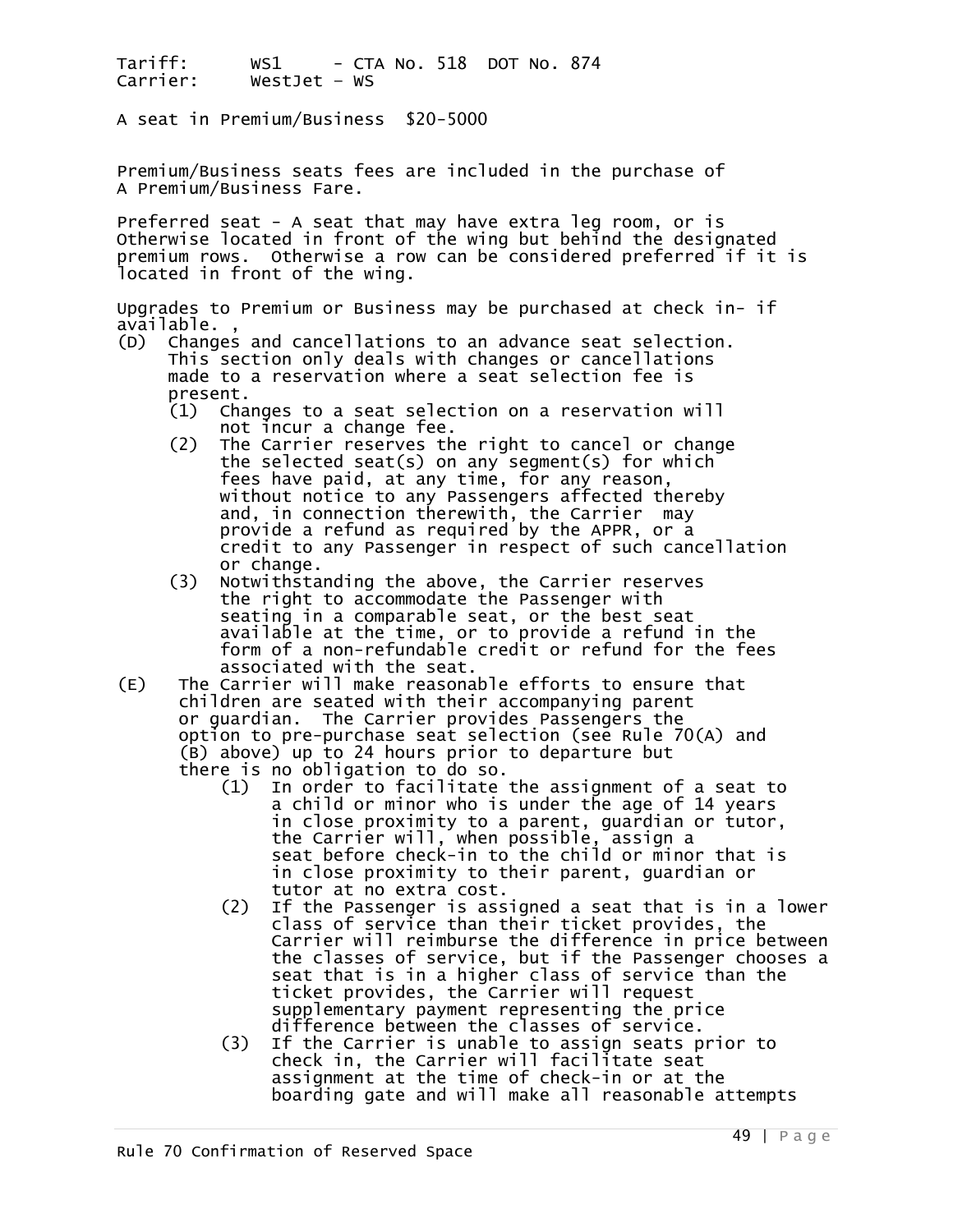- to do so.<br>(4) If the Carrier is unable to assign seats at the<br>time of check in, the Carrier will ask for volunteers to change seats at the time of boarding. If there are<br>no volunteers, the Carrier will once again ask for
- volunteers to change seats before take-off.<br>(5) In the case of a child who is four years of age or younger, the Carrier will facilitate the assignment of
	- a seat that is adjacent to their parent, guardian or tutor's seat. (6) In the case of a child who is 5 to 11 years of age, the Carrier will facilitate the assignment of a seat that is separated from the parent, guardian or tutor's seat by no more than one seat.
- seat by no more than one seat.<br>(7) In the case of a minor who is 12 or 13 years of age,<br>the Carrier will facilitate the assignment of a seat<br>that is separated from the row of their parent, guardian or tutor's seat by no more than one row.

Notwithstanding the above, the Carrier reserves<br>the right to accommodate affected Passenger(s)<br>with seating in a comparable seat(s), or the best<br>seat(s) available at the time, or to provide a<br>refund in the form of a non-re or refund for the fees associated with the seat(s).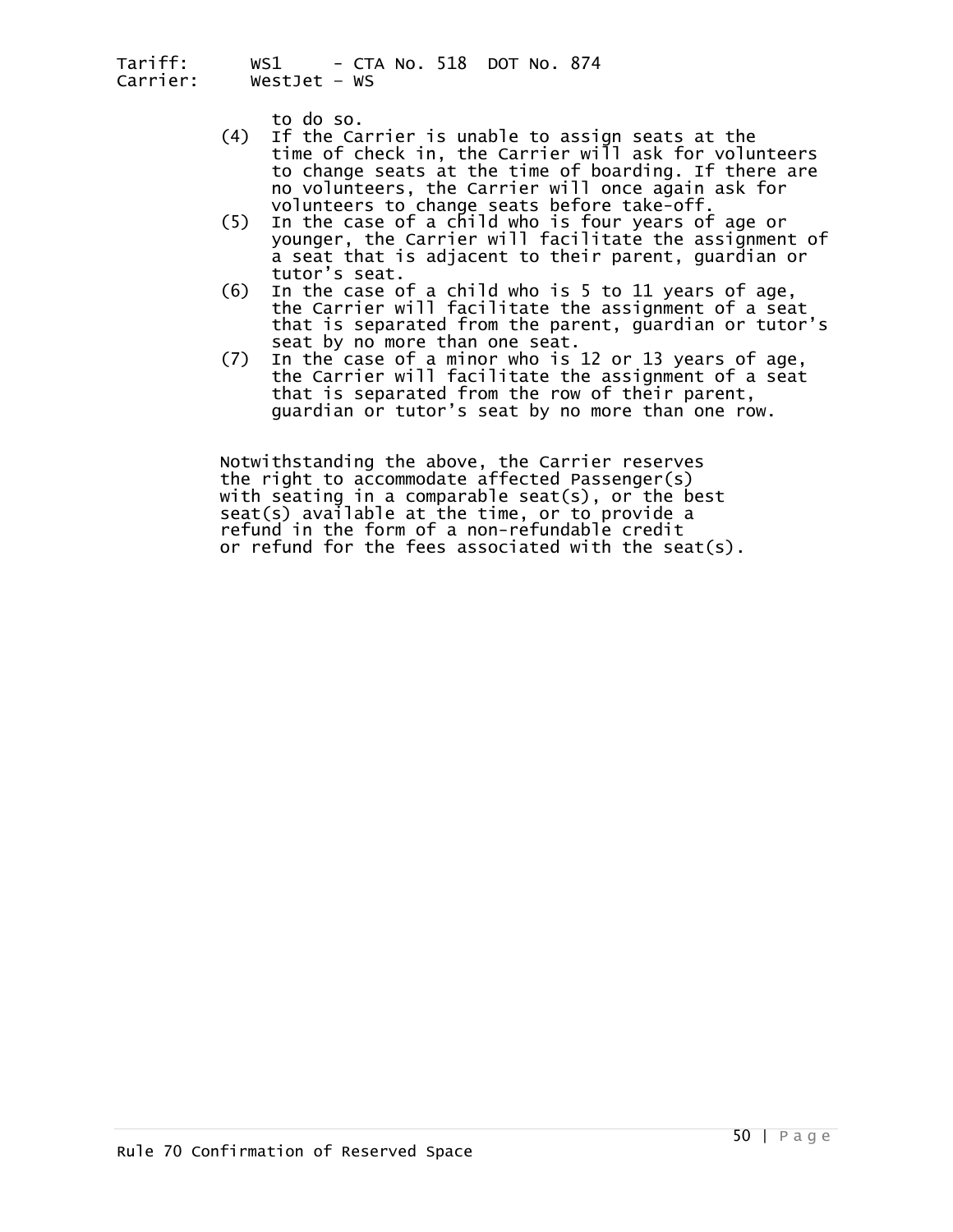Rule 75 Schedule Irregularities

(A) General<br>Schedules are not guaranteed. Flight schedules are subject to change without notice, and the times shown on the Carrier's published schedules, tickets, timetable and advertising are not guaranteed and form no part of this contract. The Carrier will not be responsible for errors or omissions either in timetables or other schedules. No employee, agent or representative<br>of the Carrier is authorized to bind the Carrier by any statement of representation regarding the<br>dates or times of departure or arrival, or of the<br>operation of any flight. The Carrier will give<br>priority assistance to any person with a disability<br>(B) Definitions

- - (1) "Schedule irregularities" means any change of<br>schedules, flight times, routing, stops, equipment, and/or service that is not governed by the APPR (see
- .Rule 100)<br>Change in schedule
- (C) Change in schedule<br>
(1) The Carrier will make all reasonable<br>
efforts to transport the Passenger and<br>
their baggage at the times indicated<br>
in its published schedules and timetables.<br>
(2) The Carrier will make all reas
	- efforts to inform Passengers of schedule changes and, to the extent possible, the reason for the
	- change.<br>
	(3) The Carrier will not guarantee and will<br>
	not be held liable for schedule irregularities<br>
	due to an event of force majeure.
	- (4) Subject to the APPR, the Carrier shall not<br>be liable for damage occasioned by denial of<br>boarding or cancellation if the Carrier proves that it, and its employees and agents, took<br>all measures that could reasonably be required to avoid the damage or if it<br>was impossible for the Carrier, and its employees or agents to take such measures.

 The Carrier will take all measures that can reasonably be required to avoid or mitigate the damage caused by the advance flight departure,

- overbooking and cancellation.<br>(5) Downgrade refunds will be limited to the fare<br>difference between classes of service.
	- (a) The Passenger will also have the option to<br>cancel booking and refund to original form of payment. The cancellation fee will be waived. (b) A downgrade refund will be determined once
	- travel is complete.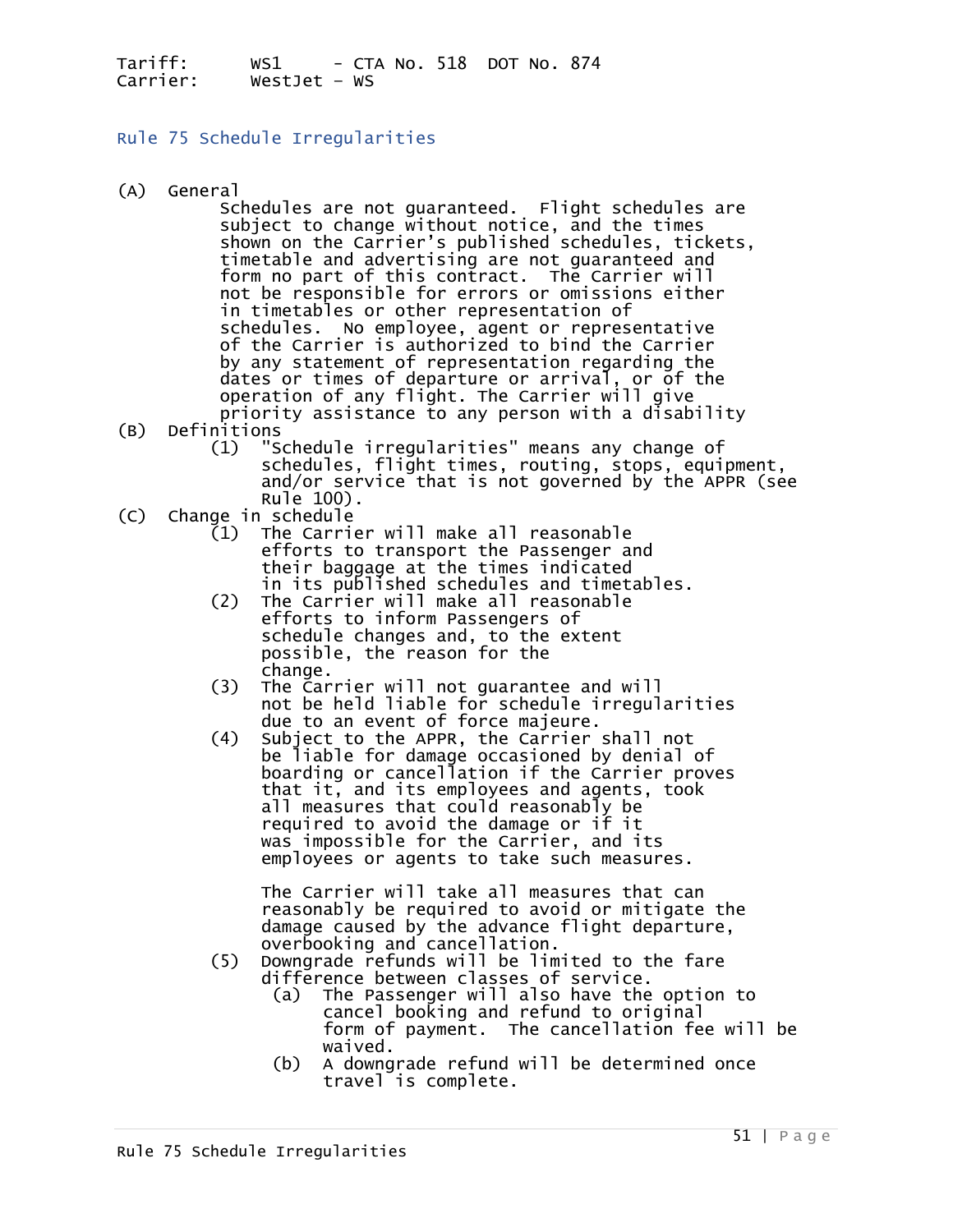### Rule 80 Application of Fares and Routings

- (A) General The price of transportation shall be disclosed at the time of confirmation, however, fares are subject to change without notice.
- (B) Currency All fares and charges are stated in the currency of the country from which the Passenger will initiate travel.
- (C) Fare changes<br>The Carrier's fares are changed from time to time.<br>(D) Connecting flights
- Connecting flights<br>When an area is served by more than one airport and a Passenger arrives at one airport and departs from<br>another airport, transportation between those airports<br>must be arranged by and at the expense of the<br>Passenger.<br>(E) Routing
- -
	- A fare applies only to:<br>(1) Transportation via the routing specified by the Carrier in reference to that fare. Any other
- routing may subject the Passenger to an additional<br>charge.<br>(2) Transportation between the airports. Tickets may<br>not be issued or accepted for transportation that<br>will either originate or terminate at an airport<br>other than published.<br>(F) Infants
- 

(F) Infants One infant under two (2) years of age not occupying a seat and accompanied by their parent or a Passenger<br>at least 16 years of age will be transported without<br>charge. A birth certificate is required for all infants under age two (2).

(G) Guardian fare The guardian fare will allow parents or guardians 18 years of age or older to escort child Passengers between two (2) and 11 years of age, at a then return immediately to their city of origin.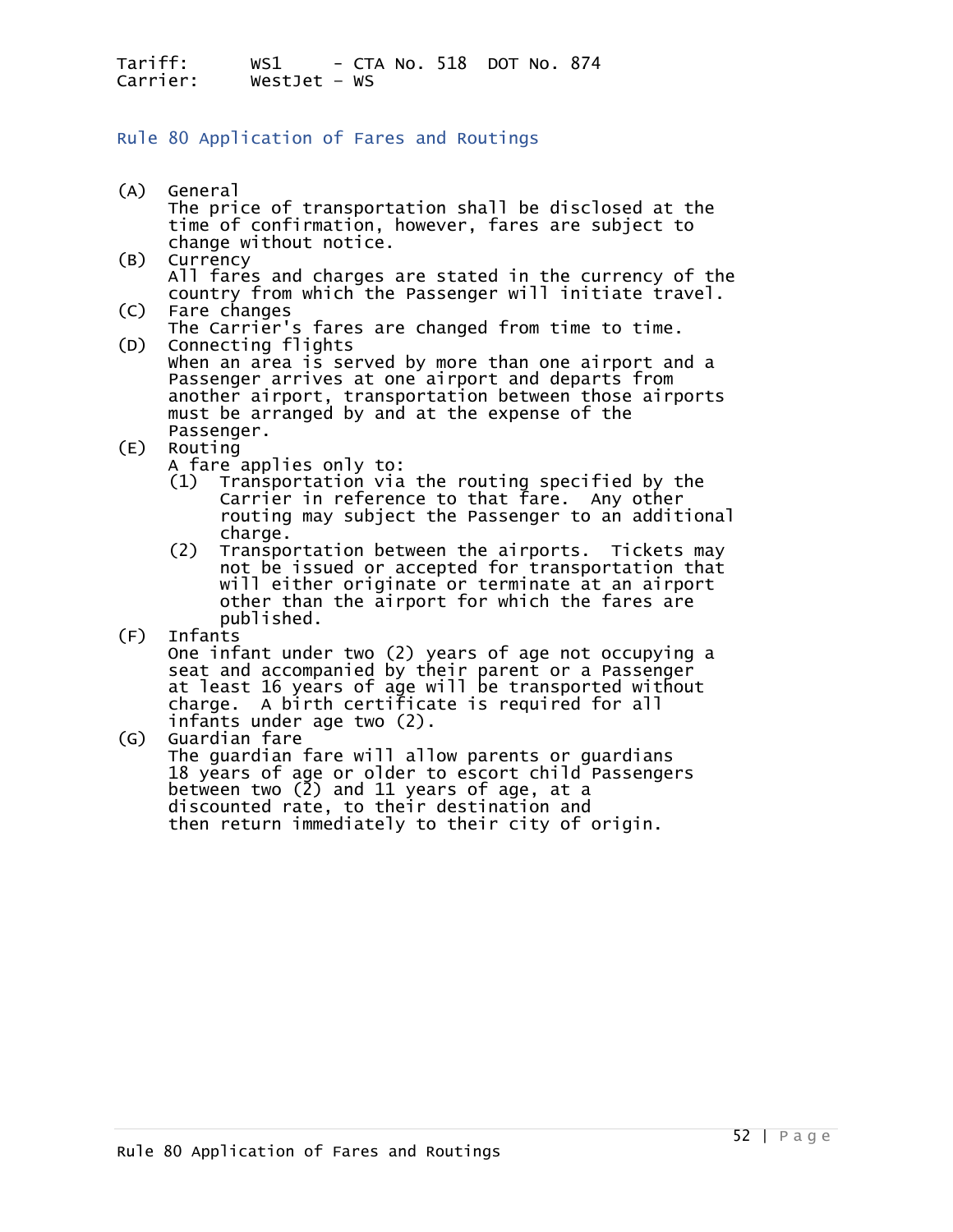Rule 85 Acceptance of Baggage [†](#page-52-0)

(A) Acceptance of carry-on baggage All carry-on baggage must be stored in an overhead bin<br>or placed completely under the seat directly in front<br>of the Passenger. The Carrier can accept one (1) carry on item per fare<br>paying Passenger and one (1) personal item per fare<br>paying Passenger on flights to all destinations. In all cases, the items may not exceed the applicable<br>measurements outlined below:<br>(1) Carry-on item: maximum size of<br>53 cm x 23 cm x 38 cm<br>(21 inches x 9 inches x 15 inches) (2) Personal item: maximum size of<br>41 cm x 15 cm x 33 cm<br>(16 inches  $\times$  6 inches  $\times$  13 inches) In the interest of Passenger safety within the cabin,<br>the Carrier also reserves the right to check any carry-on baggage that does not fit due to bulkouts within the cabin. Any item larger than the carry-on baggage size and any item exceeding the carry-on and personal item<br>allowance will be checked to the Passenger's destination.<br>A gate checked baggage fee of \$100 CAD/USD will apply.<br>(B) Acceptance of checked baggage Acceptance of checked baggage Checked Baggage is accepted until the check-in cut-off time limit outlined in Rule 30(B)(2) and provided that there is available space as follows:<br>(1) Checked baggage up to 23kg (50lbs) with (1) Checked baggage up to 23kg (50lbs) with combined dimensions, defined as length plus width plus height, of 157 cm (62 inches). (2) A first, second, third or fourth piece of checked baggage within the weight and size checked baggage within the weight and size<br>limits defined in (B)(1) above will be<br>charged according to the fee tables below<br>with the exception of Passengers (excluding<br>infants) travelling with WestJet Encore which has a limit of three (3) total checked bags<br>or, Passengers travelling to/from Cuba, Jamaica or Trinidad and Tobago, where a maximum of two (2) checked bags are permitted. (3) Oversized baggage in excess of the combined dimensions of 157 cm (62 inches) but not exceeding 203 cm (80 inches) will be accepted<br>to/from all destinations (except Cuba, Jamaica or<br>Trinidad and Tobago as oversized baggage is not permitted), subject to the fees in the tables below. Baggage with combined dimensions exceeding 203 cm (80 inches) will<br>not be accepted for transport. (4) Overweight baggage: more than 23 kg (50 lbs)

<span id="page-52-0"></span><sup>†</sup> Tracked changes applicable to/from Canada and annotated throughout the entirety of Rule 85 are effective April 29, 2022, pursuant to Order Number 2021-A-3 of the CTA.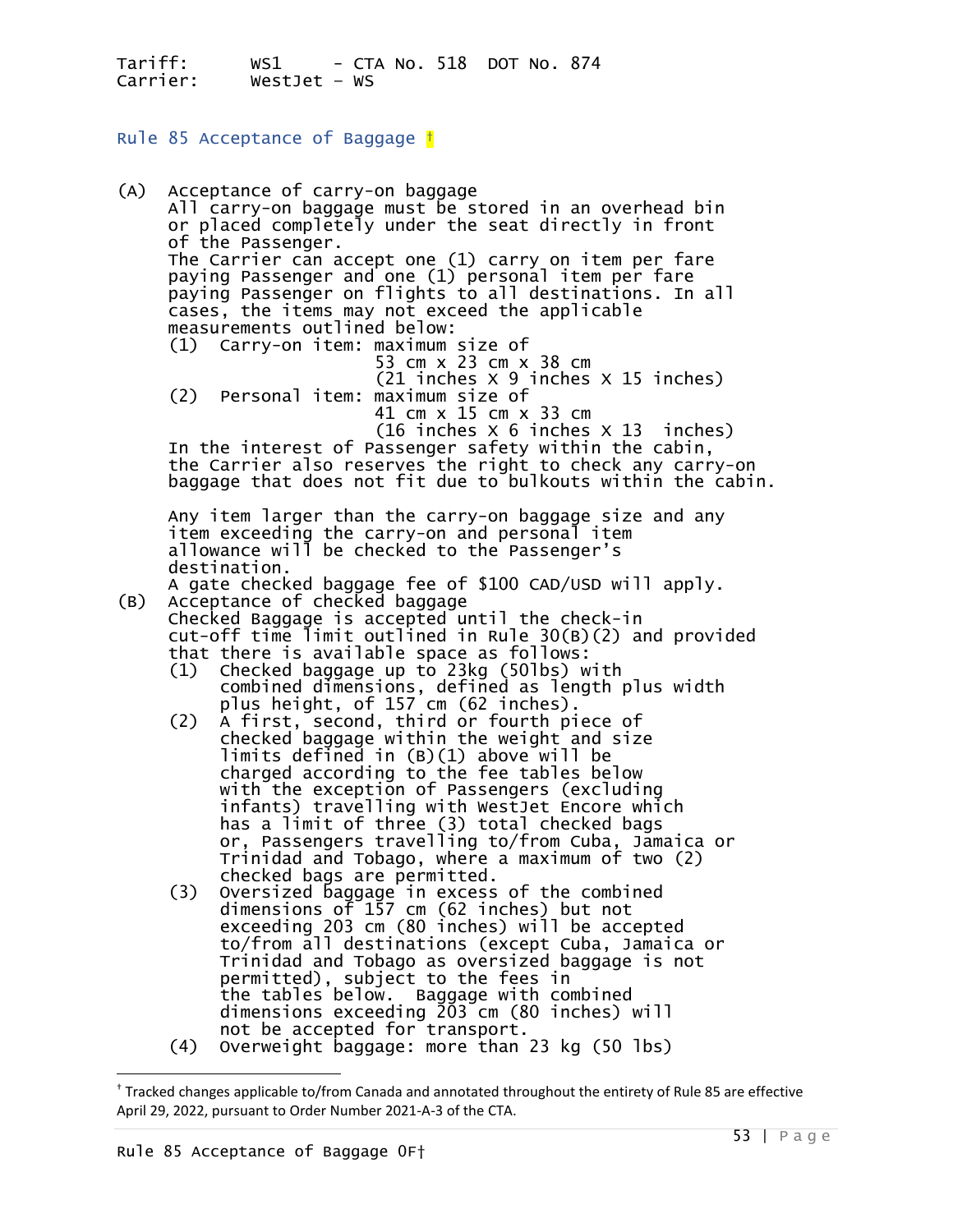| Tariff:<br>Carrier:                             | WS1<br>Westlet $-$ WS                                                                                                                                                                                                                                                                                                                                                                                                                                                                                                                                                                                                                                                                                                                                                                                                                                                                                                                                                                       | - CTA No. 518 DOT No. 874   |                                                                                         |  |  |  |
|-------------------------------------------------|---------------------------------------------------------------------------------------------------------------------------------------------------------------------------------------------------------------------------------------------------------------------------------------------------------------------------------------------------------------------------------------------------------------------------------------------------------------------------------------------------------------------------------------------------------------------------------------------------------------------------------------------------------------------------------------------------------------------------------------------------------------------------------------------------------------------------------------------------------------------------------------------------------------------------------------------------------------------------------------------|-----------------------------|-----------------------------------------------------------------------------------------|--|--|--|
| (5)                                             | but not exceeding 45 kg (100 lbs) will be<br>accepted to all destinations (except flights to and from<br>all destinations in Europe where the<br>maximum weight must not exceed 32 kg<br>(70 lbs)), subject to the fees in<br>the tables below.<br>Baggage over 45 kg (100<br>lbs) will not be accepted for transport.<br>Combined excesses: An item of baggage that exceeds<br>the baggage allowance, is oversize or overweight<br>will be subject to all applicable combinations of<br>fees.<br>(a) The Carrier will not check baggage to a final<br>destination other than the one indicated on<br>the Passenger's reservation.<br>(b) All baggage must have a baggage tag attached<br>with the Passenger's current name, address<br>and contact telephone.<br>(c) Passengers travelling with an infant or child<br>will be permitted to bring one diaper bag or a<br>personal item for the child/infant and may be<br>permitted additional infant equipment at no<br>charge as follows: |                             |                                                                                         |  |  |  |
|                                                 | Carry-on<br>baggage                                                                                                                                                                                                                                                                                                                                                                                                                                                                                                                                                                                                                                                                                                                                                                                                                                                                                                                                                                         | Car seat for<br>use onboard | Infant equipment<br>(E.g. car seat, stroller<br>playpen etc.)                           |  |  |  |
| Infant:<br>lapheld<br>or in an<br>extra<br>seat | Not<br>permitted                                                                                                                                                                                                                                                                                                                                                                                                                                                                                                                                                                                                                                                                                                                                                                                                                                                                                                                                                                            | Not<br>permitted            | Two items, plus one<br>item in checked baggage<br>0R<br>Two items in checked<br>baggage |  |  |  |
| Infant or<br>child in a<br>purchased<br>seat    | <b>One</b>                                                                                                                                                                                                                                                                                                                                                                                                                                                                                                                                                                                                                                                                                                                                                                                                                                                                                                                                                                                  | 0ne                         | One item door delivered<br>OR.<br>One item in checked<br>baggage                        |  |  |  |

(C) Checked baggage fees: Baggage fees are charged as outlined and noted below (unless exemptions are stated):

 Pre-paid baggage fees are defined as baggage fees paid at time of booking or post booking up until 24 hours before scheduled flight departure.

 Check-in baggage fees are defined as baggage fees paid for during check-in, either online or at the airport within 24 hours of scheduled flight departure.

 Baggage fees are refundable to the original form of payment in the event of an itinerary cancellation. All baggage fees are<br>otherwise non-refundable and non-creditable, with the exception of any refunds required under Rule 60 (J).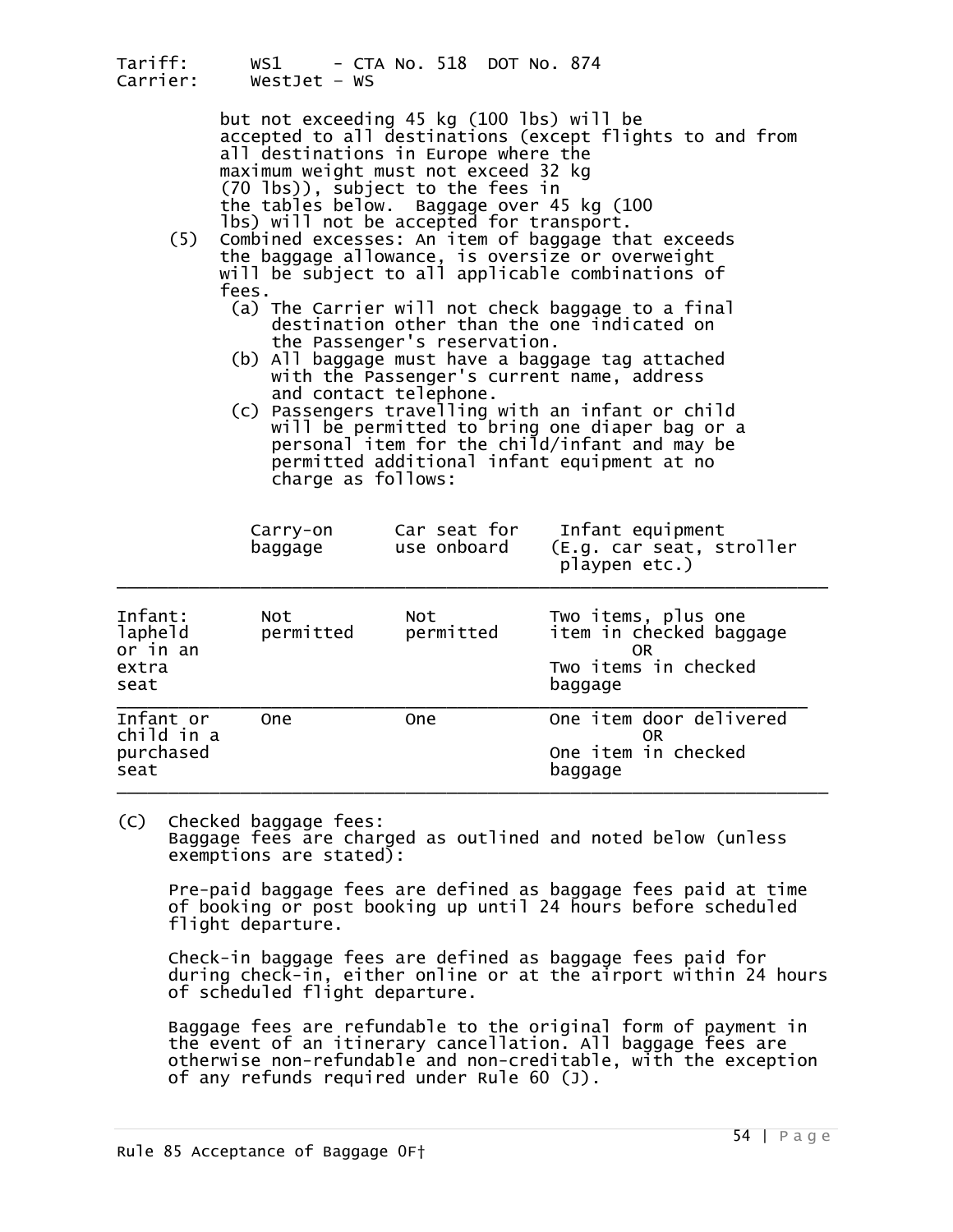All flights except flights to or from Europe or the United Kingdom.

Pre-paid baggage fees:

| Fare Type                                                               | First<br>Note $2/3$ | Second<br>Note $2/3$ | Third<br>Note $2/3/4$ |
|-------------------------------------------------------------------------|---------------------|----------------------|-----------------------|
| Currency                                                                | CAD/USD             | CAD/USD              | CAD/USD               |
| Basic                                                                   | \$30                | \$50                 | $$100$ (per item)     |
| Econo Fare<br>Note 6                                                    | \$30                | \$50                 | $$100$ (Per Item)     |
| Econo Flex<br>Fare<br>Note 6                                            | \$0                 | \$50                 | $$100$ (Per Item)     |
| Premium,<br>Premiumflex,<br>Business,<br>Businessflex<br>Fare<br>Note 6 | \$0                 | \$0                  | $$100$ (Per Item)     |
| WestJet<br>Vacations<br>Travel out-<br>side of<br>Canada/US             | \$0                 | \$50                 | $$100$ (Per Item)     |
| WestJet<br>Vacations<br>Note $6/7$                                      | \$30                | \$50                 | $$100$ (Per Item)     |
| WestJet RBC<br>World Elite<br>Master Card<br>Primary Card<br>Holders    | \$0                 | \$50                 | $$100$ (Per item)     |
| Delta<br>Silver<br>Members<br>Note 8                                    | \$0                 | \$50                 | $$100$ (Per item)     |
| Excess Valuation \$10 (per item)                                        |                     |                      |                       |

Check-in bag fees for tickets purchased prior to 27 April 2022:

| Fare Type | First | Second | Third |
|-----------|-------|--------|-------|
|-----------|-------|--------|-------|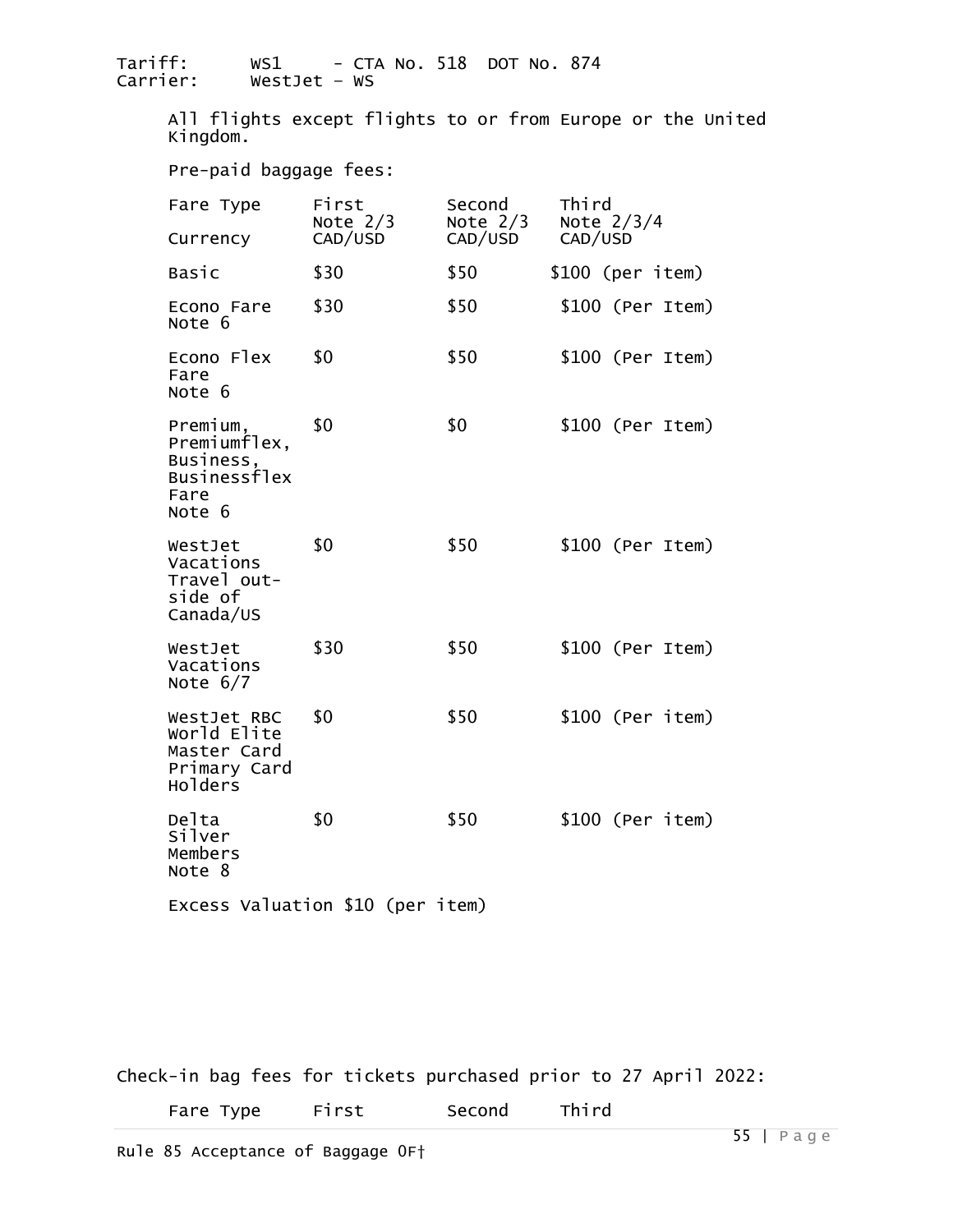| Tariff:<br>Carrier:                                                     | WS1<br>$WestJet - WS$ | - CTA No. 518         |      | DOT No. 874           |         |              |                   |
|-------------------------------------------------------------------------|-----------------------|-----------------------|------|-----------------------|---------|--------------|-------------------|
| Currency                                                                |                       | Note $2/3$<br>CAD/USD |      | Note $2/3$<br>CAD/USD | CAD/USD | Note $2/3/4$ |                   |
| Basic                                                                   |                       | \$30                  | \$50 |                       |         |              | \$100 (per item)  |
| Econo Fare<br>Note 6                                                    |                       | \$30                  | \$50 |                       |         |              | $$100$ (Per Item) |
| Econo Flex<br>Fare<br>Note 6                                            |                       | \$0                   | \$50 |                       |         |              | $$100$ (Per Item) |
| Premium,<br>Premiumflex,<br>Business,<br>Businessflex<br>Fare<br>Note 6 |                       | \$0                   | \$0  |                       |         |              | $$100$ (Per Item) |
| WestJet<br>Vacations<br>Travel out-<br>side of<br>Canada/US             |                       | \$0                   | \$50 |                       |         |              | $$100$ (Per Item) |
| WestJet<br>Vacations<br>Note $6/7$                                      |                       | \$30                  | \$50 |                       |         |              | \$100 (Per Item)  |
| WestJet RBC<br>World Elite<br>Master Card<br>Primary Card<br>Holders    |                       | \$0                   | \$50 |                       |         |              | $$100$ (Per item) |
| Delta<br>Silver<br>Members<br>Note 8                                    |                       | \$0                   | \$50 |                       |         |              | $$100$ (Per item) |

Excess Valuation \$10 (per item)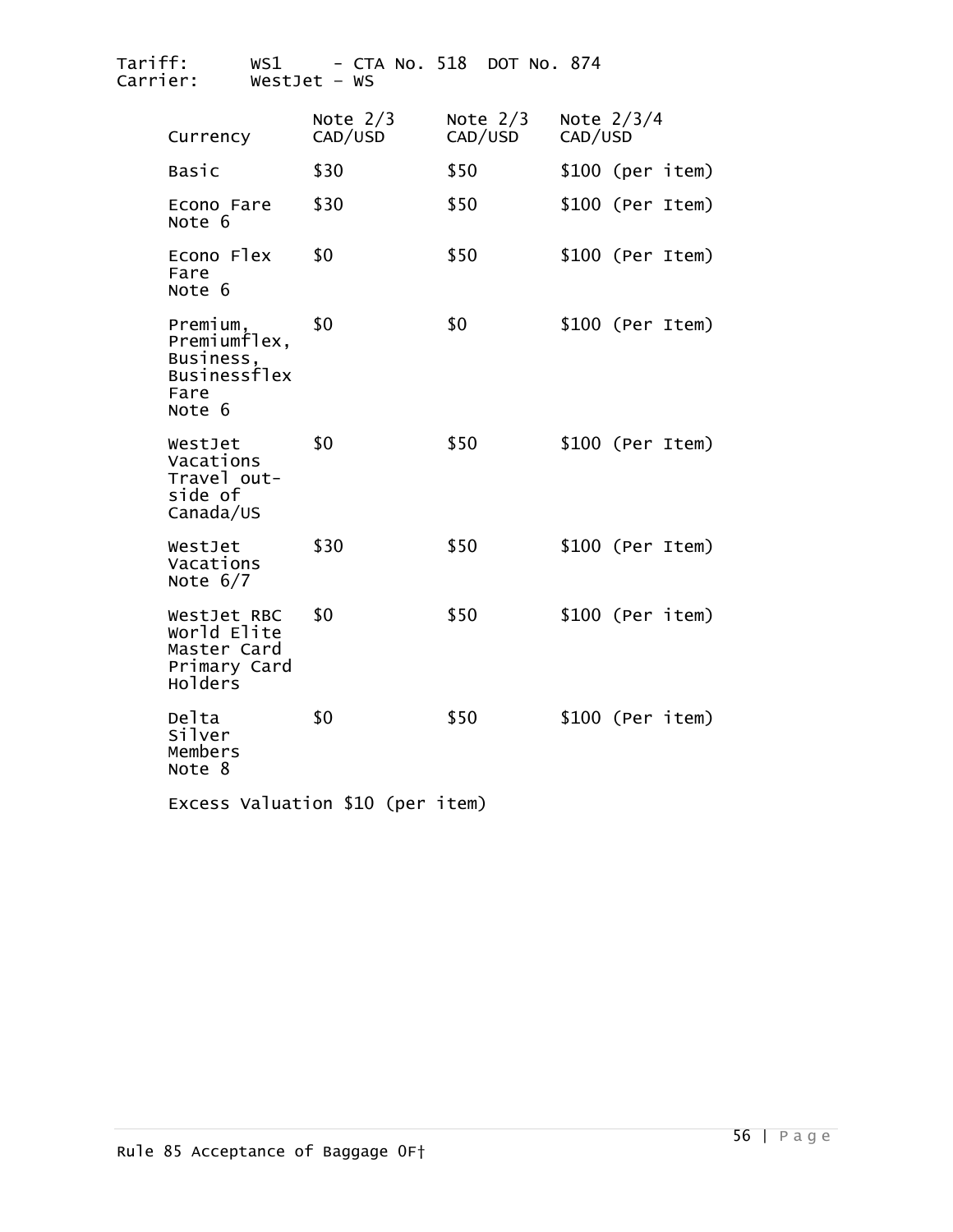Check-in bag fees for tickets purchased on or after 27 April 2022 for travel on or after 1 June 2022:

| Fare Type<br>Currency                                                                               | First<br>Note $2/3$<br>CAD/USD | Second<br>Note $2/3$<br>CAD/USD | Third<br>Note $2/3/4$<br>CAD/USD |
|-----------------------------------------------------------------------------------------------------|--------------------------------|---------------------------------|----------------------------------|
| Basic                                                                                               | \$40                           | \$60                            | $$100$ (per item)                |
| Econo Fare<br>Note 6                                                                                | \$40                           | \$60                            | $$100$ (Per Item)                |
| Econo Flex<br>Fare<br>Note 6                                                                        | \$0                            | \$60                            | \$100 (Per Item)                 |
| Premium,<br>Premiumflex,<br>Business,<br>Businessflex<br>Fare<br>Note 6                             | \$0                            | \$0                             | $$100$ (Per Item)                |
| WestJet<br>Vacations<br>Travel out-<br>side of<br>Canada/US                                         | \$0                            | \$60                            | $$100$ (Per Item)                |
| WestJet<br>Vacations<br>Note $6/7$                                                                  | \$40                           | \$60                            | $$100$ (Per Item)                |
| WestJet RBC<br>World Elite<br>Master Card<br>Primary Card<br>Holders                                | \$0                            | \$60                            | $$100$ (Per item)                |
| Delta<br>Silver<br>Members<br>Note 8                                                                | \$0                            | \$60                            | $$100$ (Per item)                |
| Excess Valuation \$10 (per item)                                                                    |                                |                                 |                                  |
| A handling fee of \$50 CAD/USD applies to:<br>- bikes<br>- firearms<br>- kiteboards<br>naddlahoardc |                                |                                 |                                  |

- paddleboards
- 
- wakeboards - wave skis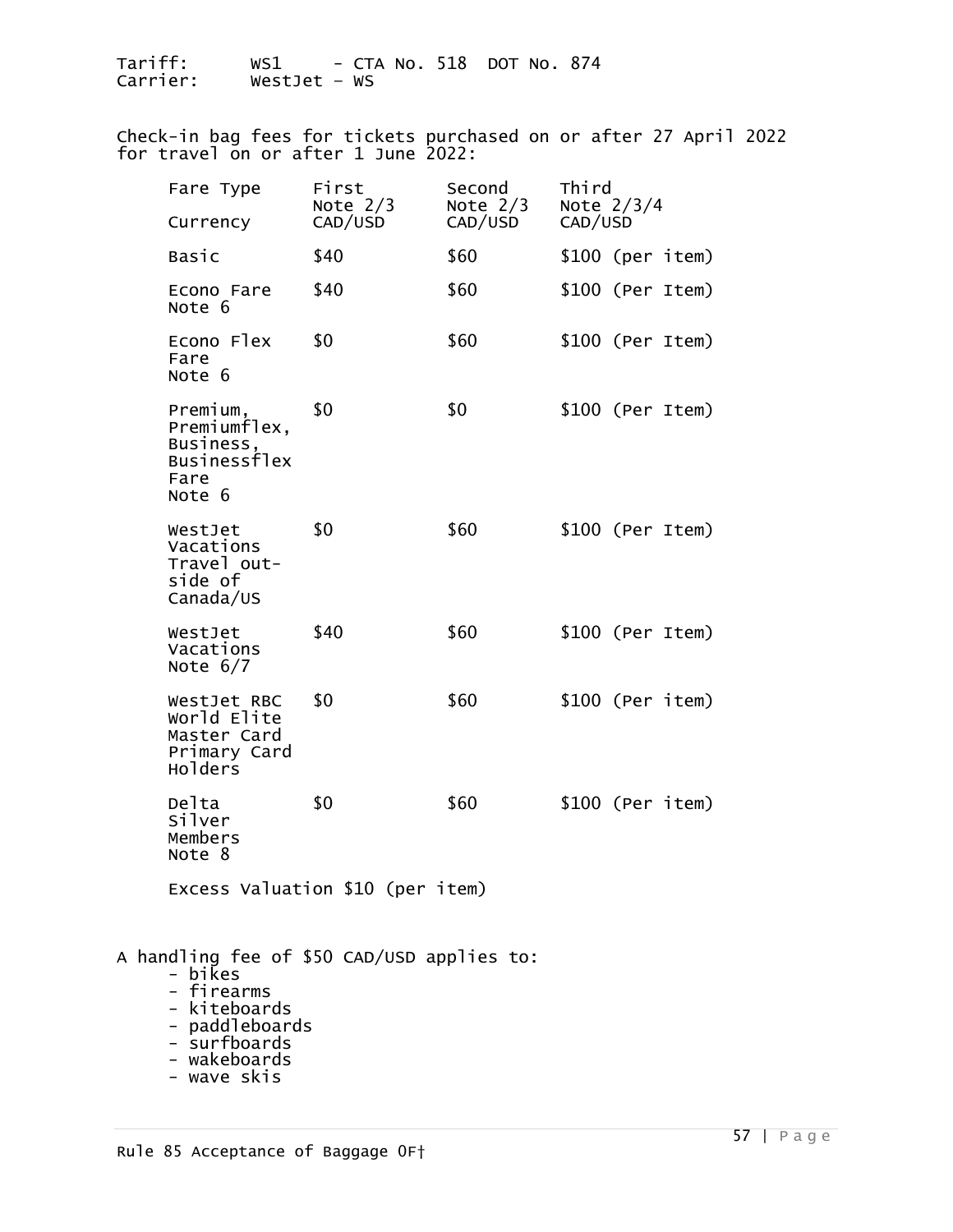Flights to and from Europe or the United Kingdom. Pre-paid baggage fees:

| Fare Type                                                               | First |            |                 |         | Second Third |                         |                   |
|-------------------------------------------------------------------------|-------|------------|-----------------|---------|--------------|-------------------------|-------------------|
| Currency                                                                |       | Note $2/3$ | CAD/USD         | CAD/USD | Note $2/3$   | Note $2/3/4$<br>CAD/USD |                   |
| <b>Basic</b>                                                            |       | \$60       |                 | \$90    |              |                         | $$100$ (per item) |
| Econo Fare<br>Note 6                                                    |       | \$30       |                 | \$50    |              |                         | $$100$ (Per Item) |
| Econo Flex<br>Fare<br>Note 6                                            |       | \$0        |                 | \$50    |              |                         | $$100$ (Per Item) |
| Premium,<br>Premiumflex,<br>Business,<br>Businessflex<br>Fare<br>Note 6 |       | \$0        |                 | \$0     |              |                         | $$100$ (Per Item) |
| WestJet<br>Vacations<br>Travel out-<br>side of<br>Canada/US             |       | \$0        |                 | \$50    |              |                         | $$100$ (Per Item) |
| WestJet<br>Vacations<br>Note $6/7$                                      |       | \$30       |                 | \$50    |              |                         | $$100$ (Per Item) |
| WestJet RBC<br>World Elite<br>Master Card<br>Primary Card<br>Holders    |       | \$0        |                 | \$50    |              |                         | $$100$ (Per item) |
| Delta<br>Silver<br>Members<br>Note 8                                    |       | \$0        |                 | \$50    |              |                         | $$100$ (Per item) |
| Excess<br>Valuation                                                     |       |            | \$10 (per item) |         |              |                         |                   |

Check-in bag fees for tickets purchased prior to 27 April 2022:

| Fare Type<br>Currency | First<br>Note $2/3$<br>CAD/USD | Second<br>Note $2/3$<br>CAD/USD | Third<br>Note $2/3/4$<br>CAD/USD |
|-----------------------|--------------------------------|---------------------------------|----------------------------------|
| Basic                 | \$60                           | \$90                            | $$100$ (per item)                |
| Econo Fare            | \$30                           | \$50                            | \$100 (Per Item)                 |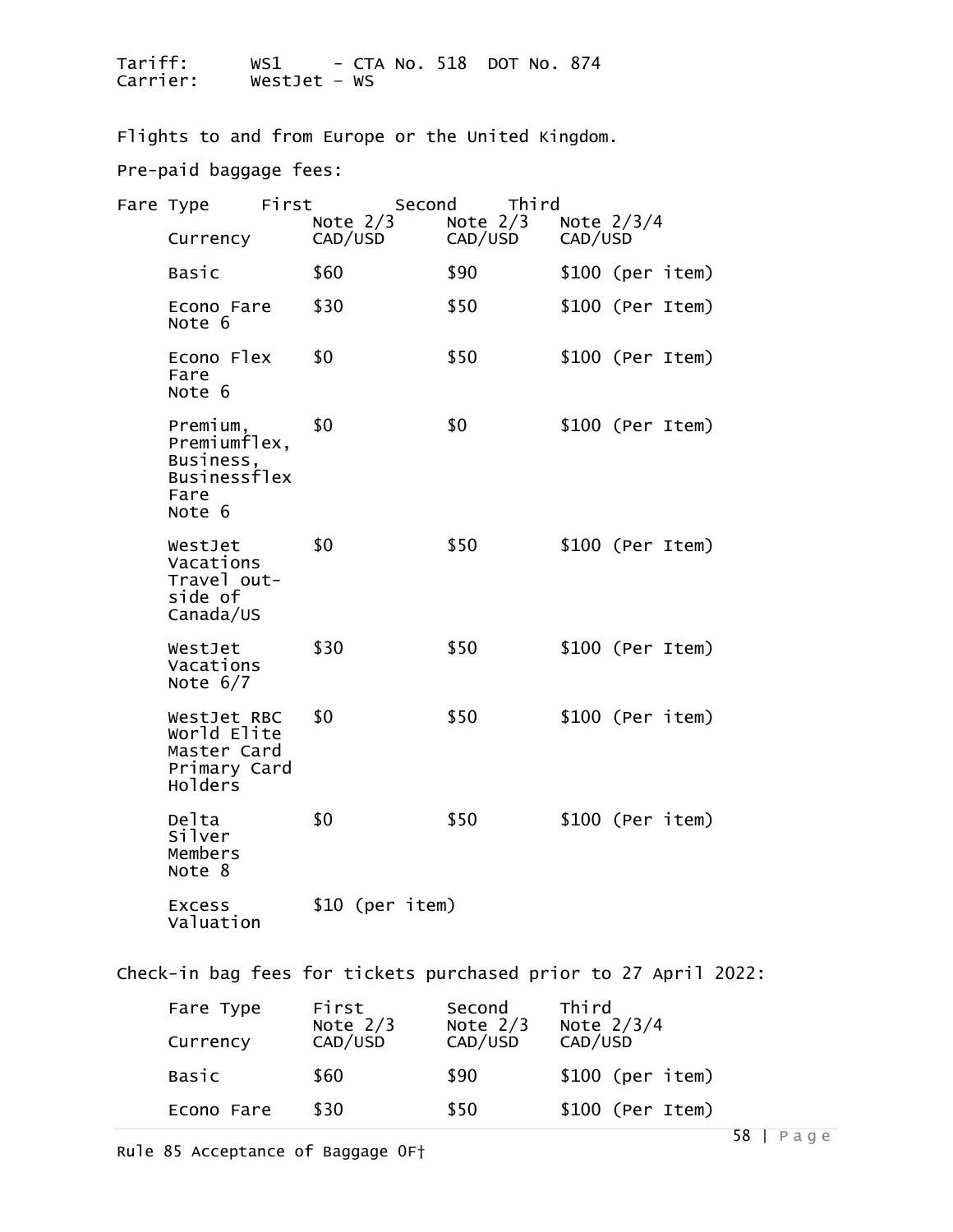| Tariff:<br>Carrier:                                                            | WestJet $-$ WS | WS1 - CTA No. 518 DOT No. 874 |                   |
|--------------------------------------------------------------------------------|----------------|-------------------------------|-------------------|
| Note 6                                                                         |                |                               |                   |
| Econo Flex<br>Fare<br>Note 6                                                   | \$0            | \$50                          | $$100$ (Per Item) |
| Premium,<br>Premiumflex,<br>Business,<br><b>Businessflex</b><br>Fare<br>Note 6 | \$0            | \$0                           | $$100$ (Per Item) |
| WestJet<br>Vacations<br>Travel out-<br>side of<br>Canada/US                    | \$0            | \$50                          | $$100$ (Per Item) |
| WestJet<br>Vacations<br>Note $6/7$                                             | \$30           | \$50                          | $$100$ (Per Item) |
| WestJet RBC<br>World Elite<br>Master Card<br>Primary Card<br>Holders           | \$0            | \$50                          | $$100$ (Per item) |
| Delta<br>Silver<br>Members<br>Note 8                                           | \$0            | \$50                          | $$100$ (Per item) |

Excess Valuation \$10 (per item)

Check-in bag fees for tickets purchased on or after 27 April 2022 for travel on or after 1 June 2022:

| Fare Type<br>Currency                                        | First<br>Note $2/3$<br>CAD/USD | Second<br>Note $2/3$<br>CAD/USD | Third<br>Note $2/3/4$<br>CAD/USD |
|--------------------------------------------------------------|--------------------------------|---------------------------------|----------------------------------|
| Basic                                                        | \$70                           | \$100                           | $$100$ (per item)                |
| Econo Fare<br>Note 6                                         | \$40                           | \$60                            | $$100$ (Per Item)                |
| Econo Flex<br>Fare<br>Note 6                                 | \$0                            | \$60                            | $$100$ (Per Item)                |
| Premium,<br>Premiumflex,<br>Business,<br><b>Businessflex</b> | \$0                            | \$0                             | $$100$ (Per Item)                |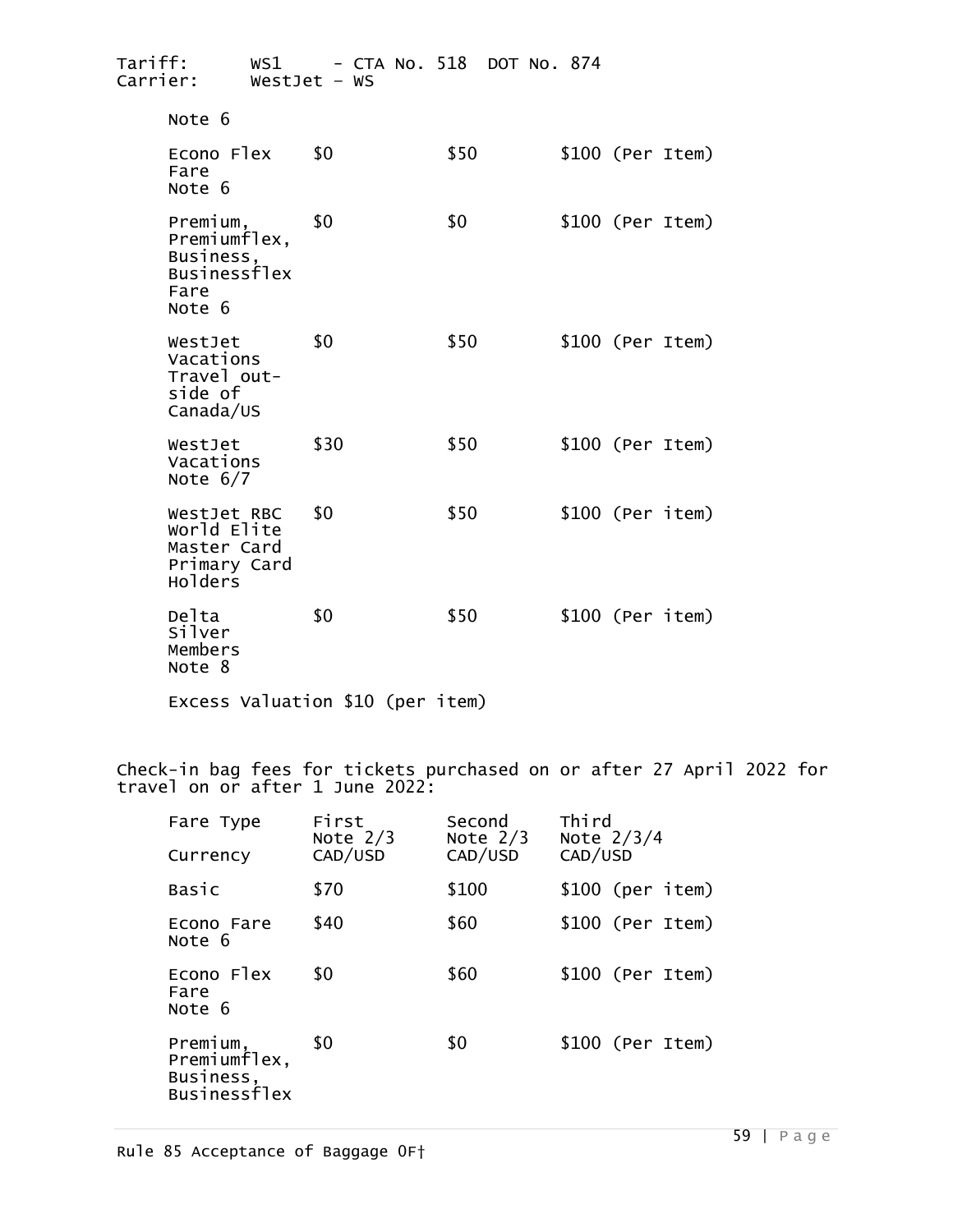| Tariff:<br>Carrier:                                                  | $WestJet - WS$ | WS1 - CTA No. 518 DOT No. 874 |                   |
|----------------------------------------------------------------------|----------------|-------------------------------|-------------------|
| Fare<br>Note 6                                                       |                |                               |                   |
| WestJet<br>Vacations<br>Travel out-<br>side of<br>Canada/US          | \$0            | \$60                          | $$100$ (Per Item) |
| WestJet<br>Vacations<br>Note $6/7$                                   | \$40           | \$60                          | $$100$ (Per Item) |
| WestJet RBC<br>World Elite<br>Master Card<br>Primary Card<br>Holders | \$0            | \$60                          | $$100$ (Per item) |
| Silver<br>Members<br>Note 8                                          | \$0            | \$60                          | $$100$ (Per item) |
| Excess Valuation \$10 (per item)                                     |                |                               |                   |

A handling fee of \$50 CAD/USD applies to:  $-$  bikes

- kiteboards
- 
- paddleboards<br>- surfboards<br>- wakeboards
- 
- 
- wave skis

Fees are charged based on the least restrictive<br>Passenger type

- Note 1: In the event that a bag is lost, Passengers will be reimbursed for their baggage fee (not including excess valuation) in addition to settlement for<br>the loss of baggage.
- Note 2: In addition to any other applicable<br>baggage fee, each overweight bag will be<br>charged a fee of and \$100 CAD/USD.
- charged a fee of and \$100 CAD/USD.<br>Note 3: In addition to any other applicable<br>baggage fee, any oversize baggage will be charged a fee \$100 CAD/USD. Only one<br>oversize golf bag with clubs permitted to/from Jamaica or Trinidad and Tobago.<br>Note 4: A third or fourth piece is not permitted<br>on for flights to/from Jamaica or
	-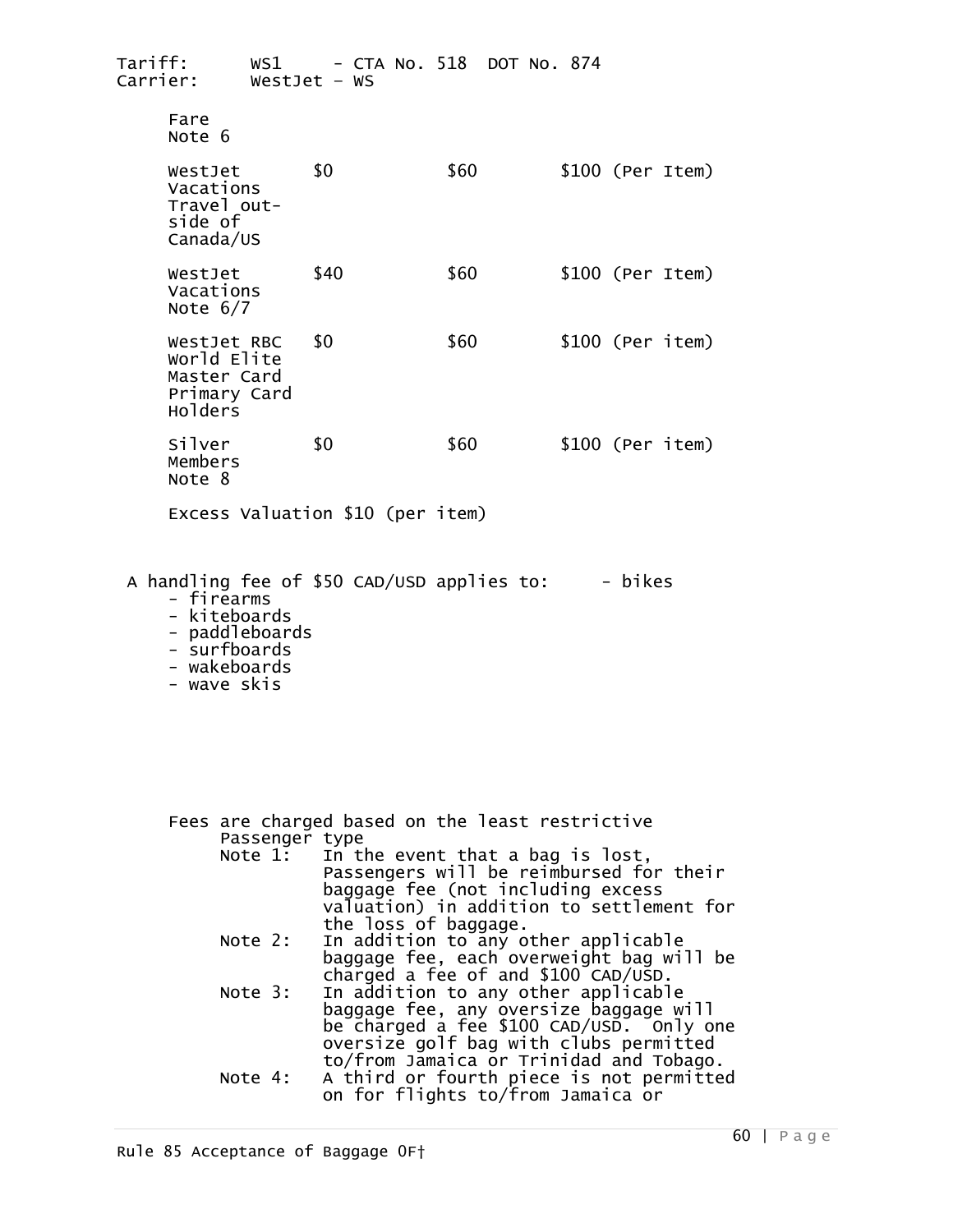|     |         | Trinidad and Tobago.                                  |
|-----|---------|-------------------------------------------------------|
|     | Note 5: | A fourth piece is not permitted on                    |
|     |         | flights operated by WestJet encore                    |
|     | Note 6: | Includes group fares.                                 |
|     |         | Note 7: A first bag will be charged for WestJet       |
|     |         | vacations booking for flights to/from                 |
|     |         | International destinations (Caribbean,                |
|     |         | Central America, Europe and Mexico).                  |
|     | Note 8: | The fee will be waived for the WestJet                |
|     |         | Rewards member and up to eight                        |
|     |         | companions travelling on the same                     |
|     |         | reservation; the eligible member's                    |
|     |         | WestJet ID must be on the reservation at              |
|     |         | the time of check-in.                                 |
| (1) |         | the Cannien cellects fees for shesked spenting equipm |

(1) The Carrier collects fees for checked sporting equipment<br>in excess of the free checked baggage limits. Additional<br>oversize and overweight fees will apply with the following exceptions. In all cases, the bags must contain the

| equipment noted in order to be exempt. |          |                |
|----------------------------------------|----------|----------------|
| Sporting equipment                     | Oversize | Overweight     |
| Fishing rods                           | Exempt   | \$100 CAD/USD  |
| Golf clubs                             | Exempt   | $$100$ CAD/USD |
| Ski/snowboard                          | Exempt   | $$100$ CAD/USD |
| Hockey equipment                       | Exempt   | Exempt         |
| Football equipment                     | Exempt   | Exempt         |
| Ringette                               | Exempt   | Exempt         |
| Lacrosse                               | Exempt   | Exempt         |
|                                        |          |                |

# (2) The following items will be considered one<br>piece of baggage:

- 
- one sleeping bag or bed roll<br>- one rucksack/knapsack/backpack<br>- one duffle type bag
- 
- one golf bag containing golf clubs and one pair<br>of golf shoes
- one pair of snow skis with one pair of ski poles and one pair of ski boots
- one carton of fruit (such as pineapples, oranges) one bicycle
- 
- one scuba diving equipment (scuba tanks must be
- empty) (3) Articles of baggage or goods will not be carried when such articles are likely endanger the aircraft, persons or property are likely to be<br>damaged by air carriage, are unsuitable packed, or<br>the carriage of which would violate the laws, regulations, or orders of countries or possessions<br>to be flown from, into, or over.<br>(4) If the weight, size or character renders it
- (4) If the weight, size or character renders it unsuitable for carriage on the aircraft, the Carrier, before departure of the flight, will refuse to carry the Passenger's baggage or goods or any part thereof. The following articles will<br>be carried only with prior consent of the Carrier: firearms of any description - firearms for sport purposes will be carried as baggage provided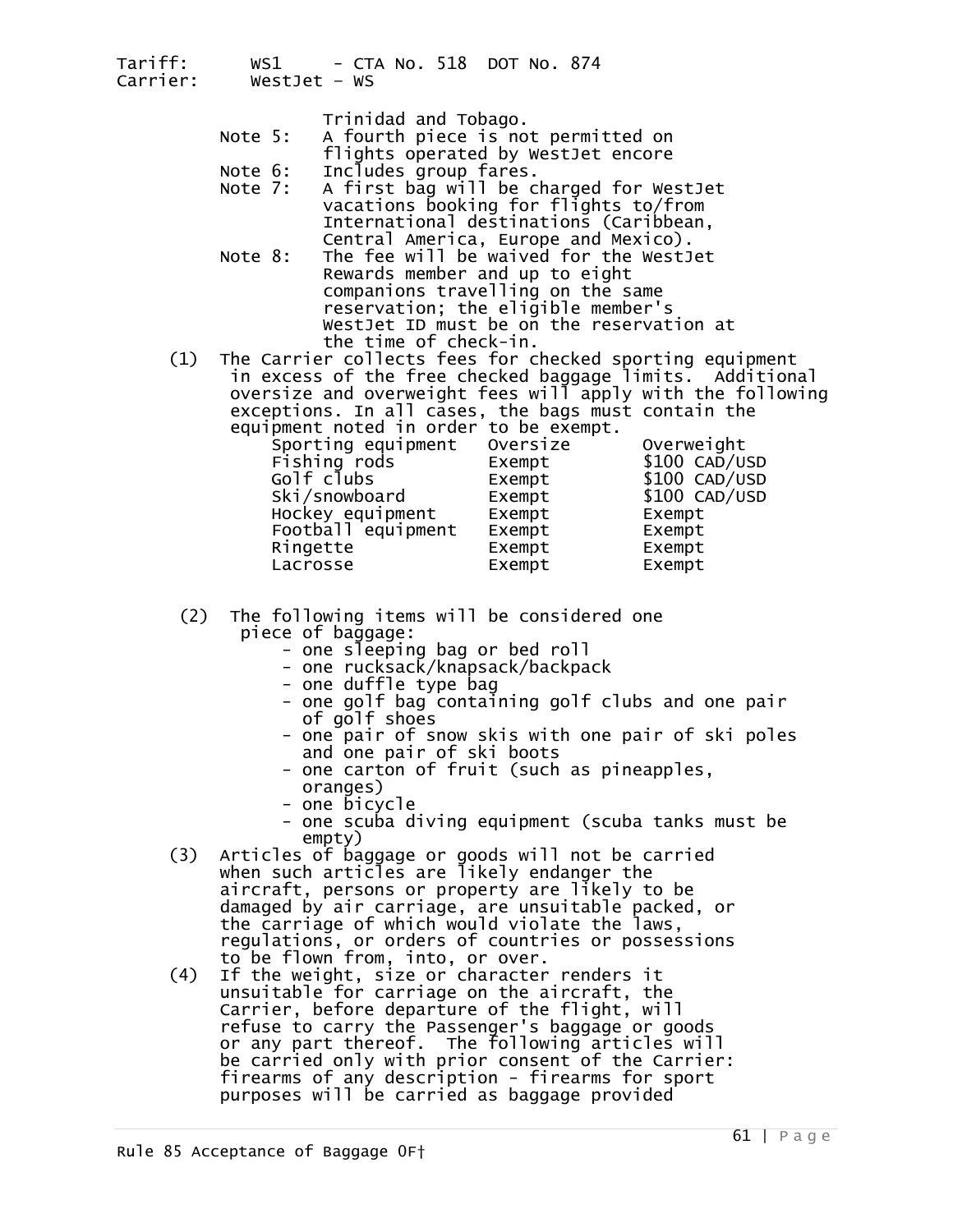required entry permits are in the possession of the Passenger for the country of destination and provided that such firearms are disassembled or packed in a suitable case. The provisions of this paragraph do not apply to officers of the law travelling in the line of duty and carrying legally<br>prescribed sidearms or other similar weapons. Passengers<br>accept that when traveling with a firearm they must contact all operating airlines on the itinerary at least 72 hours<br>before departure; failure to do so may result in being<br>denied travel at any stage of the itinerary. The Passenger<br>will be wholly responsible for any costs incurred

- from this omission of a commals are accepted provided all conditions and requirements found in Rule 90 are met.<br>(6) Musical instruments Provided it is safe to do so, the Carrier may
- 

 accept properly packaged musical instruments as either checked or carry-on baggage, depending on the instrument's weight or dimension.

 (a) Carry-on: Seats cannot be purchased for musical instruments; however small musical instruments may be permitted as a Passenger's carry-on baggage allowance provided that: (i) It meets the Carrier's current carry-on

- requirements; Rule 85(A) and<br>It fits under the seat in fro
- It fits under the seat in front or the overhead bin.

 Due to cabin storage space limitations, the Carrier cannot guarantee that a musical instrument can be accommodated on board. storage is provided on a "first-come, first-

If there is no space available in the cabin<br>to securely store the musical instrument, or if deemed required by airline staff, the musical instrument may need to be checked at

the gate and transported as checked baggage. (b) Checked baggage: If musical instruments are checked in separately, the instrument counts as one<br>piece of baggage towards the maximum number of checked bags allowed by fare type. If a Passenger's baggage count (musical instrument plus number of other bags to be checked) exceeds the maximum number of items allowed<br>by fare type, additional checked baggage charges will apply. If the musical<br>instrument weighs more than 23kg (50lbs),<br>overweight baggage charges will apply. The overweight baggage charges will apply. The maximum weight of musical instruments the<br>Carrier can carry is 32kg (70lbs). A musical<br>instrument cannot exceed a combined length + width + height dimension of 157 cm (62 inches). musical instruments must always be packaged in a rigid/hard shell container designed to ship such items. For string instruments,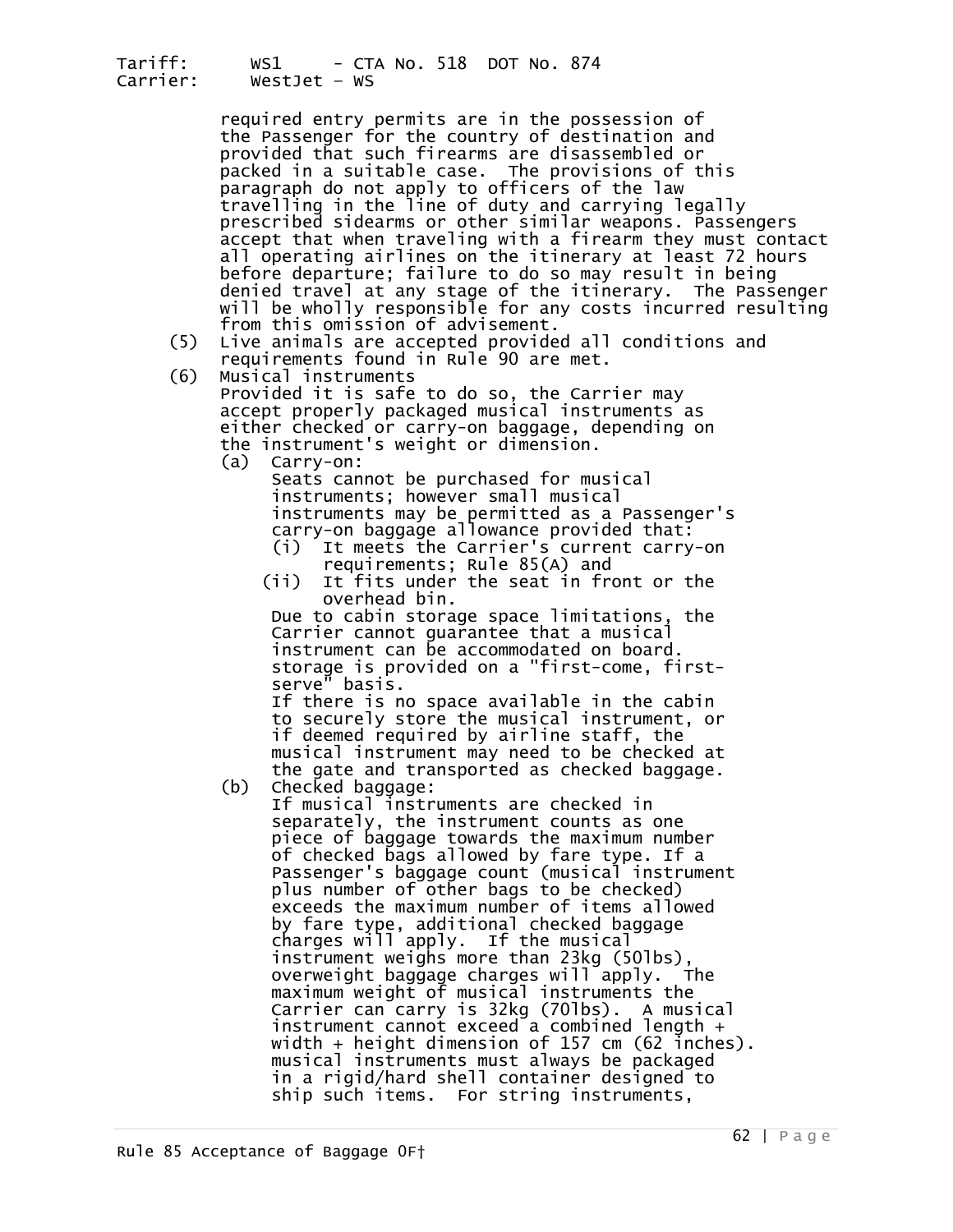> Passengers are responsible for ensuring that the strings are loosened so that tension is reduced on the top and neck of the instrument.

In the event of aircraft substitution<br>preventing the transportation of a musical<br>instrument in the cabin, the Carrier will use reasonable efforts to (i) gate-check the<br>instrument, or (ii) check the instrument on<br>the next available flight.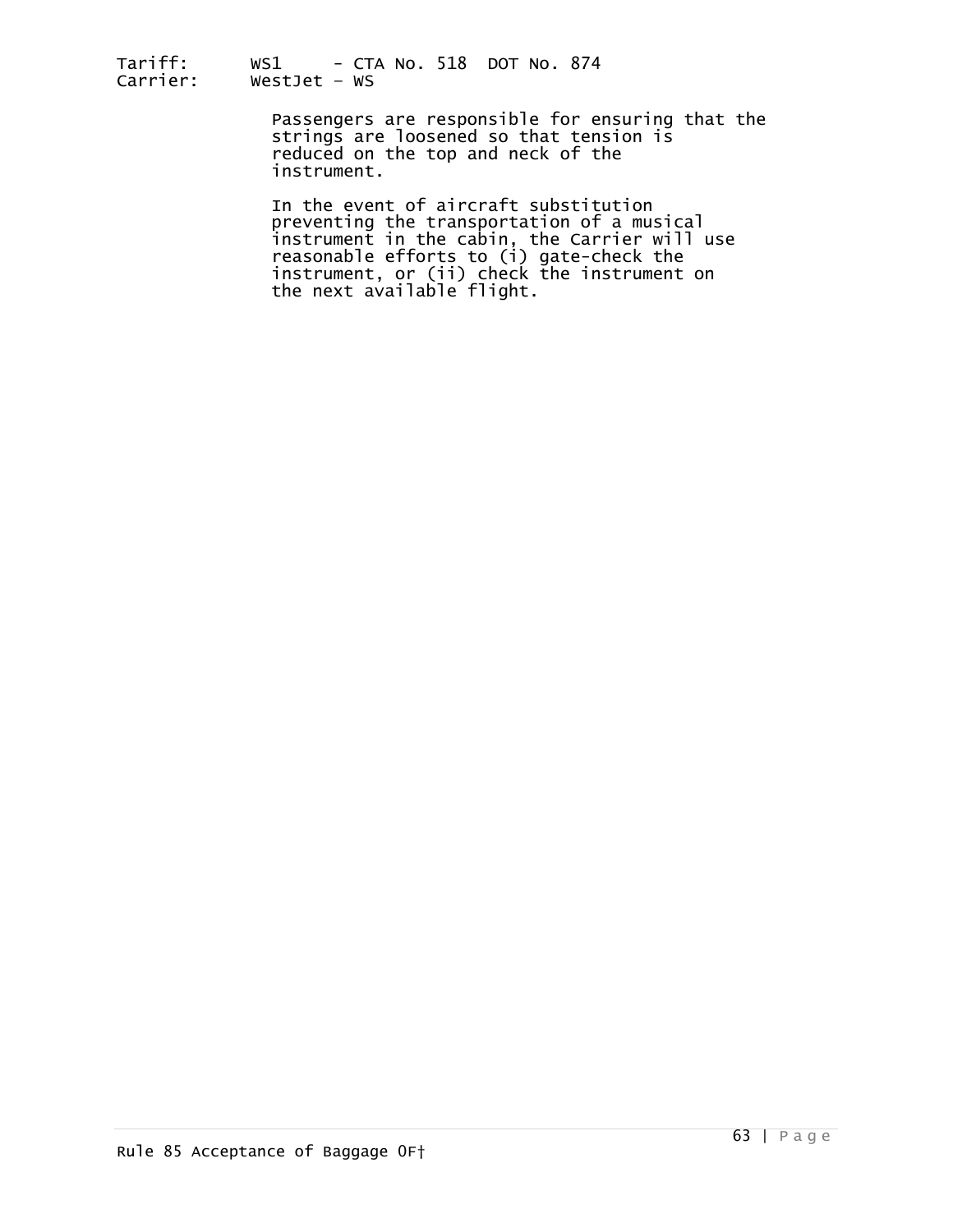Rule 90 Acceptance of Live Animals

With respect to terms and conditions related to the transport of any Service dog used to assist persons with disabilities please refer to Rule 25(H), Acceptance of service dog and emotional support dogs.

(A) Application

The Carrier will agree to carry animals subject to the following provisions:

- 
- (B) General<br>(1) Advance arrangements must be made with the Carrier before any animal will be accepted for carriage.<br>(2) Before any animal is accepted for carriage, the
- Passenger must make all necessary arrangements to<br>obtain valid health and vaccination certificates, entry<br>permits and other documents required by countries,<br>states or territories for entry or transit. In the absence of such documentation, the animal will not be accepted for carriage, and the Carrier will not be responsible in the event any animal is refused responsible in the event any animal is refused<br>entry into or passage through or exit from any country.
- (3) In the event the animal is denied for travel into the United States and the Passenger wants to continue to<br>travel, the Passenger will be responsible for obtaining care or alternative transportation for the animal.
	- (4) When travel involves more than one carrier, the Passenger should verify the policy of each carrier<br>involved in the itinerary and ensure that the requirements of each carrier have been met and that each carrier is aware of and has agreed to carry the<br>animal on its own aircraft.
	- (5) The Carrier will not accept an animal for carriage if the animal is less than eight weeks old, pregnant or
	- in-heat.<br>(6) Animals under sedation must be presented with a
- veterinarian's note at check-in.<br>(7) The animal must be confined in a kennel subject to (7) The animal must be confined in a kennel subject to<br>inspection and approval by the Carrier. The Carrier<br>reserves the right to deny transportation of any animal if the kennel is unsuitable (see kennel requirements),<br>if the animal is aggressive, offensive (odour),<br>unwell, or requires attention during transit.
	- unwell, or requires attention during transit.<br>(8) Passengers must present the kennel at check in according the times outlined in Rule 30.
	- (9) Except as many otherwise be provided for in this<br>tariff, WestJet will not be responsible in the<br>event of injury, sickness and or death of a working dog<br>or pet animal.<br>Exception: Should an injury to or death of such
		- animal result from the negligence of<br>the carrier's representatives, the carrier's liability will be limited to expeditiously providing, at its own expense, for medical care, and if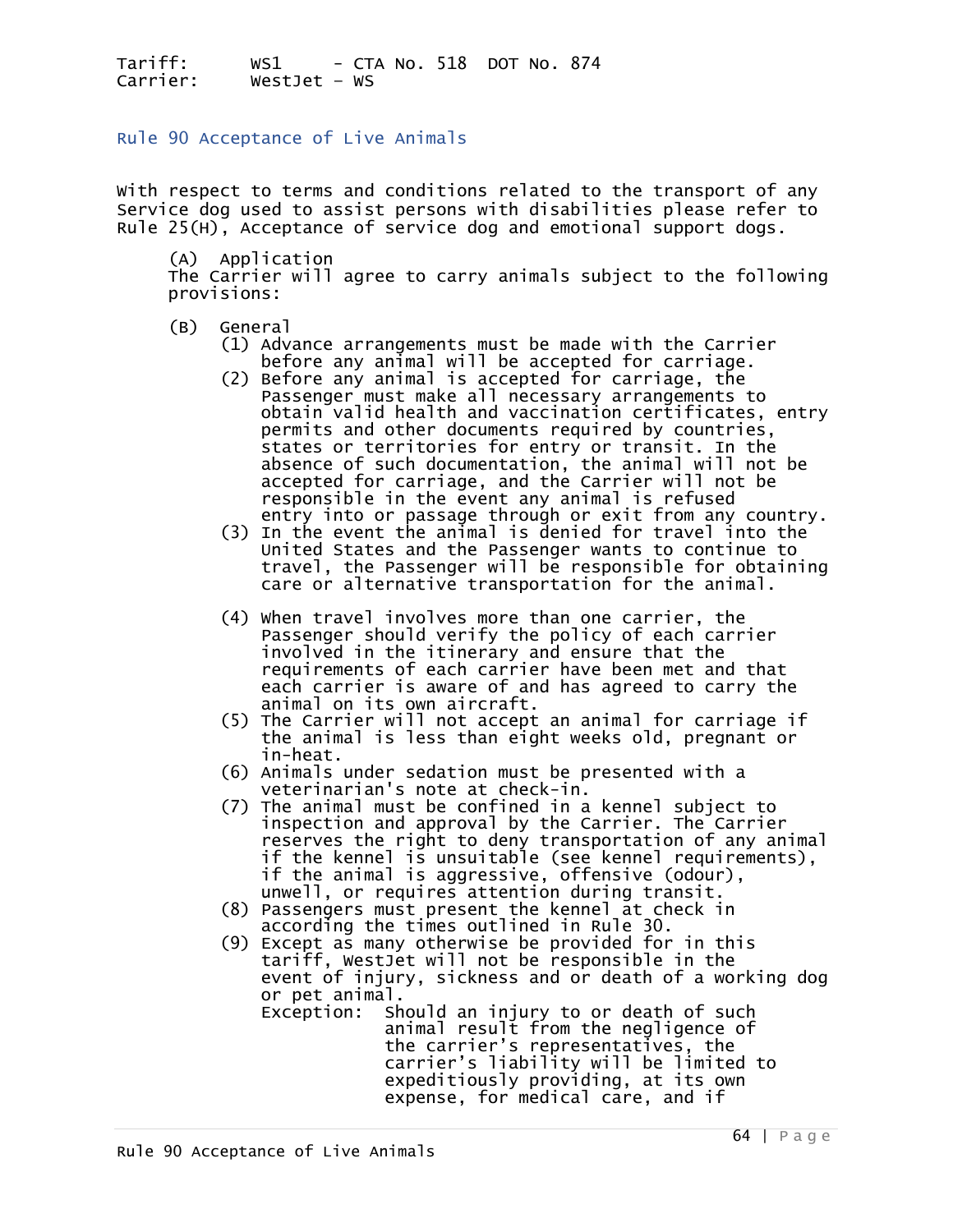necessary, replacement of the working dog pet animal.

- 
- (C) Working dogs<br>(1) Working dogs which are properly harnessed will be<br>permitted in the Passenger cabin of the aircraft if
	- there is enough space to accommodate the dog.<br>(2) Documentation may not be needed; however, the Carrier<br>can and will request documentation if deemed necessary and has the right to refuse boarding if<br>indicators lead the Carrier's employee to believe the<br>dog is not a working dog.<br>(3) If at any time the safety of crew or Passengers is<br>jeopardized the dog will be denied bo
	-
	- removed from the aircraft.<br>(4) The working dog must be accompanied by a trainer<br>or handler transporting the animal for duty. The<br>animal must remain on the floor at the handler's seat.
	- (5) Fees will be charged according to the carry-on pet fees<br>outlined in (D)(4)(j) below.<br>(6) The Carrier, in consultation with the working dog's
	- handler, will determine where the handler will be<br>seated to ensure that adequate space is provided to the handler and the dog. Additional seating must be
	- (7) Working dogs are not permitted on WestJet Vacations package bookings.
	- (8) Working dogs are not accepted in Business on the 787. (9) If the conditions of transport as indicated in
	- this rule are not met, the dog will be<br>required to travel in the baggage compartment.
	- $r(10)$  working dog will not be carried unless proper permits are obtained for entry into the countries of transit/final destination, and permits are presented before commencement of travel.
- 
- (D) Pets<br>(1) The provisions in this section are not applicable to )<br>Service dogs and may not apply to working dogs.
- (2) The Carrier will accept for carriage animals as pets in checked or carry-on baggage provided the animal(s) is/are accompanied by a Passenger, in compliance with
	-
	- (3) Pet animals travelling as checked baggage<br>(a) The number of animals carried in checked baggage is<br>limited by aircraft type.
		- (b) Birds, cats, chinchillas, dogs, guinea pigs,<br>hedgehogs and rabbits will be accepted subject to<br>restrictions, regulations or the custom and import or export requirements of the destination country, state or territory.
		- (c) Due to climatic conditions, or high volumes of baggage, animals will not be accepted during certain periods of the year or to certain destinations year round and will be accepted subject to restrictions, regulations or the custom<br>and import or export requirements of the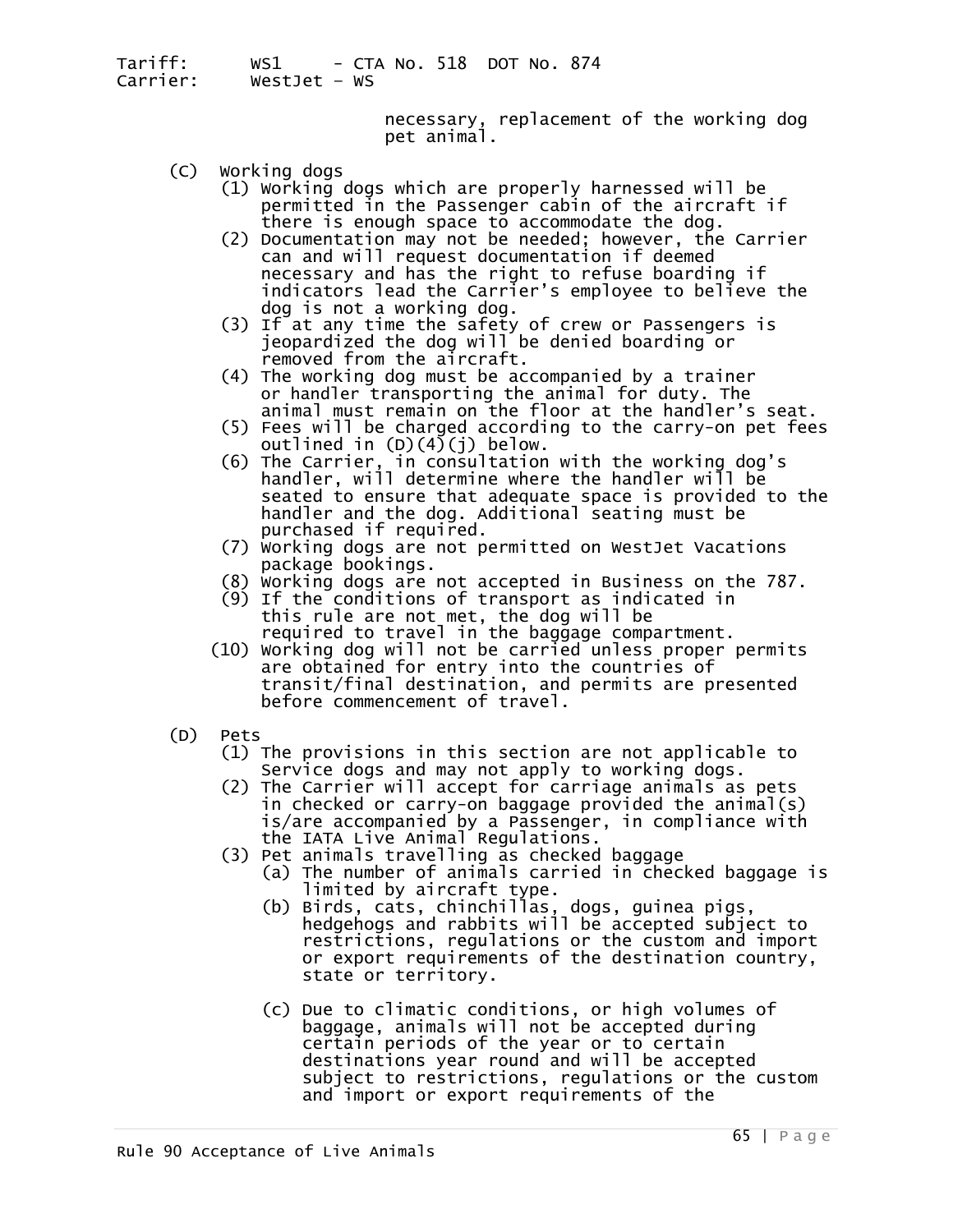> destination country, state or territory. These restrictions will be posted on the Carrier's website and are available by contacting the

- (d) Animals must be contained in a clean, leak proof and escape proof kennel provided by the owner. The Carrier does not provide a kennel rental or<br>purchase service.
- (e) Kennels requirements for checked baggage: Kennel must:
	- i. Be hard sided and have the wheels removed ii. Be airline approved
	-
	-
	-
	- iv. Be well ventilated<br>v. Be lined with absorbent material like a towel<br>vi. Be secured with the device originally<br>intended by the manufacturer<br>vii. Be marked with "Live Animal"
	-
	-
	-
	- intended by the manufacturer<br>vii. Be marked with "Live Animal"<br>viii. Be marked with directional "This Way Up" arrows on two sides and should be marked with the pet's name
	-
	- ix. Have food and water containers<br>x. Have devices for lifting the kennel<br>xi. Have a 3/4" protecting rim<br>xii. Have a solid bottom and roof
	-
	- xii. Have a solid bottom and roof Kennel must not:
	- - i. Be made of welded or wire mesh
		- Be collapsible
		- iii. Have a plastic door
	-
	- Maximum Size<br>91 cm long x 61 cm wide x 66 cm high
		-
	- 36 in. long x 24 in. wide x 26 in. high 36 in. long x 24 in. wide x 26 in. high Maximum Weight (combined weight of pet and kennel) 45 kg<br>100 lbs
		-
	- $(f)$  If the kennel exceeds the size and/or weight restrictions mentioned in (D)(e) above, the Passenger may make arrangements with the Carrier's cargo operations.
	- (g) The Carrier will not be responsible in the event of loss, delay, injury, sickness and or death of an animal, except as may otherwise be provided for in this tariff.<br>(h) Charges:
	- - The charge for transportation of an animal (except
		-
		- for Service dogs) and kennel will be as follows: i. Between Canada and the U.S. \$100 CAD/USD
- 
- outside the U.S. \$200 CAD/USD<br>(4) Pet animals travelling as carry-on baggage<br>(a) The number of animals accepted in carry-on baggage
	-
	-
	- (b) Only one pet is accepted per Passenger,<br>
	(c) Birds, cats, dogs, and rabbits will be accepted.<br>
	(d) The pet in-cabin and kennel will be considered as<br>
	one piece of carry-on baggage.<br>
	(e) The kennel must be stored under
	-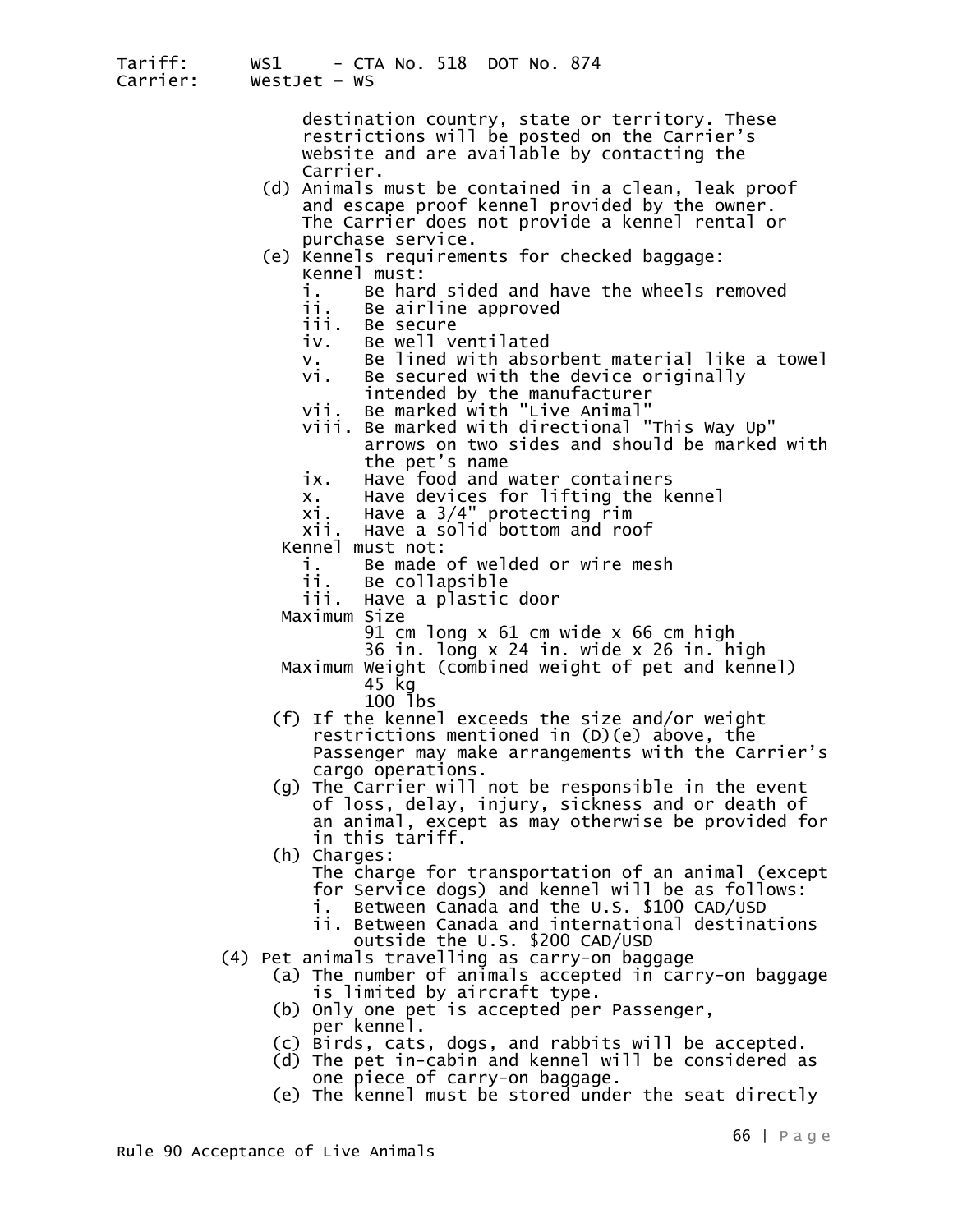- 
- in front of the Passenger. (f) The animal must remain in the kennel for the entire duration of the journey.
- (g) The Carrier may require a Passenger with a pet in cabin to change seats after boarding to accommodate other Passengers. The Carrier will reimburse seat selection fees or other additional charges related to class of service differences as

applicable.<br>
(h) Kennels requirements for carry-on baggage:<br>
Kennel must:<br>
i. be soft-sided<br>
ii. be airline approved

- -
	- ii. be airline approved<br>iii. leak proof leak proof
	-
	- iv. secure<br>v. well-ventilated
- v. well-ven<br>:Kennel must not
	-
	- i. allow the animal's head to stick out ii. be a duffle bag, gym bag or other type of non-kennel bag
		-
- -
- Maximum Size<br>40 cm long x 44 cm wide x 21.5 cm high<br>16 in. long x 17.5 in. wide x 8.5 in. high (i) If the kennel exceeds the size and/or weight restrictions mentioned in 3(e), the kennel will be accepted as checked baggage provided all
- restrictions are met and space is available. (j) Charges:
	- The charge for transportation of an animal (excluding Service dogs) and kennel will be as follows:
		- i. Between Canada and the U.S. \$50 CAD/USD
		- ii. Between Canada and international destinations outside the U.S. \$100 CAD/USD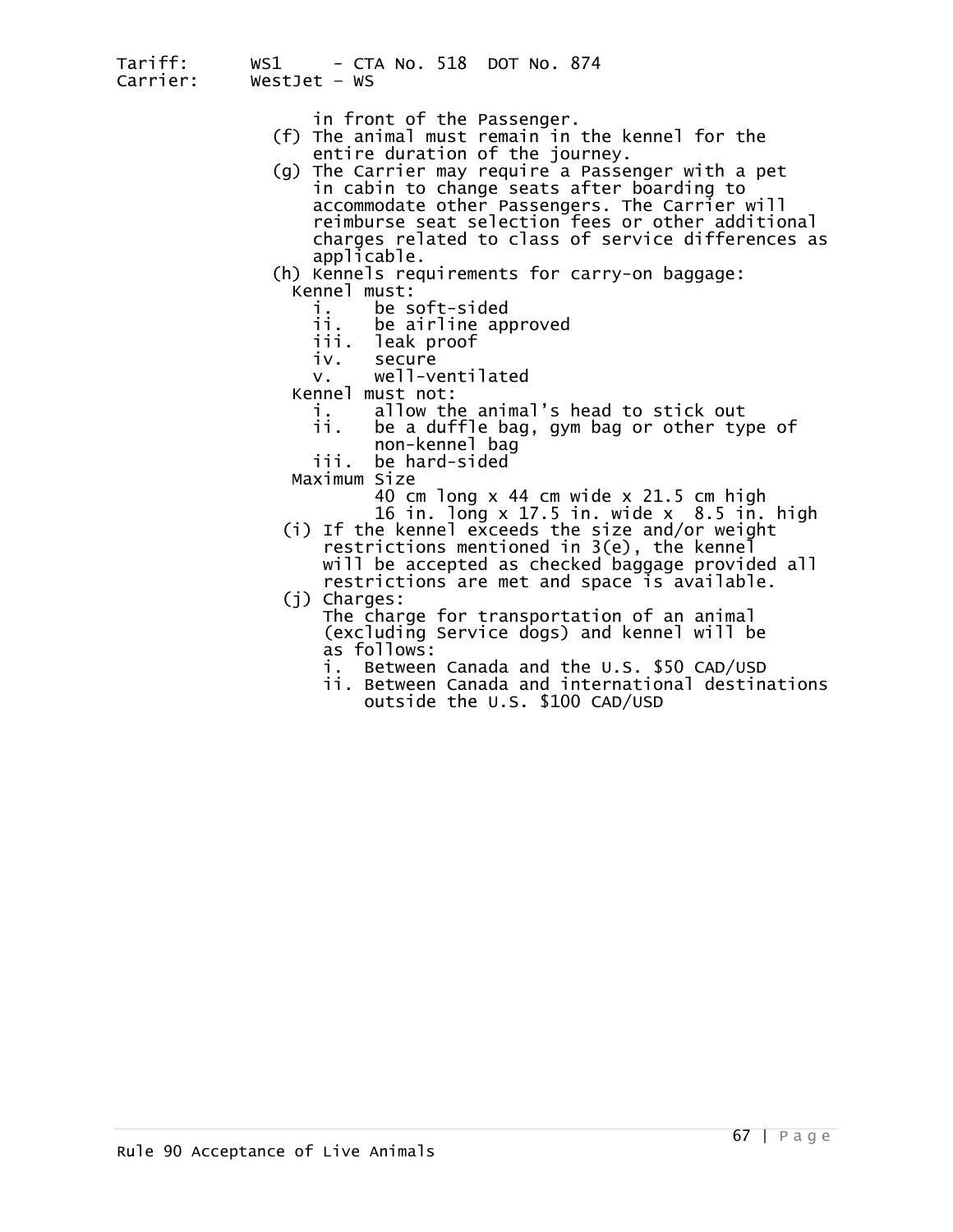### Rule 100 APPR Provisions

- 
- (A) General (1) The Carrier will inform Passengers of delays, cancellations, and denials of boarding and the reason for the delay,<br>cancellation, or denial of boarding.<br>(2) A delay, cancellation or denial of boarding that is
	- directly attributable to an earlier delay or<br>cancellation that is due to situations outside of the<br>Carrier's control, is considered to also be due to situations outside of the Carrier's control when all reasonable measures to mitigate the impact of the earlier delay or cancellation have been taken.<br>A delay, cancellation or denial of boarding that is
	- (3) A delay, cancellation or denial of boarding that is<br>directly attributable to an earlier delay or<br>cancellation that is due to situations within the<br>Carrier's control but required for safety purposes, is<br>considered to al measures to mitigate the impact of the earlier delay or cancellation have been taken.
- (4) When the Carrier is unable to permit a Passenger to occupy a seat on board a flight because the number<br>of seats that may be occupied on the flight is less<br>than the number of Passengers who have checked in by the<br>required time, hold a confirmed reservation and valid<br>travel d at the required boarding time, pursuant to Rule<br>30(B)(2)(a) the Carrier will follow the provisions of this<br>rule.
- 
- (B) Communications (1) In order to ensure timely receipt of communications, Passengers must make their best effort to ensure that they, or their travel arranger, have provided the Carrier<br>with their WestJet Rewards ID, a current email address,<br>and/or a current telephone number. Passengers will be and/or a current telephone number. Passengers will be<br>contacted via email or phone if no email address is<br>provided. Passengers will also be able to receive delay or<br>cancellation information:
	-
	- (a) via the Carrier websites;<br>(b) at the airport during check-in;
	- (c) at the airport by departure and arrival screens;
	- (d) at the airport by Carrier announcements; and (e) on the aircraft.
	-
- 
- (C) Tarmac delays<br>(1) In the event that a flight operated by the Carrier is<br>delayed on the tarmac after the doors of the aircraft are<br>closed for take-off or after the flight has landed, the Carrier will provide access to lavatories in working order<br>if equipped, proper ventilation, heating and cooling of the<br>aircraft, food and drink in reasonable quantities, and the means to communicate with people outside the aircraft, when<br>feasible.<br>(2) During a tarmac delay, the Carrier will
	- facilitate access to medical assistance in the event that a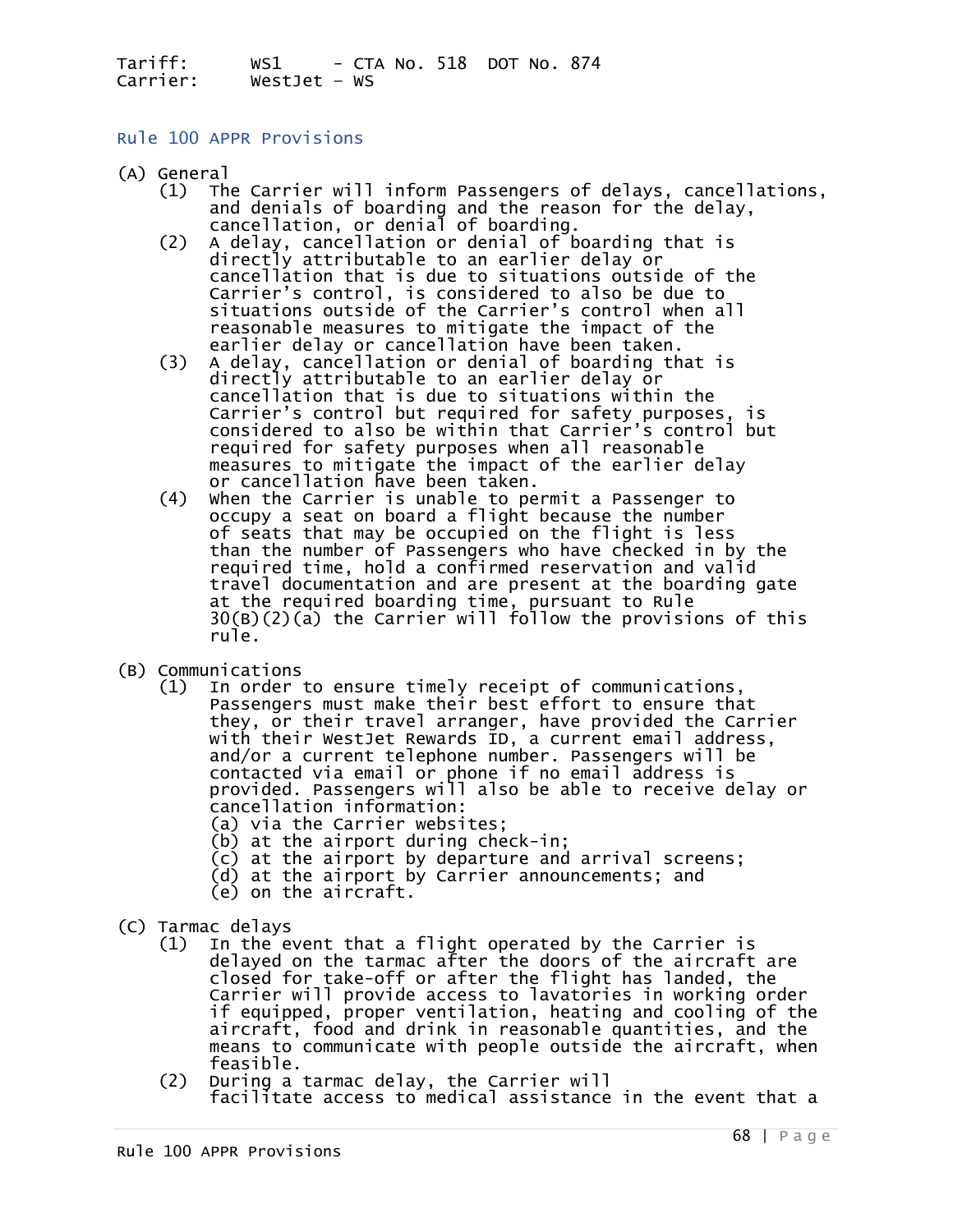- Passenger requires urgent medical assistance. (3) In the event that a flight operated by the Carrier is delayed on the tarmac, while at an airport in Canada, the Carrier will provide Passengers the opportunity to disembark<br>after three hours of the aircraft doors being closed for take-off or three hours after landing, unless it is likely<br>that take-off will occur less than three hours and 45<br>minutes after the aircraft doors are closed for takeoff and the Carrier is able to continue to provide access to<br>lavatories in working order if equipped, proper ventilation,<br>heating and cooling of the aircraft, food and drink in<br>reasonable quantities, and the means to communicate w
	- (4) The Carrier will not allow Passengers on a flight to<br>disembark if not possible, including if it is not possible<br>for reasons related to safety and security or due to<br>directions by air traffic control or customs control.
	- If the Carrier allows Passengers to disembark, priority will<br>be given to Passengers with disabilities and their attendant and/orService dog if any, when feasible.
- (D) Delays, cancellations or denial of boarding outside of the control of the Carrier (1) This section applies to a delay, cancellation or denial of
	- boarding, due to situations outside the Carrier's control, which include but are not limited to the following:
		- (a) meteorological conditions, natural disasters or geological conditions that make the safe operation of the aircraft impossible;<br>(b) acts of god;
		-
		-
		-
		- (c) pandemics;<br>(d) epidemics;<br>(e) civil commotions, including riots, strikes, picketing, boycotting, lockouts, insurrection, invasion, national<br>emergencies, or other civil disturbances;<br>(f) embargoes;
		-
		- (g) war or political instability;<br>(h) illegal acts or sabotage;
		-
		- (i) a NOTAM as defined in subsection 101.01(1) of the Canadian Aviation Regulations;
		- (j) a security threat;
		- $\overline{K}$ ) airport operation issues, the interruption of flying facilities/navigational aids or other services;
		- (l) a medical emergency;<br>(m) collision with wildlife;
		-
		- (n) a labour disruption within the Carrier or within an<br>essential service provider such as airport or an air
		- navigation service provider;<br>(o) a manufacturing defect in an aircraft that reduces the<br>safety of Passengers and that was identified by the
		- manufacturer of the aircraft concerned, or by a<br>competent authority;<br>(p) an order or instruction from an official of a state or<br>a law enforcement agency or from a person responsible<br>for airports security;<br>(q) laws, rules,
		-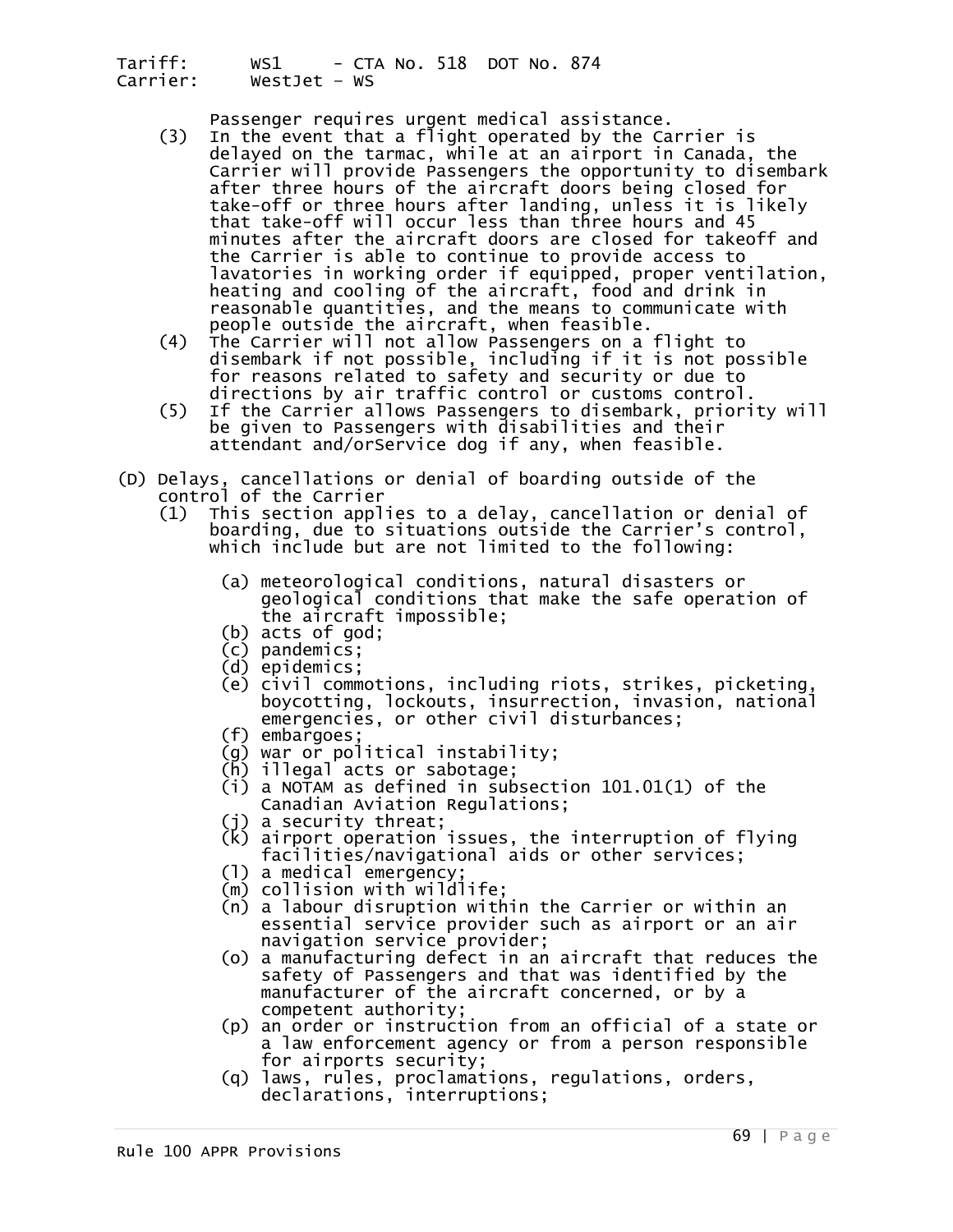- (r) requirements of or interference by any government or<br>governmental agency or official thereof;<br>(s) actions or instructions of third parties such as acts
- of government or air traffic control, airport<br>authorities, security agencies, law enforcement or
- customs and immigration officials;<br>t) damage/destruction or loss of use of an aircraft)<br>directly or indirectly caused by agents or third
	- parties; (u) confiscation, nationalization, seizure, detention, theft or hijacking of an aircraft; (v) hostilities, disturbances, unsettled international
	-
	- Conditions; and (w) shortage of fuel or facilities directly or indirectly caused by agents or third parties.
- (2) When a delay, cancellation or denial of boarding has occurred and is due to situations outside of the Carrier's control, the Carrier will provide Passengers with the reason<br>for the delay, cancellation or denial of boarding, provide information related to compensation to which Passengers may<br>be entitled to, provide information regarding the standard<br>of treatment for Passengers, if any, and provide information<br>regarding the recourse available against t including recourse to the Canadian Transportation Agency.
- (3) The Carrier will communicate new information to Passengers as soon as feasible and will provide updates to Passengers every 30 minutes until a new departure time is set or alternative travel arrangements have been made. The method of communication will be provided in the method preferred by<br>a Passenger, if indicated, and in a method that is<br>compatible with adaptive technologies intended to assist persons with disabilities.
- (E) Delays, cancellations or denial of boarding within the Carrier's
	- (1) The Carrier will provide Passengers with the reason<br>for the delay, cancellation or denial of boarding, provide information related to compensation to which Passengers may<br>be entitled to, provide information regarding the standard of treatment for Passengers, if any, and provide information regarding the recourse available against the Carrier,<br>including recourse to the Canadian Transportation Agency.<br>(2) The Carrier will communicate new information to
- The Carrier will communicate new information to Passengers as soon as feasible and will provide updates to<br>Passengers every 30 minutes until a new departure time is<br>set or alternative travel arrangements have been made. The set or alternative travel arrangements have been made. The<br>method of communication will be provided in the method<br>preferred by a Passenger, if indicated, and in a method that
- is compatible with adaptive technologies intended to assist<br>persons with disabilities.<br>(3) The Carrier will not deny boarding due to situations<br>within the Carrier's control but required for safety<br>purposes, unless the Carr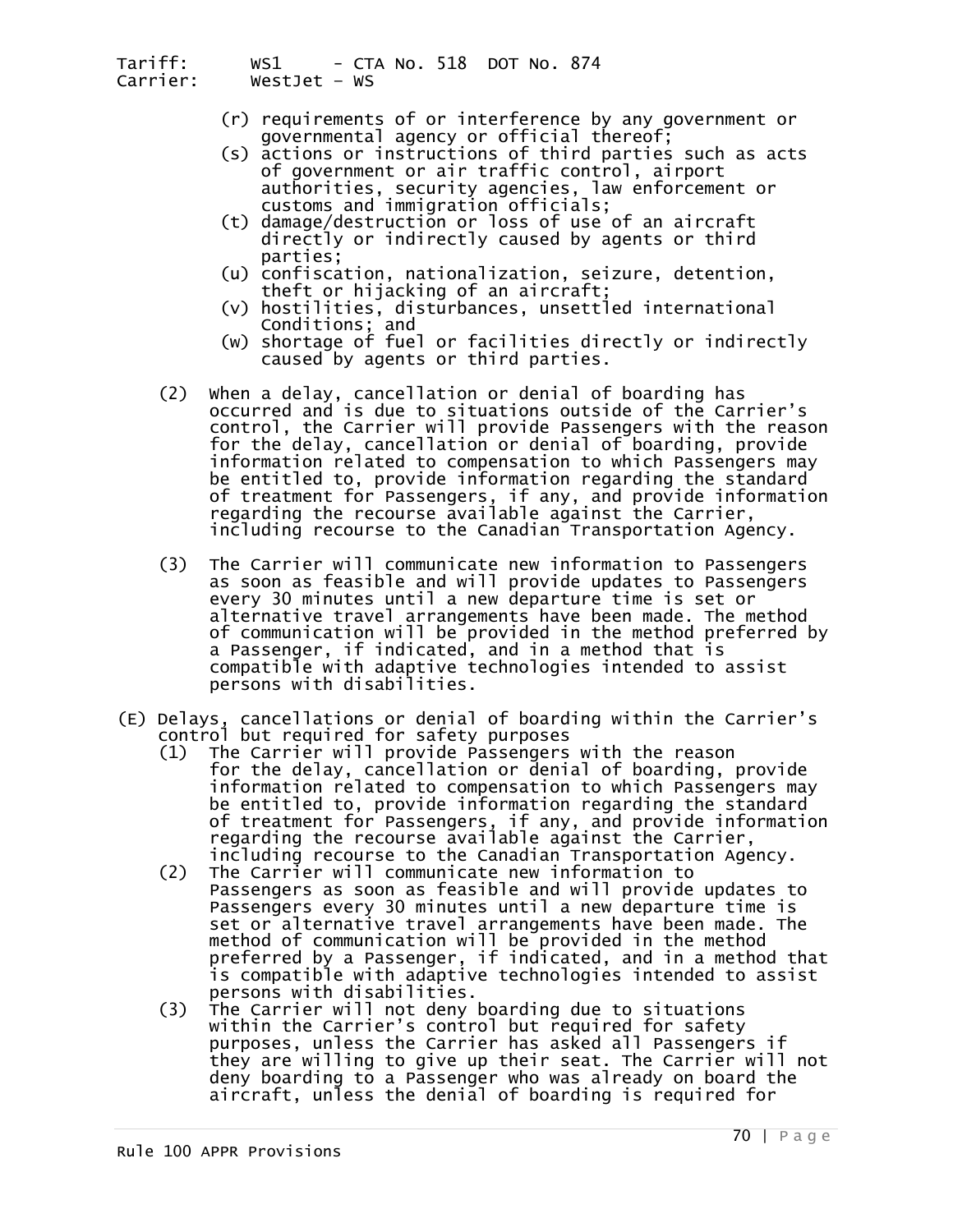- safety. (4) In situations involving a denial of boarding, the Carrier may offer a benefit in exchange for a Passenger willingly giving up their seat and will provide written confirmation<br>of the benefit if accepted by the Passenger before the<br>flight departs.
- (5) If denial of boarding is necessary, the Carrier will<br>select Passengers who will be denied boarding, giving<br>priority in the following order:
	- (a) a person with a disability and their Attendant and/or<br>Service dog;<br>(b) Passengers boarded and seated on the aircraft;<br>(c) Passengers travelling with their family members;
	-
	-
	-
	- (d) Passengers previously denied boarding on the same<br>ticket;<br>(e) Passengers travelling due to death or illness of a<br>family member;
	- (f) WestJet Groups Passengers including the tour conductor
	- (g) Passengers who are part of a WestJet Vacations package;<br>(h) Partner airline Passengers;
	-
	- (i) Premium fare (W, O, or R) or Business fare (J, D, or C)<br>Passengers;<br>(j) any Passenger where denied boarding would cause undue
	- hardship; and (k) all other Passengers, based on itinerary, the status of
	- loyalty program membership, and fare paid or time of
- $(6)$  Space and weight limitations

Passengers will only be carried within the space and<br>weight limitations of the Carrier's aircraft, and the weight limitations of the Carrier's aircraft, and the<br>Carrier reserves the right to deny boarding or<br>transport to any person in order to comply with such limitations. If this policy results in a Passenger<br>being denied boarding on an aircraft for which such<br>Passenger has paid a fare, then the following shall

- apply:<br>(a) If the Passenger has not checked in within the<br>required cut-off times outlined in Rule 30, the Passenger shall forfeit his or her right to obtain a refund of any fare paid in respect of the flight;
- (b) If the Passenger is denied boarding after checking in within the appropriate time limit before planned departure, such Passenger will be entitled to compensation.
- (F) Delays, cancellations or denial of boarding within the
	- (1) When a delay, cancellation or denial of boarding has<br>occurred and is due to situations within the Carrier's<br>control, the Carrier will provide Passengers with the reason For the delay, cancellation or denial of boarding, provide<br>information related to compensation to which Passengers may<br>be entitled to, provide information regarding the standard<br>of treatment for Passengers, if any, and pro
	-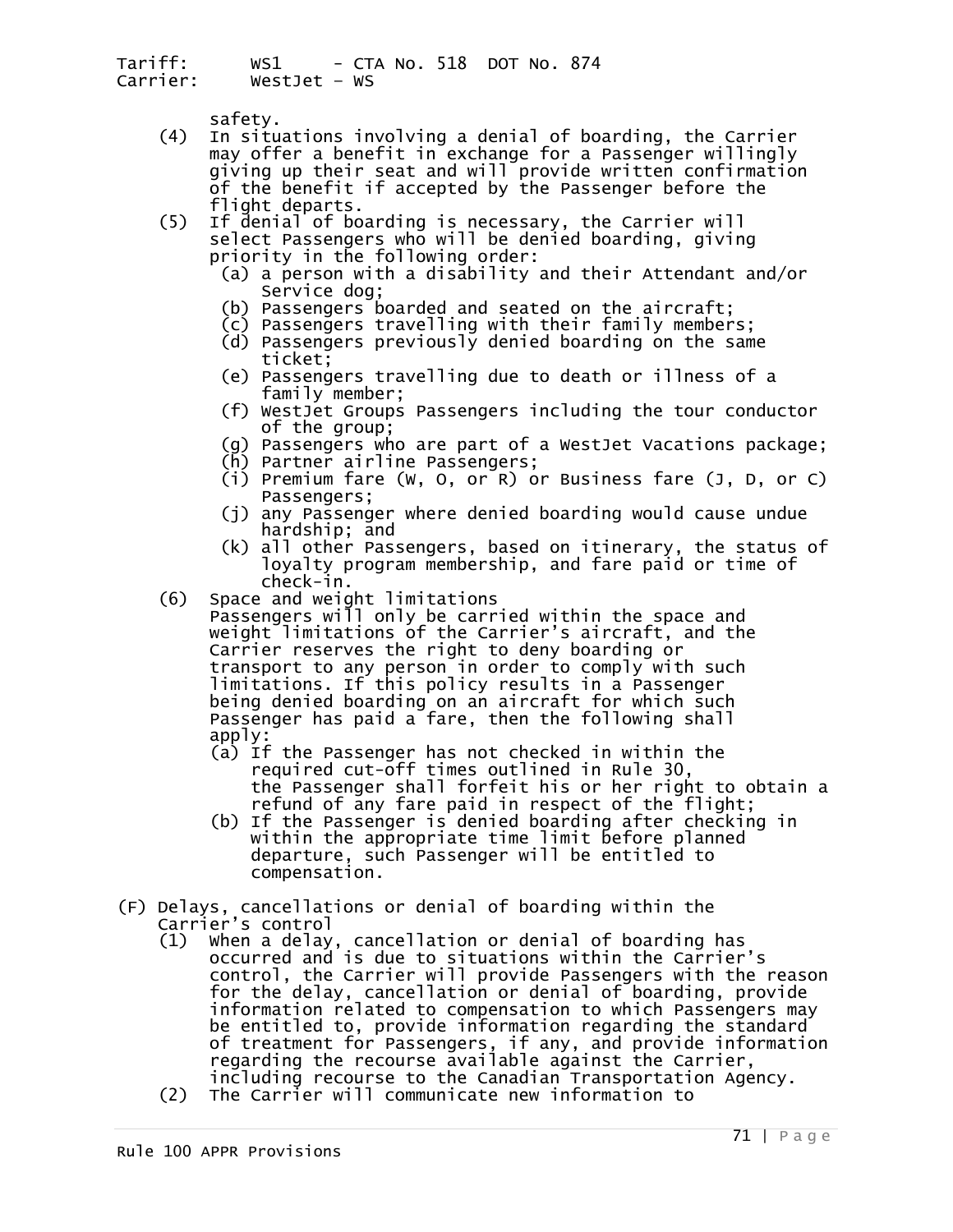Passengers As soon as feasible and will provide updates to<br>Passengers every 30 minutes until a new departure time is<br>set or alternative travel arrangements have been made. The method of communication will be provided in the method<br>preferred by a Passenger, if indicated, and in a method that is compatible with adaptive technologies intended to assist<br>persons with disabilities.<br>(3) The Carrier will not deny boarding due to situations

- within the Carrier's control unless the Carrier has asked<br>all Passengers if they are willing to give up their seat.<br>The Carrier will not deny boarding to a Passenger who is<br>Already on board the aircraft, unless the denial
- (4) In situations involving a denial of boarding,<br>the Carrier may offer a benefit in exchange for a<br>Passenger willingly giving up their seat and will provide<br>written confirmation of a benefit if accepted by a Passenger
- before the flight departs.<br>(5) If denial of boarding is necessary, the Carrier will select Passengers who will be denied boarding according to subsection  $(E)$ 5 above.
- 
- (G) Passenger options re-rerouting or refund<br>(1) In the event of a delay due to situations outside the<br>Carrier's control pursuant to subsection (D) above, that results in a delay of 3 hours or more, the Carrier will provide the following upon request by a Passenger:
- (a) The Carrier will provide alternative travel arrangements free of charge to ensure that Passengers complete their itinerary as soon as feasible. The Carrier will provide a confirmed reservation on the next<br>available flight operated by the Carrier or on a flight<br>operated by a Carrier with which the original Carrier has a commercial agreement, if the next available flight<br>is travelling on a reasonable air route from the airport<br>at which the Passenger is located to the destination that<br>is indicated on the Passenger's original ticket, a departs within 48 hours of the event that caused the delay.
	- (b) If the Carrier cannot provide such a confirmed reservation, the Carrier will provide a confirmed reservation for a flight operated by any Carrier<br>travelling on any reasonable air route from the airport at which the Passenger is located, or another airport that is within a reasonable distance of that airport, to original ticket. Transportation will be provided from the<br>airport that the Passenger is located to the new
	- departure airport,<br>
	(c) The Carrier will, to the extent possible, provide<br>
	comparable travel arrangements to the original ticket, and will not request supplementary payment if the<br>alternative travel arrangements provide for a higher<br>class of service.<br>(2) In the event of a flight cancellation or denial of<br>boarding due to situations outside the Carrier
	- pursuant to subsection (D) above, the Carrier will provide

the following: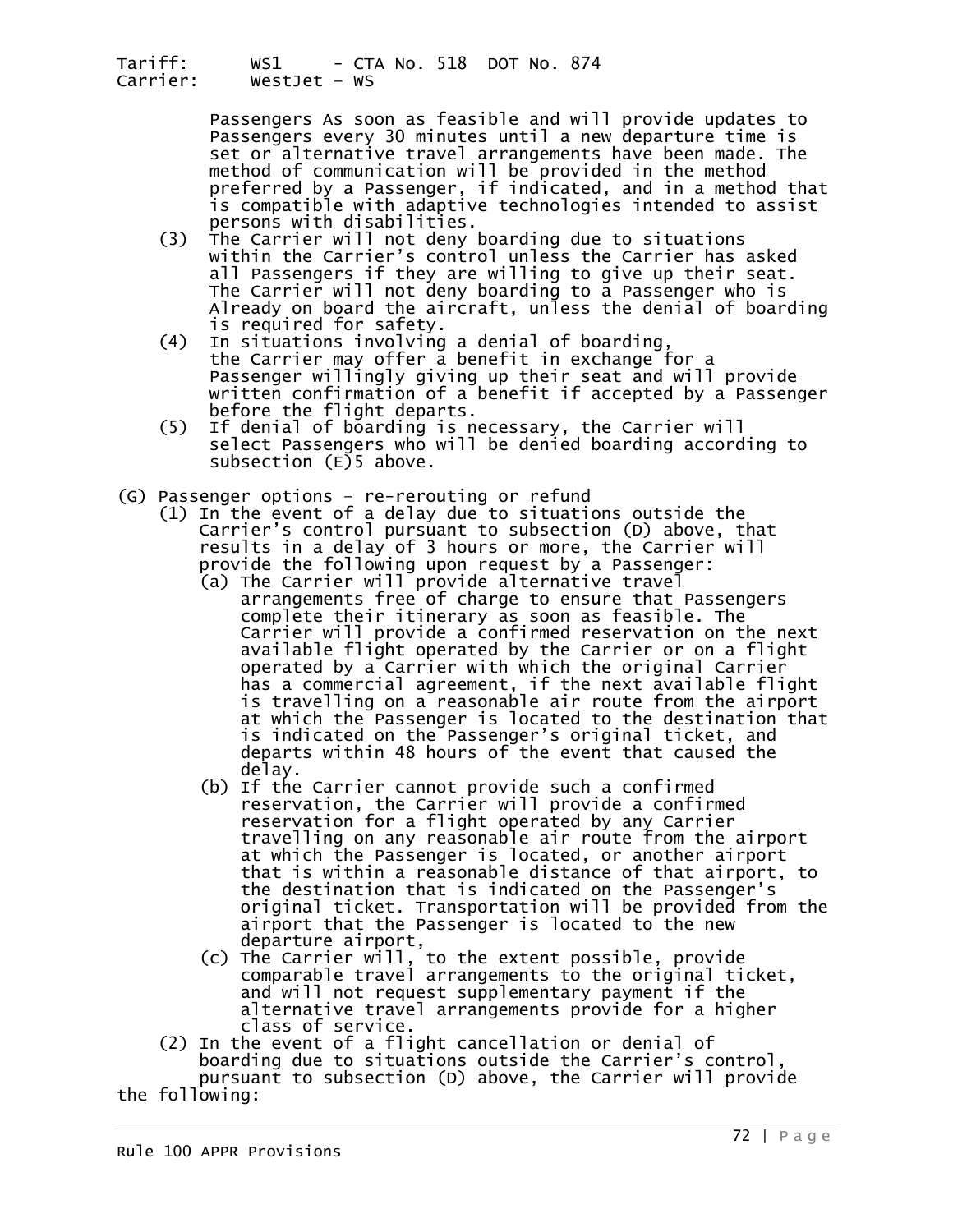- (a) The Carrier will provide alternative travel arrangements<br>free of charge to ensure that Passengers complete their<br>itinerary as soon as feasible. The Carrier will provide a confirmed reservation on the next available flight<br>operated by the Carrier or on a flight operated by a<br>Carrier with which the original Carrier has a commercial agreement, if the next available flight is travelling on<br>a reasonable air route from the airport at which the<br>Passenger is located to the destination that is indicated on the Passenger's original ticket, and departs<br>within 48 hours of the event that caused the delay.<br>(b) If the Carrier cannot provide such a confirmed<br>reservation, the Carrier will provide a confirmed
- reservation for a flight operated by any Carrier<br>travelling on any reasonable air route from the airport<br>at which the Passenger is located, or another airport<br>that is within a reasonable distance of that airport, to the destination that is indicated on the Passenger's original ticket. Transportation will be provided from the<br>airport that the Passenger is located to the new<br>departure airport.
- (c) The Carrier will, to the extent possible, provide<br>comparable travel arrangements to the original ticket,<br>and will not request supplementary payment if the alternative travel arrangements provide for a higher class of service.

 (3) In the event of a delay of three (3) hours or more due to situations

 within the Carrier's control or within the Carrier's control but required for safety purposes pursuant to subsection (E) above, the Carrier will provide the following where a<br>Passengerdesires:<br>(a) The Carrier will provide alternative travel

arrangements free of charge to ensure that Passengers<br>complete their itinerary as soon as feasible. The Carrier<br>will provide a confirmed reservation on the next<br>available flight operated by the Carrier or on a flight operated by a Carrier with which the original Carrier has<br>a commercial agreement, if the next available flight is travelling on a reasonable air route from the airport at which the Passenger is located to the destination that is indicated on the Passenger's original ticket, and departs within nine (9) hours of the departure time that is

located on

- 
- the original ticket.<br>(b) If the Carrier cannot provide such a confirmed reservation, the Carrier will provide a confirmed<br>reservation for a flight operated by any Carrier travelling on any reasonable air route from the airport<br>at which the Passenger is located that departs within 48<br>hours of the departure time that is indicated on the
- original ticket.<br>
(c) If the Carrier cannot provide such a confirmed<br>
reservation, the Carrier will provide transportation to<br>
another airport that is within a reasonable distance of<br>
the airport at which the Passenger is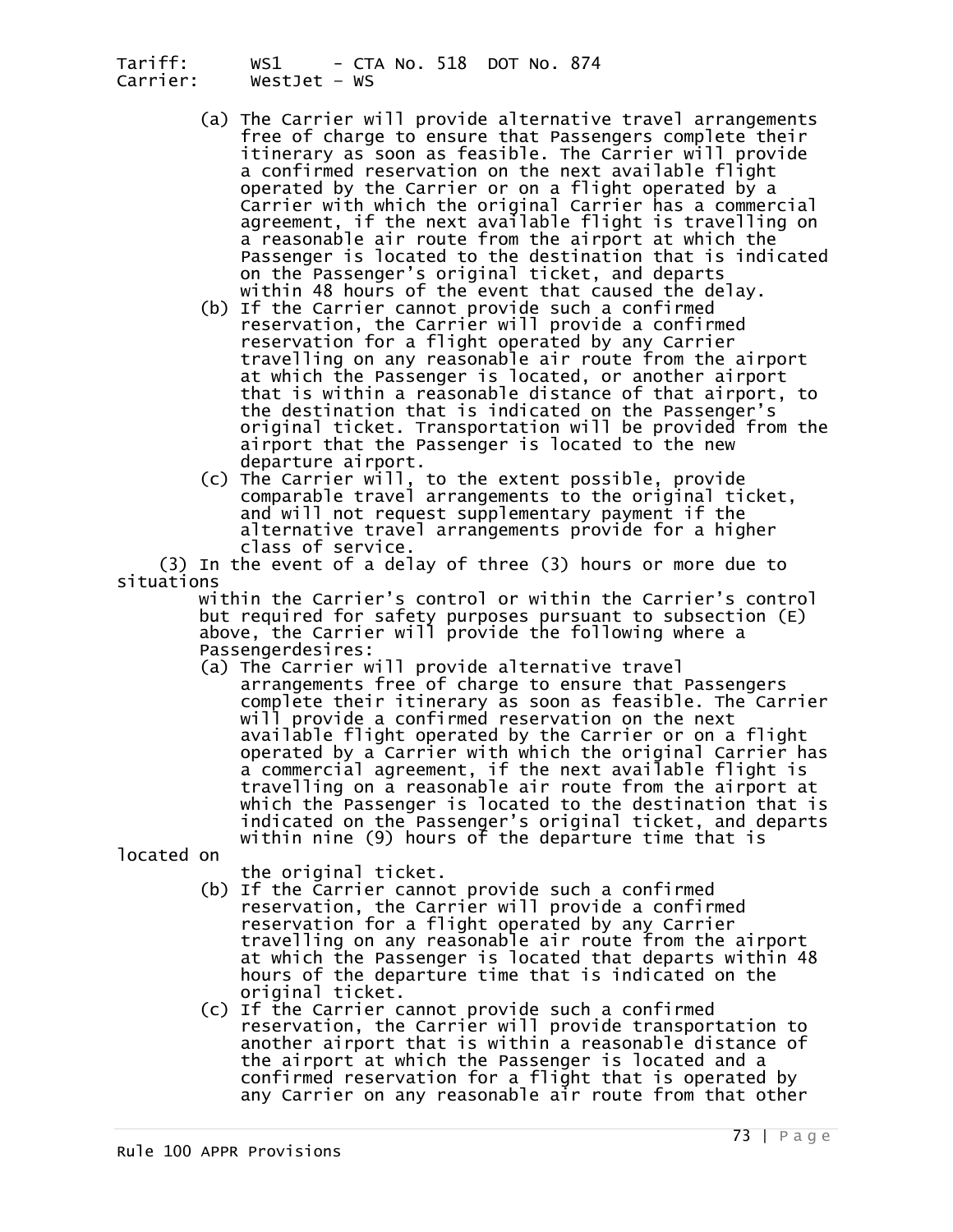airport to the destination that is indicated on the<br>Passenger's original ticket.<br>(d) The Carrier will, to the extent possible, provide

- comparable travel arrangements to the original ticket,<br>and will not request supplementary payment if the alternative travel arrangements provide for a higher<br>class of service. If the class of service is lower than<br>the original ticket, The Carrier will refund the<br>difference in the cost of the applicable portion of the
	- ticket.<br>(e) Pursuant to Rule 105, refunds will be provided for<br>any additional services purchased by a Passenger in<br>connection with the original ticket if the Passenger did not receive those services on the alternate flight or the<br>Passenger paid for those services a second time. Refunds<br>will be paid by the method used for the original payment<br>and to the person who purchased the ticket or addi
- service.<br>(f) If the alternative travel arrangements do not meet the Passenger's needs, the Carrier will refund the unused<br>portion on the ticket. If the Passenger is no longer at the point of origin and the travel no longer serves a<br>purpose because of the delay, the Carrier will refund the<br>ticket and provide a confirmed reservation for a flight<br>that is to the point of origin and accommodates the Passenger's travel needs. refunds will be paid by the method used for the original payment and to the person
- who purchased the ticket or additional service. (4) In the event of a flight cancellation or denial of boarding within the Carrier's control or a flight cancellation or denial of boarding within the Carrier's<br>control but required for safety purposes pursuant to<br>subsection (E), the Carrier will provide the following:
- (a) The Carrier will provide alternative travel<br>arrangements free of charge to ensure that Passengers<br>complete their itinerary as soon as feasible. The Carrier will provide a confirmed reservation on the next<br>available flight operated by the Carrier or on a flight<br>operated by a carrier with which the original Carrier has operated by a carrier with which the original Carrier has<br>a commercial agreement, if the next available flight is<br>travelling on a reasonable air route from the airport at which the Passenger is located to the destination that is indicated on the Passenger's original ticket, and departs within nine (9) hours of the departure time that is
	- located on the original ticket.<br>(b) If the Carrier cannot provide such a confirmed reservation, the Carrier will provide a confirmed<br>reservation for a flight operated by any carrier travelling on any reasonable air route from the airport<br>at which the Passenger is located that departs within 48<br>hours of the departure time that is indicated on the original ticket.<br>(c) If the Carrier cannot provide such a confirmed
	- reservation, the Carrier will provide transportation to another airport that is within a reasonable distance of the airport at which the Passenger is located and a confirmed reservation for a flight that is operated by<br>any carrier on any reasonable air route from that other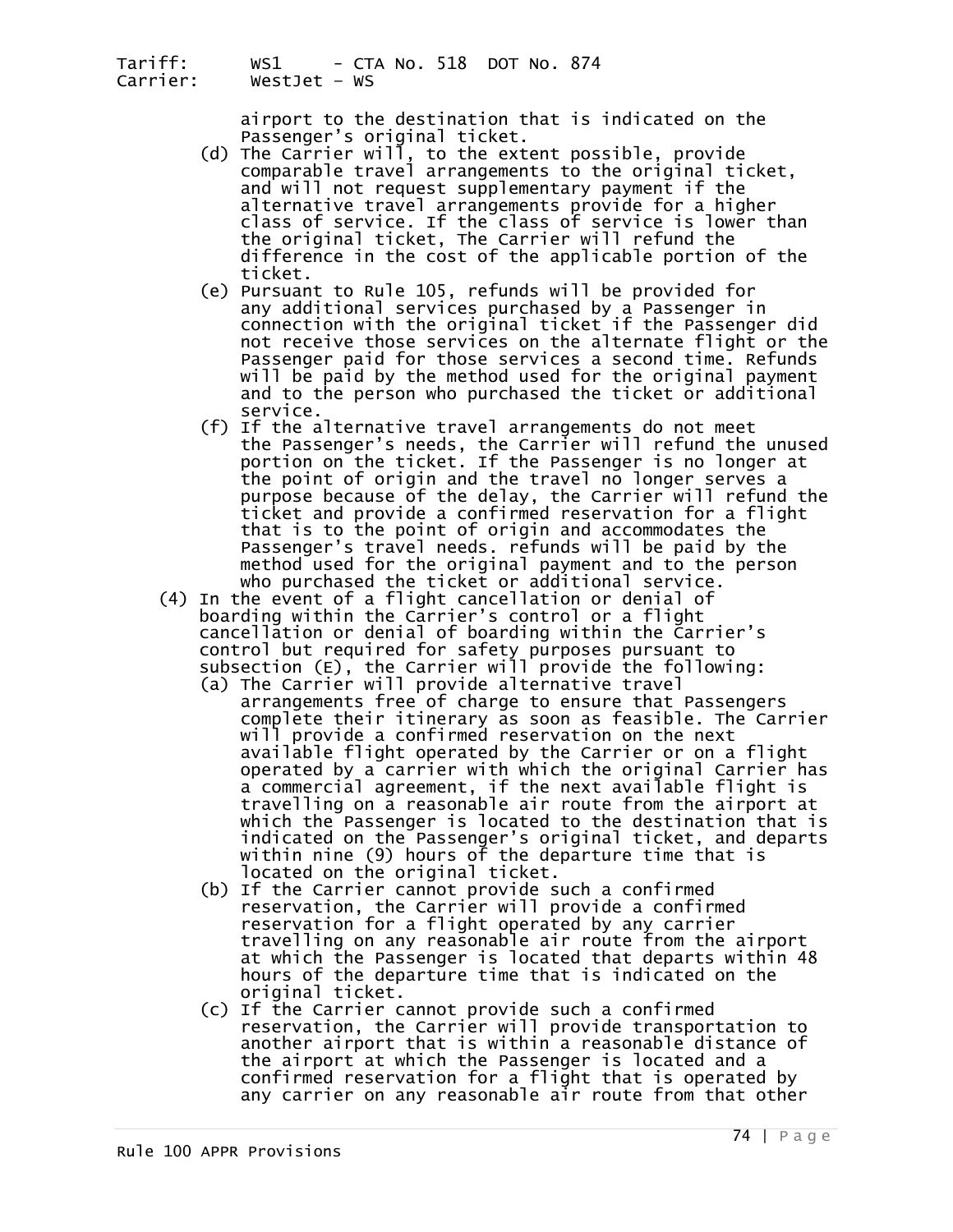airport to the destination that is indicated on the<br>Passenger's original ticket.<br>(d) The Carrier will, to the extent possible, provide

- comparable travel arrangements to the original ticket,<br>and will not request supplementary payment if the alternative travel arrangements provide for a higher<br>class of service. If the class of service is lower than<br>the original ticket, The Carrier will refund the<br>difference in the cost of the applicable portion of the
	- ticket.<br>(e) Refunds will be provided for any additional<br>services purchased by a Passenger in connection with the<br>original ticket if the Passenger did not receive those services on the alternate flight or the Passenger paid<br>for those services a second time. Refunds will be paid by<br>the method used for the original payment and to the<br>person who purchased the ticket or additional service.
- (f) If the alternative travel arrangements do not meet The Passenger's needs, the Carrier will refund the unused portion on the ticket. If the Passenger is no longer at the point of origin and the travel no longer serves a purpose because of the delay, the Carrier will refund the<br>ticket and provide a confirmed reservation for a flight<br>that is to the point of origin and accommodates the Passenger's travel needs. Refunds will be paid by the method used for the original payment and to the person who purchased the ticket or additional service.<br>(H) Right to care
- - $(1)$  In the event of delay or flight cancellation within the Carrier's control or within the Carrier's control but informed of the delay less than 12 hours before the<br>schedule departure time indicated on the original ticket,<br>and the Passenger has waited two (2) hours after the departure time indicated on the ticket, or the delay has<br>resulted in a flight cancellation and the Passenger was informed of the cancellation less than 12 hours before the departure time indicated on the ticket, a Passenger will be
- offered the following.<br>(a) Food and drink in reasonable quantities (which may<br>include vouchers), taking into account the length of the wait, the time of day and the location of the Passenger.
	- (b) Access to a means of communication if possible. (c) If the Carrier expects that the Passenger will be
	- required to wait overnight for their original flight or<br>a reserved flight as part of alternative travel arrangements, the Carrier will offer, free of charge,<br>hotel or other comparable accommodation as well as transportation to and from the accommodation, taking into consideration the location of the Passenger.
	- (d) The Carrier may limit or refuse to provide any of<br>the above standards of treatment if providing the<br>treatment would further delay the Passenger.<br>(2) In the event of a denied boarding due to situations within<br>the Carrie
	- required for safety purposes, a Passenger will be offered the<br>following.

(a) Before a Passenger boards a flight reserved as part of an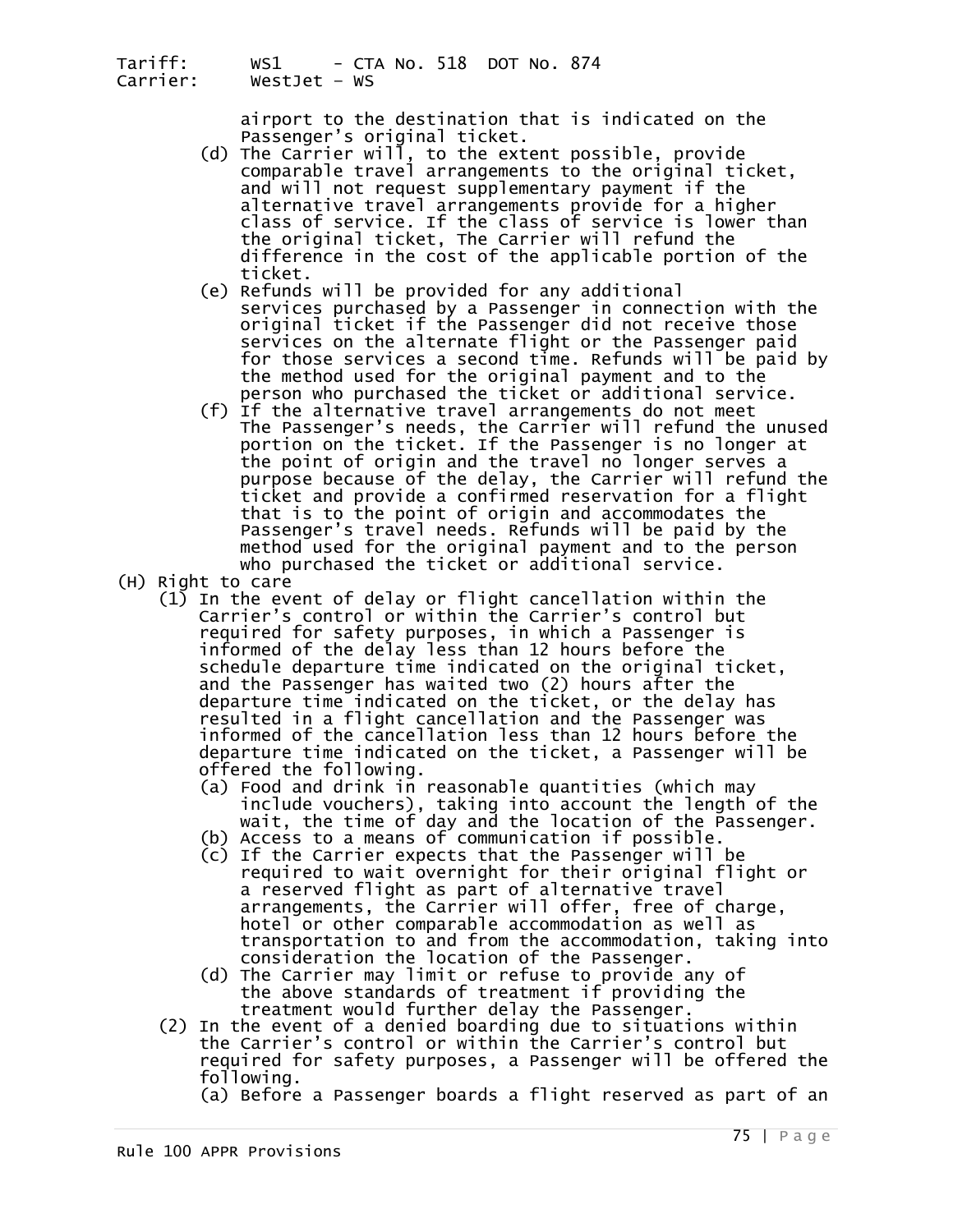alternate travel arrangement, the Carrier will provide the Passenger a meal voucher and access to a means of communication.

- (b) If the Carrier expects that the Passenger will be required to wait overnight for their original flight or a reserved flight as part of alternative travel arrangements, the Carrier will offer, free of<br>charge,hotel or other comparable accommodation as well as<br>transportation to and from the accommodation, taking into
- transportation to and from the accommodation of the accommodation.<br>(c) The Carrier may limit or refuse to provide any of the above standards of treatment if providing the treatment would further delay the Passenger.
- I) Compensation for denial of boarding due to situation within the<br>Carrier's control.<br>In addition to the applicable requirements set out above, the

following will apply:

- 
- (1) Conditions of payment<br>(a) the Passenger holding a confirmed and ticketed<br>reservation must present themselves for carriage in accordance with this tariff: having complied fully with<br>the Carrier's applicable reservation, ticketing, check-in<br>and boarding requirements within the time limits; and,<br>(b) the Carrier must not have been able to accommodat
	- passenger on the flight on which they held confirmed and ticketed reservations and the flight departed without the
- Passenger.<br>(2) A Passenger will not be eligible for compensation under the following conditions and will be treated in accordance with Rule 30 - Refusal to Transport:
	- (a) the Passenger who checks-in after the Carrier's check-in cut-off time or presents themselves at the boarding area after the Carrier's boarding cut-off time as indicated in Rule 30(B)(2)(a) will not receive denied boarding compensation and will have their
- 
- (3) Amount of compensation:<br>(a) The carrier will provide compensation in the amounts set out below to Passengers who are denied boarding due<br>to situations within the carrier's control and who have not accepted a benefit in exchange for willingly giving up their seat. Compensation will be paid as soon as operationally feasible, and no later than 48 hours after the denial of boarding. If compensation cannot be provided to the Passenger before the boarding of the flight as part of alternative travel arrangements, the<br>carrier will provide written confirmation of what is
	- owed.<br>(b) The amount of compensation will be determined based<br>on the estimated arrival time of the flight reserved as part of alternative travel arrangements. Adjustment will be made to the amount of compensation if the expected time of arrival and the actual time of arrival are different. Arrival means that one of the doors of the aircraft has been opened after landing to allow Passengers to leave the aircraft.
	- (c) Regardless of the fare paid, Passengers are entitled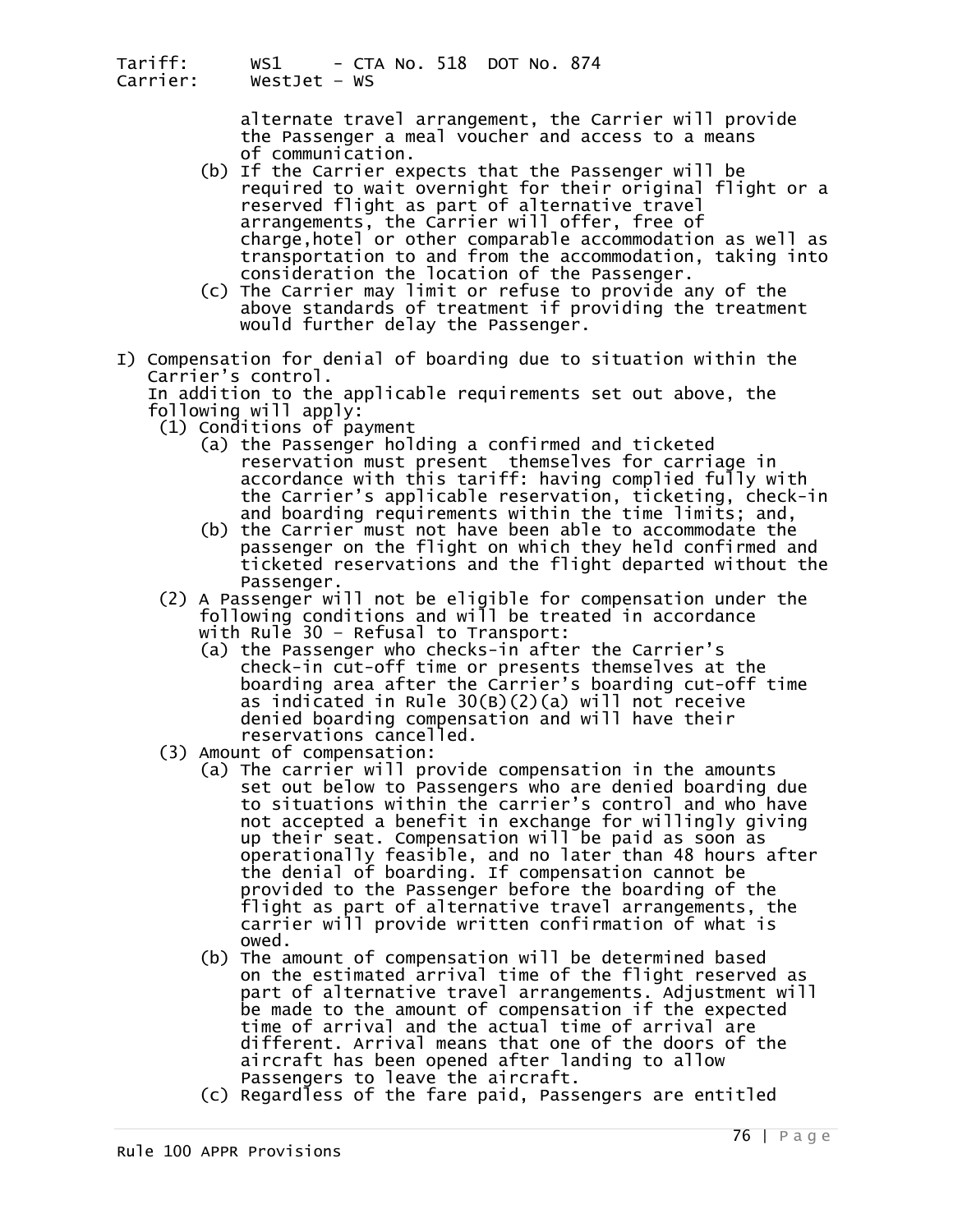- to monetary compensation as follows: (i) \$900 CAD, if the arrival of the Passenger at the destination that is indicated on the original
- ticket is delayed by less than six (6) hours;<br>(ii) \$1,800 CAD, if the arrival of the Passenger at<br>the destination that is indicated on the original ticket is delayed by six (6) hours or more, but<br>less than nine (9) hours; and<br>(iii) \$2,400 CAD, if the arrival of the Passenger at the
- 
- destination that is indicated on the original<br>ticket is delayed by nine (9) hours or more.<br>(4) The carrier will compensate the Passenger in the form of<br>money unless it offers compensation in another form that has a greater monetary value than the applicable amounts<br>referred to in this section, the Passenger has been<br>informed of the monetary value in writing and the<br>alternative form of compensation does not expire. The Passenger must confirm in writing that the Passenger has<br>been informed of the right to monetary compensation and has chosen to accept the alternative form of compensation.
- 
- (J) Applicability<br>(1) This rule applies to all Passengers irrespective of the<br>type of ticketed fare.<br>(2) A Passenger who fails to check-in or present themselves
- at the boarding area within the Carrier's check-in cut-off time and/or boarding cut-off time as specified in Rule 30(B)(2)(a), check-in time limits, will not receive<br>compensation, will at the Carrier's discretion have their reservations cancelled and will be subject to the terms and conditions associated with the fare on which they are travelling. (3) Subject to applicable law, Passengers will not be
	- compensated by the Carrier twice (i.e. double compensation)<br>for the same event.<br>(4) Safe travel<br>(a) The Carrier is not responsible for events of
	-
- Force majeure or the acts of third parties. The Carrier<br>is legally obligated to maintain the highest standards of is legally obligated to maintain the highest standards of<br>aviation safety and cannot be encouraged to fly when it<br>is not safe to do so. Similarly, the Carrier cannot be held responsible for inclement weather or the actions of third parties such as acts of government or air traffic control, airport authorities, security agencies, law
- enforcement or customs and immigration officials.<br>(b) There is nothing more important to the Carrier than the safety of its Passengers and employees. WestJet,<br>WestJet Encore Ltd. and WestJet Link will never knowingly put anyone at risk for any reason. If there ever is, or<br>we suspect there is, any situation that might put anyone<br>in harm's way we will make decisions and take actions to remove the risk. As such, the Carrier will neither depart<br>nor fly if it is not safe to do so nor attempt an arrivals approach if it is not safe to do so.
	- (5) Compensation for inconvenience resulting from delays or if a Passenger is informed 14 days or less before the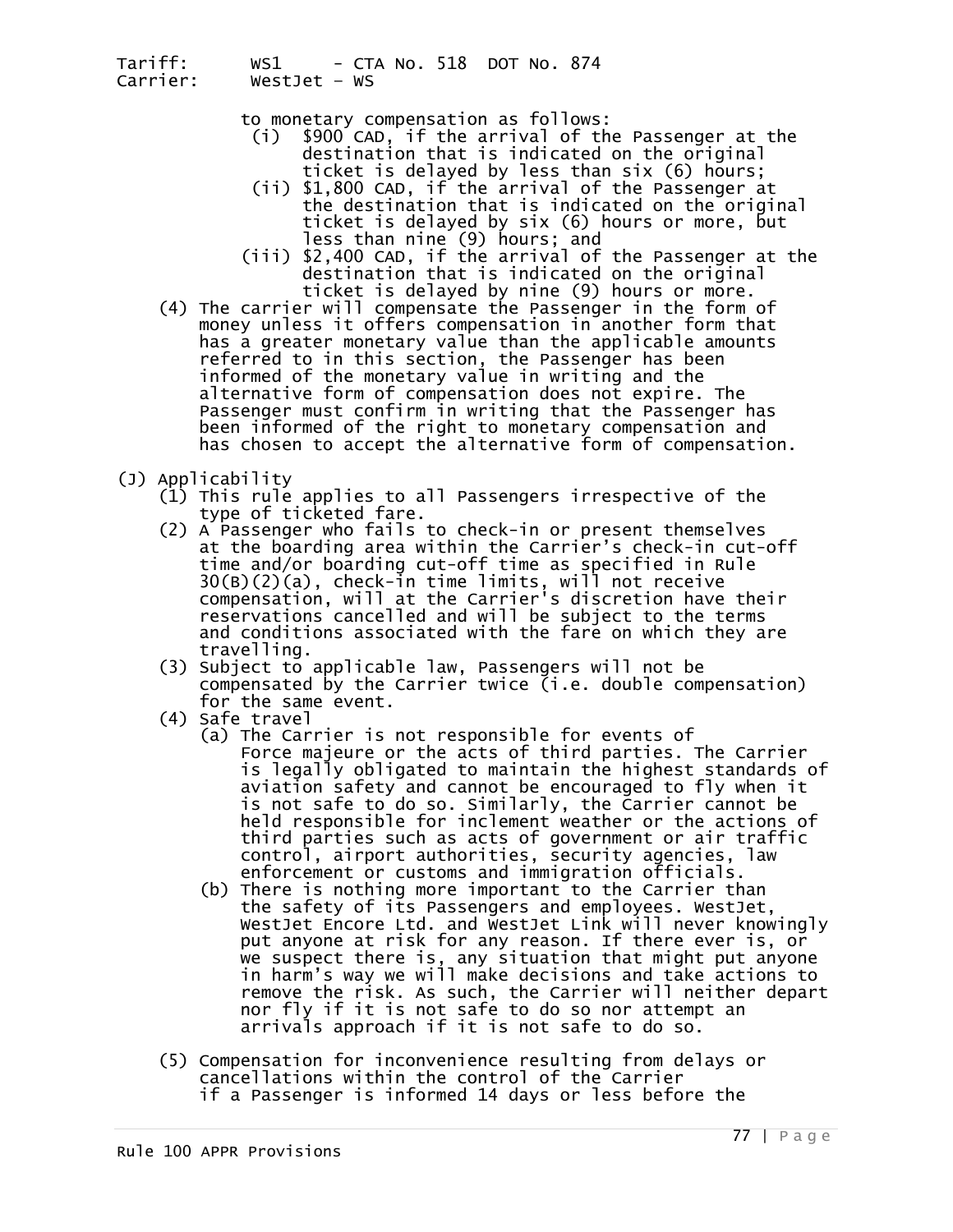departure time on their ticket that the arrival of their<br>flight at the destination that is indicated on their<br>ticket will be delayed by at least three hours, and the delay is caused by a situation under the Carrier's<br>control, compensation will be provided if a Passenger files a request for compensation with the Carrier before<br>the first anniversary of the day on which the flight delay<br>occurred.

Within 30 days from the date on which the Carrier receives the request, the Carrier will provide the compensation or an explanation why the compensation is not payable.

The Carrier will provide compensation in the following<br>amounts to Passengers who are delayed due to delay or<br>cancellation and when that delay is within the control of<br>the Carrier and when the Passenger was informed 14 days less about the delay. Regardless of the fare paid, Passengers are entitled to a monetary compensation as<br>follows:<br>(a) no compensation if the delay is less than three hours;

- 
- (b) \$400, if the delay is three hours or more but less<br>than six hours;<br>(c) \$700, if the delay is more than six hours but less
- than nine hours; and<br>(d) \$1000, if the delay is more than nine hours.
- 

If a Passenger is informed 14 days or less before the<br>departure time on their ticket that the arrival of their flight at the destination that is indicated on their ticket will be delayed and the Passengers ticket is refunded, the Carrier will compensate the Passenger in the amount of \$400, if compensation is requested by the Passenger.

The Carrier will compensate the Passenger in the form of money unless it offers compensation in another form that has a greater monetary value than the applicable amounts<br>referred to in this section, the Passenger has been referred to in this section, the Passenger has been<br>informed of the monetary value in writing and the<br>alternative form of compensation does not expire. The Passenger must confirm in writing that the Passenger has been informed of the right to monetary compensation and has chosen to accept the alternative form of compensation.

(K) For services departing the European Union the Carrier is also subject to the provisions of EC Regulation No. jurisdiction other than Canada where another passenger rights<br>regime applies, the Passenger can only submit a compensation<br>claim under one of the two regimes. Passengers may not receive compensation under one regime if they have already received<br>compensation under another passenger rights regime for the same<br>event.

From time to time, Passengers may incur personal expenses which are a direct result of an unsatisfactory delivery of passenger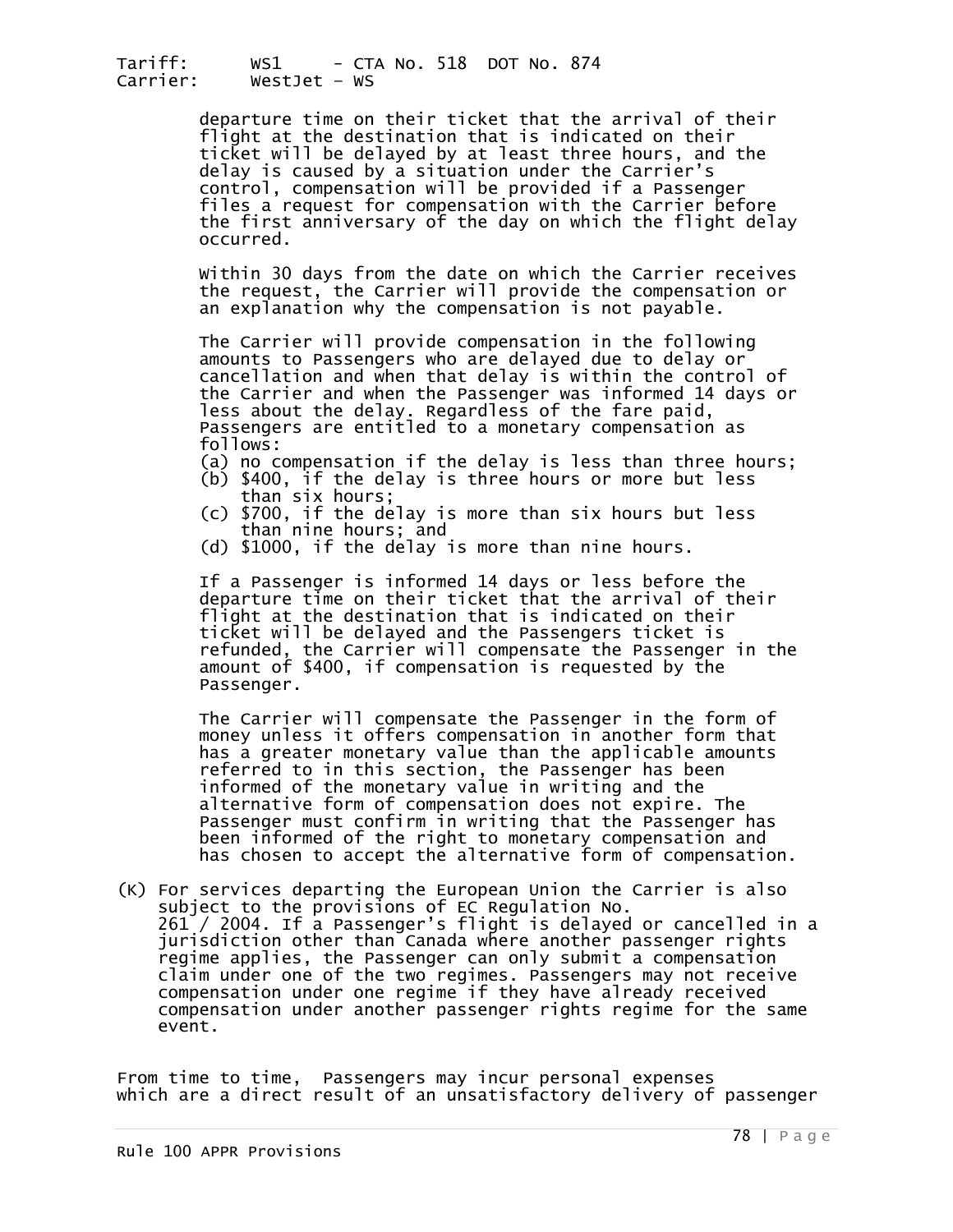transportation and/or related ancillary services. This may include hotel accommodations, charges for communications, ground transfer services or meals other than those served on board an aircraft. On a case-by-case basis,the Carrier will reimburse Passengers reasonable expenses arising from the delay. The Passenger will be required to provide receipts as proof of the expense incurred. If the Carrier reimburses the Passenger, a portion of the amount paid is on account of tax. This policy is not intended to supersede, or conflict with, requirements under applicable passenger protection regulations.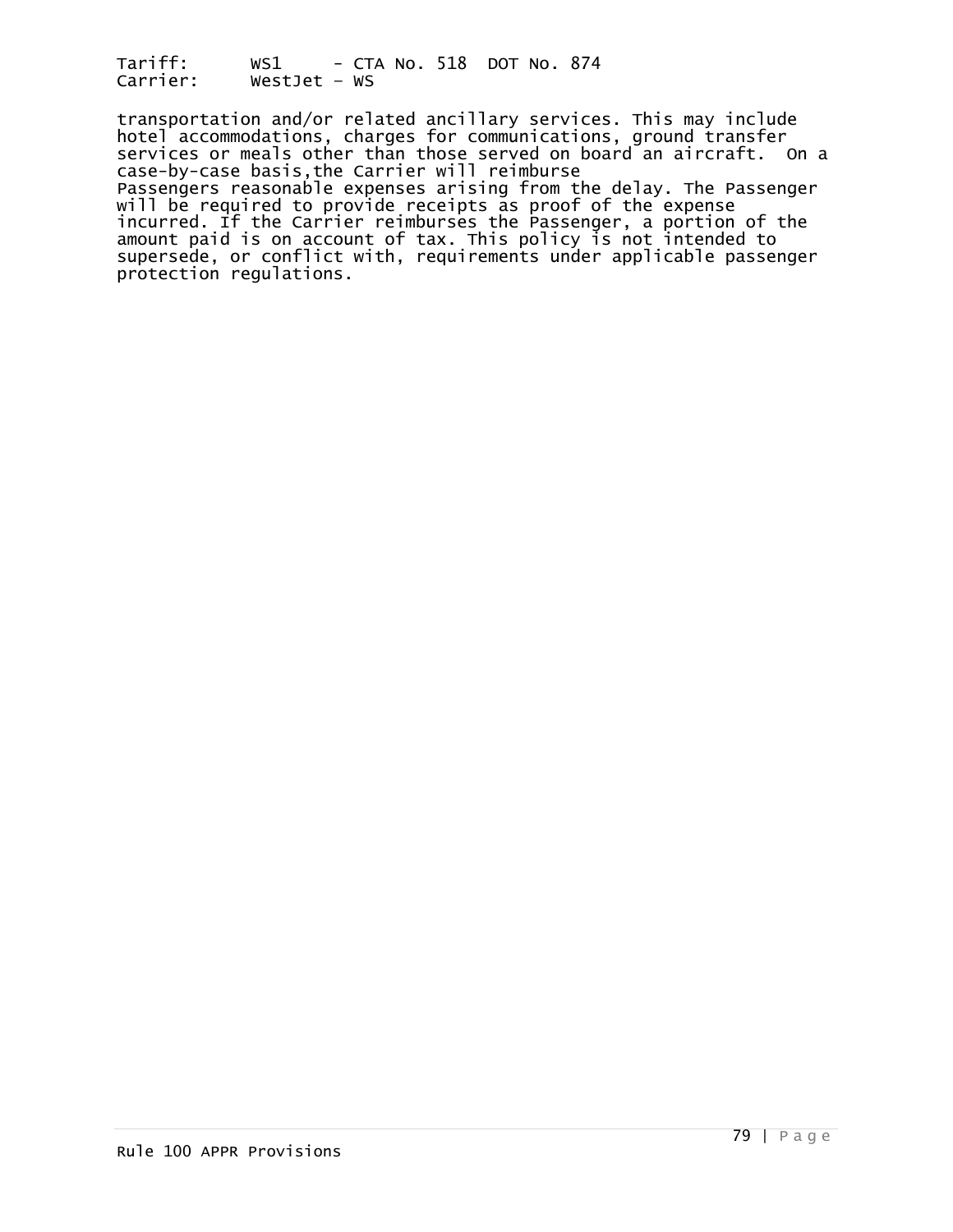# Rule 105 Refunds

- (A) General
	- (1) For Tickets purchased directly from the Carrier, the Carrier Passenger has one year from the scheduled flight to request a refund for transportation services purchased but not used.
	- (2) The Passenger must present to the Carrier or its authorized agent the unused Flight coupons of a Ticket, an Itinerary/Receipt, a record locator, or a Reservation number as satisfactory proof that the passenger has unused portions<br>of a Ticket which are eligible for refund.<br>(3) The Carrier will make refunds available through the Carrier's
	- contact centres, at certain airports or its webpage, depending on the refund type and when the refund request is
	- made.<br>For Tickets purchased through a travel agency or another (4) For Tickets purchased through a travel agency or another airline, refund requests will be processed through such travel agency or airline to the person who purchased
	- the ticket. (5) For tickets purchased directly from the Carrier, the Carrier will refund the Fare, if applicable, to the person who purchased the ticket, to the original form of payment or as a Travel Credit depending on the fare rule pursuant to Rule 15. The forgoing shall not apply to refunds owing pursuant to the APPR.
- $(6)$  Refund of Tickets shall be made in the currency used to purchase the Ticket, whenever possible. However, Canadian dollar refunds or refunds in the currency of the country where the Passenger-initiated refund is requested may be made at the request of the Passenger, provided a refund in such currency is not prohibited by local government foreign<br>exchange control regulations<br>(7) In any case where a Passenger is entitled to a refund in
- the form of a Travel Credit towards the purchase of a future<br>flight, the Travel Credit shall include all amounts paid by the Passenger in association with the fare, including refundable fees (from unused services such as seat<br>selection fees or kennel fees, charges, surcharges or taxes). The Travel Credit shall be valid for one (1) year<br>from the date of the Travel Credit's issuance and may<br>be used towards the purchase of a future air-only booking with the Carrier.
	- (8) Subject to requirements under the APPR, Basic tickets are<br>entirely non-refundable and hold no credit for future travel.<br>Refer to Rule 15 for applicable fare rule details.<br>(9) Subject to the APPR, refunds shall not be p
	- of an event of force majeure or for reasons outside the Carrier's control.
	- (10) Seat selection fees
- (a) Seat selection fees are refundable to the original form of payment up until 24 hours before the scheduled time<br>of departure.
	- (b) In the event of a Passenger-initiated cancellation of all flights on the reservation and seat cancellations<br>are made more than two hours before the originally scheduled time of departure, the seat fee will be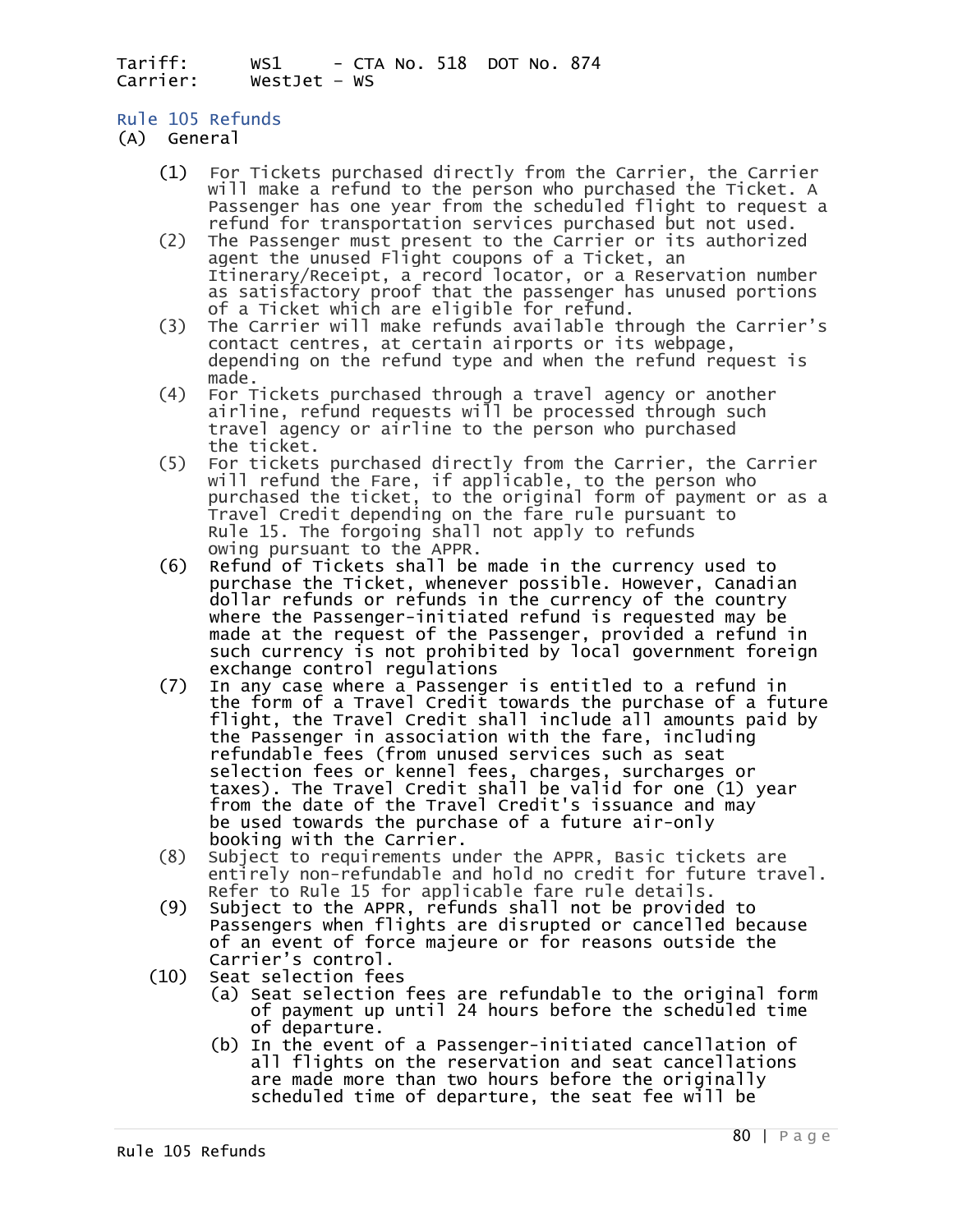included in the cancellation funds to the original form<br>of payment.<br>(11) Subject to the applicability of the APPR, the Montreal

- Subject to the applicability of the APPR, the Montreal Convention, and the Warsaw Convention, acceptance of a refund by the Passenger will release the Carrier from further liability.
- (B) General Refunds<br>(1) Passenger i
	- Passenger initiated cancellations<br>If a Passenger decides not to use the ticket and cancels the reservation, the Passenger may not be<br>entitled to a refund, depending on any refund condition<br>attached to the particular fare.
		- (a) When a ticket is cancelled within 24 hours of purchase, and the flight departure is greater than 24 hours from the time of purchase, a full refund to the original form of payment including refundable taxes,<br>fees, and charges, without penalty can be obtained.
		- (b) After 24 hours from the time of purchase, for a Basic<br>non-refundable ticket, the Carrier does not provide a<br>refund of the fare paid, any taxes, fees, charges or<br>surcharges

collected unless required by law or where such taxes were collected in error.

- (c) After 24 hours from the time of purchase, for tickets other than Basic non-refundable tickets, cancellation of the entire or partial itinerary is available up until 2<br>hours before departure. hours before departure. (i) When permitted by the refund condition attached
- to the particular fare and the ticket is fully unused, the amount of the refund is the fare paid and any refundable fees and charges paid less the cancellation fee set out in Rule 15. (ii) When permitted by the refund condition attached
- to the particular fare and the ticket is partially used, the amount of the cancellation refund will be the difference, if any, between the fare, refundable taxes and fees paid and the fare prorated by mileage, taxes fees and charges applicable for the flight taken, less any applicable cancellation fees as set out in Rule
	- 15. (iii) A refund in the form of a Travel Credit will be provided in cases of cancellation of Econo, Econoflex, Premium and Business fares in accordance with the conditions set out in (e)<br>below.
	- Exception: PremiumFlex and BusinessFlex fares can<br>be cancelled (with applicable fees) and refunded to original form of payment
- (d) Within two (2) hours of flight departure, a cancellation cannot be made and refunds including taxes fees and charges are not available. If a Passenger does not cancel before two hours before departure, any unused or unflown portion of the ticket is non-refundable and holds no credit for future travel.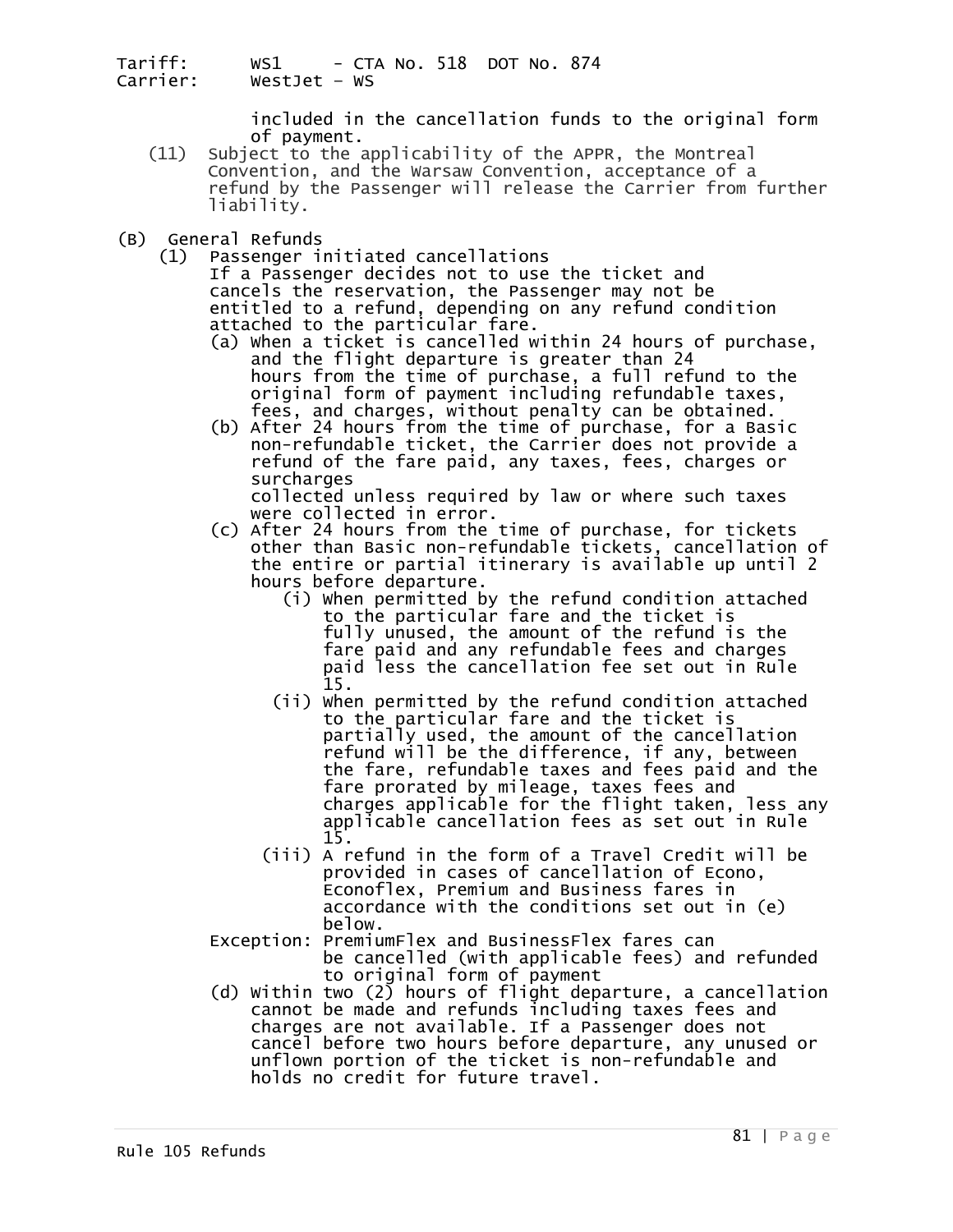- 
- (2) Passenger initiated changes<br>If a Passenger decides to make changes to the reservation,<br>the Passenger may not be entitled to a refund, depending on
	- the conditions attached to the particular fare.<br>(a) When a ticket is changed within 24 hours of purchase,<br>and the flight departure is more than 24 hours from the time of purchase, a refund will be provided without<br>penalty to the original form of payment for any<br>difference between the fare paid and will include
- refundable taxes, fees and charges.<br>(b) After 24 hours from the time of purchase, for a non-<br>refundable ticket, the Carrier does not permit changes<br>as set out in Rule 15 and will not refund any taxes, as set out in Rule 15 and will not refund any taxes,<br>fees, charges or surcharges collected unless required by<br>law or where such taxes were collected in error.<br>(c) After 24 hours from the time of purchase for refundable<br>tic
- available up until two (2) hours before departure:
- (i) When the ticket is fully unused the amount of the refund is the fare paid and any refundable fees
	- and charges paid less the change fee according to<br>applicable fare rule as set out in Rule 15.<br>(ii) When the ticket is partially used, the amount of<br>the change refund will be the difference if any<br>between the fare prorated taxes, fees and charges paid and the fare, taxes fees and charges

applicable for the flight taken, less any<br>applicable change fees as set out in Rule 15.

- (iii) A Travel Credit will be provided for Econo, Econoflex, Premium and Business fares in<br>accordance with 1(e) above
	- (iv) Exception: PremiumFlex and BusinessFlex fares can be changed and any applicable difference in<br>fares, refundable taxes, fees and charges as set out in Rule 15 can be refunded to the original<br>form of payment.
	-

(d) Same-day change requests<br>Passengers may request a Same-day change to a confirmed Flight. Changes are done for a fee<br>as outlined in Rule 15, and can be completed only when:

- (i) the flight is from the same origin to the same
	-
- $(i)$  the flight is on the same calendar day as the original departure;<br>iii) the flight is operated by the Carrier)
- 
- (iv) the fare purchased is: Econo, EconoFlex, Premium,<br>PremiumFlex, Business, BusinessFlex or Member PremiumFlex, Business, BusinessFlex or Member<br>Exclusive (Economy, Premium or Business);
	- (v) there is a seat available in the same cabin as
	- originally booked; Note: When flight is part of a Carrier vacation package booking, same-day changes will apply to the flight only. WestJet and WestJet Vacations are not responsible for any impact to other planned or reserved activities, including but not limited to transfers, hotel reservations, excursions, etc. Any unused components will be forfeited.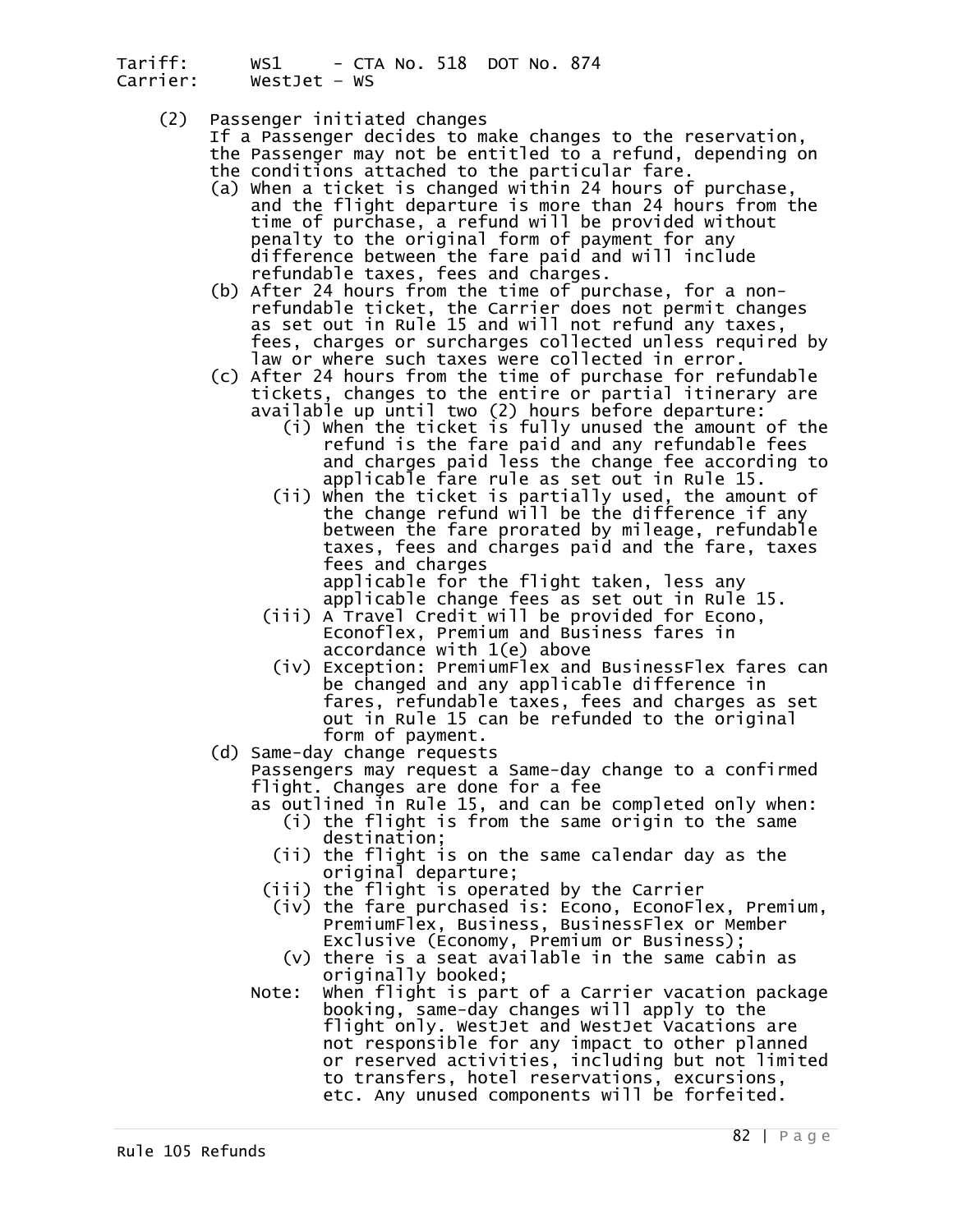- Note: changes to an earlier flight must be requested before the new flight's check-in cut-off time and the guest must not have already checked in their baggage. Changes to a later flight can be requested up until the standard departure time of the original flight.
	- Note: Same-day changes are not available for: (i) basic fare tickets; (ii) group bookings or charter flights; (iii) codeshare or interline flights; or
	-
	-
	- (iv) flights on a different calendar day (if the

Passenger's

scheduled flight is the only one available that<br>calendar day).

- (3) Refusal to transport refunds Subject to Involuntary Refunds in subsection (4) below, in the event a refund is required because of a refusal to<br>transport,<br>(a) If, no portion of a ticket has been used, the amount of
	- refund will be equal to the Fare, refundable taxes, fees<br>and charges paid; or<br>(b) If, a portion of the ticket has been used, the amount<br>refunded to the purchaser will be the difference between
	- the Fare paid and the fare for transportation actually
- used or to be used.<br>(4) Involuntary Refunds

(4) Involuntary Refunds<br>For the purposes of this paragraph, an Involuntary Refund is a refund owed as a result of a delay, cancellation, or denied boarding pursuant to Rule 100 or a downgrade pursuant<br>to Rule 75, or that is made due to any reason within the from using all or a portion of their ticket, including a substitution to a lower class of service by the Carrier (i.e. a downgrade), a missed connection due to a Schedule Irregularity, or a Refusal to Transport pursuant to Rule 30.

Exception: No Involuntary Refund is owed if the cancellation<br>or delay is outside of the Carrier's control and was caused<br>by a force majeure event.

Exception: No Involuntary Refund is owed if Rule 30 -<br>Refusal to Transport applies and the Guest was refused transport for failing to comply with any government regulation or engaging in prohibited conduct within the meaning of Rule 30(B)(1).

- (a) Involuntary refunds are not subject to any restrictions<br>contained in the applicable Fare rule as set out in Rule<br>15.<br>(b) If no portion of the ticket has been used, the refund
- 
- will be equal to the Fare refundable taxes, fees,<br>and charges paid; or<br>(c) If a portion of the ticket has been used, the amount<br>Refunded to the purchaser will be the difference<br>between the Fare paid and the Fare for transp

(C) Jury duty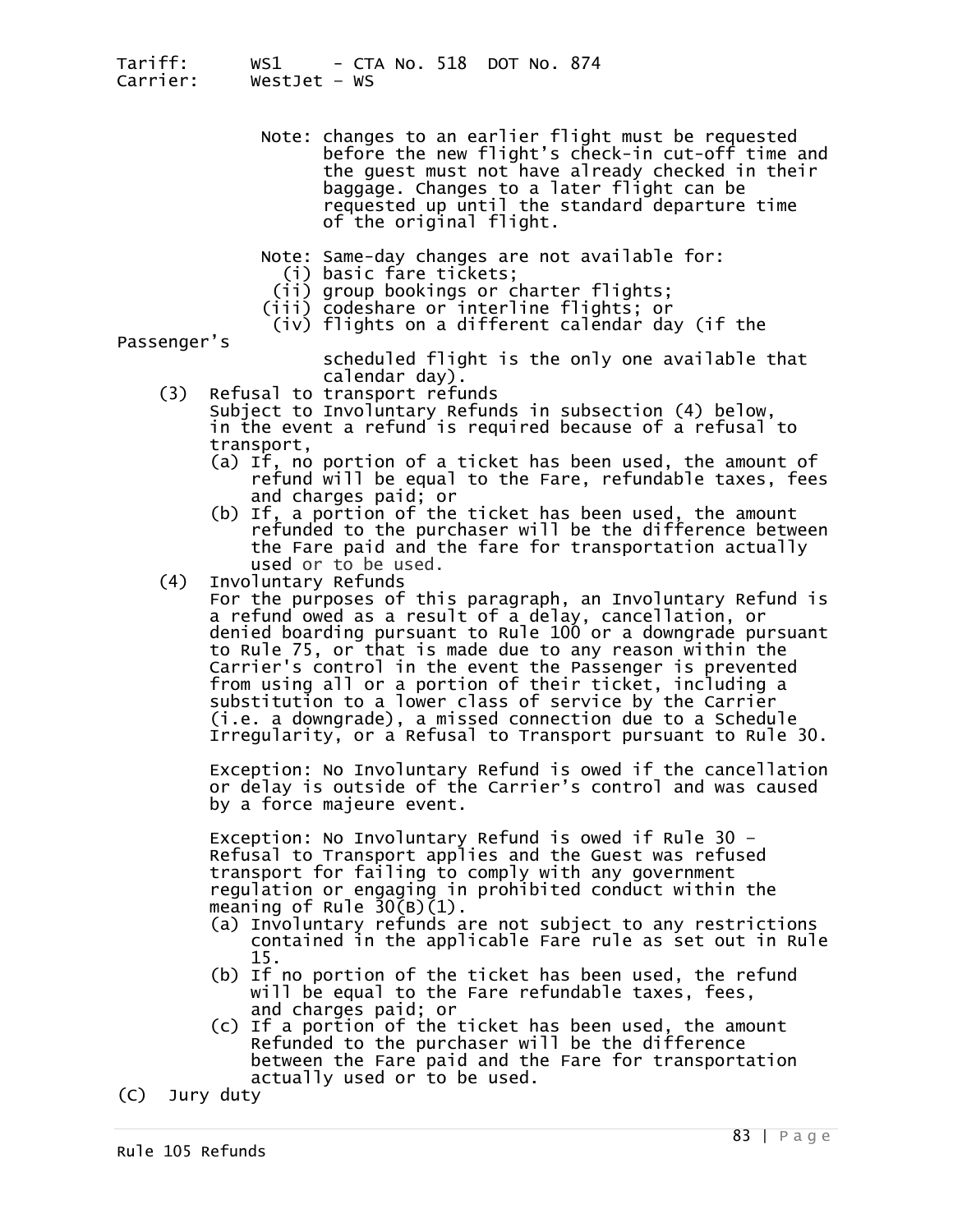In the event a Passenger is called for jury duty, a full refund to the original form of payment and a waiver of cancellation fees will apply upon presentation of the jury summons. Redacted copies of the summons will be accepted as long as the Passenger's name, address and date of jury duty are visible. The Passenger must make the request for a<br>refund before the date of travel.<br>(D) Refund in case of death refund before the date of travel.<br>Refund in case of death<br>Refunds in the case of death are not subject to any

restrictions contained in the applicable fare rules when<br>transportation is cancelled due to death of a Passenger, a<br>member of the Passenger's immediate family as defined in<br>Rule 1, or of a travelling companion.

- (1) The following conditions must be met in order for<br>these provisions to apply:<br>(a) The death occurs after the purchase of the ticket<br>but before the commencement of travel or;
- (b) After commencement of travel.
- (2) Before commencement of travel the refund will consist of full refund of the fare, refundable taxes, fees,
- charges, and surcharges paid (3) After commencement of travel the refund of any unused portion will be the difference, if any, between the fare, refundable taxes, fees, and surcharges paid and the fare, taxes, fees, charges and surcharges applicable for transportation used. No cancellation/change fee or penalty will be assessed. If a change or cancellation has already been made and the<br>fee applied, cancellation/change fee will be refunded upon request.
	- (4) In the event of death of the Passenger, refundable and non-refundable tickets will be refunded to such Passenger's estate or to the original form of payment.
	- (5) Documentation providing proof of death must be submitted<br>for a refund.<br>(6) Refund will only be made upon presentation of<br>applicable documents which may include the following:
	- - (a) If a spouse request is made, a marriage certificate may be required.
		- (b) The reservation code, flight date and Passenger name on the reservation; and
- (c) Proper documentation providing proof of the death of the immediate family member or of the Passenger,<br>such as a copy of the death certificate, funeral director's statement, or acknowledgement of registration issued by a governmental authority is required. Documents or copies thereof must be issued and executed by the duly authorized authority in the country in which the death occurred, i.e. those
	- designated by the laws of the country concerned.<br>Copy of the page of the Last Will and Testament that (d) Copy of the page of the Last Will and Testament that determines the Executor or a letter from the probate attorney.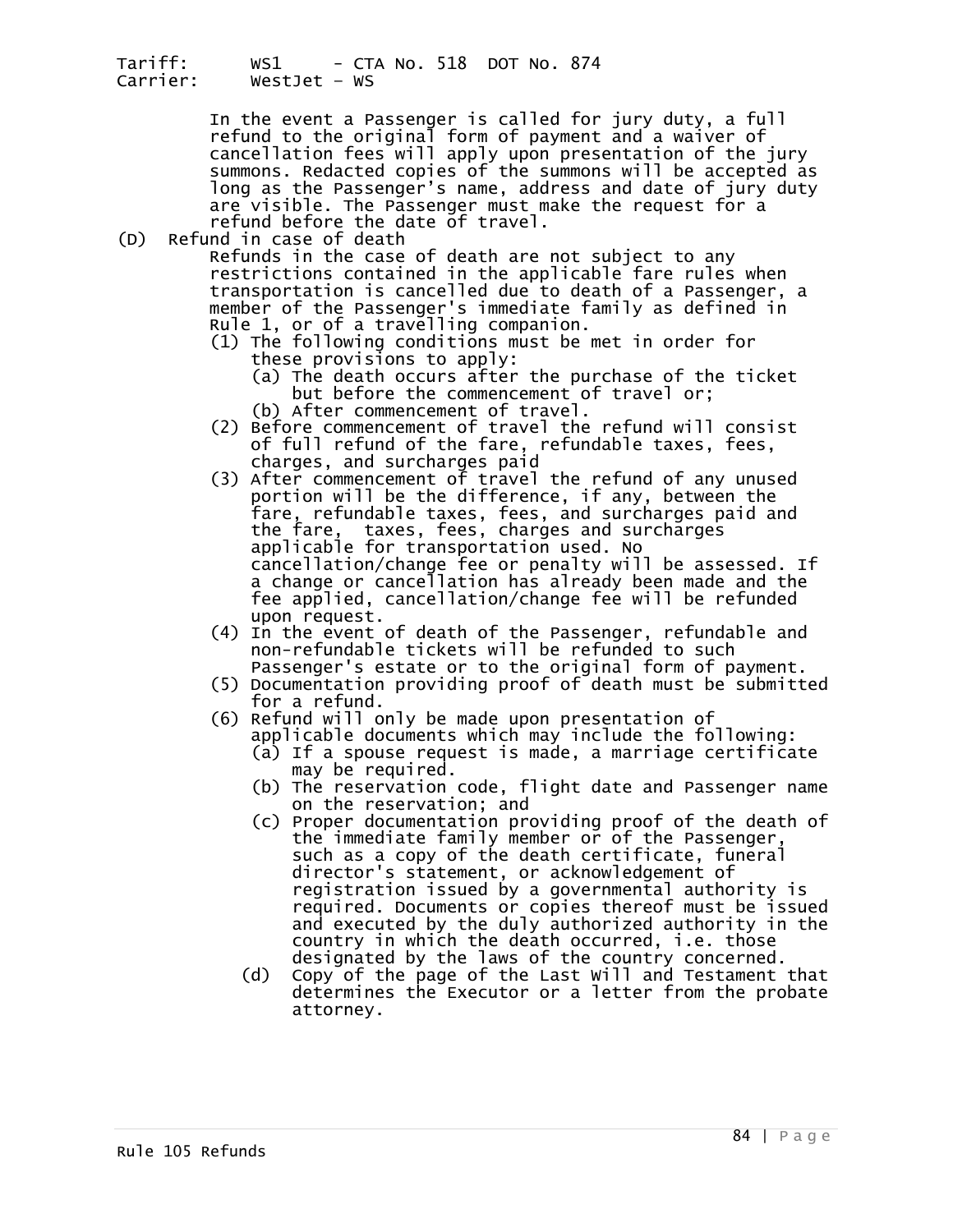## Rule 115 Interline Baggage Acceptance

For travel to or from the United States, when travelling with one of the Carrier's code-share or interline partners. Passengers are encouraged to familiarize themselves with the baggage allowances and fees of the code-share or interline carrier as they may be different from the Carrier's baggage allowances and fees. The Carrier will comply with applicable regulations to ensure the appropriate baggage allowances and fees apply throughout the Passenger's entire journey.<br>(A) Applicability

This rule is applicable to all interline itineraries issued on a single ticket whose origin or ultimate<br>ticketed destination is in Canada.<br>it establishes how WS will determine which carrier's<br>baggage rules apply to any Passenger's entire interline<br>itinerary.<br>(B) General

General<br>For the purposes of interline baggage acceptance:

- $(1)$  The carrier whose designator code is identified on the first segment of the Passenger's interline
- ticket will be known as the selecting carrier.<br>(2) Any carrier who is identified as providing<br>interline transportation to the Passenger by<br>virtue of the Passenger's ticket will be known as<br>a participating carrier.

# (C) Baggage rule determination by selecting carrier

- 
- (1) Checked baggage The selecting carrier will: (a) Select and apply its own baggage rules as set out in its tariff to the entire interline<br>itinerary; or
- itinerary; or<br>(b) Select the most significant carrier, as determined by IATA resolution 302 and conditioned by the Canadian Transportation<br>Agency, in order for that carrier's baggage rules, as established in its tariff, to apply to the entire interline itinerary.

The carrier identified by means of (a) or (b) will<br>be known as the selected carrier.<br>(2) Carry-on baggage

- 
- Each operating carrier's carry-on baggage<br>allowances will apply to each flight segment in an allowances will apply to each flight segment in an<br>interline itinerary. Notwithstanding, the carry-on baggage charges that will apply to the entire interline itinerary will be those of the<br>selected carrier.
- (D) Baggage rule application by participating carrier where wS is not the selected carrier on an interline<br>itinerary but is a participating carrier that is<br>providing transportation to the Passenger based on the ticket issued, WS will apply as its own the baggage<br>rules of the selected carrier throughout the interline<br>itinerary.<br>Disclosure of baggage rules
- (E) Disclosure of baggage rules Summary page at the end of an online purchase and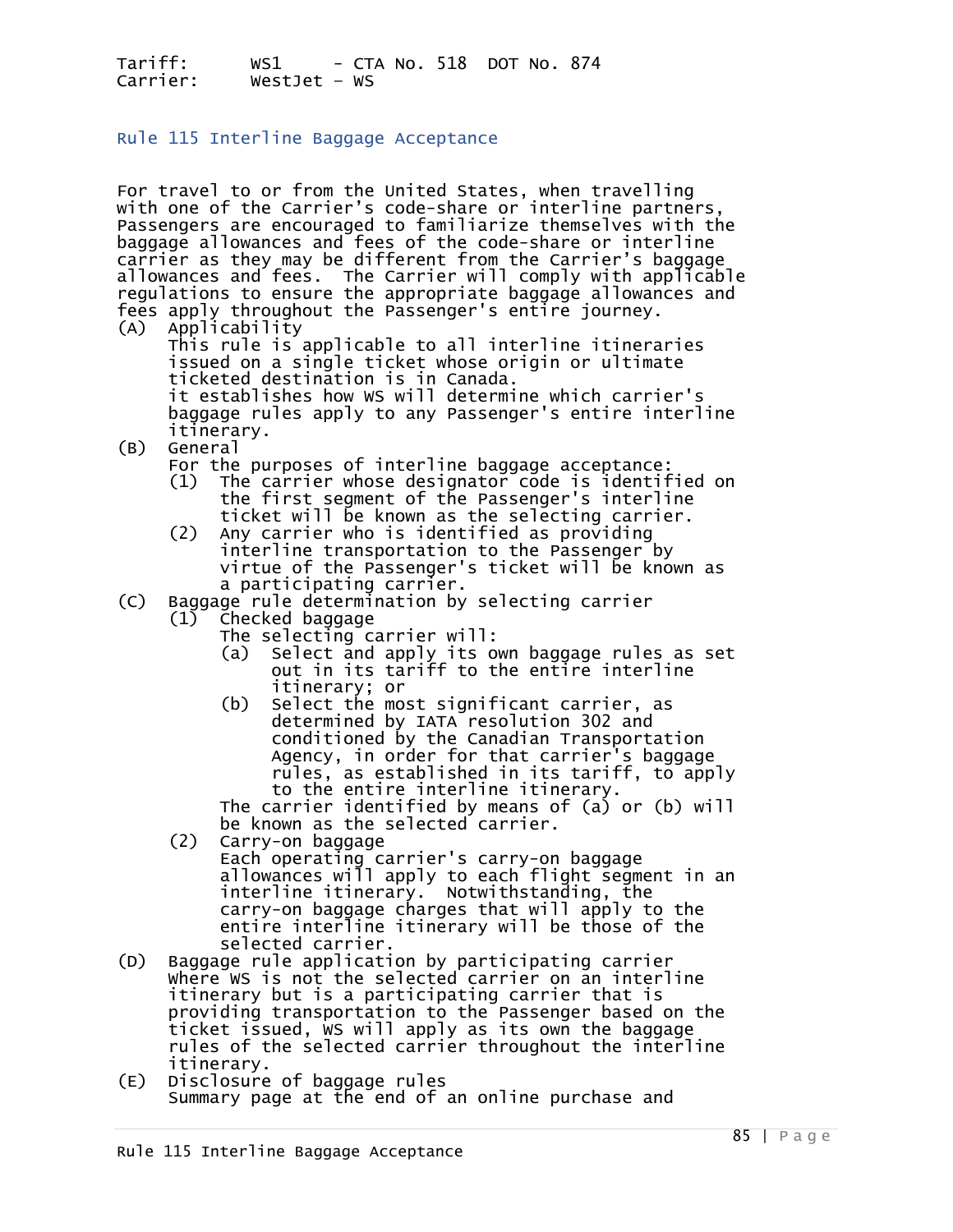- e-ticket disclosure<br>(1) For baggage rules provisions related to a<br>Passenger's 1st and 2nd checked bag and the Passenger's carry-on baggage (i.e. the Passenger's<br>"standard" baggage allowance), when the carrier sells and issues a ticket for an interline<br>itinerary, it will disclose to the Passenger on<br>any summary page at the end of an online purchase and on the Passenger's itinerary/receipt and<br>e-ticket at the time of ticketing the baggage<br>information relevant to the Passenger itinerary as<br>set out in paragraph 2 below. The disclosed<br>information will reflect the baggage
	- selected carrier.<br>
	(2) The Carrier will disclose the following<br>
	information:<br>
	(a) Name of the Carrier whose baggage rules
		- apply;<br>b) Passen)
		- Passenger's free baggage allowance and/or<br>applicable fees;
		-
- (c) Size and weight limits of the bags, if<br>applicable;<br>(d) Terms or conditions that would alter or<br>impact a Passenger's standard baggage<br>allowances and charges (e.g. frequent flyer allowances and charges (e.g. frequent flyer<br>status, early check-in, pre-purchasing baggage allowances with a particular credit
	- card); (e) Existence of any embargoes that may be
	- applicable to the Passenger's itinerary; and,<br>(f) Application of baggage allowances and charges (i.e. whether they are applied once per<br>direction or if they are applicable at each<br>stopover point).
	- (3) The Carrier will provide this information in text<br>format on the Passenger's e-ticket confirmation.<br>any fee information provided for carry-on bags and the first and second checked bag will be expressed<br>as specific charges (i.e., not a range).

web site disclosure<br>The Carrier will disclose on its web site, in a convenient and prominent location, a complete and comprehensive summary of all the Carrier's own baggage<br>rules, including information concerning:

- (a) The maximum weight and dimensions of Passenger<br>bags, if applicable, both checked and unchecked;
- (b) The number of checked and unchecked Passenger bags that can be transported and the applicable<br>charges;<br>(c) Excess and oversized baggage charges;<br>(d) Charges related to check in, collection and
- 
- 
- delivery of checked baggage;<br>
(e) Acceptance and charges related to special items,<br>
e.g. surf boards, pets, bicycles, etc.;<br>
(f) Baggage provisions related to prohibited or<br>
unacceptable items, including embargoes;<br>
(g) Te
- 
-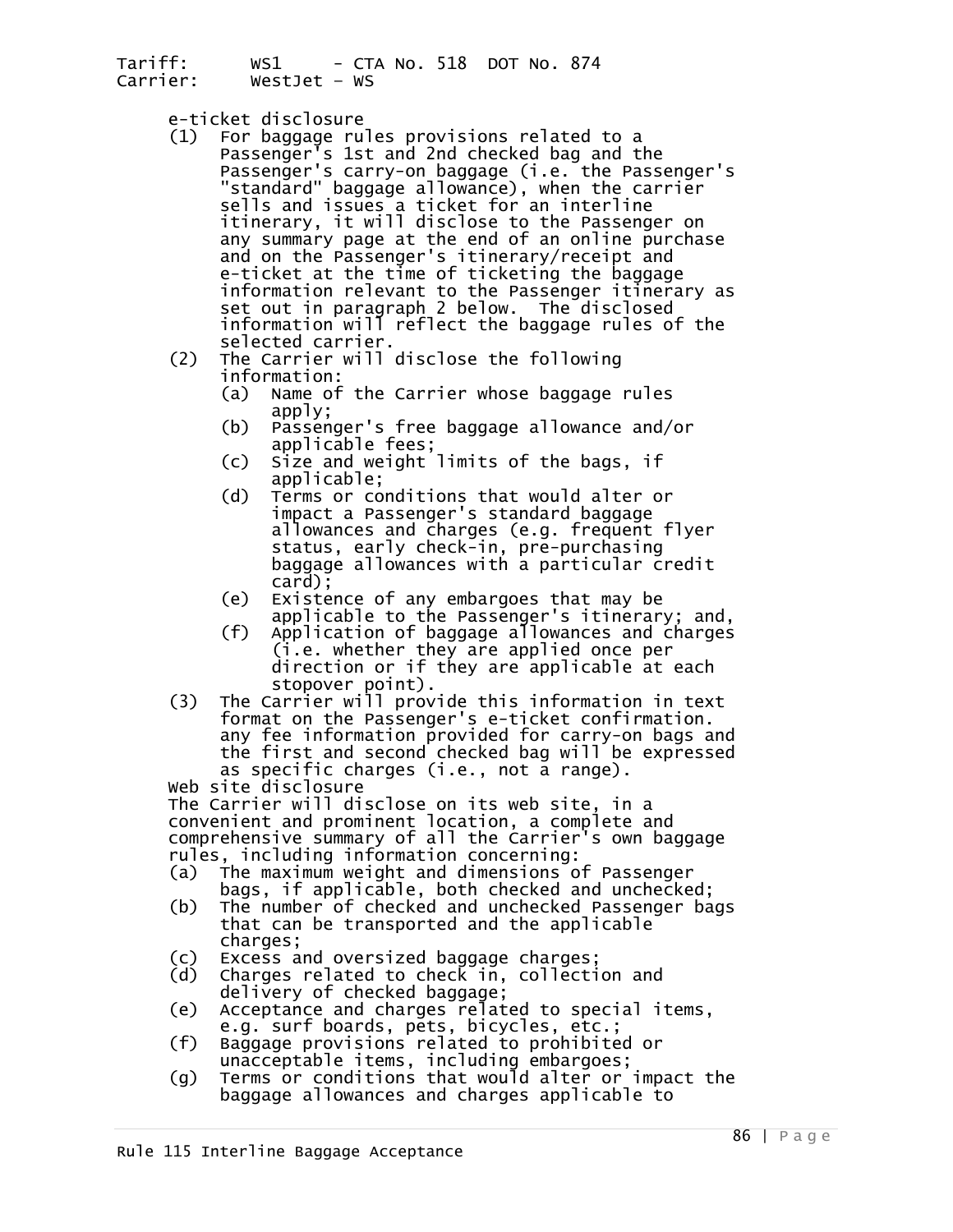Passengers (e.g. Frequent flyer status, early check in, pre-purchasing baggage allowances with a particular credit card); and,

- (h) Other rules governing treatment of baggage at stopover points, including Passengers subject to special baggage allowances or charges etc.<br>(F) Definitions
- -

'Airline designator code"<br>An identification code comprised of two-characters which is used for commercial and traffic purposes<br>such as reservations, schedules, timetables,<br>ticketing, tariffs and airport display systems.<br>airline designators are assigned by IATA. When this code appears on a ticket, it reflects the<br>carrier that is marketing the flight, which might<br>be different from the carrier operating the<br>flight.

"Baggage rules"<br>The conditions associated with the acceptance of baggage, services incidental to the transportation of baggage, allowances and all related charges.<br>for example, baggage rules may address the<br>following topics:<br>- The maximum weight and dimensions of

- Passenger bags, if applicable, both checked<br>and unchecked;
- The number of checked and unchecked Passenger bags that can be transported and the<br>applicable charges;
- Excess and oversized baggage charges;
	- Charges related to check-in, collection and delivery of checked baggage; Acceptance and charges related to special
	-
	- items, e.g. surfboards, pets, bicycles, etc.;<br>- Baggage provisions related to prohibited or<br>unacceptable items, including embargoes;<br>- Terms or conditions that would alter or
	- impact the baggage allowances and charges<br>applicable to Passengers (e.g. frequent flyer status, early check-in, pre-purchasing<br>baggage allowances with a particular credit card); and,
	- Other rules governing treatment of baggage at stopover points, including Passengers subject to special baggage allowances or charges, etc.<br>"Interline agreement":

An agreement between two or more carriers to<br>co-ordinate the transportation of Passengers and their baggage from the flight of one air carrier<br>to the flight of another air carrier (through to

the next point of stopover).<br>"Interline itinerary":<br>All flights reflected on a single ticket involving<br>multiple air carriers. Only travel on a single<br>ticket is subject to the agency's approach<br>provided the origin or the ul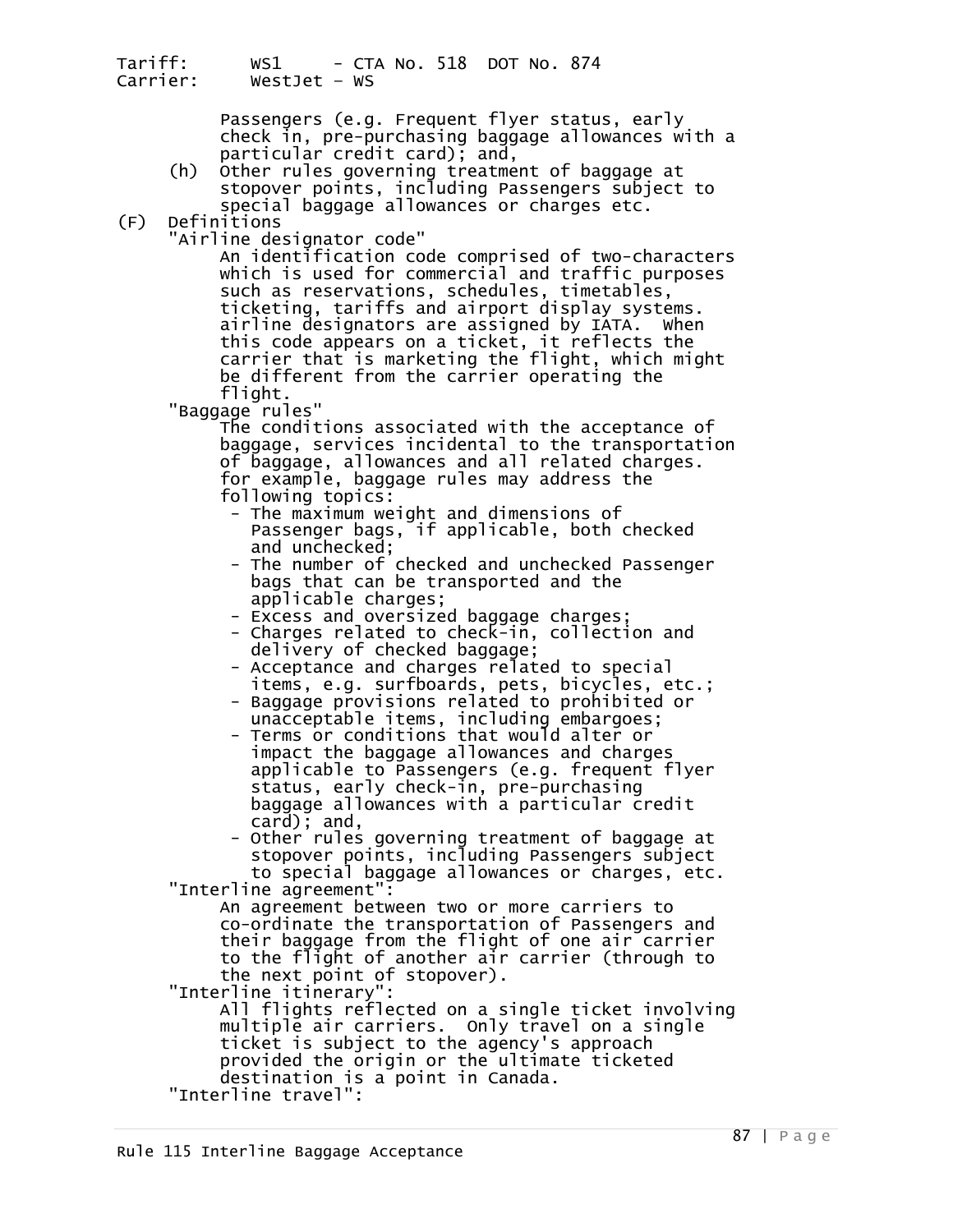Tariff: WS1 - CTA No. 518 DOT No. 874 WestJet – WS Travel involving multiple air carriers listed on a<br>single ticket that is purchased via a single<br>"Single ticket": "Single ticket":<br>"A document that permits travel from origin to<br>destination. It may include interline/code-share and intra-line segments. It may also include<br>end-to-end combinations (i.e., stand-alone fares<br>that can be bought separately but combined together to form one price).<br>"Summary page at the end of an online purchase":<br>A page on a carrier's website which summarizes<br>the details of a ticket purchase transaction just after the Passenger has agreed to purchase the<br>ticket from the carrier and has provided a form of<br>"Ultimate ticketed destination": In situations where a Passenger's origin is a least one stop in Canada, as well as at least one<br>stop outside Canada. If the stop in Canada is the farthest checked point and the stop is more than<br>24 hours, the agency would consider the ultimate<br>ticketed destination to be Canada. Carrier definitions (various) "Down line carrier": Any carrier, other than the selecting carrier, who is identified as providing interline<br>transportation to the Passenger by virtue of the Passenger's ticket.<br>"Marketing carrier": The carrier that sells flights under its code.<br>"Most significant carrier (MSC)": Is determined by a methodology, established by<br>IATA (resolution 302), which establishes, for each<br>portion of a Passenger's itinerary where baggage<br>is checked through to a new stopover point, which carrier will be performing the most significant part of the service. For travellers under the<br>resolution 302 system, the baggage rules of the<br>MSC will apply. For complex itineraries involving multiple checked baggage points, there may be more than one MSC, resulting in the application of differing baggage rules through an itinerary. "Most significant carrier (MSC)-IATA resolution 302 as conditioned by the agency": In this instance, the MSC is determined by applying IATA resolution 302 methodology as conditioned by the agency. The agency's reservation has stipulated that only a single set of baggage rules may apply to any given interline<br>itinerary. The aim of the agency's reservation is<br>to allow the selecting carrier to use the MSC<br>methodology to determine which carrier's baggage<br>rules apply to an internati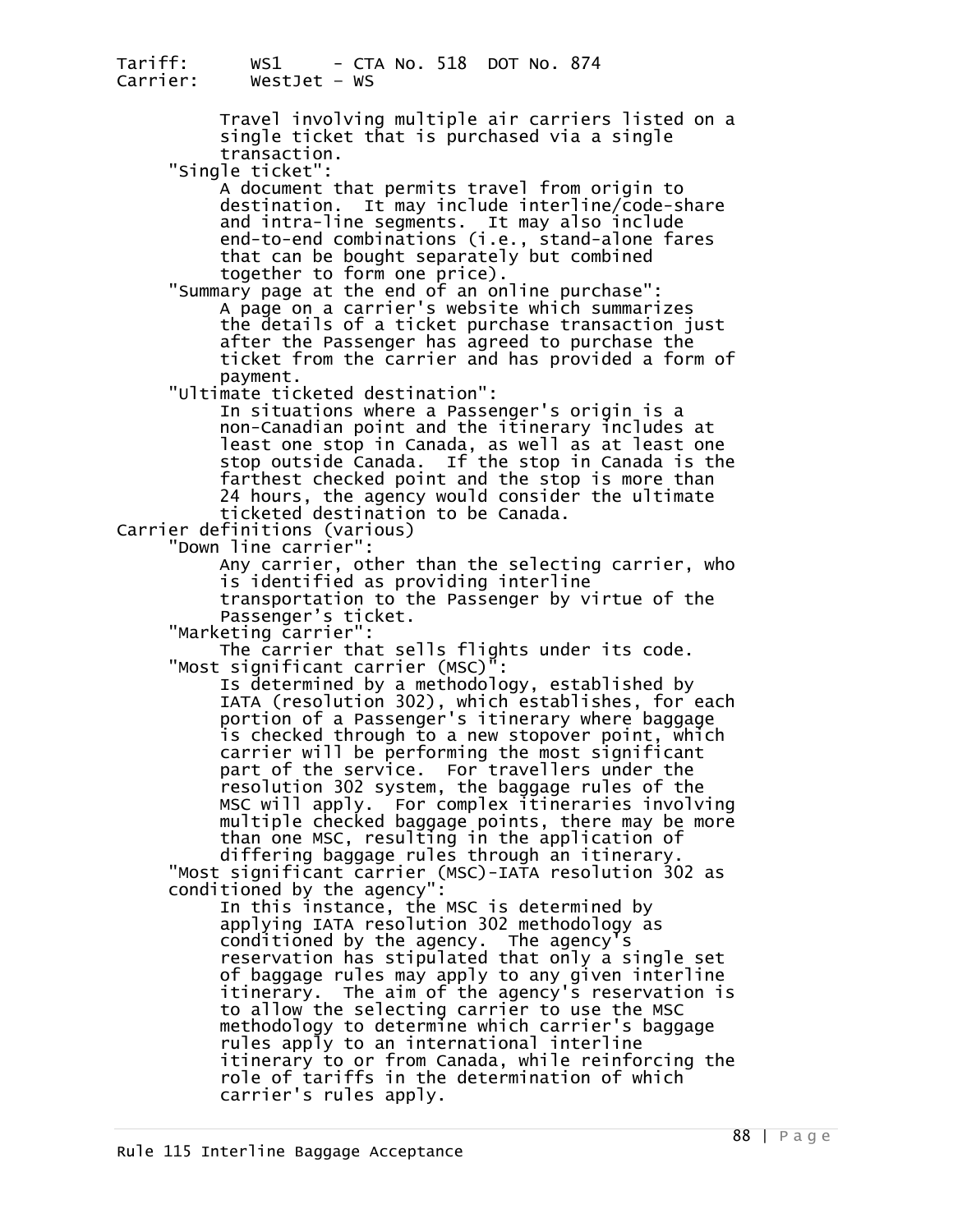"Operating carrier":<br>The carrier that operates the actual flight.<br>"Participating carrier(s)":

 Includes both the selecting carrier and down line carriers who have been identified as providing interline transportation to the Passenger by<br>virtue of the Passenger's ticket.<br>"Selected carrier":<br>The carrier whose baggage rules apply to the

entire interline itinerary.<br>"Selecting carrier":<br>The carrier whose designator code is identified on

the first segment of the Passenger's ticket at the beginning of an itinerary issued on a single ticket whose origin or ultimate destination is in Canada.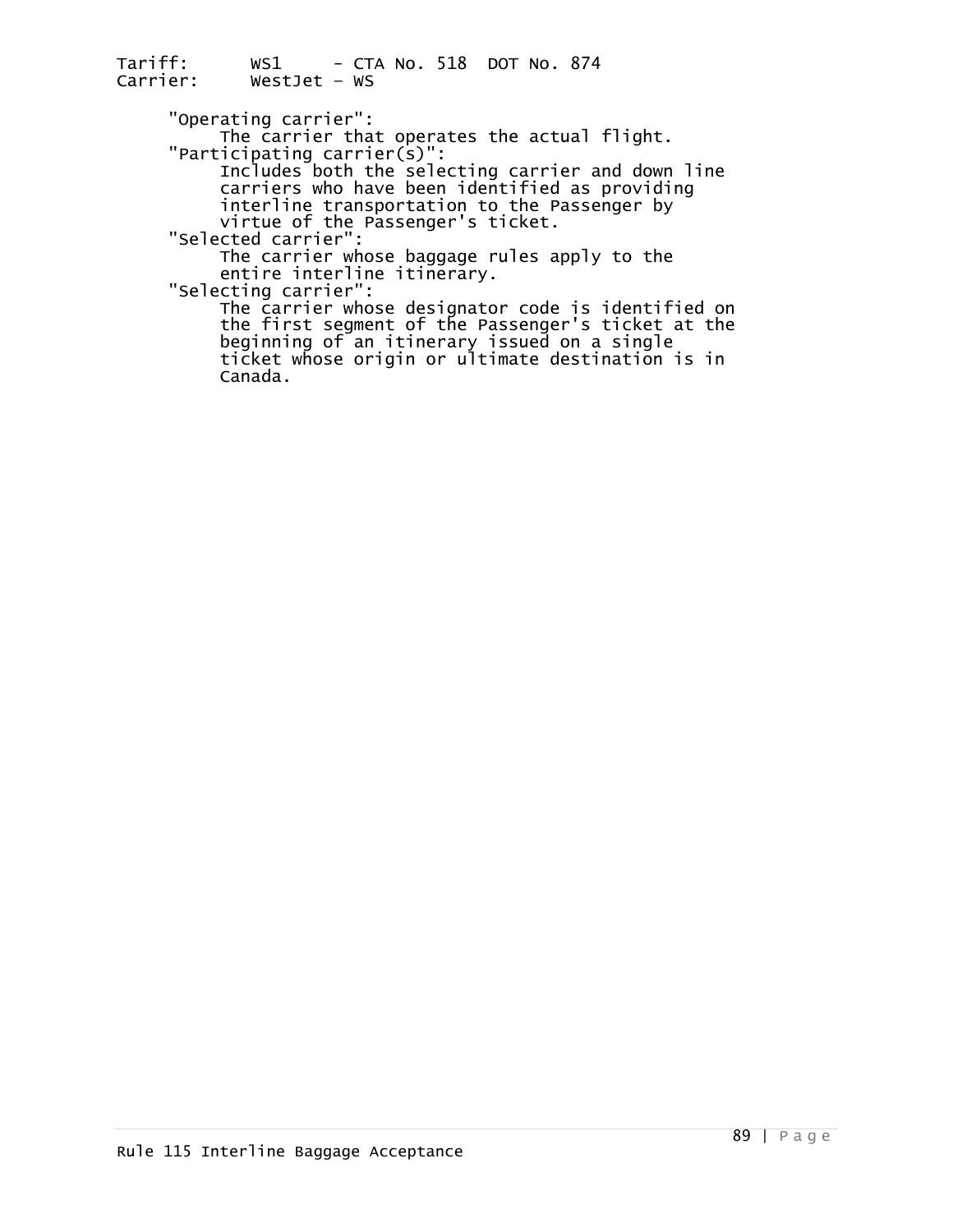Rule 145 Currency Applications

Local currency fares and charges

| (1) | Fares and related charges are expressed in the local<br>currency of the country of commencement of<br>transportation (COC), except those countries listed |                                                       |
|-----|-----------------------------------------------------------------------------------------------------------------------------------------------------------|-------------------------------------------------------|
|     | Euro:                                                                                                                                                     | below which are expressed (A) in US dollars or (B) in |
|     | (A)<br>Afghanistan<br>Angola                                                                                                                              | Lebanon<br>Liberia                                    |
|     | Anguilla<br>Antigua and Barbuda                                                                                                                           | Madagascar<br>Malawi                                  |
|     | Argentina                                                                                                                                                 | Maldives                                              |
|     | Bahamas                                                                                                                                                   | Mexico                                                |
|     | Bangladesh<br><b>Barbados</b>                                                                                                                             | Mongolia<br>Montserrat                                |
|     | Belize                                                                                                                                                    | Nicaragua                                             |
|     | Bermuda                                                                                                                                                   | Nigeria                                               |
|     | Bolivia<br><b>Bonaire</b>                                                                                                                                 | Palestinian Territory<br>Panama                       |
|     | Brazil                                                                                                                                                    | Paraguay                                              |
|     | <b>Burundi</b>                                                                                                                                            | Peru                                                  |
|     | Cambodia<br>Cayman Islands                                                                                                                                | Philippines<br>Rwanda                                 |
|     | Chile                                                                                                                                                     | Saba                                                  |
|     | Colombia                                                                                                                                                  | Saint Eustatius                                       |
|     | Congo, Dem. Rep. of<br>Costa Rica                                                                                                                         | Saint Kitts<br>and Nevis                              |
|     | Cuba                                                                                                                                                      | Saint Lucia                                           |
|     | Dominica                                                                                                                                                  | Saint Vincent and                                     |
|     | Dominican Republic<br>Ecuador                                                                                                                             | The Grenadines<br>Sao Tome and                        |
|     | El Salvador                                                                                                                                               | Principe                                              |
|     | Eritrea                                                                                                                                                   | Sierra Leone<br>Somalia                               |
|     | Ethiopia<br>Gambia                                                                                                                                        | Suriname                                              |
|     | Ghana                                                                                                                                                     | Tanzania, United                                      |
|     | Grenada<br>Guatemala                                                                                                                                      | Republic of<br>Timor Leste                            |
|     | Guinea                                                                                                                                                    | Trinidad and                                          |
|     | Guyana                                                                                                                                                    | Tobago                                                |
|     | Haiti<br>Honduras                                                                                                                                         | Uganda<br>Ukraine                                     |
|     | Indonesia                                                                                                                                                 | United States                                         |
|     | Iraq                                                                                                                                                      | and U.S. Territories                                  |
|     | <b>Israel</b><br>Jamaica                                                                                                                                  | Uruguay<br>Venezuela                                  |
|     | Kenya                                                                                                                                                     | Viet Nam                                              |
|     | Laos                                                                                                                                                      | Zambia<br>Zimbabwe                                    |
|     | (B)<br>Albania                                                                                                                                            |                                                       |
|     | Armenia                                                                                                                                                   |                                                       |
|     | Austria                                                                                                                                                   |                                                       |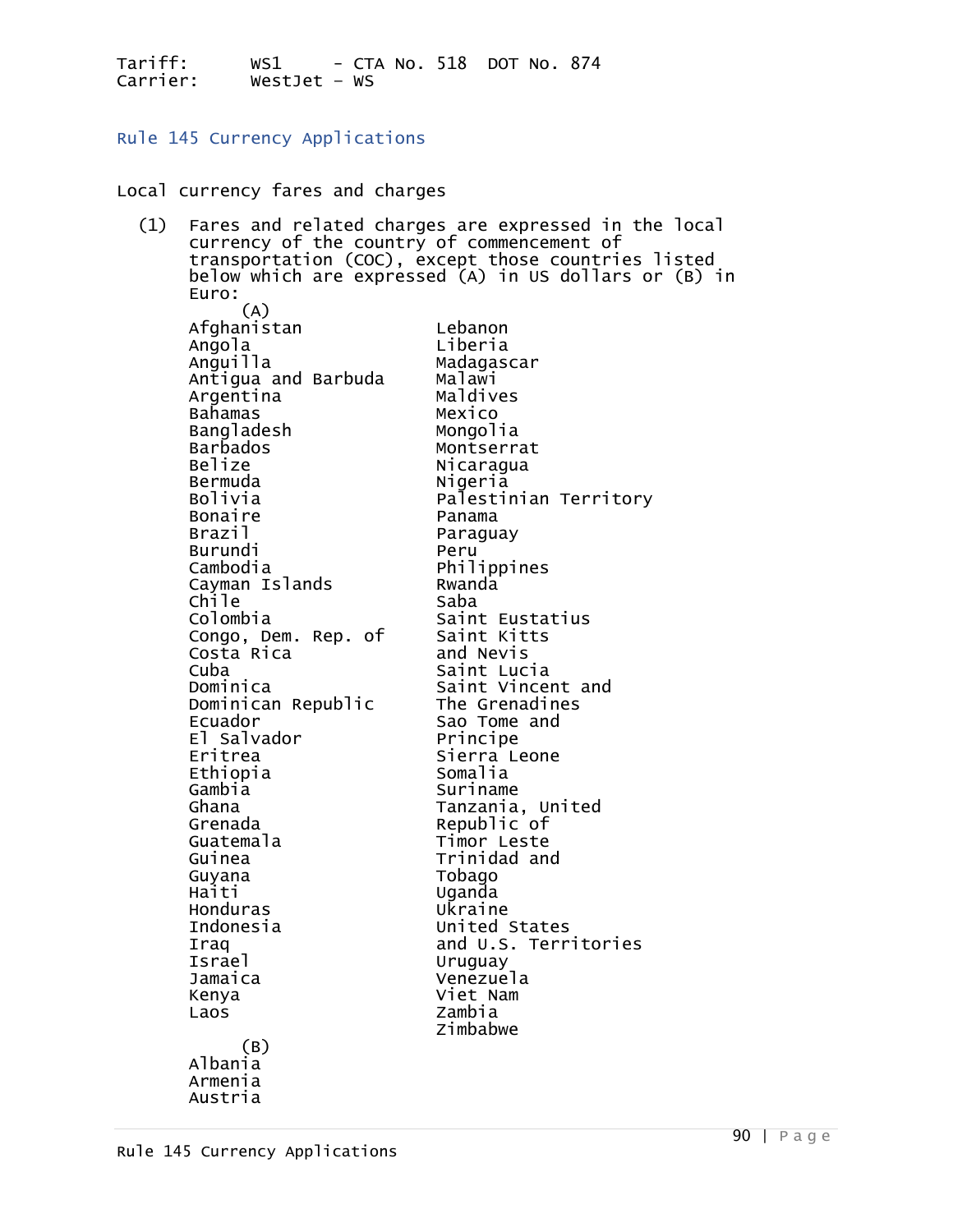Tariff: WS1 - CTA No. 518 DOT No. 874 WestJet – WS Azerbaijan<br>Belarus<br>Belgium Bosnia and Herzegovina Bulgaria Cape Verde<br>Croatia<br>Cyprus<br>Estonia Finland<br>France except French Polynesia<br>(including Wallis and Futuna) New Caledonia (including Loyalty Islands)<br>Georgia<br>Germany<br>Greece<br>Ireland Italy Kyrgyzstan<br>Latvia<br>Lithuania Luxembourg<br>Macedonia (FYROM)<br>Malta Moldova, Republic of Monaco Montenegro Netherlands Portugal Romania Russia<br>Serbia Slovakia<br>Slovenia Spain<br>Tajikistan<br>Turkey Turkmenistan<br>Uzbekistan<br>(2) All add-ons shall be established in the currency of the country concerned, or where agreed, in U.S. dollars or in Euro or in any other currency. Combination of local currency fares all local currency fares into the currency of the country of commencement of transportation.<br>Step 1: (a) Establish the NUC amount for each local a) Establish the NUC amount for each local<br>currency fare by dividing the local<br>currency fare by the applicable IATA currency fare by the applicable IATA<br>Rate of Exchange (ROE) shown in the Currency Conversion Table below for the country in which the currency is<br>denominated. (b) Calculate the resultant amount to two decimals places, ignoring any further decimal places.<br>Step 2: Add the resultant NUC amounts for the sectors<br>step 3: (a) Established the through local currency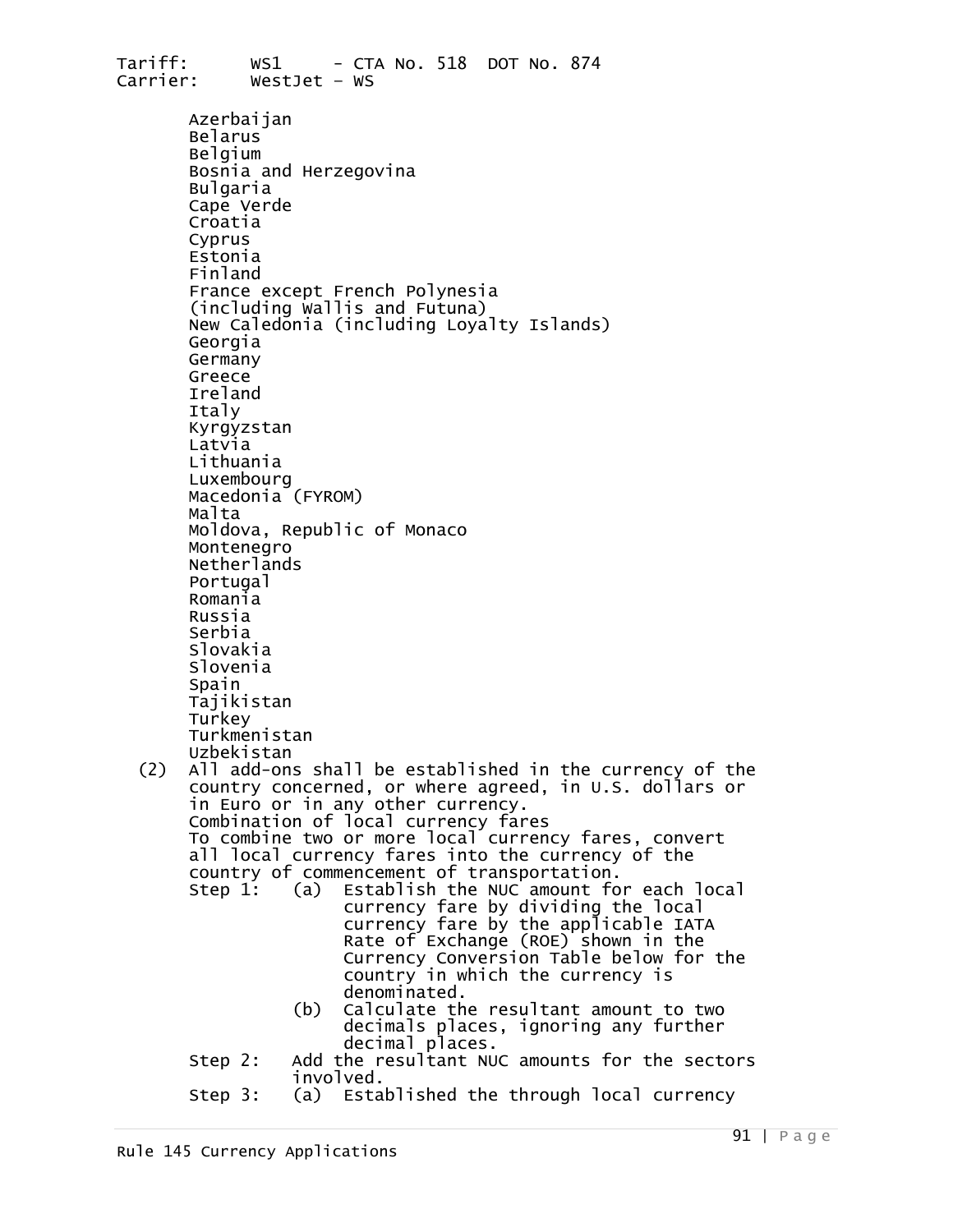> fare by multiplying the total NUC amounts (derived from Steps 1, 2, and 3 above) by the IATA Rate of Exchange (ROE) shown in the currency conversion table below for the country of

- commencement of travel.<br>(b) Calculate the resultant amount of one<br>decimal place beyond the number of decimal places shown next to the local currency in the conversion table below,<br>ignoring any further decimal places.
	- $(c)$  Round up to the next higher rounding unit shown next to the local currency in the currency conversion table, unless<br>otherwise indicated.

Exception: When an international ticket is comprised<br>of all domestic fare components, but within different

countries, the provisions outlines above shall apply.<br>Other Charges Other charges shall be separately converted to the currency of the country of sale using the Bankers' Selling Rate using the rounding units shown next to other charges in the currency conversion table. MCOs for unspecified transportation and PTAs. MCOs for unspecified transportation and PTAs when honored for<br>payment of Air transportation shall be subject to the provisions of Rule 75 (Currency of Payment). The country of payment of the PTA or MCO shall be considered the country of<br>original issue and determine construction Rules to apply. Currency Table For IATÁ Rate of Exchange (ROE) currency conversion table<br>see pages 259-275.<br>Local Currency Rounding Table<br>For those countries where fares are expressed in USA and the USD is not the local currency; see pages 280-Q thru 282.<br>Currency Table Abu Dhabi (See United Arab Emirates) Afghanistan US Dollar USD ROE:1.0 . Note D Round Up: Local Currency -  $1$ Albania<br>Euro Euro EUR ROE:.908104 Note - Round Up: Local Currency - 1 Other Charges - 0.01 Algeria Algerian Dinar DZD ROE:120.675876 Note - Round Up: Local Currency - 1 Other Charges - <sup>1</sup> American Samoa US Dollar USD ROE:1.0 Note - Round Up: Local Currency - 1 Other Charges - 0.1 Angola<br>US Dollar USD ROE: $1.0$  Note D<br>Intency -  $1$  Other Charges -  $0.1$ Round Up: Local Currency -  $1$ Anguilla<br>US Dollar USD ROE:1.0 Note D<br>|rrency - 1 Other Charges - 0.1 Round Up: Local Currency -  $1$ Antigua and Barbuda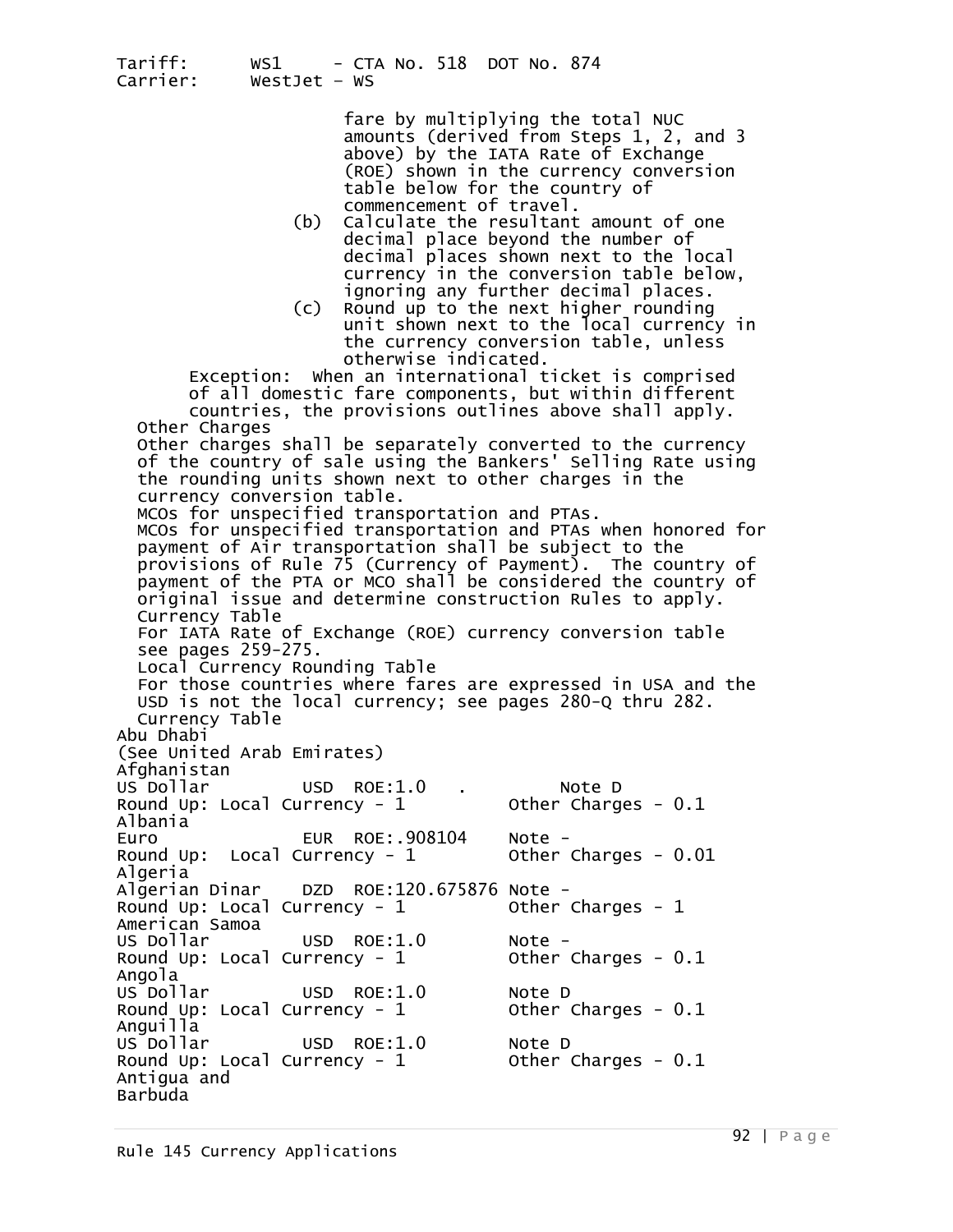Tariff: WS1 - CTA No. 518 DOT No. 874<br>Carrier: WestJet - WS WestJet – WS US Dollar USD ROE:1.0 Note D Round Up: Local Currency -  $1$ Argentina USD ROE: $1.0$  Note D<br>Prency -  $1$  Other Charges -  $0.1$ Round Up: Local Currency -  $1$ Armenia EUR ROE:.908104 Note E<br>rrency - 1 0ther Charges - 0.1 Round Up: Local Currency -  $1$ Aruba<br>Aruban Guilder Aruban Guilder AWG ROE:1.8000000 Note -<br>Round Up: Local Currency - 1 Other Charges - 1 Australia Australian<br>Dollar Dollar AUD ROE:1.468910 Note - Round Up: Local Currency - 1 Other Charges - 0.1 Austria Euro EUR ROE:.908104 Note - Round Up: Local Currency -  $1$ Azerbaijan Euro EUR ROE:.908104 Note E<br>Round Up: Local Currency - 1 0ther Charges - 0.1 Round Up: Local Currency -  $1$ Bahamas<br>US Dollar US Dollar USD ROE:1.0 Note - Round Up: Local Currency - 1 Other Charges - 0.1 Bahrain<br>Bahraini Dinar BHD ROE: .376100 Note -<br>Intency - 1 0ther Charges - 1 Round Up: Local Currency -  $1$ Bangladesh<br>US Dollar USD ROE:1.0 Note D<br>Intency - 1 Other Charges - 0.1 Round Up: Local Currency -  $1$ Barbados<br>US Dollar US Dollar USD ROE:1.0 Note - Round Up: Local Currency - 1 Other Charges - 0.1 Belarus Euro EUR ROE:.908104 Note E Round Up: Local Currency -  $1$ Belgium Euro EUR ROE:.908104 Note - Round Up: Local Currency -  $1$ Belize<br>US Dollar USD ROE:1.0 Note D<br>Intency - 1 Other Charges - 0.1 Round Up: Local Currency -  $1$ Benin, Rep. Of<br>CFA Franc XOF ROE:595.677380 Note -<br>Intency - 100 0ther Charges - 100 Round Up: Local Currency -  $100$ Bermuda US Dollar USD ROE:1.0 Note D Round Up: Local Currency -  $1$ Bhutan NGULTRUM BTN ROE:71.969032 Note -<br>Round Up: Local Currency - 1 0ther Charges - 1 Round Up: Local Currency -  $1$ Bolivia US Dollar USD ROE:1.0 Note D<br>Round Up: Local Currency - 1 Other Charges - 0.1 Round Up: Local Currency -  $1$ Bonaire<br>US Dollar US Dollar USD ROE:1.0 Note - Round Up: Local Currency - 1 Other Charges - 0.1 Bosnia and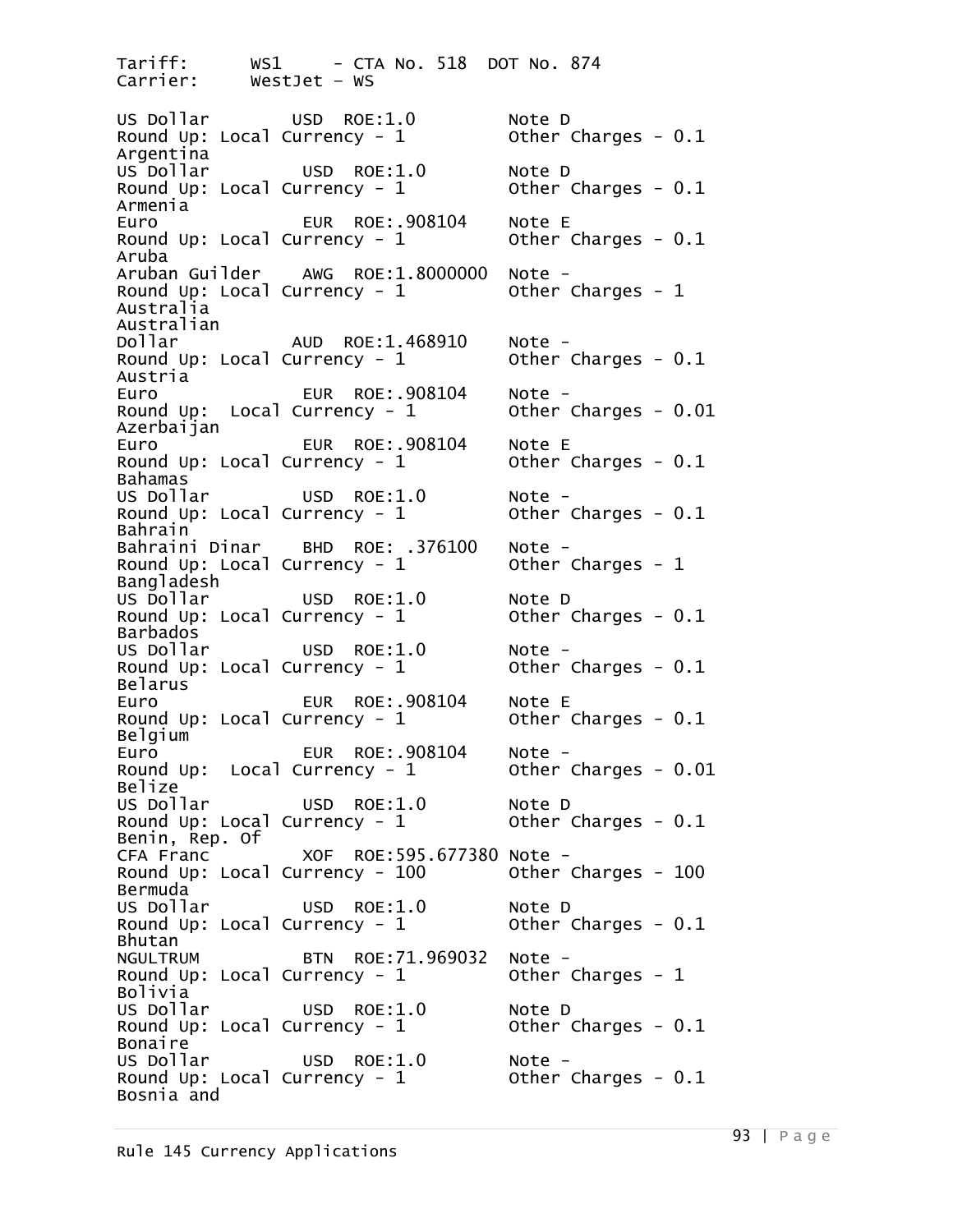Tariff: WS1 - CTA No. 518 DOT No. 874<br>Carrier: WestJet - WS WestJet – WS Herzegovina Euro EUR ROE:.908104 Note E<br>Round Up: Local Currency - 1 0ther Charges - 0.01 Round Up: Local Currency -  $1$ Botswana PULA BWP ROE:11.113232 Note -<br>Round Up: Local Currency - 1 0ther Charges - 0.1 Round Up: Local Currency -  $1$ Brazil<br>US Dollar USD ROE:1.0 Note D<br>Intency - 1 Other Charges - 0.1 Round Up: Local Currency -  $1$ British Virgin Islands<br>US Dollar USD ROE:1.0 Note -<br>Currency - 1 Other Charges - 0.1 Round Up: Local Currency -  $1$ Brunei Darussalam<br>Brunei Dollar Brunei Dollar BND ROE:1.385105 Note -<br>Round Up: Local Currency - 1 Other Charges - 1 Bulgaria<br>Euro EUR ROE:.908104 Note E<br>urrency - 1 0ther Charges - 0.01 Round Up: Local Currency -  $1$ Burkina Faso CFA Franc XOF ROE:595.677380 Note - Round Up: Local Currency - 100 Other Charges - <sup>100</sup> Burundi<br>US Dollar USD ROE:1.0 Note D<br>Intency - 1 Other Charges - 0.1 Round Up: Local Currency -  $1$ Cambodia<br>US Dollar US Dollar USD ROE:1.0 Note - Round Up: Local Currency - 1 Other Charges - 1.0 Cameroon<br>CFA Franc CFA Franc XAF ROE:595.677380 Note - Round Up: Local Currency - 100 Other Charges - <sup>100</sup> Canada Canadian dollar CAD ROE:1.323867 Note - Round Up: Local Currency - 1 Other Charges - 0.1 Cape Verde EUR ROE:.908104 Note E<br>prency - 1 cother Charges - 0.1 Round Up: Local Currency -  $1$ Cayman Islands USD ROE:1.0 Note D<br>Intency - 1 Other Charges - 0.1 Round Up: Local Currency -  $1$ Central African Republic CFA Franc XAF ROE:595.677380 Note - Round Up: Local Currency -  $100$ Chad CFA Franc XAF ROE:595.677380 Note - Round Up: Local Currency -  $100$ Chile<br>US Dollar USD ROE:1.0 Note D<br>Intency - 1 Other Charges - 0.1 Round Up: Local Currency -  $1$ China<br>Yuan Renminbi Yuan Renminbi CNY ROE:7.145291 Note - Round Up: Local Currency - 10 Other Charges - <sup>1</sup> Chinese Taipei Dollar TWD ROE:31.279394 Note - Round Up: Local Currency - 1 Other Charges - 0.5 Colombia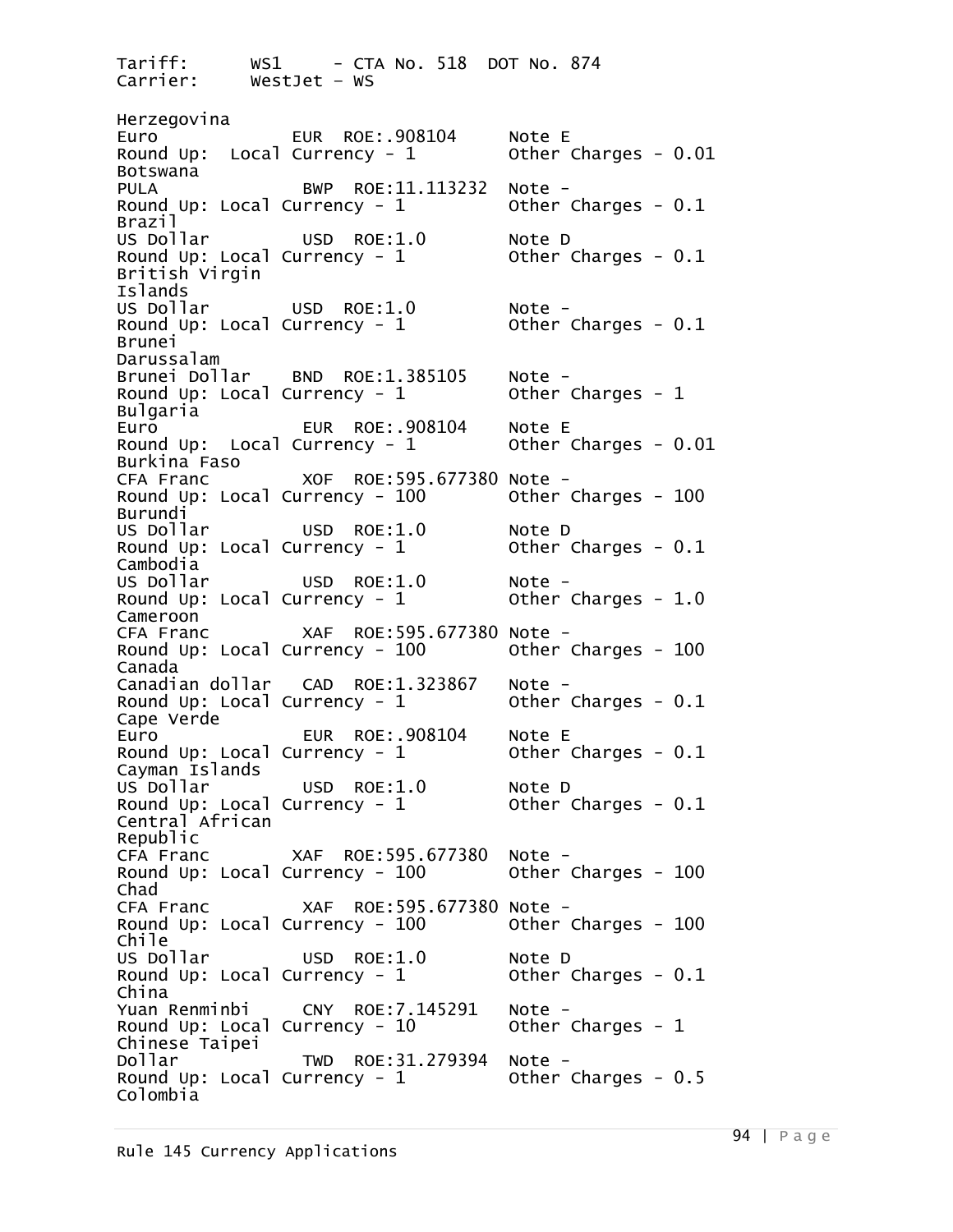Tariff: WS1 - CTA No. 518 DOT No. 874<br>Carrier: WestJet - WS WestJet – WS US Dollar USD ROE:1.0 Note D Round Up: Local Currency -  $1$ Comoros Comoro Franc KMF ROE:446.758035 Note - Round Up: Local Currency -  $100$ Congo (Brazzaville)<br>CFA Franc XI XAF ROE:595.677380 Note -<br>rrency - 100 0ther Charges - 100 Round Up: Local Currency -  $100$ Congo (Kinshasa)<br>US Dollar US Dollar USD ROE:1.0 Note - Round Up: Local Currency - 1 Other Charges - 0.1 Cook Islands New Zealand<br>Dollar Dollar NZD ROE:1.568442 Note - Round Up: Local Currency - 1 Other Charges - 0.1 Costa Rica<br>US Dollar USD ROE:1.0 Note -<br>Intency - 1 Other Charges - 0.1 Round Up: Local Currency -  $1$ Cote d'Ivoire CFA Franc XOF ROE:595.677380 Note -<br>Round Up: Local Currency - 100 Other Charges - 100 Croatia Euro EUR ROE:.908104 Note E Round Up: Local Currency -  $1$ Cuba<br>US Dollar USD ROE:1.0 Note D<br>Intency - 1 Other Charges - 0.1 Round Up: Local Currency -  $1$ Curacao Netherlands Antilles Guilder ANG ROE:1.790000 Note - Round Up: Local Currency - 1 Other Charges - 0.1 Cyprus Euro EUR ROE:0.908104 Note - Round Up: Local Currency - 1 Other Charges - 0.05 Czech Republic<br>Czech Koruna Czech Koruna CZK ROE:23.484744 Note -<br>Round Up: Local Currency - 1 Other Charges - 1 Denmark<br>DANISH KRONE DANISH KRONE DKK ROE:6.773884 Note - Round Up: Local Currency -  $5$ Djibouti<br>Djibouti Franc DJF ROE:177.721000 Note -<br>Intency - 100 0ther Charges - 100 Round Up: Local Currency -  $100$ Dominica<br>US Dollar USD ROE:1.0 Note D<br>Intency - 1 Other Charges - 0.1 Round Up: Local Currency -  $1$ Dominican Republic US Dollar USD ROE:1.0 Note D<br>Round Up: Local Currency - 1 Other Charges - 0.1 Round Up: Local Currency -  $1$ Ecuador<br>US Dollar US Dollar USD ROE:1.0 Note - Round Up: Local Currency - 1 Other Charges - 0.1 Egypt EGYPTIAN Pound EGP ROE:16.560000 Note -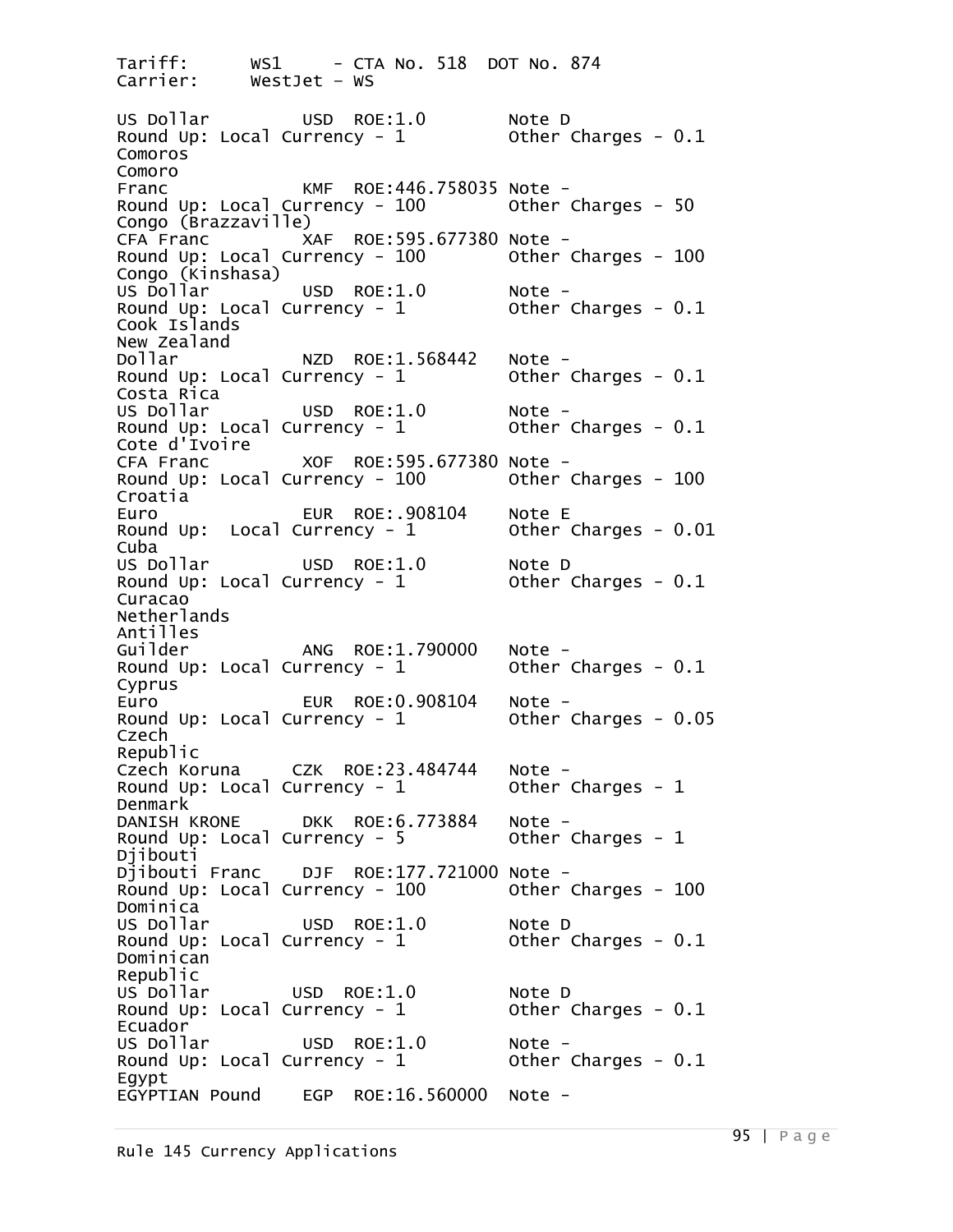Tariff: WS1 - CTA No. 518 DOT No. 874<br>Carrier: WestJet - WS WestJet – WS Round Up: Local Currency - 1 Other Charges - 1 El Salvador<br>US Dollar USD ROE:1.0 Note -<br>Intency - 1 Other Charges - 0.1 Round Up: Local Currency -  $1$ Equatorial Guinea CFA franc XAF ROE:595.677380 Note - Round Up: Local Currency - 100 Other Charges - <sup>100</sup> Eritrea<br>US Dollar USD ROE:1.0 Note D<br>Intency - 1 Other Charges - 0.1 Round Up: Local Currency -  $1$ Estonia euro EUR ROE:.908104 Note - Round Up: Local Currency -  $5$ Ethiopia<br>US Dollar USD ROE:1.0 Note D<br>Intency - . Other Charges - 0.1 Round Up: Local Currency - . Eswatini<br>Lilangeni SZL ROE:15.071386 Note -<br>Intency - 10 0ther Charges - 1 Round Up: Local Currency -  $10$ European M. Union Euro EUR ROE:.908104 Note - Round Up: Local Currency - 1 Other Charges - 0.5 Falkland Islands Falkland Islands Pound FKP ROE:.818146 Note - Round Up: Local Currency -  $1$ Faroe Islands<br>Danish Krone DKK ROE:6.773884 Note -<br>Intency - 5 0ther Charges - 0.1 Round Up: Local Currency -  $5$ Fiji<br>Fiji Dollar FJD ROE:2.204261 Note -<br>Intency - 1 Other Charges - 0.1 Round Up: Local Currency -  $1$ Finland<br>Euro EUR ROE:.908104 Note -<br>urrency - 1 0ther Charges - 0.01 Round Up: Local Currency -  $1$ France Euro EUR ROE:.908104 Note - Round Up: Local Currency -  $1$ French Guiana Euro EUR ROE:.908104 Note - Round Up: Local Currency - 1 Other Charges - 0.01 French Polynesia CFP Franc XPF ROE:108.365631 Note - Round Up: Local Currency -  $5$ Gabon<br>CFA Franc XAF ROE:595.677380 Note -<br>prency - 100 0ther Charges - 100 Round Up: Local Currency -  $100$ Gambia<br>US Dollar US Dollar USD ROE:1.0 Note - Round Up: Local Currency - 1 Other Charges - 0.1 Georgia Euro EUR ROE:.908104 Note E Round Up: Local Currency -  $1$ Germany Euro EUR ROE:.908104 Note - Round Up: Local Currency - 1 Other Charges - 0.01 Ghana<br>US Dollar USD ROE:1.0 Note D<br>Intency - 1 Other Charges - 0.1 Round Up: Local Currency -  $1$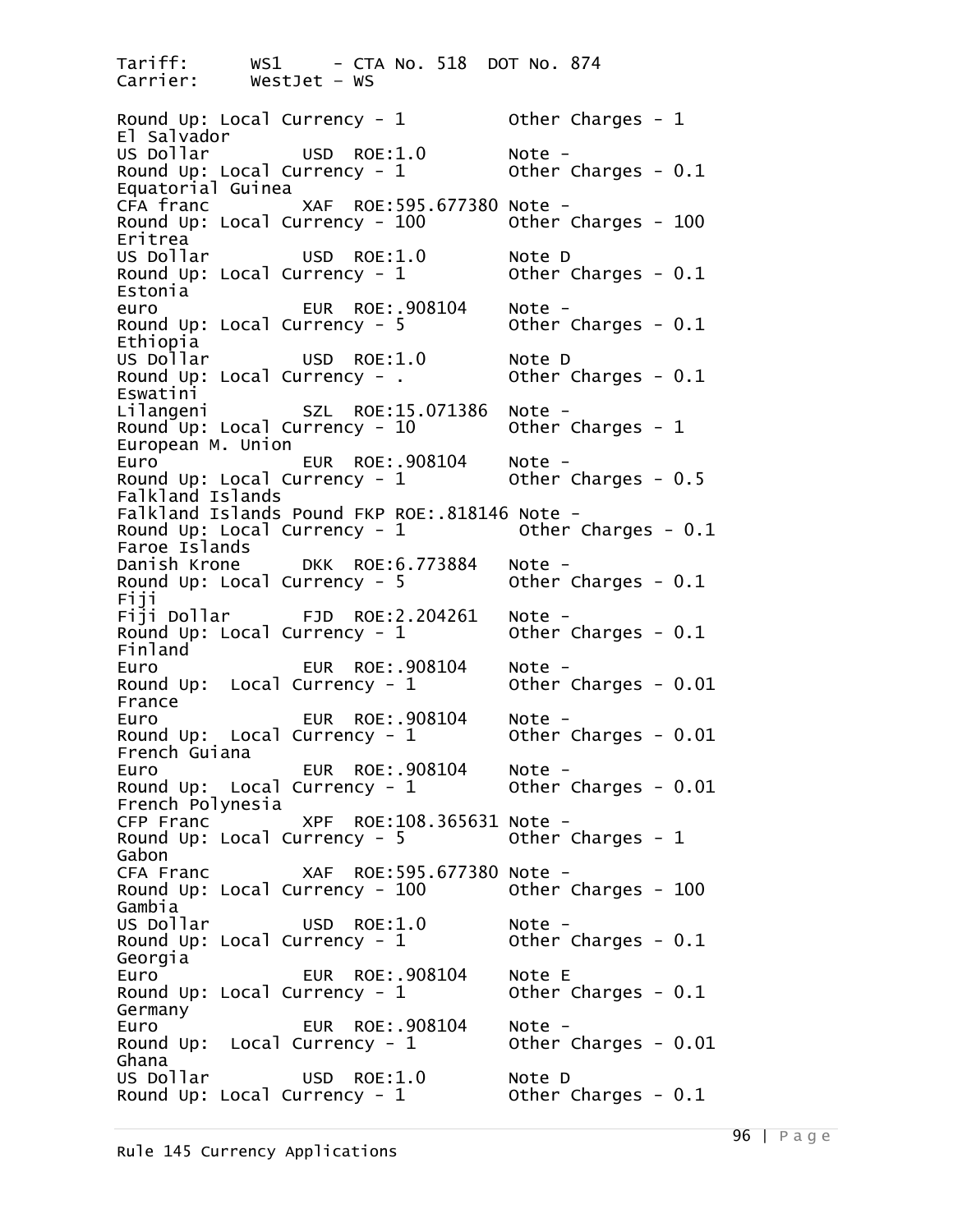Tariff: WS1 - CTA No. 518 DOT No. 874<br>Carrier: WestJet - WS WestJet – WS Gibraltar Gibraltar<br>Pound GIP ROE:.818146 Note -<br>Prency - 1 Other Charges - 0.1 Round Up: Local Currency -  $1$ Greece Euro EUR ROE:.908104 Note - Round Up: Local Currency - 100 Other Charges - <sup>10</sup> Greenland<br>Danish Krone Danish Krone DKK ROE:6.773884 Note - Round Up: Local Currency - 5 Other Charges - <sup>1</sup> Grenada<br>US Dollar USD ROE:1.0 Note D<br>Intency - 1 Other Charges - 0.1 Round Up: Local Currency -  $1$ Guadeloupe Euro EUR ROE:.908104 Note - Round Up: Local Currency - 1 Other Charges - 0.01 Guam<br>US Dollar USD ROE:1.0 Note -<br>Intency - 1 Other Charges - 0.1 Round Up: Local Currency -  $1$ Guatemala<br>US Dollar USD ROE: $1.0$  Note D<br>Intency -  $1$  Other Charges -  $0.1$ Round Up: Local Currency -  $1$ Guinea<br>US Dollar USD ROE:1.0 Note D<br>Intency - 1 Other Charges - 0.1 Round Up: Local Currency -  $1$ Guinea-Bissau CFA Franc XOF ROE:595.677380 Note - Round Up: Local Currency -  $1$ Guyana<br>US Dollar USD ROE:1.0 Note -<br>Intency - 1 Other Charges - 1 Round Up: Local Currency -  $1$ Haiti<br>US Dollar USD ROE:1.0 Note -<br>Intency - 1 Other Charges - 0.1 Round Up: Local Currency -  $1$ Honduras<br>US Dollar USD ROE:1.0 Note D<br>Intency - 1 Other Charges - 0.1 Round Up: Local Currency -  $1$ Hong Kong Hong Kong Dollar HKD ROE:7.841150 Note -<br>Round Up: Local Currency - 10 Other Charges - 1 Hungary HUF ROE:299.756829 Note -<br>Intency - 10 0ther Charges - 10 Round Up: Local Currency -  $10$ Iceland<br>Iceland Krone ISK ROE:126.754430 Note -<br>Intency - 100 0ther Charges - 10 Round Up: Local Currency -  $100$ India<br>Indian Rupee Indian Rupee INR ROE:71.969032 Note -<br>Round Up: Local Currency - 5 Other Charges - 1 Indonesia Indonesian Rupiah IDR ROE:14126.800000 Note -<br>Round Up: Local Currency - 1 Other Charges - 0.1 Iran, Islamic Republic of Iranian Rial IRR ROE:112807.000000 Note -<br>Round Up: Local Currency - 100 Other Charges - 100 Iraq<br>Iraq Dinar IQD ROE:1199.765150 Note D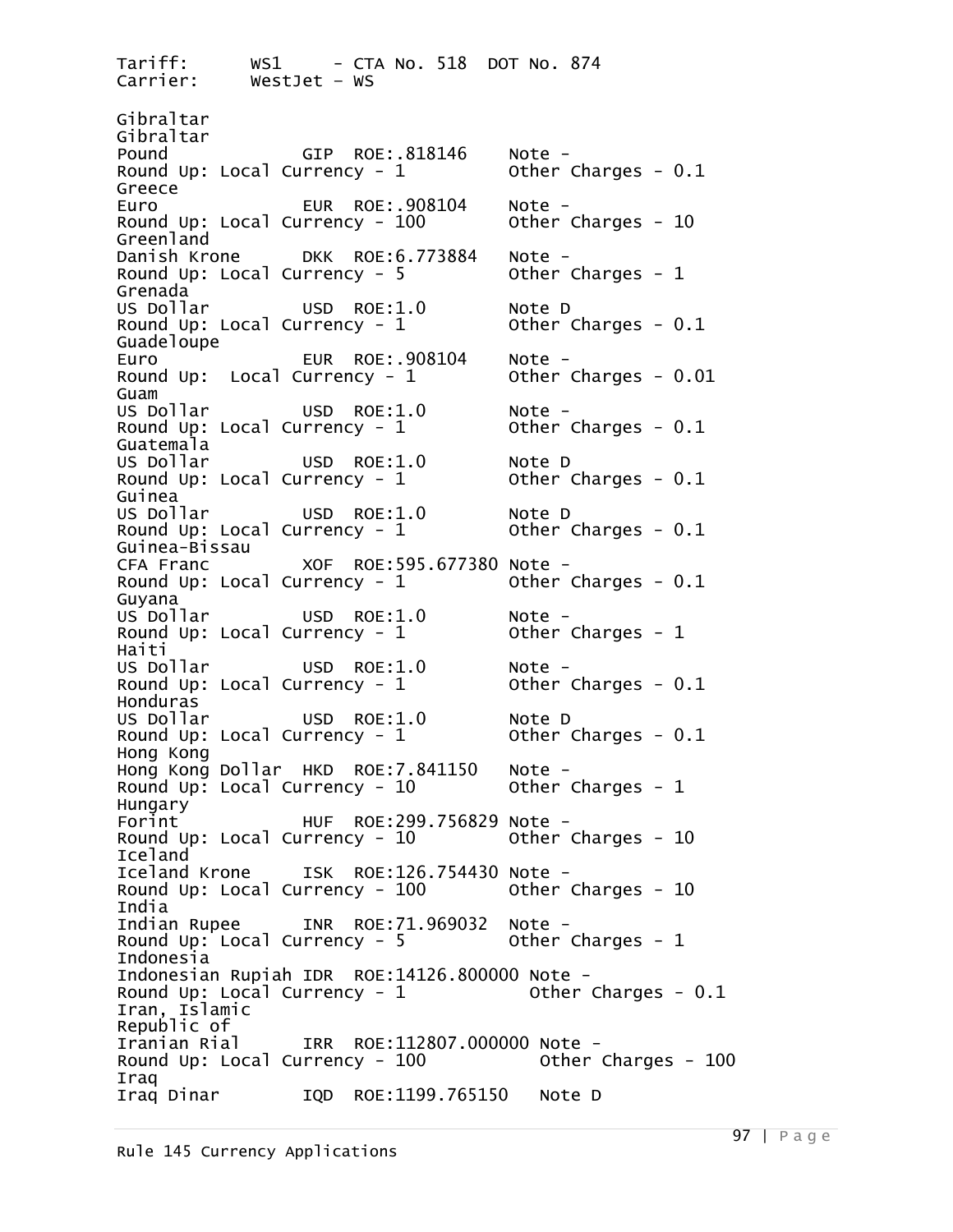Tariff: WS1 - CTA No. 518 DOT No. 874  $WestJet - WS$ Round Up: Local Currency - 0.1 Other Charges - 0.05 Ireland Euro EUR ROE:.908104 Note - Other Charges -  $0.01$ Israel<br>US Dollar USD ROE:1.0 Note D<br>Intency - 1 Other Charges - 0.1 Round Up: Local Currency -  $1$ Italy Euro EUR ROE:.908104 Note - Round Up: Local Currency - 1 Other Charges - 0.01 Jamaica<br>US Dollar USD ROE: $1.0$  Note -<br>
university - 1 Other Charges - 0.1 Round Up: Local Currency -  $1$ Japan YEN JPY ROE:106.608770 Note - Round Up: Local Currency - 100 Other Charges - <sup>10</sup> Jordan<br>Jordanian Dinar JOD ROE: .709000 Note -<br>Intency - 1 0ther Charges - 0.05 Round Up: Local Currency -  $1$ Kazakhstan Tenge KZT ROE:387.166000 Note D<br>Round Up: Local Currency - 1 0ther Charges - 0.1 Round Up: Local Currency -  $1$ Kenya<br>US Dollar USD ROE:1.0 Note D<br>Intency - 1 Other Charges - 0.1 Round Up: Local Currency -  $1$ Kiribati Australian<br>Dollar Dollar AUD ROE:1.468910 Note - Round Up: Local Currency - 1 Other Charges - 0.1 Korea, Democratic People's Republic of North Korean Won KPW ROE:107.250000 Note - Round Up: Local Currency - 1 Other Charges - <sup>1</sup> Korea, Republic of<br>Korean Won Korean Won KRW ROE:1201.730079 Note -<br>Round Up: Local Currency - 100 Other Charges - 100 Kuwait<br>Kuwait Dinar KWD ROE:.304751 Note -<br>prency - 1 cother Charges - 0.05 Round Up: Local Currency -  $1$ Kyrgyzstan Euro EUR ROE:.908104 Note E Round Up: Local Currency -  $1$ Laos, People's Democratic Republic of<br>US Dollar USD ROE:1.0 Note D<br>Currency - 1 Other Charges - 0.1 Round Up: Local Currency -  $1$ Latvia Euro EUR ROE:.908104 Note - Round Up: Local Currency - 1 Other Charges - 0.1 Lebanon<br>US Dollar US Dollar USD ROE:1.0 Note - Round Up: Local Currency - 1 Other Charges - 0.1 Lesotho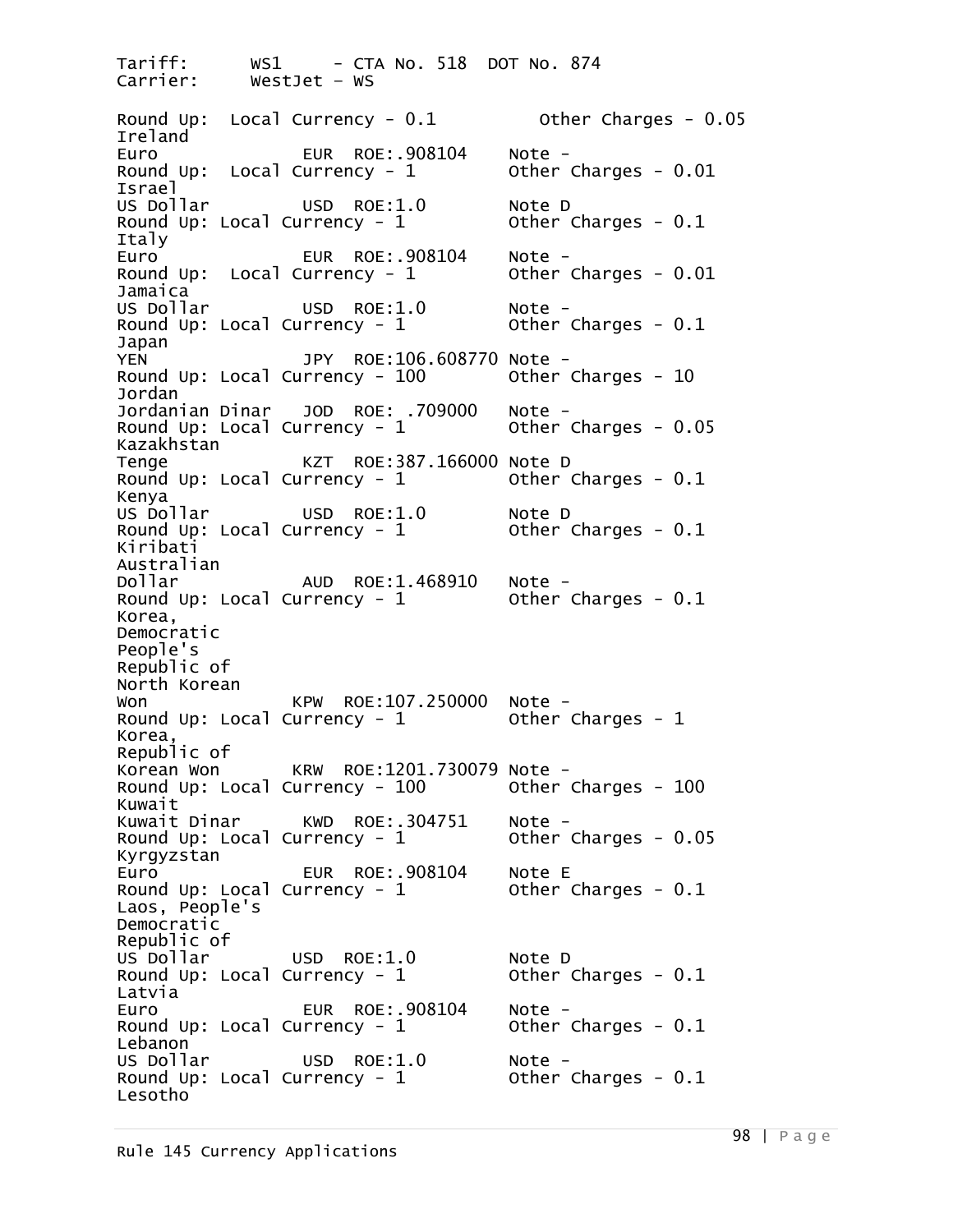Tariff: WS1 - CTA No. 518 DOT No. 874<br>Carrier: WestJet - WS WestJet – WS LOTI LSL ROE:15.071386 Note - Round Up: Local Currency - 10 Other Charges - 0.1 Liberia<br>US Dollar US Dollar USD ROE:1.0 Note - Round Up: Local Currency - 1 Other Charges - 0.1 Libyan Arab Jamahiriya<br>Libyan Dinar LYD ROE:1.431813 Note -<br>Currency - 0.1 Other Charges - 0.05 Round Up: Local Currency -  $0.1$ Lithuania Euro EUR ROE:.908104 Note - Round Up: Local Currency - 1 Other Charges - 0.1 Luxembourg Luxembourg Euro EUR ROE:.908104 Note - Round Up: Local Currency - 1 Other Charges - 0.01 Macao Pataca MOP ROE:8.076385 Note - Round Up: Local Currency -  $10$ Madagascar<br>US Dollar USD ROE:1.0 Note D<br>Intency - 100 Other Charges - 50 Round Up: Local Currency -  $100$ Malawi<br>US Dollar USD ROE:1.0 Note D<br>Intency - 1 Other Charges - 0.1 Round Up: Local Currency -  $1$ Malaysia Malaysian<br>Ringgit Ringgit MYR ROE:4.194384 Note - Round Up: Local Currency - 1 Other Charges - <sup>1</sup> Maldives<br>US Dollar USD ROE:1.0 Note D<br>|rrency - 1 Other Charges - 0.1 Round Up: Local Currency -  $1$ Mali CFA Franc XOF ROE:595.677380 Note - Round Up: Local Currency - 100 Other Charges - <sup>100</sup> Malta<br>Euro Euro EUR ROE:.908104 Note - Round Up: Local Currency - 1 Other Charges - 0.1 Marshall Islands<br>US Dollar US Dollar USD ROE:1.0 Note - Round Up: Local Currency - 1 Other Charges - 0.1 Martinique Euro EUR ROE:.908104 Note - Round Up: Local Currency - 1 Other Charges - 0.01 Mauritania Ouguiya MRO ROE:37.391920 Note - Round Up: Local Currency - 20 Other Charges - <sup>10</sup> Mauritius<br>Mauritius Rupee Mauritius Rupee MUR ROE:37.445118 Note - Round Up: Local Currency - 5 Other Charges - <sup>1</sup> Mayotte Euro EUR ROE:.908104 Note - Round Up: Local Currency - 1 Other Charges - 0.01 Mexico<br>US Dollar USD ROE:1.0 Note D<br>|rrency - 1 Other Charges - 0.1 Round Up: Local Currency -  $1$ Micronesia<br>US Dollar  $USD$  ROE:1.00 Note -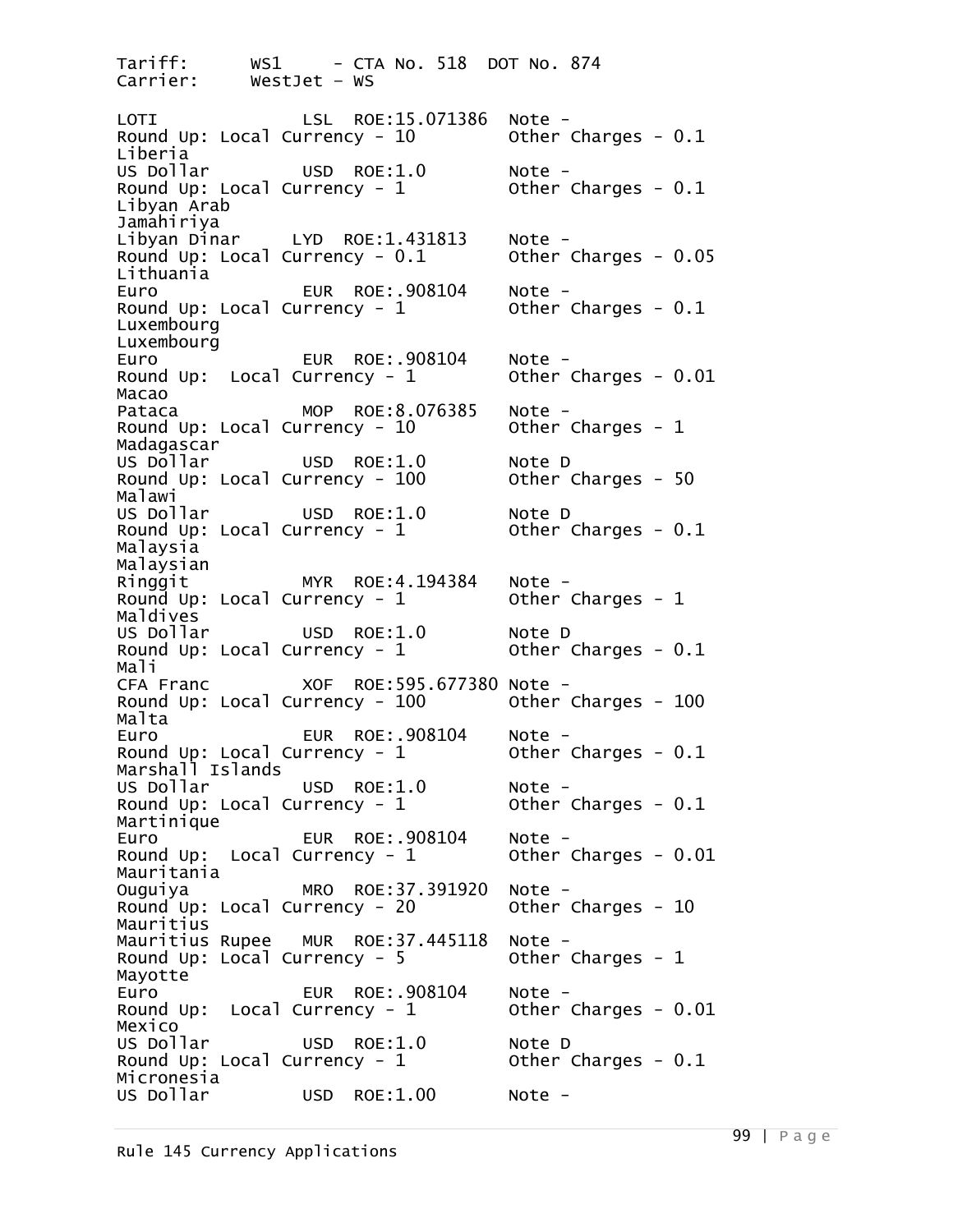Tariff: WS1 - CTA No. 518 DOT No. 874<br>Carrier: WestJet - WS WestJet – WS Round Up: Local Currency - 1 0ther Charges - 0.1 Moldova, Republic of Euro EUR ROE:.908104 Note E Round Up: Local Currency -  $1$ Monaco<br>Euro Euro EUR ROE:.908104 Note - Round Up: Local Currency - 1 Other Charges - 0.01 Mongolia<br>US Dollar USD ROE:1.0 Note D<br>|rrency - 1 Other Charges - 0.1 Round Up: Local Currency -  $1$ Montenegro Euro EUR ROE:.908104 Note -<br>Round Up: Local Currency - 1 Other Charges - 0.1 Montserrat<br>US Dollar USD ROE: $1.0$  Note D<br>Intency -  $1$  Other Charges -  $0.1$ Round Up: Local Currency -  $1$ Morocco<br>Moroccan Dirham Moroccan Dirham MAD ROE:9.756254 Note -<br>Round Up: Local Currency - 5 Other Charges - 1 Mozambique Metical MZM ROE:62.046000 Note - Round Up: Local Currency - 10000 Other Charges - <sup>10000</sup> Myanmar<br>Kyat Kyat MMK ROE:1546.704423 Note D Round Up: Local Currency -  $1$ Namibia<br>Namibian Dollar Namibian Dollar - NAD - ROE:15.071386 - Note -<br>Round Up: Local Currency - 10 - - - - Other Charges - 1 Nauru Australian<br>Dollar Dollar AUD ROE:1.468910 Note - Round Up: Local Currency - 1 Other Charges - 0.1 Nepal<br>Nepalese Rupee Nepalese Rupee NPR ROE:115.150452 Note -<br>Round Up: Local Currency - 1 Other Charges - 0.1 Netherlands Netherlands Euro EUR ROE:.908104 Note - Round Up: Local Currency - 1 Other Charges - 0.01 Netherlands Antilles Netherlands Antillean<br>Guilder ANG ROE:1.790000 Note -<br>Intency - 1 0ther Charges - 1 Round Up: Local Currency -  $1$ New Caledonia<br>CFP Franc CFP Franc XPF ROE:108.365631 Note - Round Up: Local Currency - 100 Other Charges - <sup>10</sup> New Zealand New Zealand<br>Dollar Dollar NZD ROE:1.568442 Note - Round Up: Local Currency - 1 Other Charges - 0.1 Nicaragua<br>US Dollar USD ROE:1.0 Note D<br>Intency - 1 Other Charges - 0.1 Round Up: Local Currency -  $1$ Niger CFA Franc XOF ROE:595.677380 Note -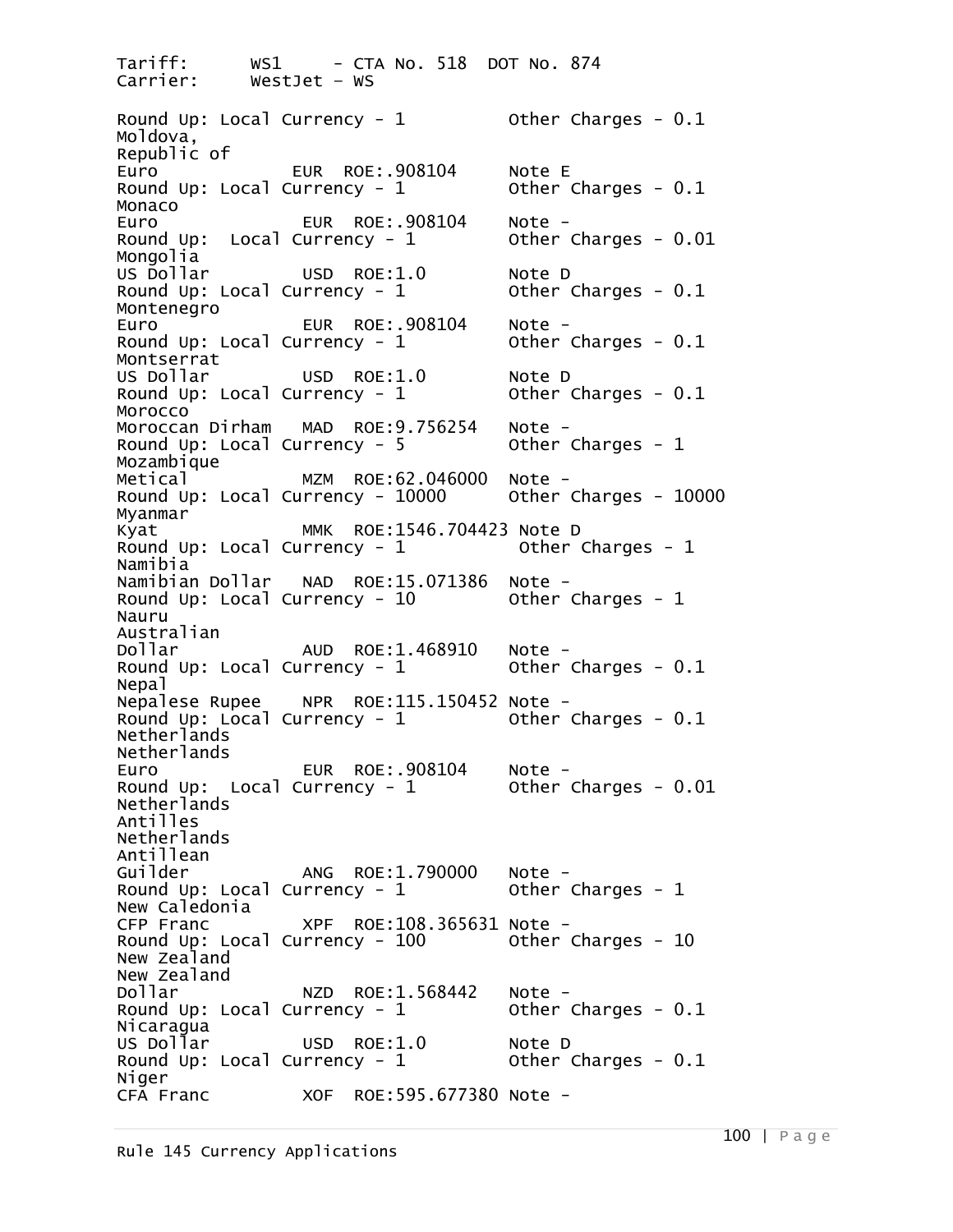Tariff: WS1 - CTA No. 518 DOT No. 874 WestJet – WS Round Up: Local Currency - 100 Other Charges - 100 Nigeria<br>US Dollar USD ROE:1.0 Note D<br>Intency - 1 Other Charges - 0.1 Round Up: Local Currency -  $1$ Niue New Zealand Dollar NZD ROE:1.568442 Note -<br>Round Up: Local Currency - 1 Other Charges - 0.1 Norfolk Island Australian Dollar AUD ROE:1.468910 Note -<br>Round Up: Local Currency - 1 Other Charges - 0.1 Northern Mariana Islands<br>US Dollar US Dollar USD ROE:1.0 Note - Round Up: Local Currency - 1 Other Charges - 0.1 Norway<br>Norwegian Krone Norwegian Krone NOK ROE:9.026063 Note -<br>Round Up: Local Currency - 5 Other Charges - 1 Occupied Palestinian Territory US Dollar USD ROE:1.0 Note - Round Up: Local Currency - 1 Other Charges - 0.1 Oman<br>Rial Omani Rial Omani OMR ROE: .384500 Note - Round Up: Local Currency - 1 Other Charges - <sup>1</sup> Pakistan<br>Pakistan Rupee Pakistan Rupee PKR ROE:156.955904 Note -<br>Round Up: Local Currency - 10 Other Charges - 1 Palau<br>US Dollar US Dollar USD ROE:1.0 Note - Round Up: Local Currency - 1 Other Charges - 0.1 Panama<br>US Dollar USD ROE:1.0 Note D<br>|rrency - 1 Other Charges - 0.1 Round Up: Local Currency -  $1$ Papua New Guinea KINA PGK ROE:3.487872 Note - Round Up: Local Currency - 1 Other Charges - 0.1 Paraguay<br>US Dollar USD ROE:1.0 Note D<br>|rrency - 1 Other Charges - 0.1 Round Up: Local Currency -  $1$ Peru<br>US Dollar USD ROE:1.0 Note D<br>|rrency - 1 Other Charges - 0.1 Round Up: Local Currency -  $1$ Philippines<br>US Dollar USD ROE:1.0 Note D<br>|rrency - 1 Other Charges - 0.1 Round Up: Local Currency -  $1$ Poland PLN PLN ROE:3.948006 Note - Round Up: Local Currency - 1 Other Charges - 0.1 Portugal Portuguese Euro EUR ROE:.908104 Note -<br>Round Up: Local Currency - 1 0ther Charges - 0.01 Round Up: Local Currency -  $1$ Puerto Rico<br>US Dollar US Dollar USD ROE:1.0 Note - Round Up: Local Currency - 1 Other Charges - 0.1 Qatar<br>Qatari Rial QAR ROE:3.640000 Note -<br>Intency - 10 0ther Charges - 10 Round Up: Local Currency -  $10$ Reunion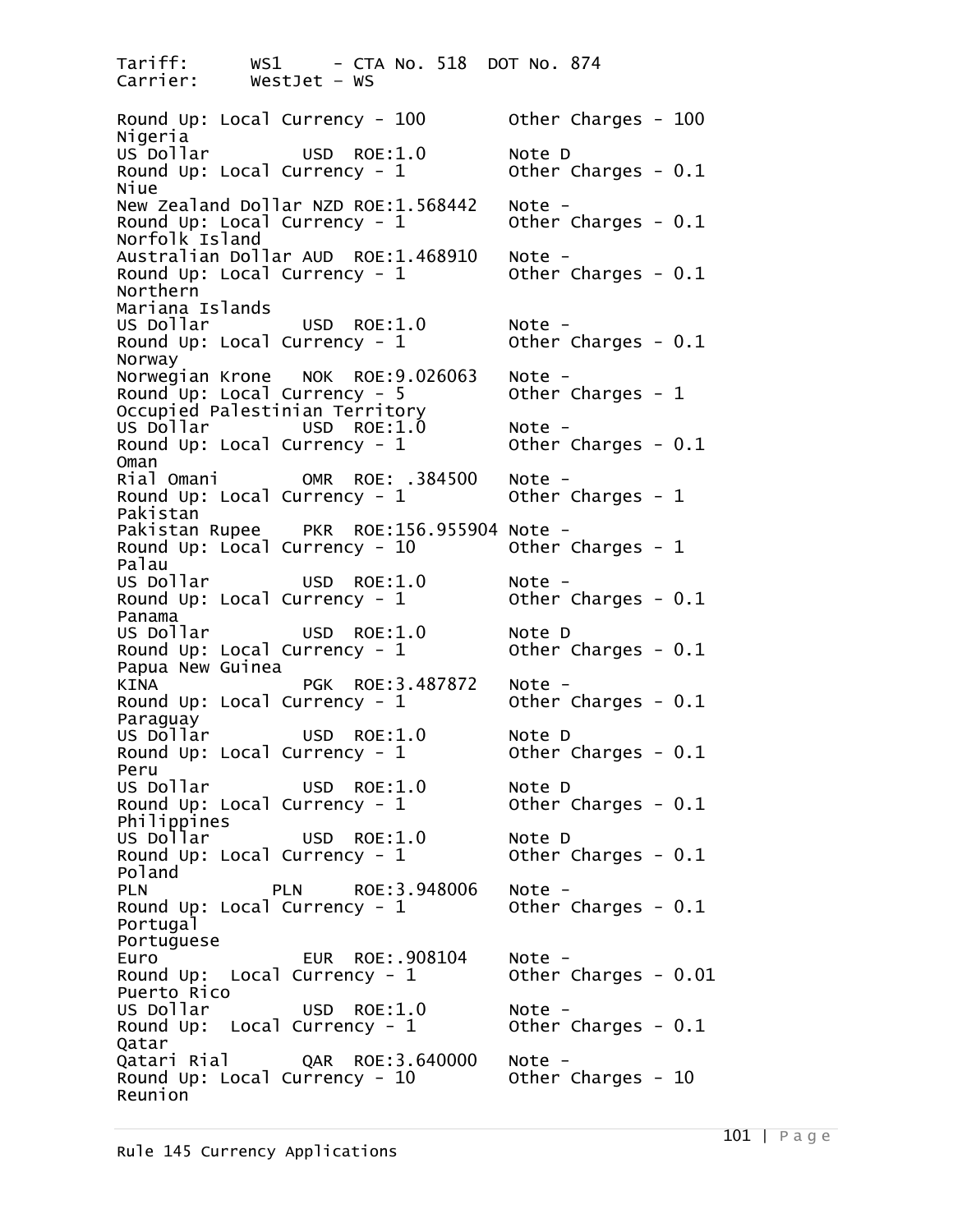Tariff: WS1 - CTA No. 518 DOT No. 874<br>Carrier: WestJet - WS WestJet – WS Euro EUR ROE:.908104 Note - Round Up: Local Currency - 1 Other Charges - 0.01 Romania Euro EUR ROE:.908104 Note E Round Up: Local Currency -  $1$ Russian Federation Euro EUR ROE:.908104 Note E<br>Round Up: Local Currency - 1 0ther Charges - 0.01 Round Up: Local Currency -  $1$ Rwanda US Dollar USD ROE:1.0 Note D Round Up: Local Currency -  $1$ Saba<br>US Dollar US Dollar USD ROE:1.0 Note - Round Up: Local Currency - 1 Other Charges - 0.1 Saint Helena Saint Helena<br>Pound SHP ROE: 0.818146 Note -<br>Currency - 1 0ther Charges - 0.1 Round Up: Local Currency -  $1$ Saint Kitts and Nevis<br>US Dollar US Dollar USD ROE:1.0 Note D Round Up: Local Currency -  $1$ Saint Lucia<br>US Dollar USD ROE:1.0 Note D<br>|rrency - 1 Other Charges - 0.1 Round Up: Local Currency -  $1$ Saint Maarten Guilder Netherlands ANG ROE:1.790000 Note -<br>Antilles<br>Round Up: Local Currency - 1 Other Charges - 0.1 Round Up: Local Currency -  $1$ Saint Pierre and Miquelon<br>Euro EUR ROE:.908104 Note -<br>urrency - 0.01 other Charges - 0.01 Round Up: Local Currency -  $0.01$ Saint Vincent and The Grenadines<br>US Dollar US Dollar USD ROE:1.0 Note D Round Up: Local Currency -  $1$ Samoa Tala WST ROE:2.758274 Note - Round Up: Local Currency - 1 Other Charges - 0.1 Sao Tome and Principe<br>US Dollar US Dollar USD ROE:1.0 Note - Round Up: Local Currency -  $1$ Saudi Arabia Saudi Riyal SAR ROE:3.750000 Note - Round Up: Local Currency -  $1$ Senegal<br>CFA Franc XOF ROE:595.677380 Note -<br>190 – 100 – Other Charges - 100 Round Up: Local Currency -  $100$ Serbia Euro EUR ROE:.908104 Note E Round Up: Local Currency -  $1$ Seychelles Seychelles Rupee SCR ROE:14.552957 Note - Round Up: Local Currency - 1 Other Charges - <sup>1</sup>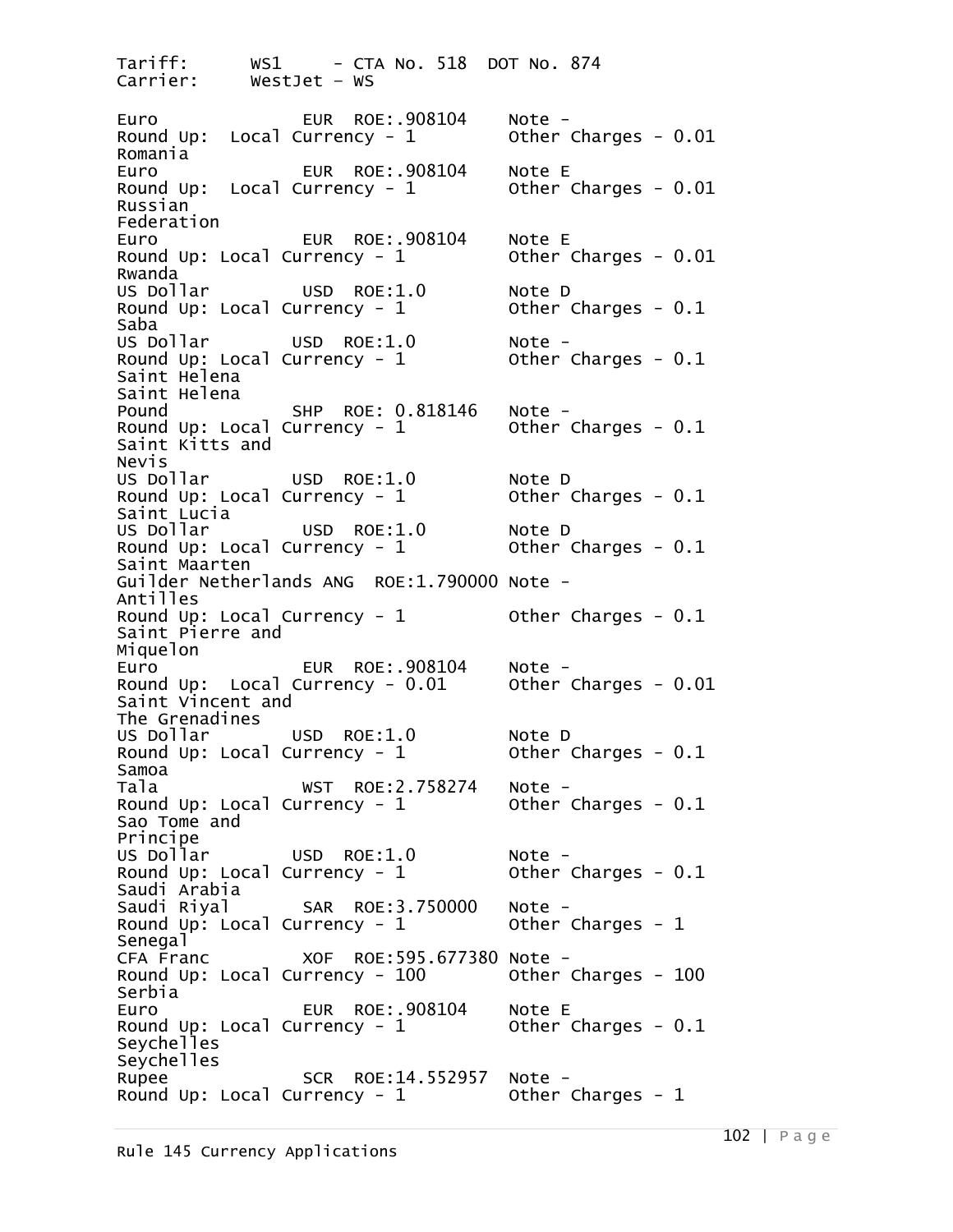Tariff: WS1 - CTA No. 518 DOT No. 874<br>Carrier: WestJet - WS WestJet – WS Sierra Leone<br>US Dollar US Dollar USD ROE:1.0 Note - Round Up: Local Currency - 1 Other Charges - 0.1 Singapore Singapore<br>Dollar Dollar SGD ROE:1.385105 Note - Round Up: Local Currency - 1 Other Charges - <sup>1</sup> Slovakia Euro EUR ROE:.908104 Note - Round Up: Local Currency - 1 Other Charges - <sup>1</sup> Slovenia<br>Euro EUR ROE:.908104 Note -<br>Intency - 100 0ther Charges - 1 Round Up: Local Currency -  $100$ Solomon Islands Solomon Islands<br>Dollar Dollar SBD ROE:8.494263 Note - Round Up: Local Currency - 1 Other Charges - 0.1 Somalia<br>US Dollar USD ROE:1.0 Note D<br>Intency - 1 Other Charges - 0.1 Round Up: Local Currency -  $1$ South Africa Rand ZAR ROE:15.071386 Note - Round Up: Local Currency - 10 Other Charges - <sup>1</sup> South Sudan South Sudanese Pound SSP ROE:159.403000 Note G Round Up: Local Currency -  $1$ Spain Euro EUR ROE:.908104 Note - Round Up: Local Currency - 1 Other Charges - 0.01 Sri Lanka<br>SRI LANKA RUPEE SRI LANKA RUPEE LKR ROE:181.346000 Note -<br>Round Up: Local Currency - 100 Other Charges - 1 Sudan<br>Sudanese Dinar SDG ROE:45.225000 Note G<br>Intency - 1 0ther Charges - 1 Round Up: Local Currency -  $1$ Suriname<br>US Dollar USD ROE:1.0 Note D<br>|rrency - 1 Other Charges - 0.1 Round Up: Local Currency -  $1$ Sweden<br>Swedish Krone Swedish Krone SEK ROE:9.726038 Note - Round Up: Local Currency - 5 Other Charges - <sup>1</sup> Switzerland<br>SWISS Franc SWISS Franc CHF ROE:.987367 Note - Round Up: Local Currency - 1 Other Charges - 0.5 Syrian Arab Republic Syrian Pound SYP ROE:436.000000 Note G Round Up: Local Currency -  $1$ Tajikistan<br>Euro EUR ROE:.908104 Note E<br>Intency - 1 0ther Charges - 0.1 Round Up: Local Currency -  $1$ Tanzania, United Republic of US Dollar USD ROE:1.0 Note D<br>Round Up: Local Currency - 1 Other Charges - 0.1 Round Up: Local Currency -  $1$ Thailand Baht THB ROE:30.821100 Note - Round Up: Local Currency -  $5$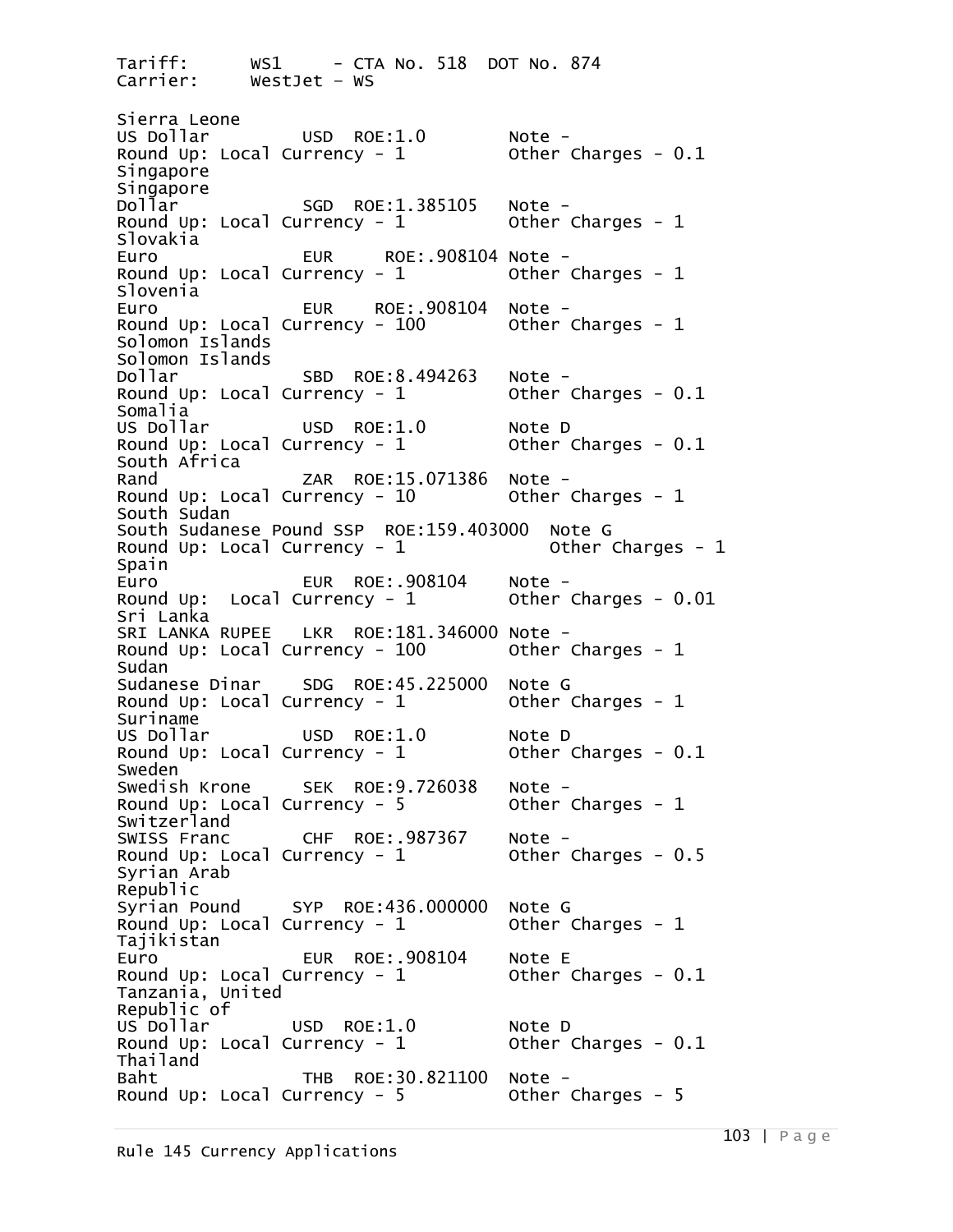Tariff: WS1 - CTA No. 518 DOT No. 874<br>Carrier: WestJet - WS WestJet – WS Timor - Leste US Dollar USD ROE:1.0 Note -<br>Round Up: Local Currency - 5 Other Charges - 0.1 Togo<br>CFA Franc CFA Franc XOF ROE:595.677380 Note - Round Up: Local Currency -  $100$ Tonga<br>Pa'anga TOP ROE:2.385951 Note -<br>Intency - 1 0ther Charges - 0.1 Round Up: Local Currency -  $1$ Trinidad and Tobago<br>US Dollar USD ROE:1.0  $\blacksquare$  Note D<br>University - 1 Other Charges - 0.1 Round Up: Local Currency -  $1$ Tunisia<br>Tunisian Dinar Tunisian Dinar TND ROE:2.918174 Note -<br>Round Up: Local Currency - 0.5 Other Charges - 0.5 Turkey Turkish<br>Lira Lira TRY ROE:5.715780 Note D Round Up: Local Currency -  $1$ Turkmenistan<br>New Manat New Manat TMT ROE:3.500000 Note D Round Up: Local Currency -  $1$ Turks and Caicos Islands USD ROE:1.0 Note -<br>Currency - 1 Other Charges - 0.1 Round Up: Local Currency -  $1$ Tuvalu Australian AUD ROE:1.468910 Note -<br>prency - 1 cother Charges - 0.1 Round Up: Local Currency -  $1$ Uganda<br>US Dollar USD ROE:1.0 Note D<br>Intency - 1 Other Charges - 0.1 Round Up: Local Currency -  $1$ Ukraine<br>US Dollar USD ROE: $1.0$  Note D<br>Intency -  $1$  Other Charges -  $0.1$ Round Up: Local Currency -  $1$ United Arab Emirates (Comprised of Abu Dhabi, Ajman, Dubai, Fujairah, Ras-el-Khaimah, Sharjah, Umm Al Qaiwain) AED ROE:3.672750 Note -<br>Currency - 10 0ther Charges - 10 Round Up: Local Currency -  $10$ United Kingdom Pound Sterling GBP ROE:0.818146 Note -<br>Round Up: Local Currency - 1 Other Charges - 0.1 United States US Dollar USD ROE:1.0 Note - Round Up: Local Currency - 1 Other Charges - 0.1 Uruguay<br>US Dollar USD ROE:1.0 Note D<br>Intency - 1 Other Charges - 0.1 Round Up: Local Currency -  $1$ Uzbekistan Euro EUR ROE:.908104 Note E Round Up: Local Currency -  $1$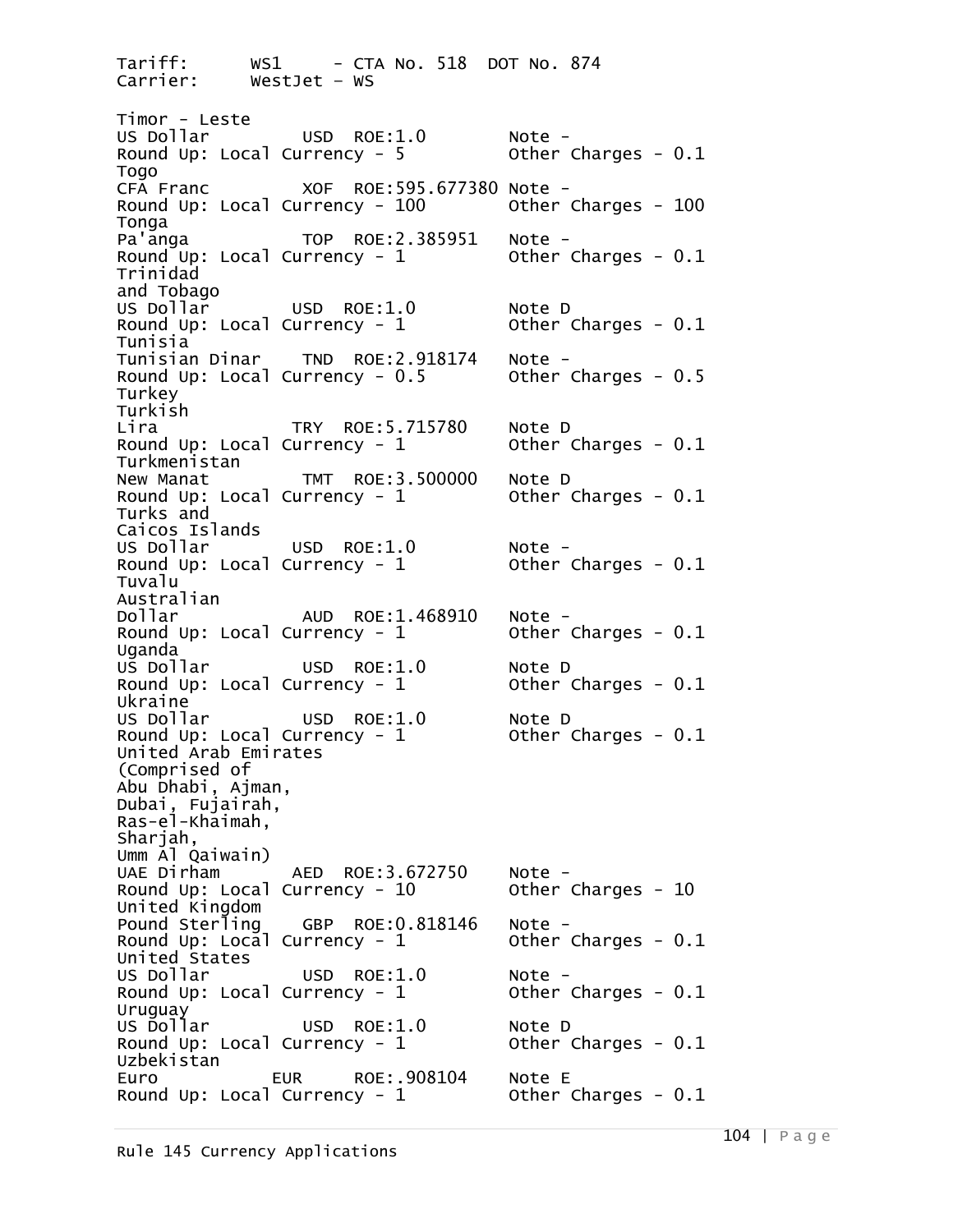Tariff: WS1 - CTA No. 518 DOT No. 874<br>Carrier: WestJet - WS WestJet – WS Vanuatu Vatu VUV ROE:114.140000 Note - Round Up: Local Currency - 100 Other Charges - <sup>10</sup> Venezuela<br>US Dollar USD ROE:1.0 Note D<br>Currency - 1 Other Charges - 0.1 Round Up: Local Currency -  $1$ Vietnam<br>US Dollar USD ROE:1.0 Note D<br>Currency - 1 Other Charges - 0.1 Round Up: Local Currency -  $1$ Wallis and Futuna Islands XPF ROE:108.365631 Note -<br>Currency - 100 0ther Charges - 10 Round Up: Local Currency -  $100$ Yemen, Republic of<br>Yemini Rial Yemini Rial YER ROE:250.000000 Note G Round Up: Local Currency -  $1$ zambia<br>US Dollar USD ROE:1.0 Note D<br>urrency - 1 Other Charges - 0.1 Round Up: Local Currency -  $1$ Zimbabwe<br>Zimbabwe Dollar USD ROE:1.0 Zimbabwe Dollar USD ROE:1.0 Note -<br>Round Up: Local Currency - 1 Other Charges - 0.1<br>Notes: D International Fares from this country are published in US Dollars. This rate of exchange is to be used solely to convert local currency domestic fares to US Dollars. This will allow combination of domestic fares and international fares from this country on the same ticket and provide a common industry base. E International Fares from this country are published in Euro. This rate of exchange is to be used solely to convert local currency domestic fares to Euro. This will allow combination of domestic fares and<br>international fares from this country on the same<br>ticket and provide a common industry base.<br>G This rate of exchange is established by Government Order and does not result from the application of Resolution 024c. Local Currency Rounding Table For those countries where fares are expressed in USD and the USD is not the local currency, and when payment is tendered in the local currency, the amounts shall be rounded up to next unit as per the following table, unless otherwise shown: Afghanistan<br>Afghani Afghani AFA Note - Round Up: Local Currency - 1 Other Charges - <sup>1</sup> Albania Lek ALL Note - Round Up: Local Currency - 1 Other Charges - <sup>1</sup> Angola<br>KWANZA KWANZA AOK Note - Round up: Local Currency - 1000000 Other Changes - 0.1 Kwanza Reajustado AOR Note - Round Up: Local Currency - 100 Other Charges - <sup>100</sup>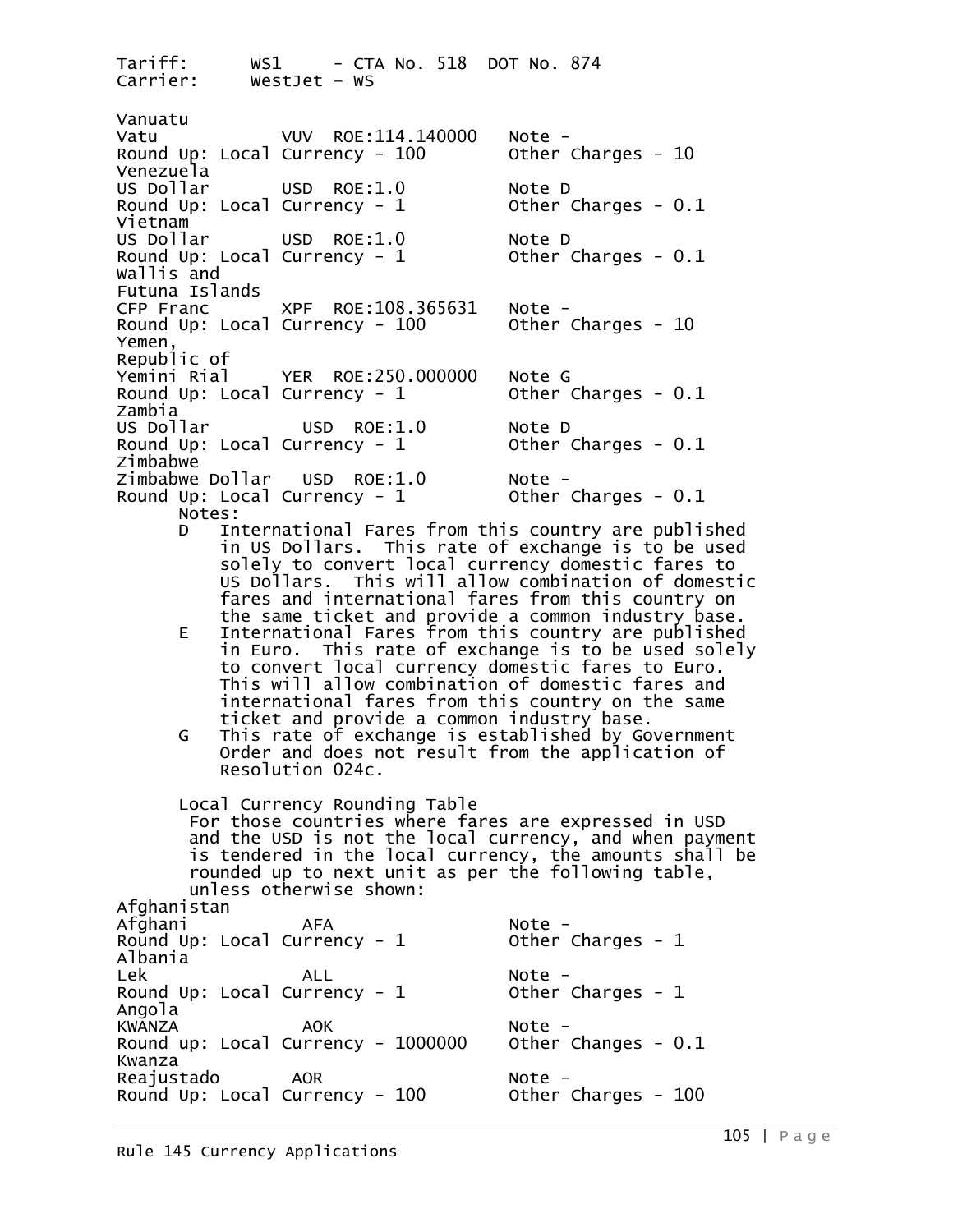Tariff: WS1 - CTA No. 518 DOT No. 874<br>Carrier: WestJet - WS WestJet – WS Anguilla EC Dollar XCD Note 3 Round Up: Local Currency -  $1$ Antigua and Barbuda<br>EC Dollar EC Dollar XCD Note - Round Up: Local Currency - 1 Other Charges - 0.1 Argentina Argentine Peso ARS Note 1,3 Round Up: Local Currency - 1000 Other Charges - <sup>1000</sup> Armenia<br>Armenian Dram Armenian Dram AMD Note - Round Up: Local Currency - 100 Other Charges - <sup>10</sup> Azerbaijan Azerbaijanian Manat AZM Note - Round Up: Local Currency -  $100$ Bahamas Bahamian Dollar BSD Note -<br>Round Up: Local Currency - 1 Other Charges - 0.1 Round Up: Local Currency -  $1$ Bangladesh Taka BDT Note - Round Up: Local Currency - 1 Other Charges - <sup>1</sup> Barbados Barbados Dollar BBD Note - Round Up: Local Currency -  $1$ Belarus Belarussian<br>Ruble Round Up: Local Currency -  $100$ Belize Belize Dollar BZD Note 1 Round Up: Local Currency -  $1$ Bermuda Bermudian<br>Dollar Round Up: Local Currency -  $1$ Bolivia Boliviano BOB Note 1 Round Up: Local Currency -  $1$ Bosnia and Herzegovina Dinar BAD Note - Round Up: Local Currency -  $1$ Brazil Brazilian Real BRL Note 1,2 Round Up: Local Currency -  $1$ Burundi Burundi Franc BIF<br>Round Up: Local Currency - 10 0ther Charges - 5 Round Up: Local Currency -  $10$ Bulgaria Lev BGL Note - Round Up: Local Currency - 1 Other Charges - <sup>1</sup> Cambodia<br>Riel Riel KHR Note - Round Up: Local Currency - 10 Other Charges - <sup>10</sup> Cape Verde

Ruble BYB Note - Dollar BMD Note 3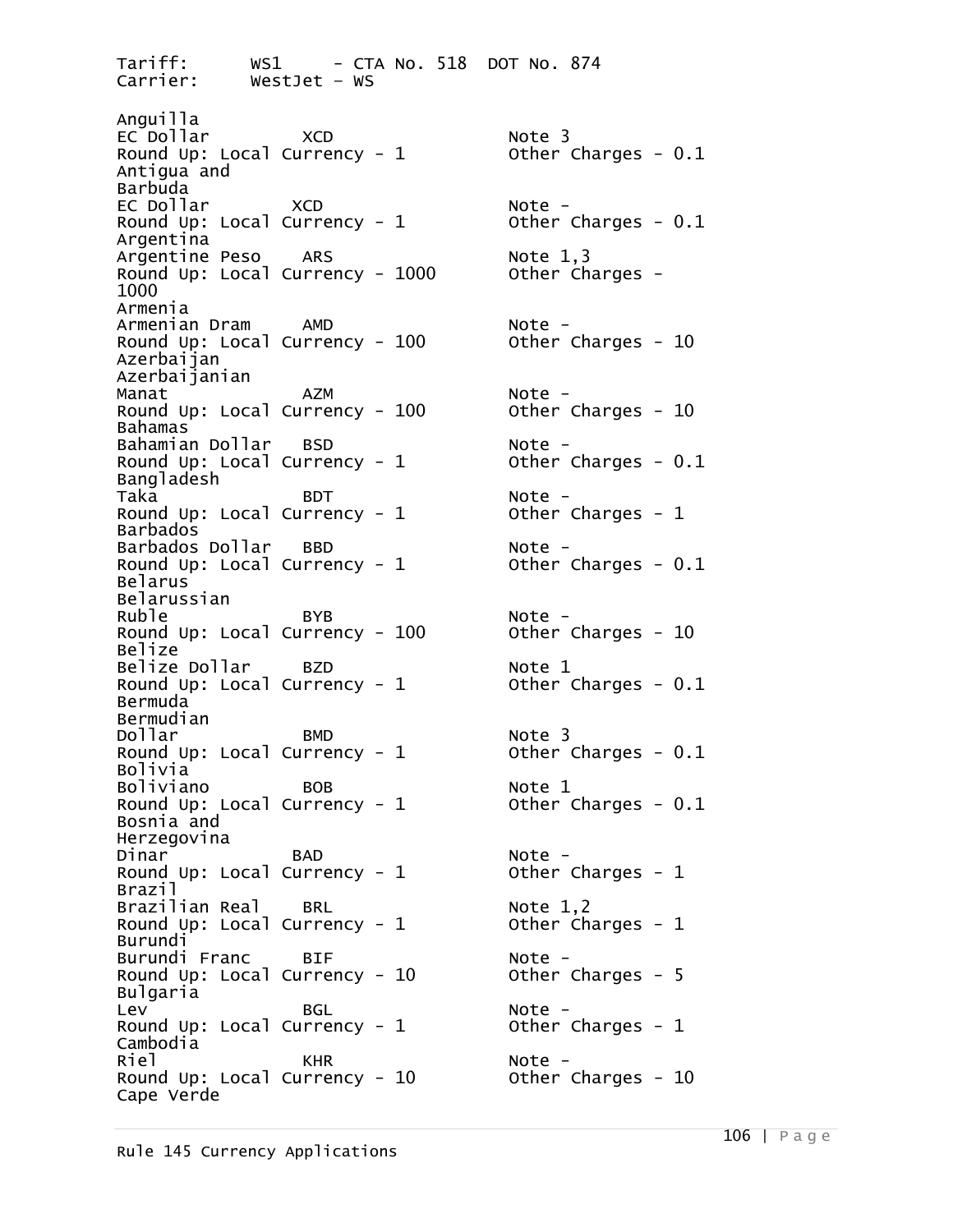Tariff: WS1 - CTA No. 518 DOT No. 874<br>Carrier: WestJet - WS WestJet – WS Cape Verde<br>Escudo Escudo CVE Note - Round Up: Local Currency - 100 Other Charges - <sup>100</sup> Cayman Islands Cayman Island<br>Dollar Round Up: Local Currency -  $0.1$ Chile Chilean Peso CLP Note 1 Round Up: Local Currency -  $1$ Colombia Colombian Peso COP Note 1 Round Up: Local Currency -  $100$ Costa Rica Costa Rican Colon CRC Note 1 Round Up: Local Currency -  $10$ Croatia Croatian Kuna HRK Note 3 Round Up: Local Currency -  $1$ Cuba Cuban Peso CUP Note - Round Up: Local Currency - 1 Other Charges - 0.1 Dominica EC Dollar XCD Note - Round Up: Local Currency -  $1$ Dominican Republic Dominican Peso DOP Note - Round Up: Local Currency -  $1$ Ecuador Round Up: Local Currency -  $1$ El Salvador El Salvador Colon SVC Note - Round Up: Local Currency - 1 Other Charges - <sup>1</sup> Eritrea<br>Ethiopian Birr Ethiopian Birr ETB Note - Round Up: Local Currency - 1 Other Charges - <sup>1</sup> Estonia<br>Kroon Kroon EEK Note - Round Up: Local Currency - 1 Other Charges - 0.1 Ethiopia<br>Ethiopian Birr Ethiopian Birr ETB Note - Round Up: Local Currency - 1 Other Charges - <sup>1</sup> Gambia<br>Dalasi Dalasi GMD Note - Round Up: Local Currency - 1 Other Charges - 0.1 Georgia Lari GEL Note - Round Up: Local Currency - 100 Other Charges - <sup>10</sup> Ghana<br>Cedi Cedi GHC Note - Round Up: Local Currency - 1 Other Charges - 0.1 Grenada EC Dollar XCD Note -

 $KYD$   $\sim$   $0.1$   $\sim$   $0$   $\sim$   $0.1$   $\sim$   $0$   $\sim$   $0.1$ Sucre ECS Note 1,3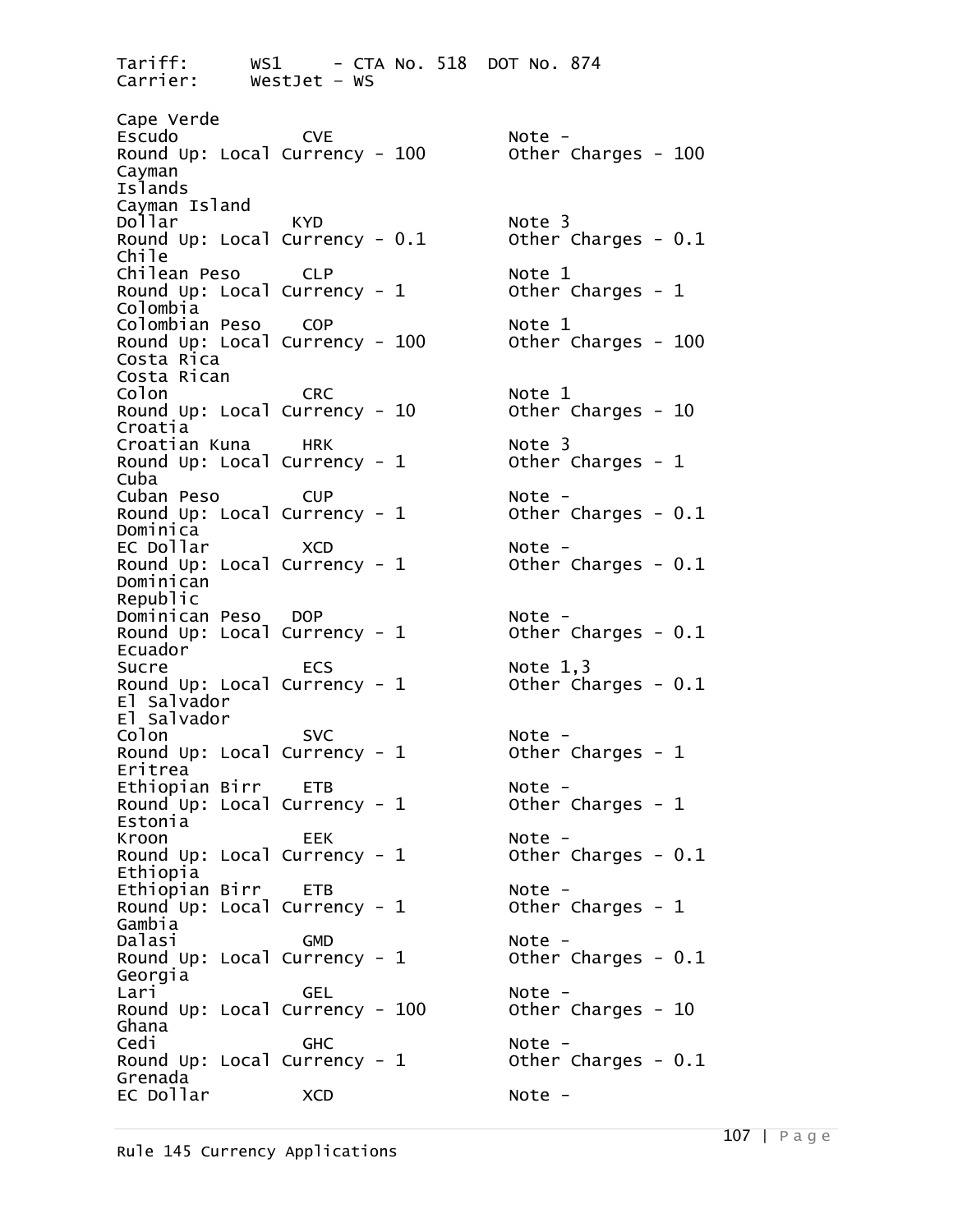Tariff: WS1 - CTA No. 518 DOT No. 874 WestJet – WS Round Up: Local Currency - 1 0ther Charges - 0.1 Guatemala Quetzal GTQ Note 3 Round Up: Local Currency -  $1$ Guinea<br>Guinea Franc Guinea Franc GNF Note - Round Up: Local Currency - 100 Other Charges - <sup>100</sup> Guyana<br>Guyana Dollar Guyana Dollar GYD Note - Round Up: Local Currency - 1 Other Charges - 0.1 Haiti Gourde HTG Note - Round Up: Local Currency -  $1$ Honduras Lempira HNL Note 1 Round Up: Local Currency -  $1$ Indonesia<br>Rupiah Round Up: Local Currency -  $100$ Israel Shekel ILS Note 3 Round Up: Local Currency -  $1$ Jamaica Jamaican Dollar JMD Note - Round Up: Local Currency -  $1$ Kazakhstan Kazakhstan Tenge KZT Note - Round Up: Local Currency - 1 Other Charges - 0.1 Kenya<br>Kenyan Shilling Kenyan Shilling KES Note - Round Up: Local Currency - 5 Other Charges - <sup>5</sup> Kyrgyzstan Som KGS Note - Round Up: Local Currency - 1 Other Charges - .1 Laos, People's Democratic Republic of Kip LAK Note - Round Up: Local Currency - 10 Other Charges - <sup>10</sup> Latvia Latvian Lats LVL Note -<br>Round Up: Local Currency - 1 0ther Charges - 0.1 Round Up: Local Currency -  $1$ Lebanon<sup>1</sup> Lebanese Pound LBP Note - Round Up: Local Currency -  $100$ Liberia<br>Liberian Dollar - LRD Liberian Dollar LRD Note - Round Up: Local Currency - 100 Other Charges - <sup>100</sup> Lithuania<br>Lithuanian Litas LTL Lithuanian Litas LTL Note - Round Up: Local Currency - 1 Other Charges - 0.1 Macedonia, The Former Yugoslav Republic of Dener MKD Note 3<br>Round Up: Local Currency - 1 Other Charges - 1 Round Up: Local Currency -  $1$ Madagascar

Rupiah IDR Note -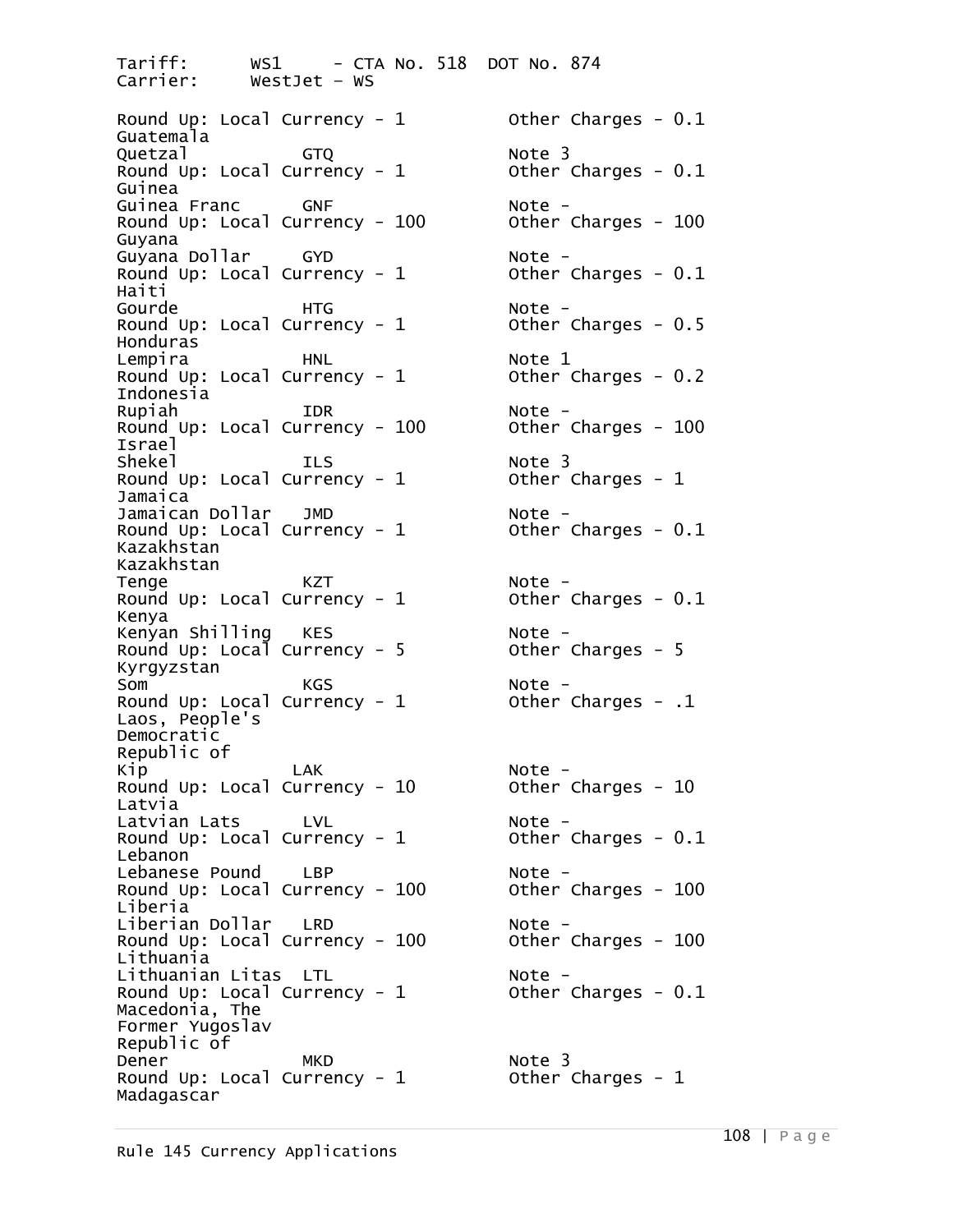Tariff: WS1 - CTA No. 518 DOT No. 874<br>Carrier: WestJet - WS WestJet – WS Malagasy Franc MGF Note - Round Up: Local Currency -1000 Other Charges - <sup>50</sup> Malawi Kwacha MWK Note - Round Up: Local Currency - 1 Other Charges - 0.1 Maldives Rufiyaa MVR Note 1 Round Up: Local Currency -  $1$ Mexico Mexican Peso MXN Note - Round Up: Local Currency - 1 Other Charges - <sup>1</sup> Moldova, Republic of<br>Moldovan Leu Moldovan Leu MDL Note - Round Up: Local Currency - 1 Other Charges - 0.1 Mongolia Tugrik MNT Note - Round Up: Local Currency - -<br>Montserrat EC Dollar XCD Note 3 Round Up: Local Currency -  $1$ Nepal Nepalese Rupee NPR Note - Round Up: Local Currency -  $1$ Nicaragua Cordoba Oro NIO Note 1 Round Up: Local Currency - 1 0ther Charges - 1 Nigeria<br>Naira Round Up: Local Currency -  $1$ Panama Balboa PAB Note - Round Up: Local Currency -  $1$ Paraguay Guarani PYG Note 1 Round Up: Local Currency -  $1000$ Peru<br>Nuevo Sol Nuevo Sol PES Note - Round Up: Local Currency - 0.1 Other Charges - 0.1 Philippines Philippine Peso PHP Note -<br>Round Up: Local Currency - 1 Other Charges - 1 Round Up: Local Currency -  $1$ Poland<br>Zloty Round Up: Local Currency -  $1$ Romania Leu ROL Note - Round Up: Local Currency - 1 Other Charges - <sup>1</sup> Russian Federation Belarussian Ruble BYB Note - Round Up: Local Currency - 100 Other Charges - <sup>10</sup> Rwanda<br>Rwanda France Rwanda France RWF Note - Round Up: Local Currency - 10 Other Charges - <sup>5</sup> Saint Kitts

NGN<br>Intency - 1 Mote -<br>Other Charges - 0.1 PLN Note -<br>
rrency - 1 Other Charges - 0.1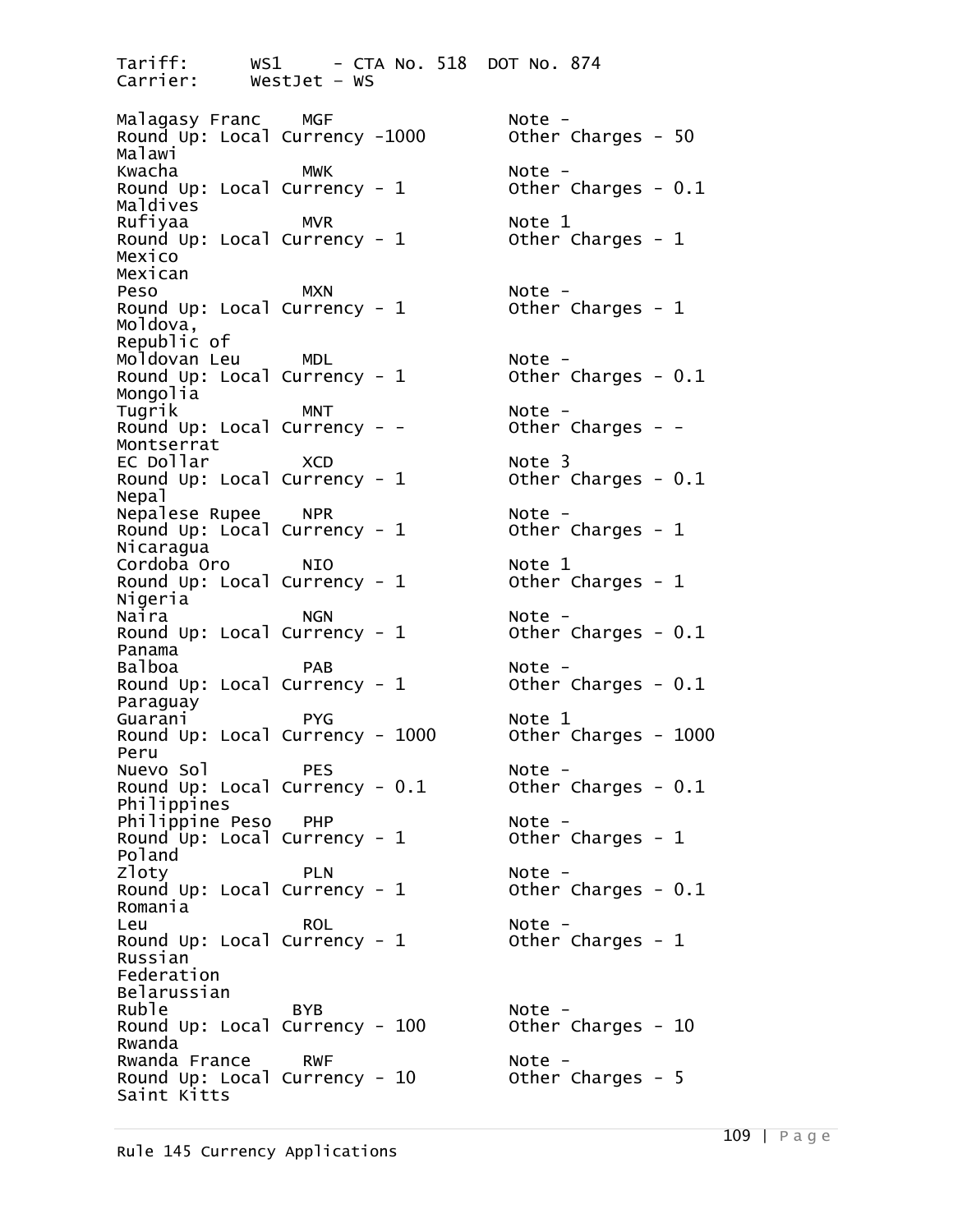Tariff: WS1 - CTA No. 518 DOT No. 874<br>Carrier: WestJet - WS WestJet – WS and Nevis EC Dollar XCD Note - Round Up: Local Currency - 1 Other Charges - 0.1 Saint Lucia EC Dollar XCD Note - Round Up: Local Currency - 1 0ther Charges - 0.1 Saint Vincent and The Grenadines EC Dollar XCD Note - Round Up: Local Currency - 1 Other Charges - 0.1 Sao Tome and Principe Dobra STD Note - Round Up: Local Currency - 10 Other Charges - <sup>10</sup> Sierra Leone Leone SLL Note - Round Up: Local Currency - 1 Other Charges - 0.1 Somalia<br>Somali Shilling Somali Shilling SOS Note - Round Up: Local Currency - 1 Other Charges - <sup>1</sup> Surinam<br>Surinam Guilder Surinam Guilder SRG Note -<br>Round Up: Local Currency - 1 Other Charges - 1 Tajikistan<br>Tasik Ruble Tasik Ruble TJR Note - Round Up: Local Currency - 100 Other Charges - <sup>10</sup> Tanzania, United Republic of Tanzanian Shilling TZS Note - Round Up: Local Currency - 10 Other Charges - <sup>10</sup> Trinidad and Tobago Trinidad and Tobago Dollar TTD Note - Round Up: Local Currency -  $1$ Turkey<br>Turkish Lina Turkish Lina TRL Note - Round Up: Local Currency - 1000 Other Charges - <sup>100</sup> Turkmenistan Turkmenistan Manat TMM Note - Round Up: Local Currency - 1 Other Charges - 0.1 Uganda<br>Uganda Shilling Uganda Shilling UGX Note - Round Up: Local Currency - 1 Other Charges - <sup>1</sup> Ukraine Hryvnia UAH Note - Round Up: Local Currency - 1 Other Charges - 0.1 Uruguay Uruguayan Peso UYU Note -1,3 Round  $Up: Local Current$ Uzbekistan Uzbekistan Sum UZS Note - Round Up: Local Currency - 100 Other Charges - <sup>10</sup> Venezuela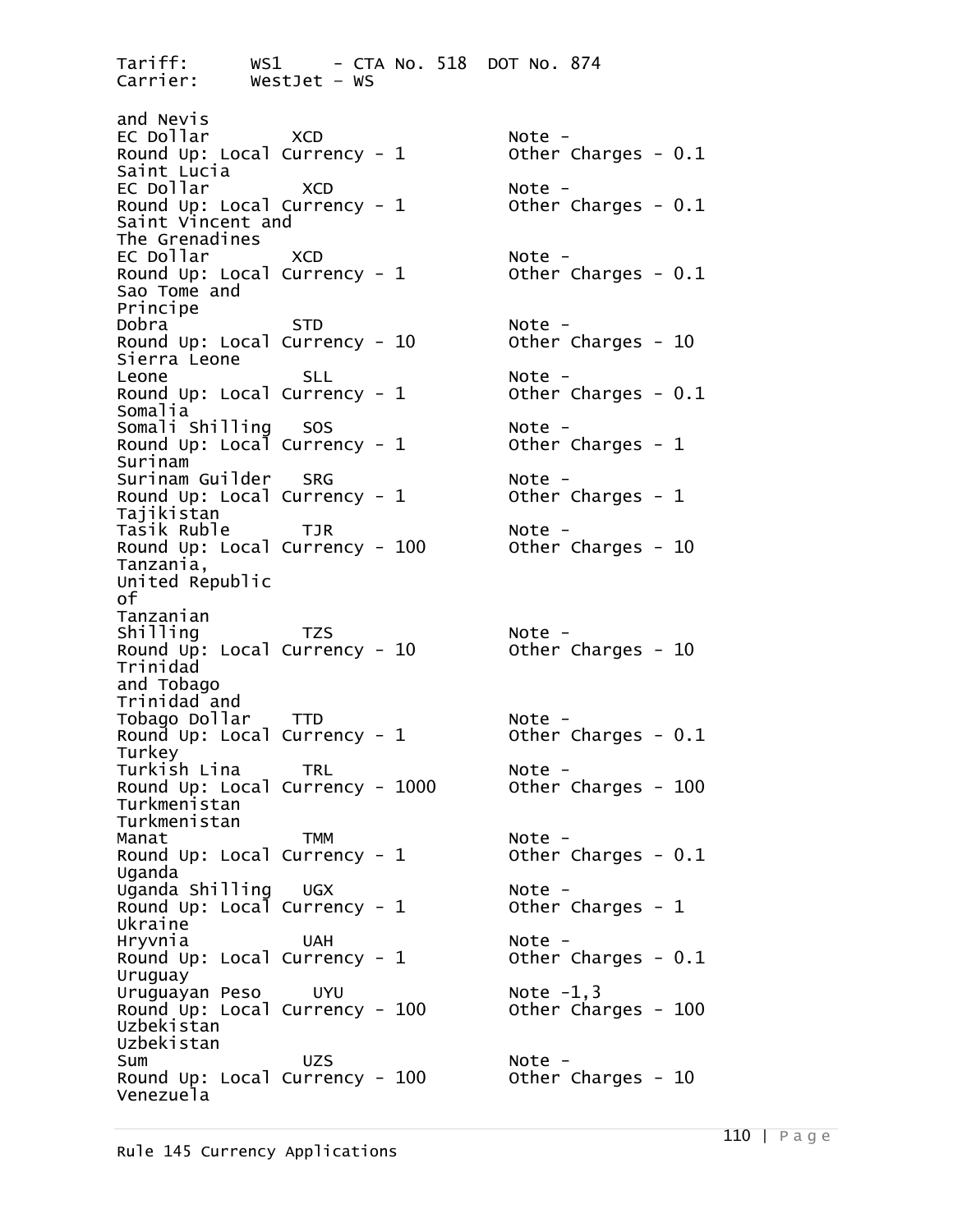Tariff: WS1 - CTA No. 518 DOT No. 874<br>Carrier: WestJet - WS WestJet – WS Bolivar VEB Note - Round Up: Local Currency - 10 Other Charges - <sup>10</sup> Viet Nam Dong VND Note - Round Up: Local Currency - 1 Other Charges - <sup>1</sup> Yemen, Republic of Yemeni Rial YER Note -<br>Round Up: Local Currency - 1 Other Charges - 1 Round Up: Local Currency -  $1$ Yugoslavia New Dinar YUM Note 4 Round Up: Local Currency -  $1$ Zaire<br>New Zaire New Zaire ZRN Note - Round Up: Local Currency - 1 Other Charges - 0.05 Zambia Kwacha ZMK Note - Round Up: Local Currency - 1<br>Notes: 1. For documents issued in the local currency of this<br>country, refunds shall only be made in this country and in the currency of this country.<br>2. No rounding is involved, all decimals beyond two shall be ignored.<br>3. Rounding of fares and other charges shall be to 3. Rounding of fares and other charges shall be to<br>the nearest rounding unit.<br>4. Rounding shall be accomplished by dropping amour

Rounding shall be accomplished by dropping amounts of 50 paras and less and increasing amounts of more than 50 paras to the next higher New Dinar.